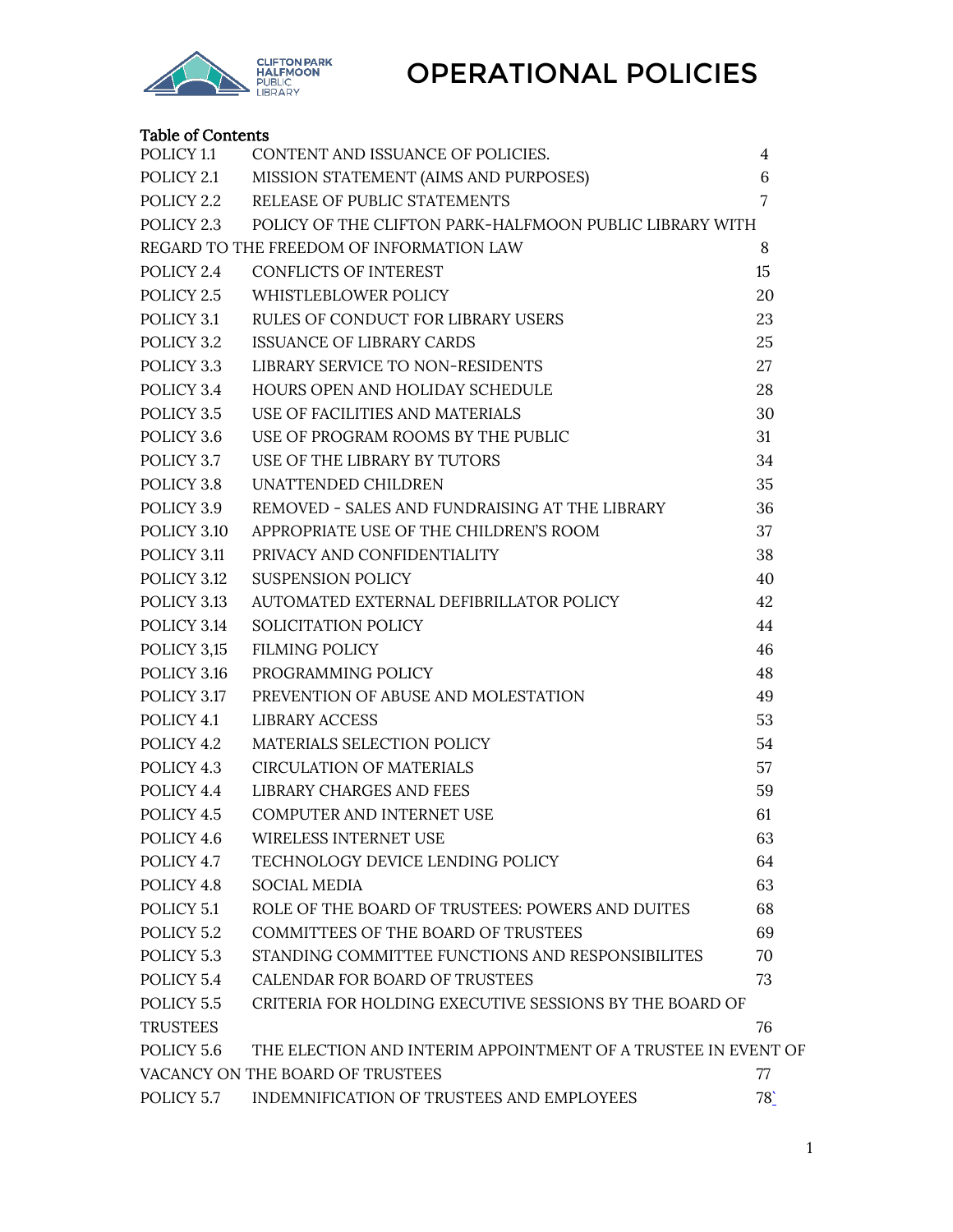

| POLICY 6.1  | POWERS AND DUTIES OF LIBRARY DIRECTOR                       | 80  |
|-------------|-------------------------------------------------------------|-----|
| POLICY 6.2  | ANNUAL EVALUATION OF THE LIBRARY DIRECTOR AND DETERMINATION |     |
|             | OF DIRECTOR'S COMPENSATION                                  | 81  |
| POLICY 7.1  | GENERALLY ACCEPTED ACCOUNTING PRINCIPLES                    | 84  |
| POLICY 7.2  | BUDGET DEVELOPMENT REVIEW and ADJUSTMENT                    | 85  |
| POLICY 7.3  | CHECK SIGNING PROCEDURES                                    | 87  |
| POLICY 7.4  | FINANCING TRAVEL AND DUES FOR STAFF AND TRUSTEES            | 88  |
| POLICY 7.5  | ANTIFRAUD PROGRAMS AND CONTROLS                             | 90  |
| POLICY 7.6  | <b>INVESTMENTS</b>                                          | 92  |
| POLICY 7.7  | <b>AUDIT</b>                                                | 96  |
| POLICY 7.8  | FIXED ASSET CAPITALIZATION POLICY                           | 97  |
| POLICY 7.9  | SURPLUS BOOKS, FURNITURE AND EQUIPMENT POLICY               | 100 |
| POLICY 7.10 | <b>FUND BALANCE POLICY</b>                                  | 101 |
| POLICY 8.1  | COOPERATION WITH OTHER LIBRARIES AND SCHOOLS                | 103 |
| POLICY 8.2  | ACCEPTANCE OF GIFTS TO THE LIBRARY                          | 104 |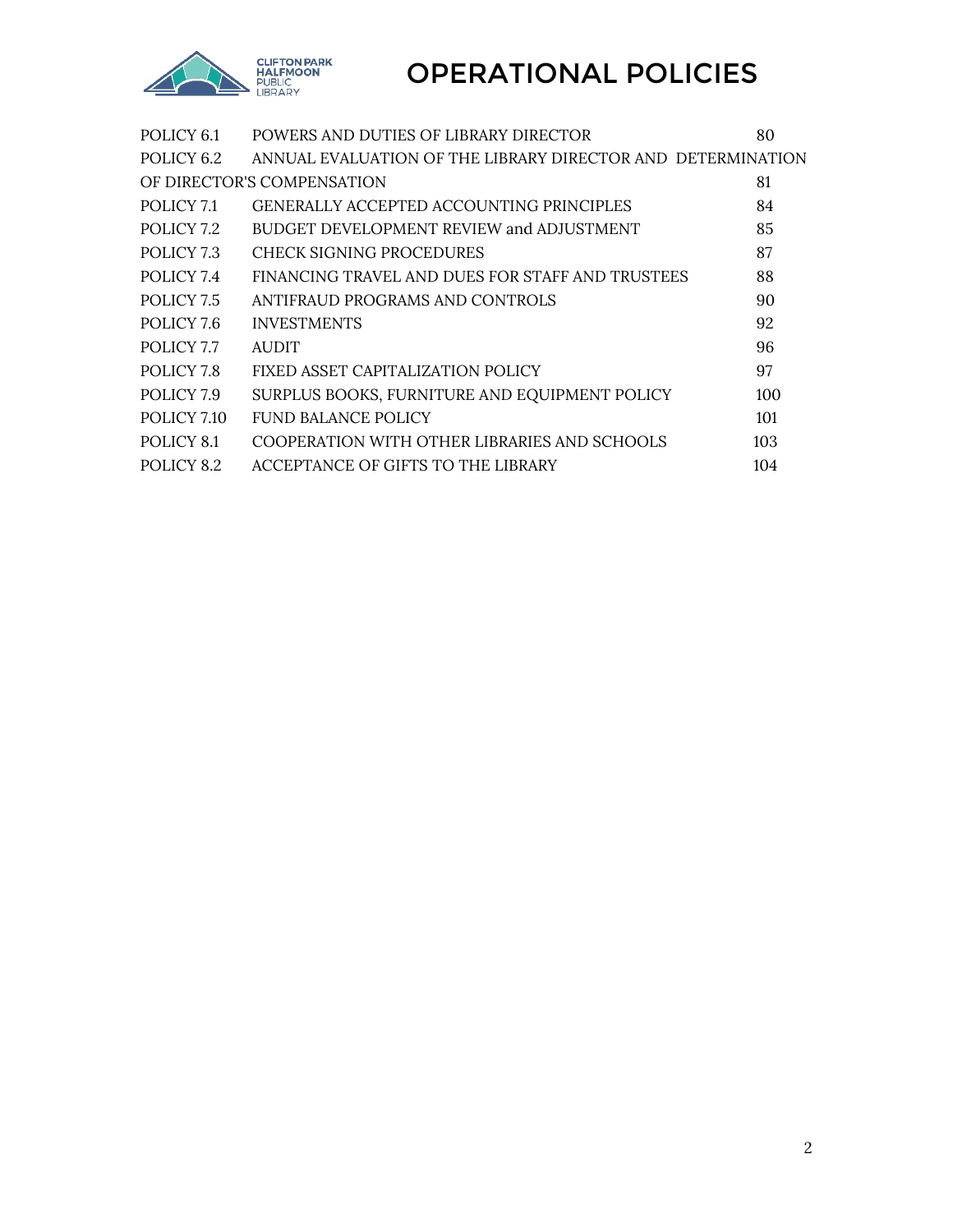

# **POLICIES**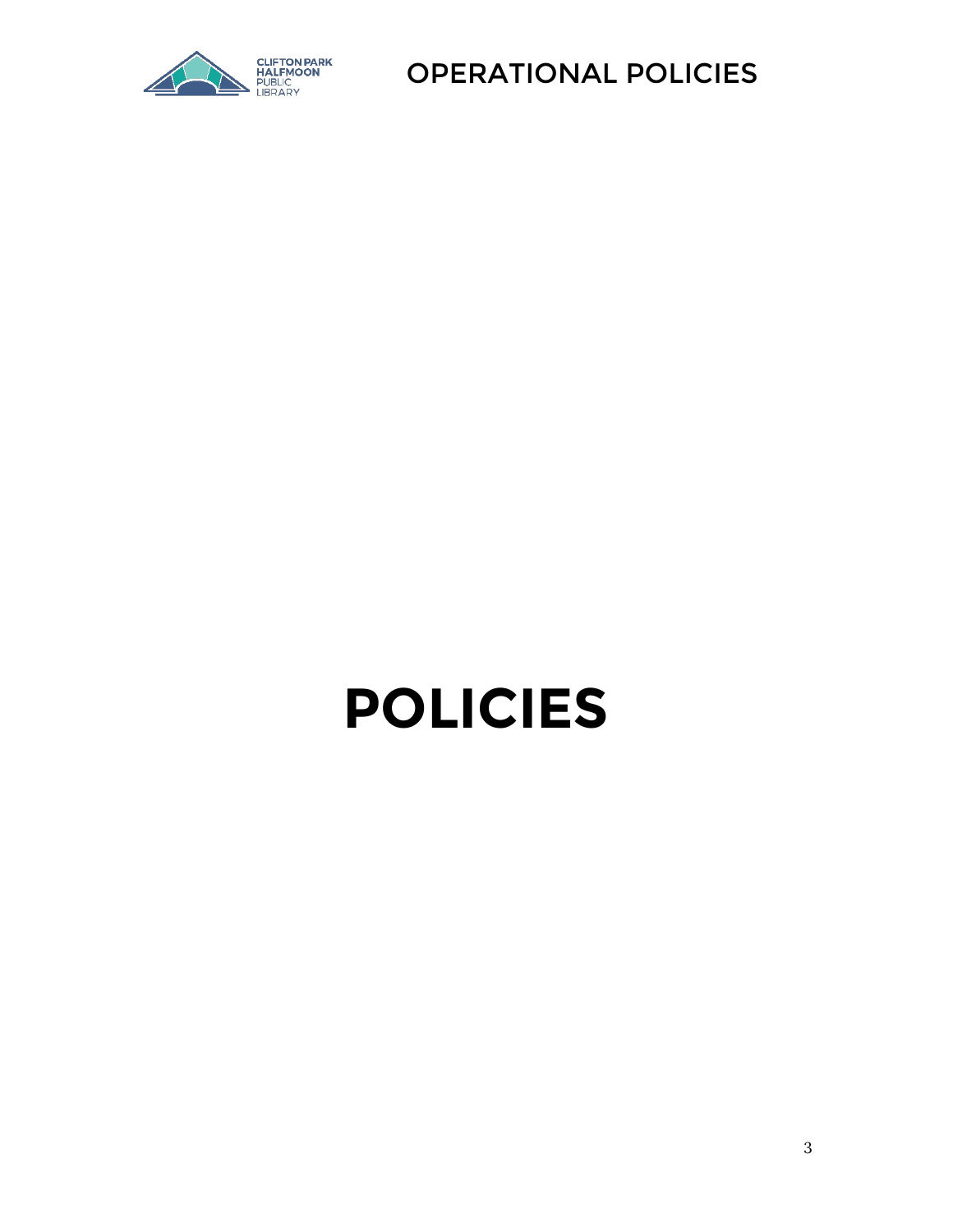

#### <span id="page-3-0"></span>POLICY 1.1 CONTENT AND ISSUANCE OF POLICIES.

#### Need for this Policy:

In accordance with Article 10 of the Bylaws of the Clifton Park-Halfmoon Public Library, A formal method is required to establish and record policies for the Library.

#### Policy:

Policies of the Library shall be established by the Board, Procedures implementing the Board policies shall be the responsibility of the Director.

Initial Adoption Date: 1/22/1985

| <b>Modified Date</b> | <b>Description of Modification</b>                       |
|----------------------|----------------------------------------------------------|
| 5/30/1986            |                                                          |
| 9/19/2005            |                                                          |
| 5/23/2016            | Clarified wording of policy; deleted list of definitions |
| 12/13/2021           | Reviewed; no changes.                                    |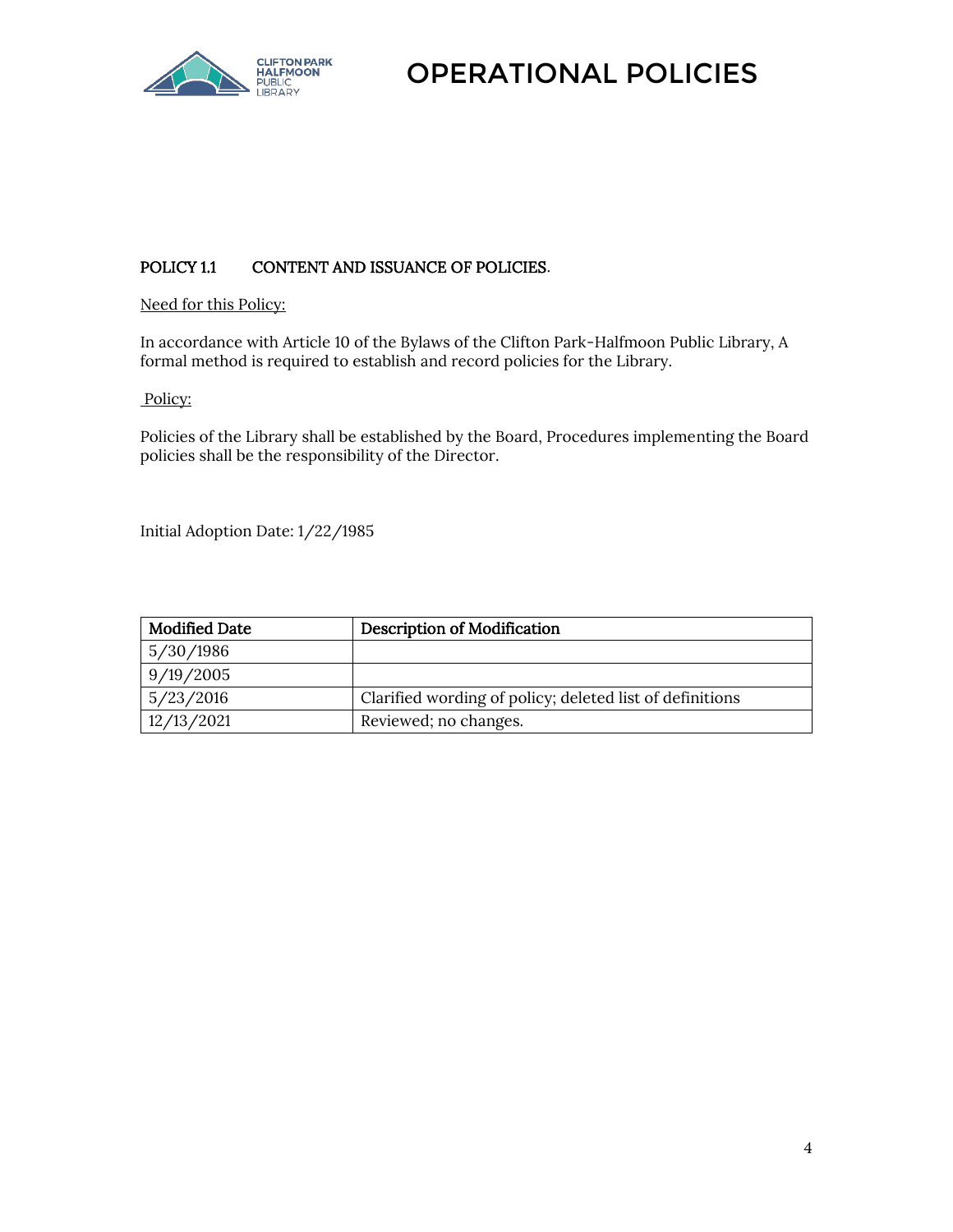

## **GENERAL**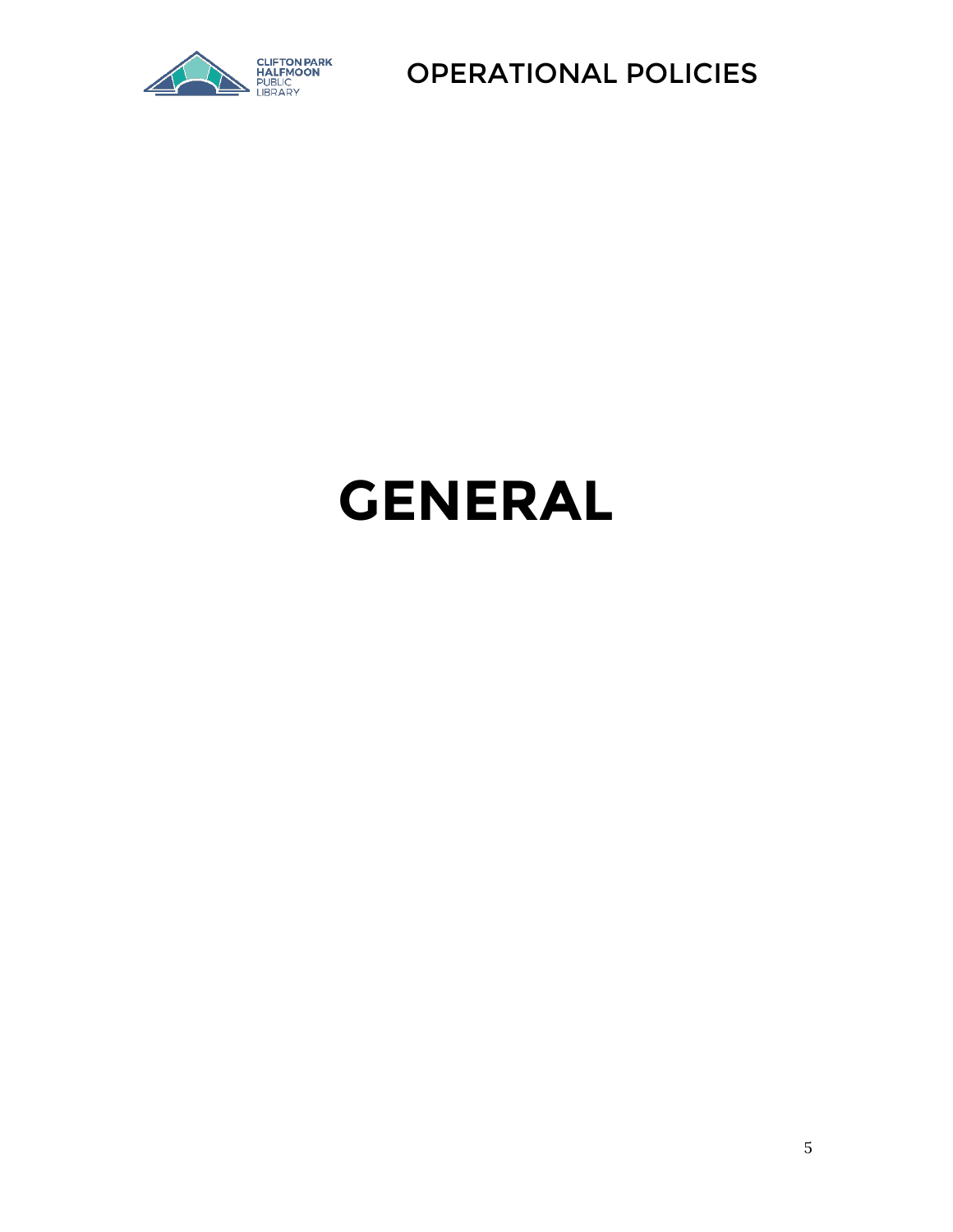

#### <span id="page-5-0"></span>POLICY 2.1 MISSION STATEMENT (AIMS AND PURPOSES)

#### Need for this Policy:

A statement is needed to explain the role of the Library.

Policy:

The Clifton Park-Halfmoon Public Library nurtures and fosters community connections by providing the space and resources for patrons to be educated, entertained and enriched.

#### Responsibility:

It is the responsibility of the Board to promote the role of the local public Library.

Initial Adoption Date: 3/13/1985.

| <b>Modified Date</b> | <b>Description of Modification</b>                                         |
|----------------------|----------------------------------------------------------------------------|
|                      |                                                                            |
| 5/22/1986            |                                                                            |
| 9/19/2005            |                                                                            |
| 2/27/2017            | Updated to new mission statement approved as part of<br>new strategic plan |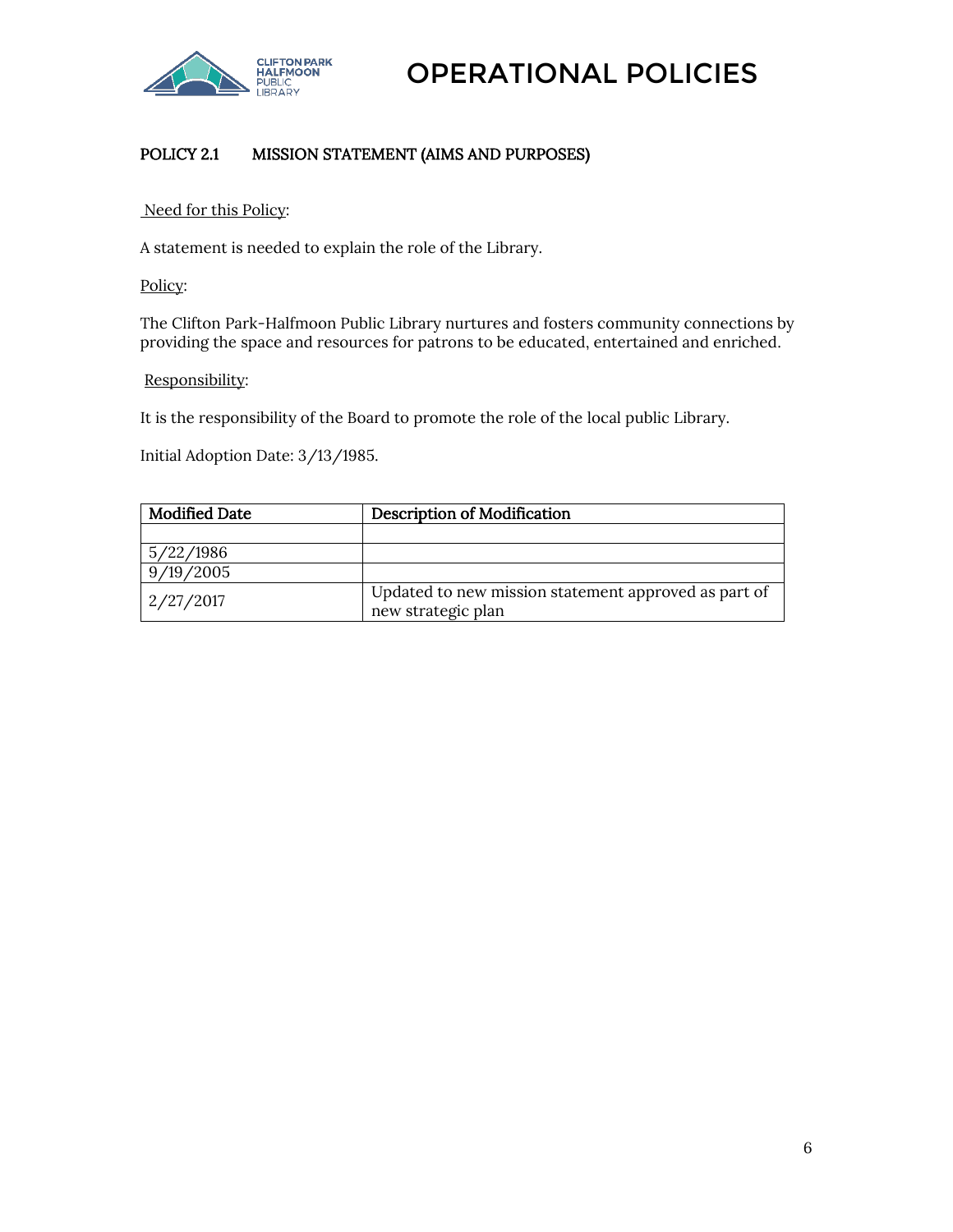

#### <span id="page-6-0"></span>POLICY 2.2 RELEASE OF PUBLIC STATEMENTS

#### Need for this Policy:

A formal chain of responsibility is necessary to assure that only authorized publicity about the Library is released to the public and the media.

#### Policy:

Day to day news releases concerning activities of the Library are the responsibility of the Library Director or his/her designee. A copy of all material prepared for release to the media will be retained in the Library's files.

Special releases that either communicate actions of the Board, or are official responses to a published statement affecting the Library, should be referred to the Public Relations Committee and the President for review.

The Board President is the spokesperson for the Library. Questions from the press should be referred to the President or his/her designee. Board members should receive copies of all special releases as soon as possible.

Initial Adoption Date: 5/8/86

| <b>Modified Date</b> | <b>Description of Modification</b>               |
|----------------------|--------------------------------------------------|
| 12/12/1994           |                                                  |
| 09/19/2005           |                                                  |
| 5/23/2016            | Updated wording about retention of news releases |
| 12/13/2021           | Reviewed; no changes.                            |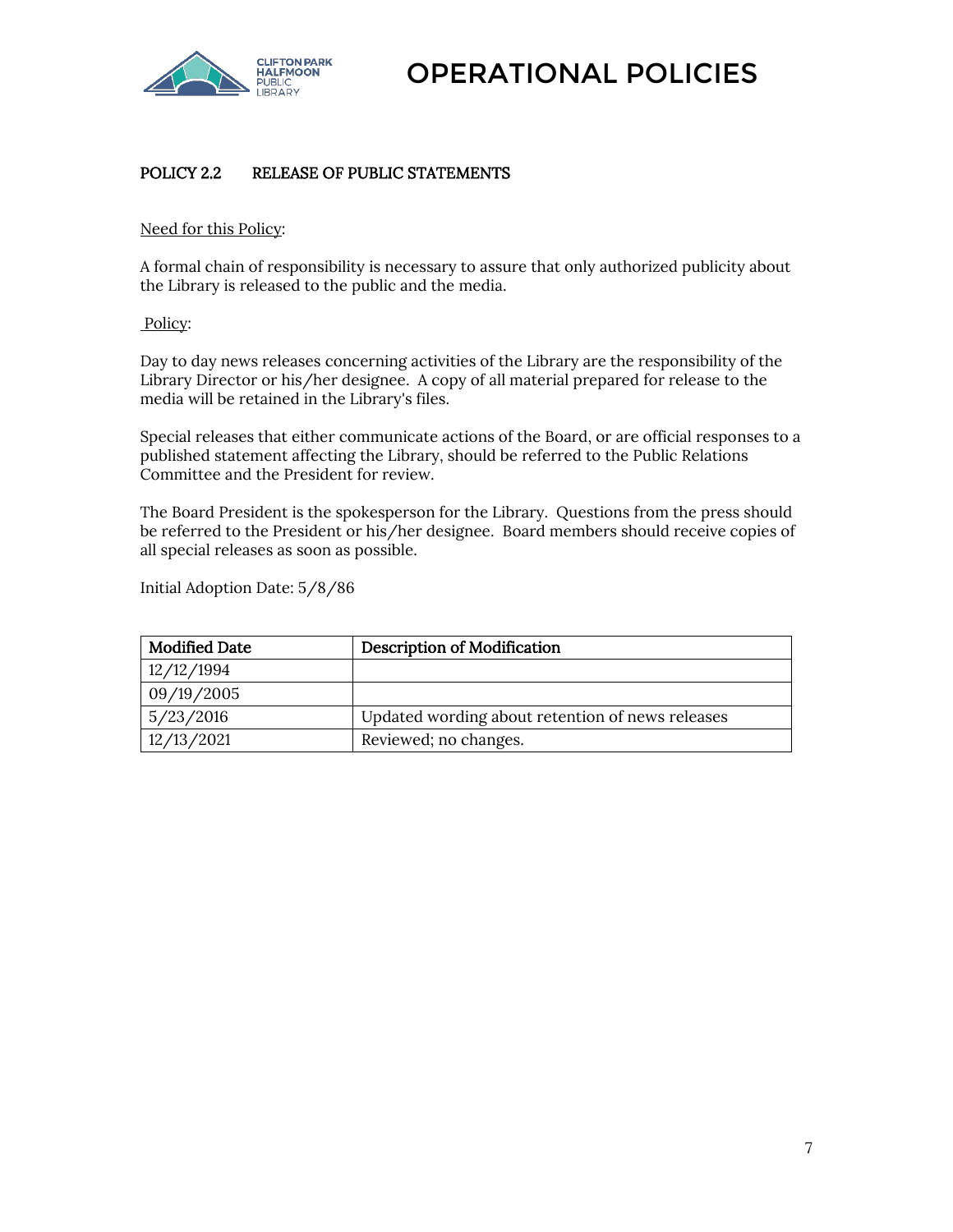

#### <span id="page-7-0"></span>POLICY 2.3 POLICY OF THE CLIFTON PARK-HALFMOON PUBLIC LIBRARY WITH REGARD TO THE FREEDOM OF INFORMATION LAW

#### Need for this Policy:

The public should have a method of accessing information to which they are entitled to access by law.

#### Policy:

The people's right to know the process of government decision-making and the documents and statistics leading to determinations is basic to our society. Access to such information should not be thwarted by shrouding it with the cloak of secrecy or confidentiality.

These provisions provide information concerning the procedures by which records may be obtained.

The Library shall furnish to the public the information and records required by the Freedom of Information Law, as well as records otherwise available by law.

Any conflicts among laws governing public access to records shall be construed in favor of the widest possible availability of public records.

#### Responsibility:

Section 1: Designation of records access officer.

The Library designates the following person as records access officer:

Library Director 475 Moe Road Clifton Park, New York 12065

The records access officer is responsible for ensuring appropriate agency response to public requests for access to records.

The records access officer shall ensure that personnel:

- (a) Assist the requestor in identifying requested records, if necessary.
- (b) Contact persons seeking records when a request is voluminous or when locating the records involves substantial effort, so that personnel may ascertain the nature of records of primary interest and attempt to reasonably reduce the volume of records requested.
- (c) Upon locating the records, take one of the following actions:

(i) Make records available for inspection; or,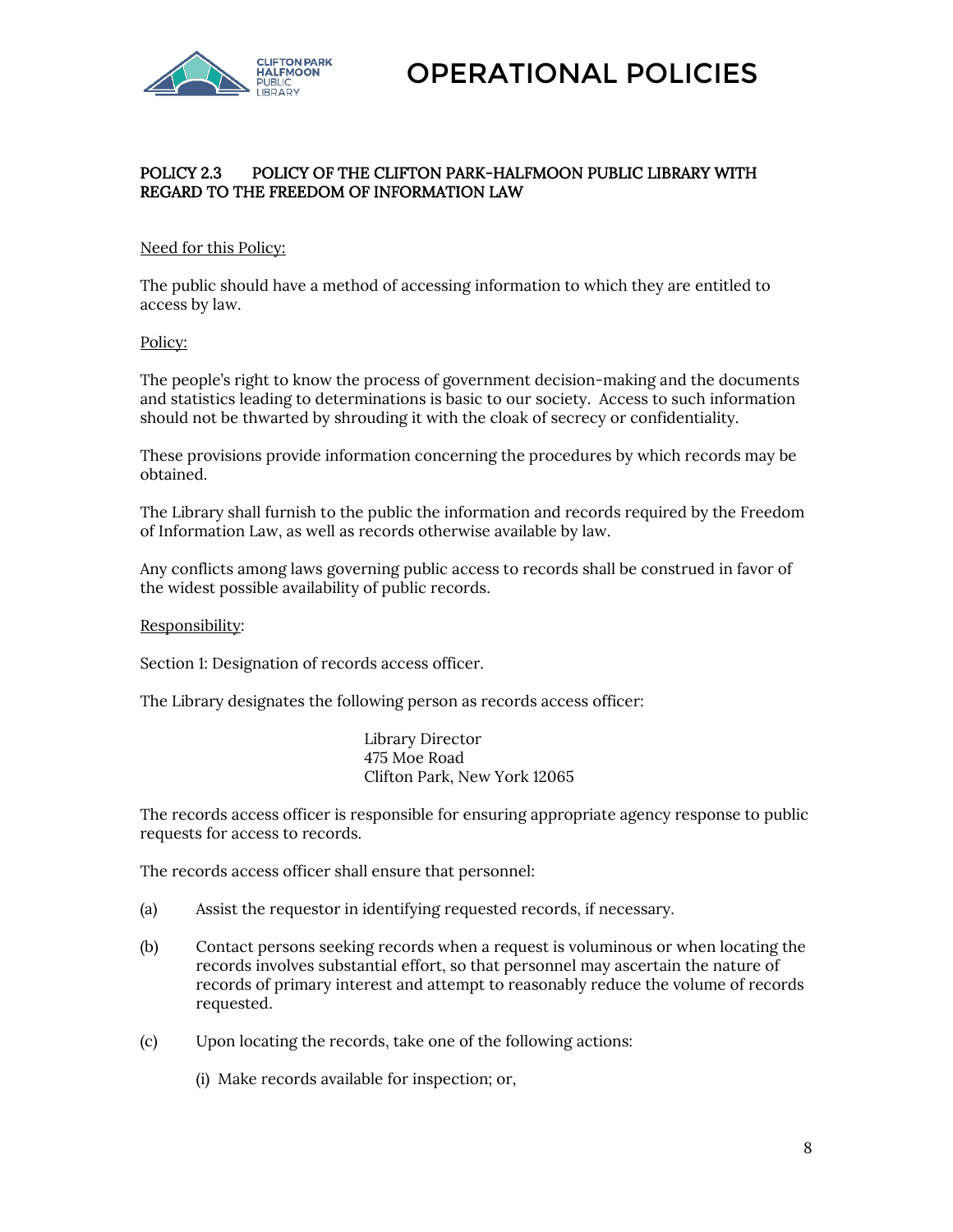

(ii) Deny access to the records in whole or in part and explain in writing the reasons therefore.

(d) Upon request for copies of records:

(i) Make a copy available upon payment or offer to pay established fees, if any, in accordance with Section 6; or

- (ii) Permit the requestor to copy those records.
- (e) Upon request, certify that a record is a true copy; and
- (f) Upon failure to locate records, certify that:
	- (i) The Library is not the custodian for such records, or

(ii) The records of which the Library is a custodian cannot be found after diligent search.

Section 2: Location.

Records shall be available for public inspection and copying at:

The Clifton Park-Halfmoon Public Library 475 Moe Road Clifton Park, New York 12065

Section 3: Hours for public inspection.

Request for public access to records shall be accepted and records produced during all hours regularly open for business.

Section 4: Requests for public access to records.

- (a) A written request may be required, but oral requests may be accepted when records are readily available.
- (b) If records are maintained on the internet, the requestor shall be informed that the records are accessible via the internet and in printed form either on paper or other information storage medium.
- (c) A response shall be given within five business days of receipt of a request by: (1) informing a person requesting records that the request or portion of the request does not reasonably describe the records sought, including direction, to the extent possible, that would enable that person to request records reasonably described;

(2) granting or denying access to records in whole or in part; (3) acknowledging the receipt of a request in writing, including an approximate date when the request will be granted or denied in whole or in part, which shall be reasonable under the circumstances of the request and shall not be more than twenty business days after the date of the acknowledgment, or if it is known that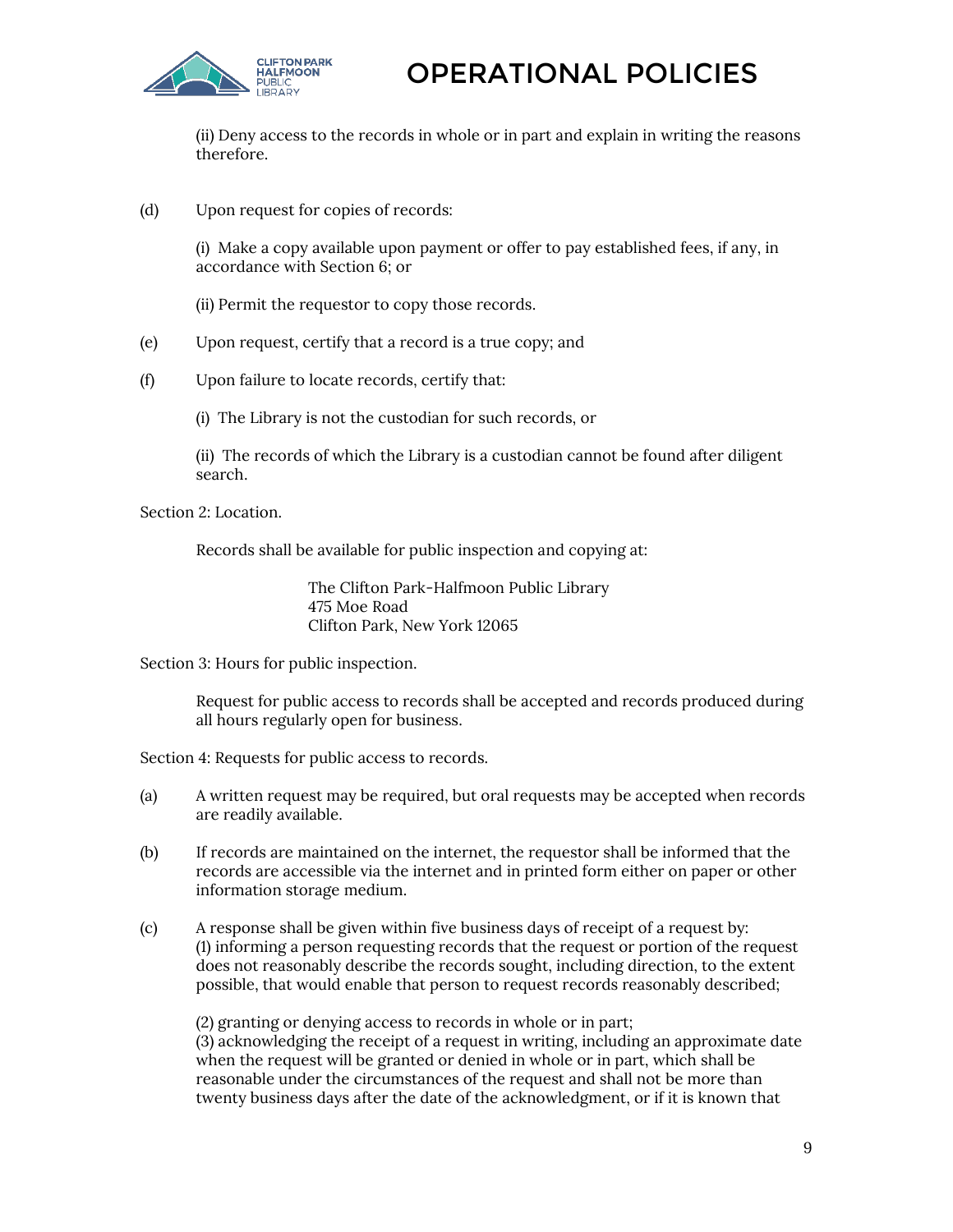

circumstances prevent disclosure within twenty business days from the date of such acknowledgment, providing a statement in writing indicating the reason for inability to grant the request within that time and a date certain, within a reasonable period under the circumstances of the request, when the request will be granted in whole or in part; or

(4) if the receipt of request was acknowledged in writing and included an approximate date when the request would be granted in whole or in part within twenty business days of such acknowledgment, but circumstances prevent disclosure within that time, providing a statement in writing within twenty business days of such acknowledgment specifying the reason for the inability to do so and a date certain, within a reasonable period under the circumstances of the request, when the request will be granted in whole or in part.

- (d) In determining a reasonable time for granting or denying a request under the circumstances of a request, personnel shall consider the volume of a request, the ease or difficulty in locating, retrieving or generating records, the complexity of the request, the need to review records to determine the extent to which they must be disclosed, the number of requests received by the agency, and similar factors that bear on the ability to grant access to records promptly and within a reasonable time.
- (e) A failure to comply with the time limitations described herein shall constitute a denial of a request that may be appealed. Such failure shall include situations in which an officer or employee:

(1) fails to grant access to the records sought, deny access in writing or acknowledge the receipt of a request within five business days of the receipt of a request;

(2) acknowledges the receipt of a request within five business days but fails to furnish an approximate date when the request will be granted or denied in whole or in part;

(3) furnishes an acknowledgment of the receipt of a request within five business days with an approximate date for granting or denying access in whole or in part that is unreasonable under the circumstances of the request;

(4) fails to respond to a request within a reasonable time after the approximate date given or within twenty business days after the date of the acknowledgment of the receipt of a request;

(5) determines to grant a request in whole or in part within twenty business days of the acknowledgment of the receipt of a request, but fails to do so, unless the agency provides the reason for its inability to do so in writing and a date certain within which the request will be granted in whole or in part;

(6) does not grant a request in whole or in part within twenty business days of the acknowledgment of the receipt of a request and fails to provide the reason in writing explaining the inability to do so and a date certain by which the request will be granted in whole or in part; or

(7) responds to a request, stating that more than twenty business days is needed to grant or deny the request in whole or in part and provides a date certain within which that will be accomplished, but such date is unreasonable under the circumstances of the request.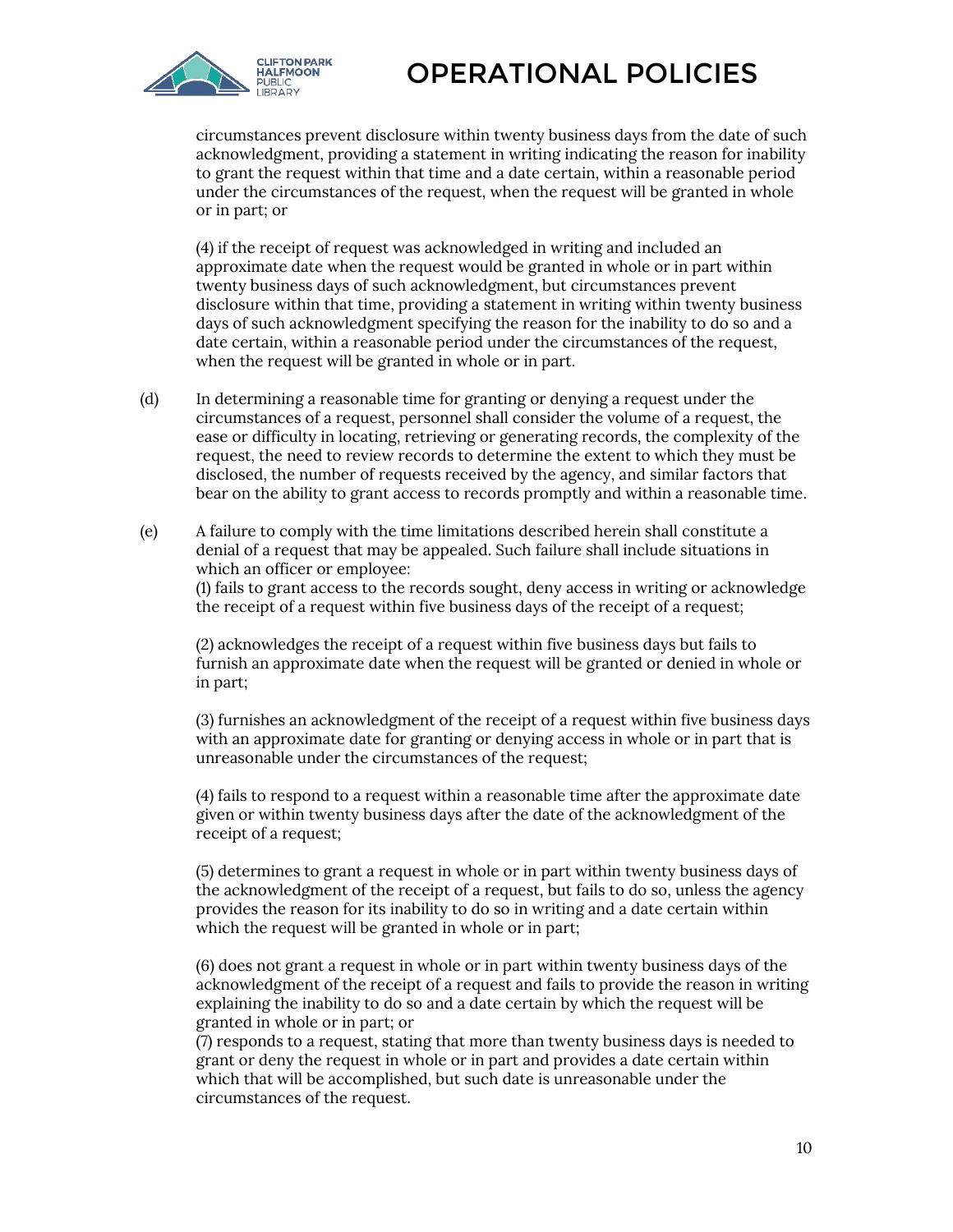

Section 5: Denial of access to records.

- (a) Denial of access to records shall be in writing stating the reason therefore and advising the requestor of the right to appeal to the individual or body established to determine appeals
- (b) If requested records are not provided promptly, as required by Section 5 (d) of these regulations, such failure shall also be deemed a denial of access.
- (c) The following person or persons or body shall determine appeals regarding denial of access to records under the Freedom of Information Law:

The Board of Trustees of the Clifton Park-Halfmoon Public Library 475 Moe Road Clifton Park, New York 12065

- (d) Any person denied access to records may appeal within thirty days of a denial.
- (e) The time for deciding an appeal by the individual or body designated to determine appeals shall commence upon receipt of a written appeal identifying:
	- (1) the date and location of requests for records;
	- (2) a description, to the extent possible, of the records that were denied; and
	- (3) the name and return address of the person denied access.
- (f) A failure to determine an appeal within ten business days of its receipt by granting access to the records sought or fully explaining the reasons for further denial in writing shall constitute a denial of the appeal.
- (g) The person or body designated to determine appeals shall transmit to the Committee on Open Government copies of all appeals upon receipt of appeals. Such copies shall be addressed to:

Committee on Open Government Department of State One Commerce Plaza 99 Washington Avenue, Suite 650 Albany, NY 12231

(h) The person or body designated to determine appeals shall inform the appellant and the Committee on Open Government of its determination in writing within ten business days of receipt of an appeal. The determination shall be transmitted to the Committee on Open Government in the same manner as set forth in subdivision (g) of this section.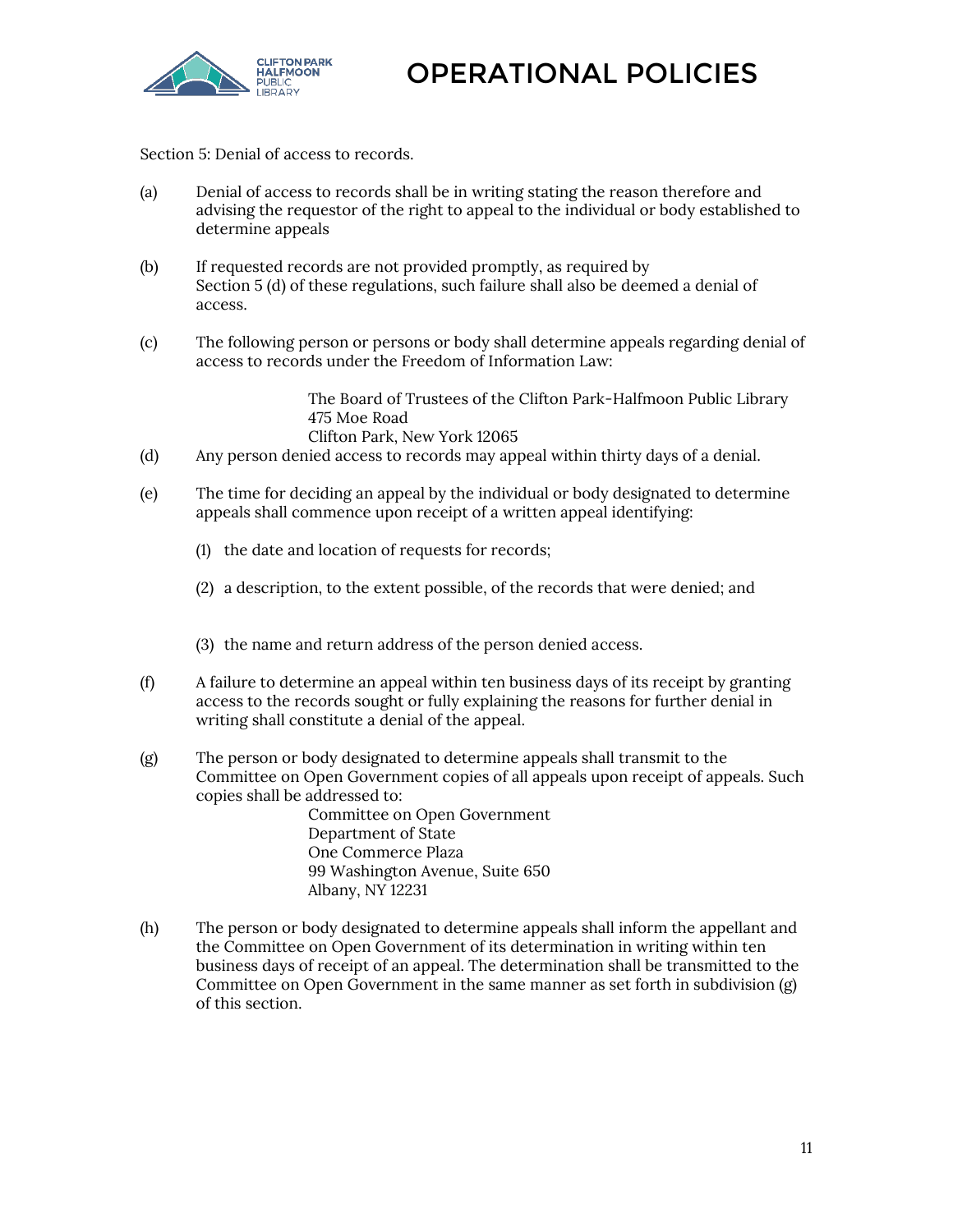

Section 6: Fees.

- (a) There shall be no fee charged for:
	- (i) inspection of records;
	- (ii) search for records;
	- (iii) any certification pursuant to this part.
- (b) Copies may be provided without charging a fee.
- (c) Fees for copies may be charged, provided that:
	- (1) the fee for copying records shall not exceed 25 cents per page for photocopies not exceeding 9 by 14 inches.
	- (2) the fee for photocopies of records in excess of 9 x 14 inches shall not exceed the actual cost of reproduction; or
	- (3) an agency has the authority to redact portions of a paper record and does so prior to disclosure of the record by making a photocopy from which the proper redactions are made.
- (d) The fee an agency may charge for a copy of any other record is based on the actual cost of reproduction and may include only the following:
	- (1) an amount equal to the hourly salary attributed to the lowest paid employee who has the necessary skill required to prepare a copy of the requested record, but only when more than two hours of the employee's time is necessary to do so; and
	- (2) the actual cost of the storage devices or media provided to the person making the request in complying with such request; or
	- (3) the actual cost to the agency of engaging an outside professional service to prepare a copy of a record, but only when an agency's information technology equipment is inadequate to prepare a copy, and if such service is used to prepare the copy.
- (e) When an agency has the ability to retrieve or extract a record or data maintained in a computer storage system with reasonable effort, or when doing so requires less employee time than engaging in manual retrieval or redactions from non-electronic records, the agency shall be required to retrieve or extract such record or data electronically. In such case, the agency may charge a fee in accordance with paragraph (d)(1) and (2) above.
- (f) An agency shall inform a person requesting a record of the estimated cost of preparing a copy of the record if more than two hours of an agency employee's time is needed, or if it is necessary to retain an outside professional service to prepare a copy of the record.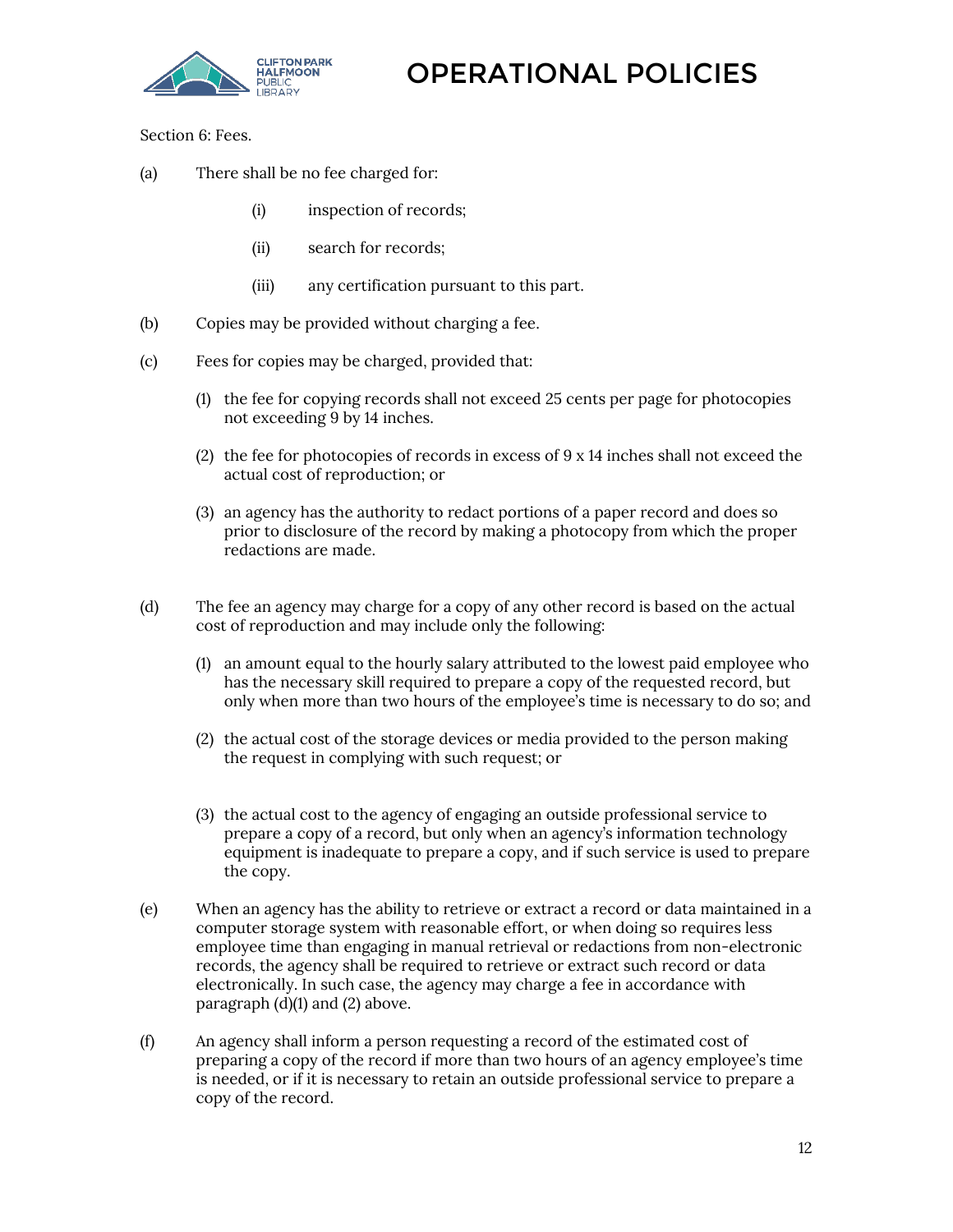

(g) An agency may require that the fee for copying or reproducing a record be paid in advance of the preparation of such copy.

Section 7: Public notice.

A notice containing the title or name and business address of the records access officers and appeals person or body and the location where records can be seen or copies shall be posted in a conspicuous location wherever records are kept and/or published in a local newspaper of general circulation. Sample attached as Appendix 2.3-A.

THE CLIFTON PARK-HALFMOON PUBLIC LIBRARY

YOU HAVE A RIGHT TO SEE PUBLIC RECORDS

APPENDIX 2.3-A

The amended Freedom of Information Law, which took effect January 1, 1978, gives you the right of access to many public records.

The Library has adopted regulations governing when, where and how you can see public records.

The regulations can be seen at all places where records are kept.

According to these regulations, records can be seen and copied at:

The Clifton Park-Halfmoon Public Library 475 Moe Road Clifton Park, New York 12065

The following officials will help you to exercise your right to access:

1. Agency officials who have in the past been authorized to make records available.

2. Records Access Officer(s):

Library Director Clifton Park-Halfmoon Public Library 45 Moe Road Clifton Park, New York 12065

If you are denied access to a record, you may appeal to the following person(s) or body:

The Board of Trustees Clifton Park-Halfmoon Public Library 475 Moe Road Clifton Park, New York 12065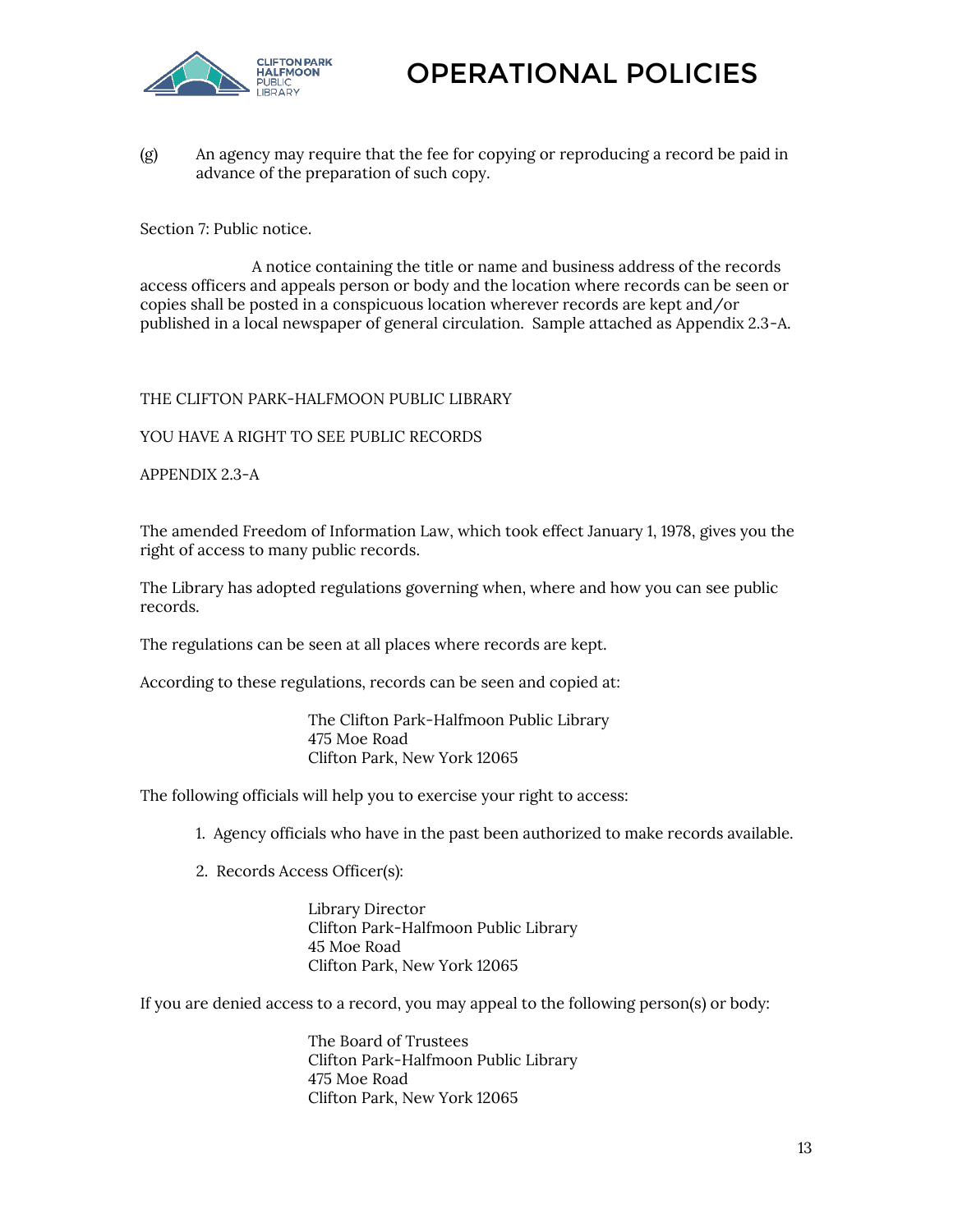

Initial Adoption Date: 3/13/1985

<span id="page-13-0"></span>

| <b>Modified Date</b> | <b>Description of Modification</b>                                    |  |
|----------------------|-----------------------------------------------------------------------|--|
|                      |                                                                       |  |
| 06/11/1999           |                                                                       |  |
| 09/19/2005           |                                                                       |  |
| 06/20/2016           | Updated based on current Model Rules for Public<br>Agencies from COOG |  |
| 06/20/2022           | Reviewed; no changes.                                                 |  |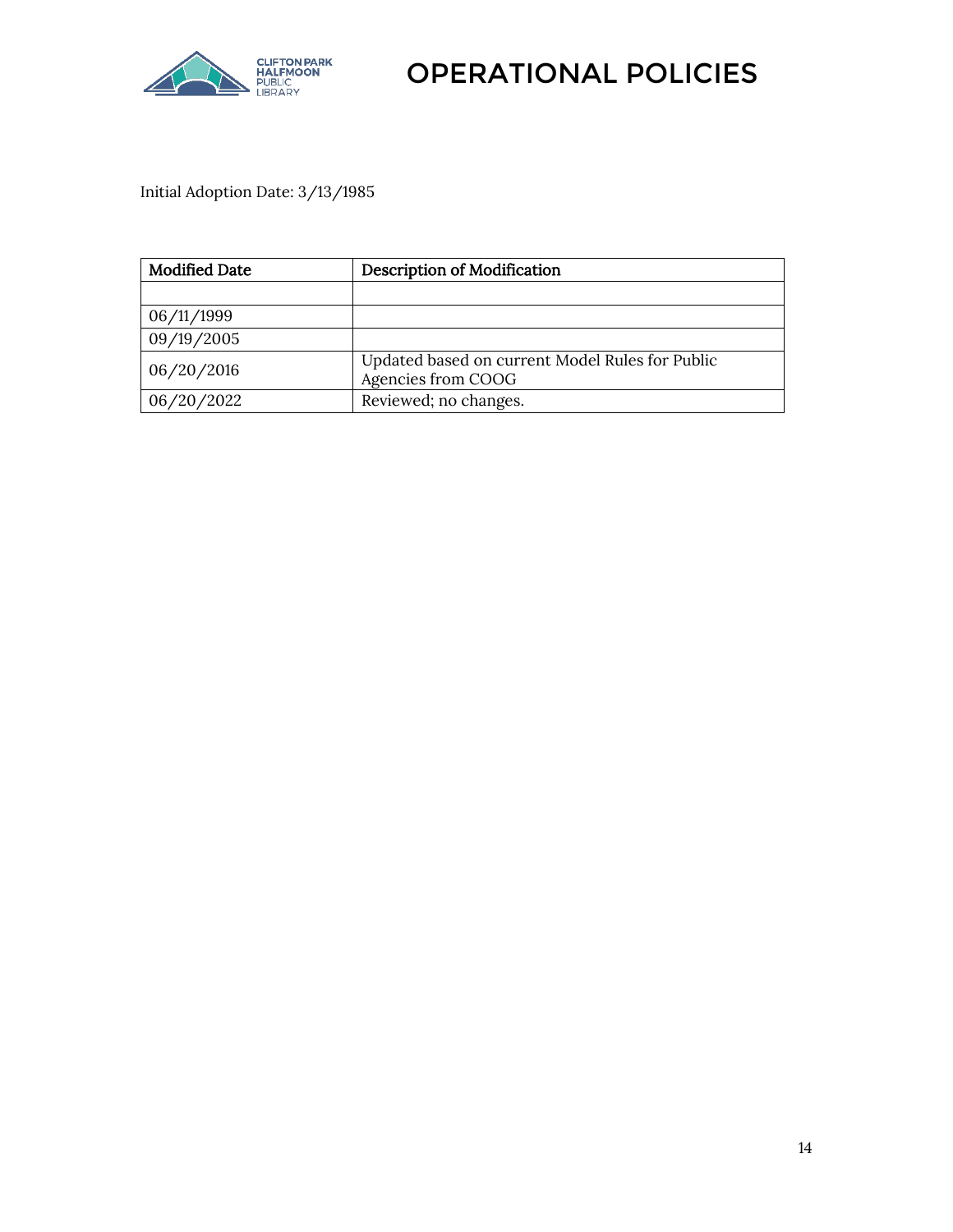

#### POLICY 2.4 CONFLICTS OF INTEREST

Need for this policy:

The Board has adopted this policy to ensure that the Clifton Park-Halfmoon Public Library (Library) trustees and employees act in the Library's best interest. This policy is needed to provide additional detail to Article XI (Conflict of Interest) of the Bylaws of the Library and to Section 8 of Policy 7.5 (Antifraud Programs and Controls) of the Library and to comply with both the General Municipal Law and the Not-For-Profit Corporation Law.

#### Definitions:

Unless the context clearly provides otherwise, the terms set forth below shall have the following meanings:

- 1. A "Conflict of Interest" arises if a trustee or an officer or employee has an existing or potential business, financial or personal interest or holds an elected or appointed position that could impair or might reasonable appear to impair the exercise of independent, unbiased judgment in the discharge of his or her responsibilities to the Library.
- 2. "Interest" means a direct or indirect financial or material benefit, but does not include any benefit arising from the provision or receipt of any services generally available to the residents or taxpayers of the municipality or an area of the municipality, or a lawful class of such residents or taxpayers. A municipal officer or employee is deemed to have an interest in any private organization when he or she, his or her spouse/domestic partner, or a member of his or her household, is an owner, partner, member, director, officer, employee, or directly or indirectly owns or controls more than 5% of the organization's outstanding stock.
- 3. "Legislation" means a matter which appears on the agenda of the Library Board of Trustees or on a committee thereof, on which any official action will be taken and shall include proposed or adopted acts, local laws, ordinances, or resolutions.
- 4. "Officer" or "Employee" means an elected or appointed officer or employee of the Library whether paid or unpaid. A "key employee" is any person in a position to exercise substantial influence over Library affairs.
- 5. "Related Party Transaction" means any arrangement in which a trustee or key employee has a direct or indirect financial interest with the Library.
- 6. "Relative" means spouse, domestic partner, a child, stepchild, grandchild, greatgrandchild, parent, stepparent, brother, sister, spouse of brother or sister, stepbrother, stepsister, or legal guardian of any of said persons of an officer or employee.
- 7. "Spouse" means the husband or wife of an officer or employee unless living separate and apart pursuant to:
	- a. a judicial order, decree, or judgment of separation, or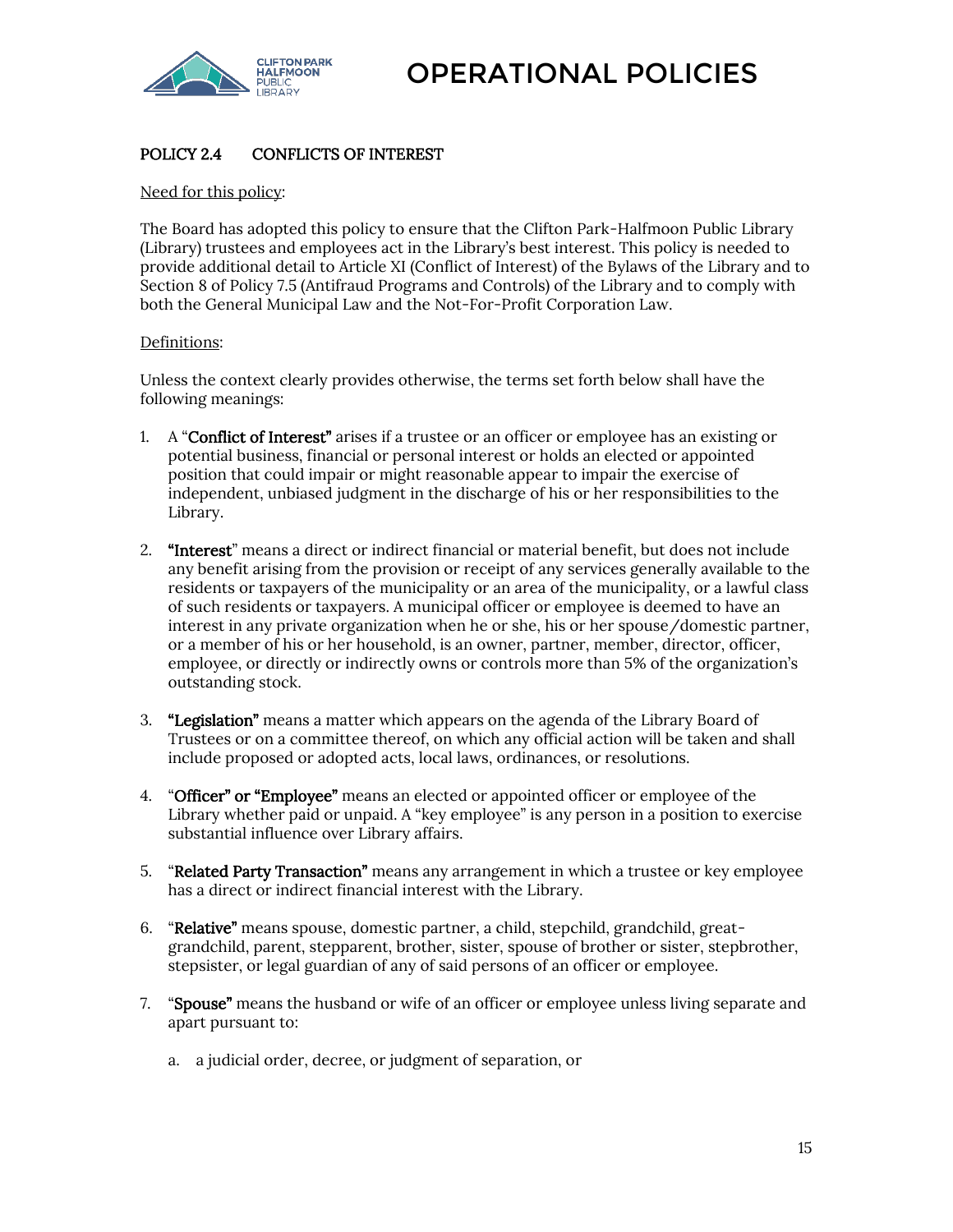

b. a legally binding written agreement of separation in accordance with the Domestic Relations Law.

#### Standards of Conduct:

Every officer or employee of the Library shall be subject to and abide by the following standards of conduct:

- 1. Gifts: No officer or employee shall directly or indirectly solicit or receive any money, whether in the form of cash, check, loan, credit, or any other form in any amount, or solicit any gifts, or accept or receive any individual gift, whether in the form of services, loan, travel, entertainment, hospitality, thing or promise, or any other form, under circumstances in which it could be reasonably inferred that the money or gift was intended to influence or could be reasonably expected to influence him/her in the performance of official duties or was intended as a reward for any official action. In no event should an officer or employee accept any gift or thing having a value of more than seventy-five dollars.
- 2. Confidential Information: No officer or employee shall disclose confidential information acquired on the course of official duties or use such information to further a personal interest.
- 3. Disclosure of Interest in Legislation: To the extent known, any officer or employee of the Library who participates in the discussion or gives an official opinion to the Library Board on any legislation before it shall disclose any perceived conflicts to either the Director or Board of Trustees and the nature and extent of any direct or indirect financial or other private interest he/she may have in such legislation, as soon as the conflict arises or becomes known.
- 4. Disclosure of Interests in Contracts: To the extent known, any officer or employee of the Library who has, will have, or subsequently acquires any interest in any contract with the Library shall disclose the nature and extent of such interest to either the Director or Board of Trustees as well as his/her immediate supervisor, as soon as he/she has knowledge of such actual or prospective interest.
- 5. Prohibited Conflicts of Interest: No Library officer or employee shall have an interest in any contract of the Library when such Library officer or employee has the power to:
	- a. negotiate, prepare, authorize, or approve the contract or authorize or approve payment thereunder,
	- b. audit bills or claims under the contract,
	- c. appoint an officer or employee who has any of the powers or duties set forth above.

No chief fiscal officer, treasurer, or his/her deputy or employee shall have an interest in a bank or trust company designated as a depository, paying agent, registration agent or for investment of funds of the Library of which he/she is an officer or employee.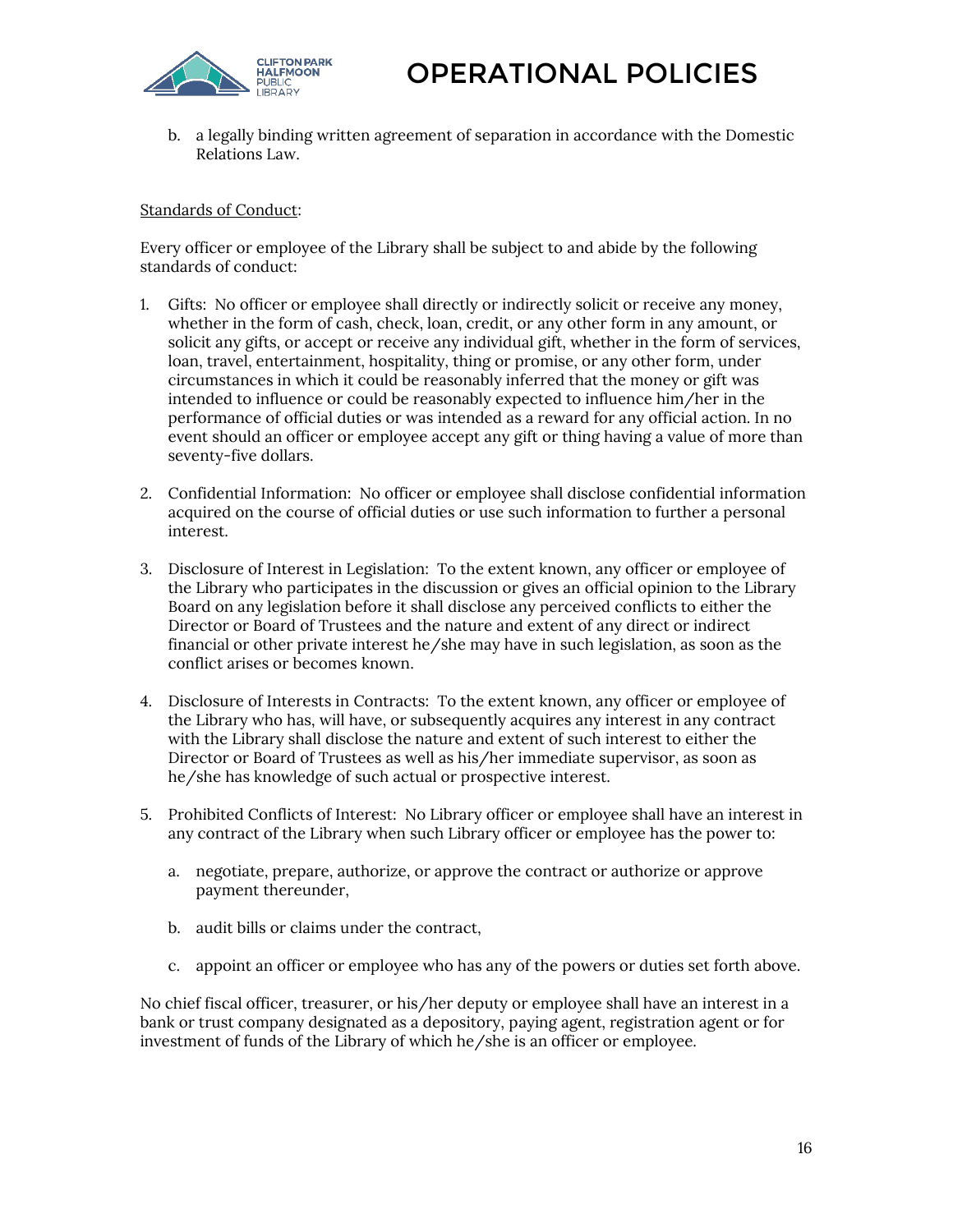

The provisions of this section shall in no event be construed to preclude the payment of lawful compensation and necessary expenses of any Library officer or employee in one or more positions of public employment, the holding of which is not prohibited by law

- 6. Investments in Conflict with Official Duties: No officer or employee shall invest or hold any investment directly or indirectly in any financial, business, commercial, or other private transaction which creates a conflict.
- 7. Private Employment: No officer or employee shall engage in, solicit, negotiate for, or promise to accept private employment or render services for private interests when such employment or service creates a conflict with or impairs the proper discharge of his/her duties.
- 8. Interests in Real Property: No officer or employee of the Library who has an interest in any real property, either individually or as an officer or employee of a corporation or partnership shall participate in the acquisition or plan for acquisition of said property or any property adjacent to said property by the Library. Participation, shall include the promotion of the site as well as the negotiation of the terms of acquisition.
- 9. Use of Library Property: No Library officer or employee shall use or permit the use of property owned or leased to the Library for other than official purposes or for activities not otherwise officially approved.
- 10. Conflicts of Interest Disclosure, Abstention and Recusal: A trustee who has a conflict of interest in a matter involving the Library shall disclose and abstain from any vote on such matter and recuse him or herself from any deliberations. A trustee or employee who has a conflict of interest shall not attempt to influence others in the deliberation or voting on the matter.
- 11. Related Party Transactions: No trustee or employee may participate in deliberations or voting regarding a related party transaction, (that is, any arrangement in which the trustee or key employee has a direct or indirect financial interest with the Library).
- 12. The Board of Trustees may waive a conflict of interest when such conflict is de minimis or under extraordinary circumstances after disclosure of all pertinent facts and deliberations. Any such waiver shall be fully documented in the Board minutes. As an example of a de minimis transaction, the Library may purchase, in the ordinary course of business and pursuant to its Material Selection Policy, a book written by the relative of a trustee.

#### Responsibilities:

It is the responsibility of Trustees and key employees to promptly disclose any related party transactions to the Board President and anyone else designated by the president to receive such disclosure, such as Counsel to the Board and any relevant Committee of the Board. A record of all disclosures shall be maintained.

It is the responsibility of Trustees and all employees to promptly disclose any conflict of interest to the Board President and anyone else designated by the president to receive such discloser, such as Counsel to the Board and any relevant Committee of the Board. A record of all disclosures shall be maintained.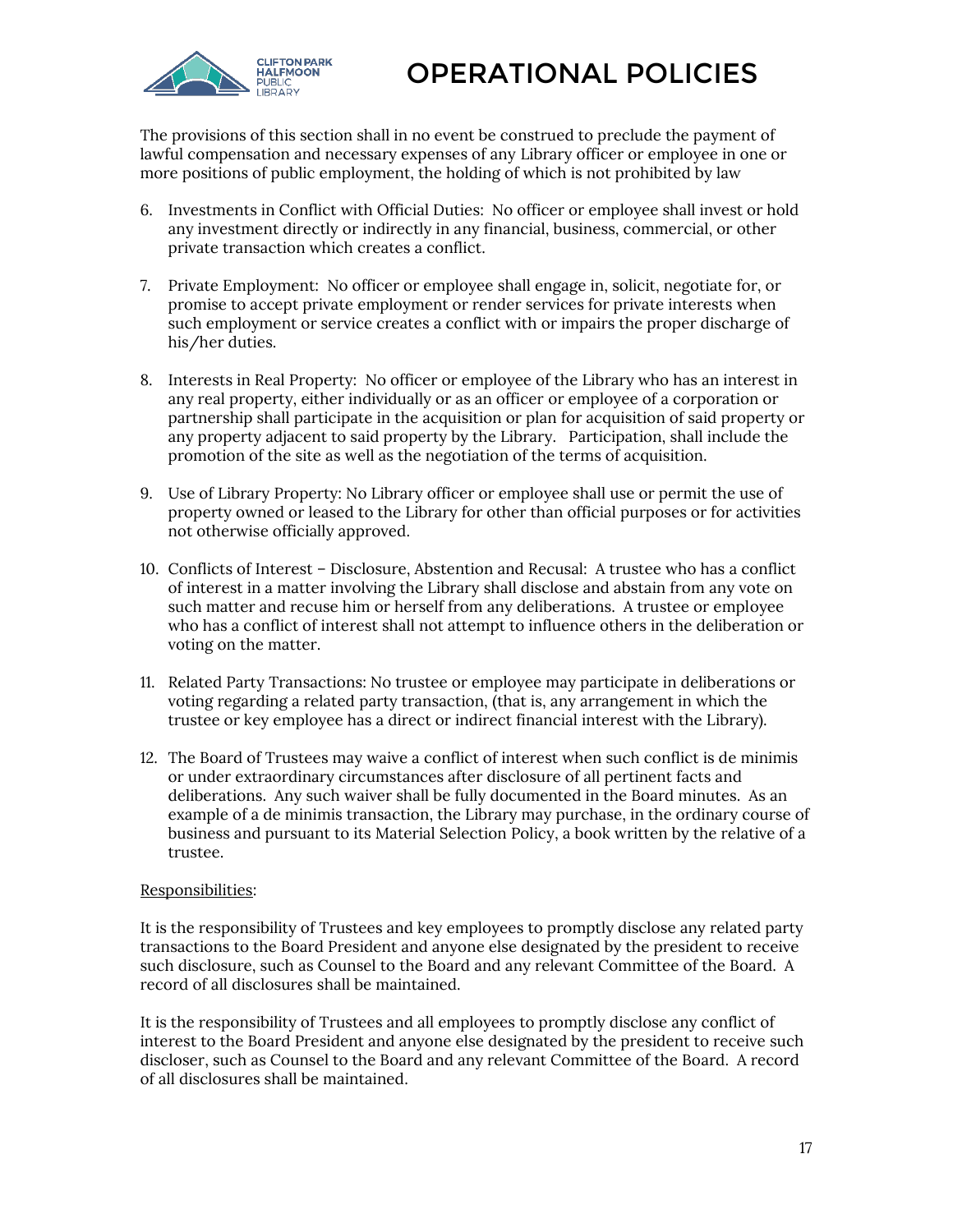

It shall be the responsibility of the Director to ensure that:

- All staff (including the Director) and Board of Trustees are given a copy of this policy to read and a copy of the disclosure below to sign.
- The signed disclosures will be kept on file.

#### Disclosure:

This form shall be completed upon initial appointment and annually thereafter by individuals who serve, or during the past year have served, as an officer or member of the Board of Trustees of the Clifton Park-Halfmoon Public Library.

This form shall be completed upon initial appointment by employees of the Clifton Park-Halfmoon Public Library.

- 1. The standard of behavior at the Clifton Park-Halfmoon Public Library is that all employees and Board members shall avoid any conflict of interest between the interests of the Library on one hand, and personal, professional, and business interests on the other. This includes avoiding actual conflicts of interest as well as perceptions of conflicts of interest.
- 2. I understand that the purposes of this policy are:
	- a. to protect the integrity of the Library's decision-making process,
	- b. to enable our constituencies to have confidence in our integrity, and
	- c. to protect the integrity and reputation of volunteers, staff, and Board members.
- 3. Upon or before election, hiring, or appointment, I will make a full, written disclosure of interests, relationships, and holdings that could potentially result in a conflict of interest. This written disclosure, which is set forth below, will be kept on file and I will update it as appropriate.
- 4. In the course of meetings or activities, I will disclose any interests in a transaction or decision where I (including my business or other nonprofit affiliation), my family and/or my significant other, employer, or close associates will receive a benefit or gain. After disclosure, I understand that I will be asked to leave the room for the discussion and will not be permitted to vote on the question.
- 5. I understand that this policy is meant to be a supplement to good judgment, and I will respect its spirit as well as its wording.

Pursuant to the Conflicts of Interest Policy of the Clifton Park-Halfmoon Public Library, I hereby state that I have no interests, relationships or holdings that could potentially result in a conflict of interest, except as noted below: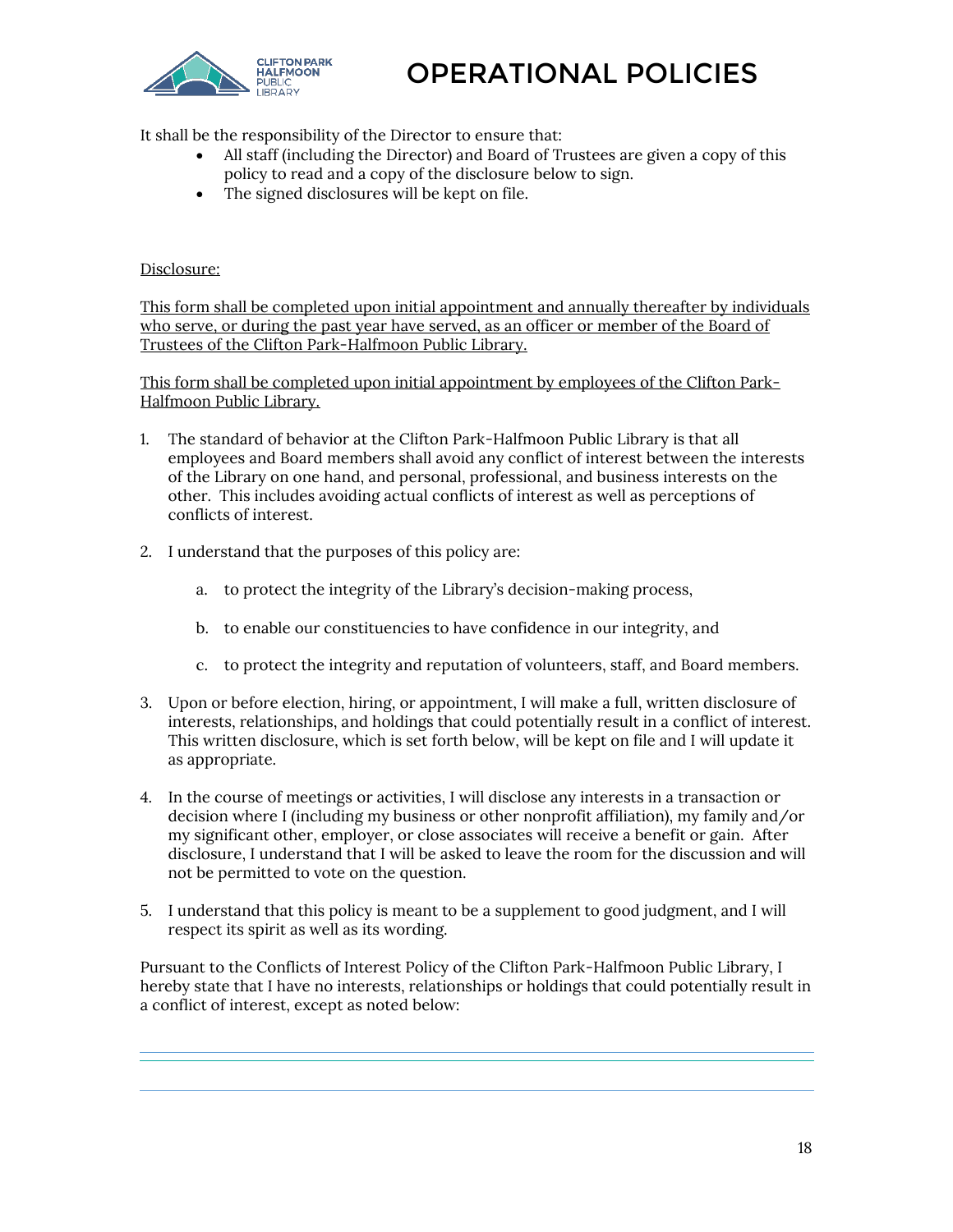

I have read the Conflicts of Interest Policy and understand my responsibility of disclosure. I agree to abide by the Policy and update this disclosure whenever necessary.

Signed: \_\_\_\_\_\_\_\_\_\_\_\_\_\_\_\_\_\_\_\_\_\_\_\_\_\_\_\_\_\_\_\_\_\_\_\_\_\_\_\_\_\_\_\_\_\_\_ Date:\_\_\_\_\_\_\_\_\_\_\_

Initial Adoption Date: 9/21/2009

| <b>Modified Date</b> | <b>Description of Modification</b>                                                                                                                                                                                                                                                                                                 |
|----------------------|------------------------------------------------------------------------------------------------------------------------------------------------------------------------------------------------------------------------------------------------------------------------------------------------------------------------------------|
| 12/18/2017           | Clarification of wording under Gifts; clarification that<br>perceived conflicts must be disclosed to Director or Board;<br>addition of Board ability to waive perceived conflict;<br>addition that conflicted party must abstain from voting and<br>deliberation; clarification on disclosure form of who should<br>sign and when. |
| 06/20/2022           | Added domestic partner to definition of "interest".                                                                                                                                                                                                                                                                                |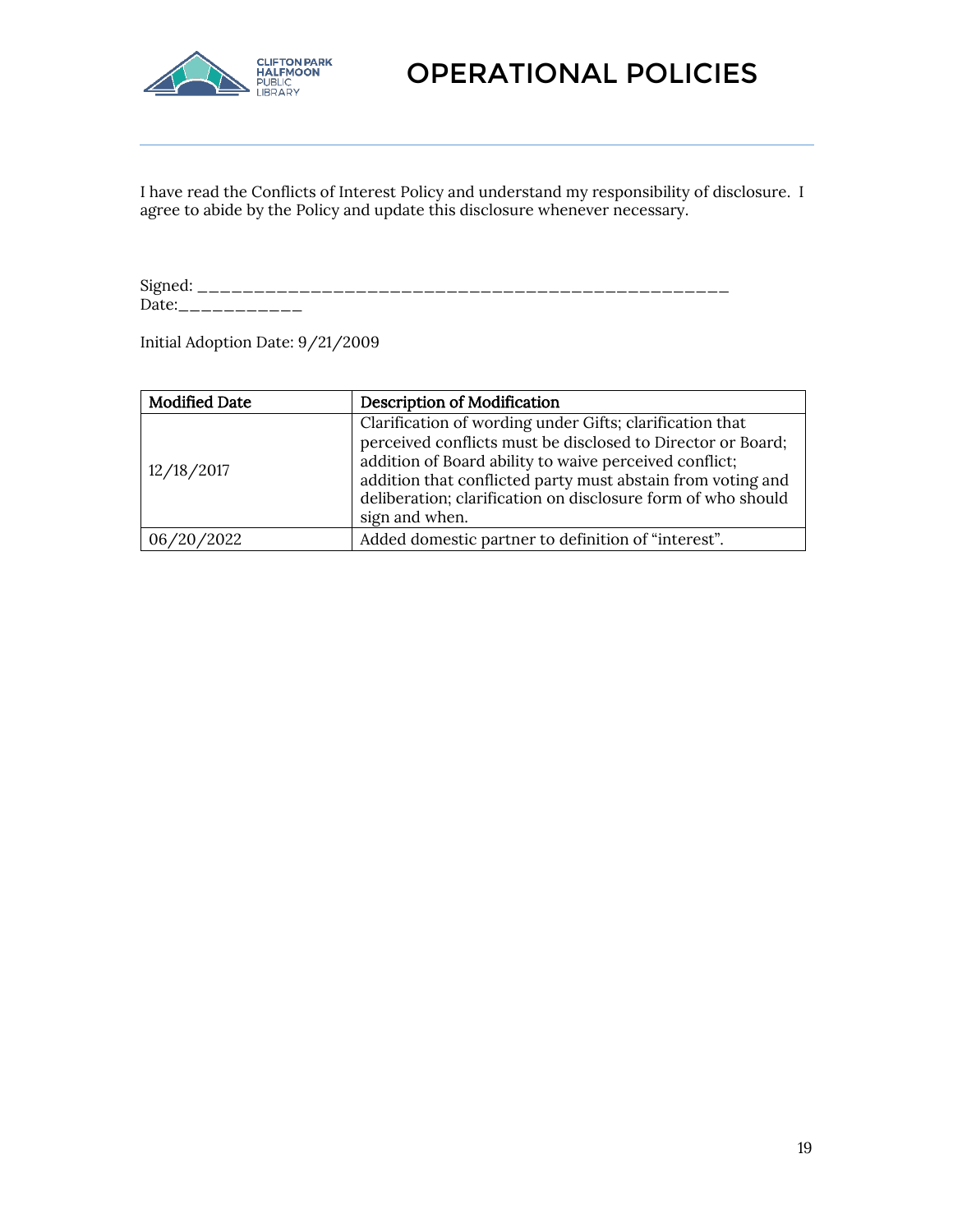

#### <span id="page-19-0"></span>POLICY 2.5 WHISTLEBLOWER POLICY

#### Purpose

The Clifton Park-Halfmoon Public Library is committed to operating in compliance with all applicable laws, rules and regulations as well as its policies and bylaws. Further, the Clifton Park-Halfmoon Public Library requires trustees, officers, employees and volunteers to observe high standards of business and personal ethics in the conduct of their duties and responsibilities.

The Clifton Park-Halfmoon Public Library is committed to maintaining an environment where trustees, officers, employees and volunteers are free to raise good faith concerns regarding the operation of the Clifton Park-Halfmoon Public Library including but not limited to:

- 1. Reporting suspected violations of law;
- 2. Providing truthful information in connection with an inquiry or investigation by a court, agency, law enforcement, and/or other governmental body; and
- 3. Identifying actual or potential violations of the Clifton Park-Halfmoon Public Library's bylaws and policies.

#### Reporting a Violation

Trustees, officers, employees and volunteers of the Clifton Park-Halfmoon Public Library should raise concerns with and report violations to either the Director or the Library Board President. If concerns are with or about either of those parties, the individual should address concerns to any member of the Executive Committee of the Board of Trustees. If for any reason an individual does not feel comfortable reporting the problem to those parties, they may bring the matter directly to the Library Board.

#### No Retaliation

The Clifton Park-Halfmoon Public Library expressly prohibits any form of retaliation, including harassment, intimidation, adverse employment actions, or any other form of retaliation, against anyone who raises suspected violations of law, cooperates in inquiries or investigations or identifies potential violations of Clifton Park-Halfmoon Public Library's policies or bylaws. Any trustee, officer, employee or volunteer who engages in retaliation will be subject to discipline, up to and including termination or removal.

Any trustee, officer, employee or volunteer who believes that they have been subjected to any form of retaliation as a result of reporting a suspected violation of law or policy should immediately report the retaliation to the Library Board President or Director. If the concerns are with or about either of those parties, the individual should address concerns to any member of the Executive Committee. If for any reasons an individual does not feel comfortable reporting the problem to those parties, they may bring the matter directly to the Library Board.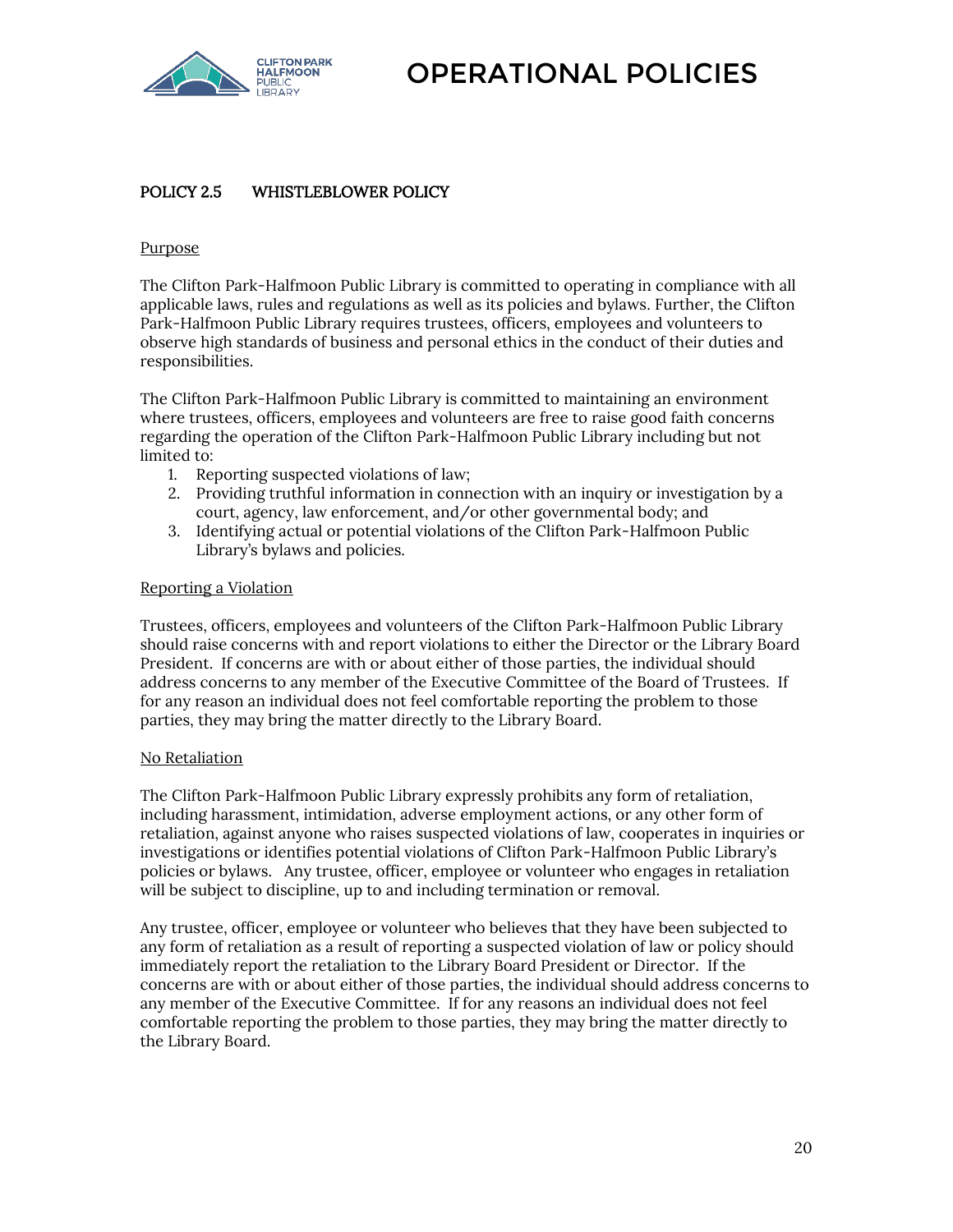

#### Investigation

All reports of suspected violations of law, or Clifton Park-Halfmoon Public Library's bylaws or policy and reports of retaliation will be investigated promptly and in a manner intended to protect confidentiality, consistent with a full and fair investigation, and referred as necessary. The Library Board President or Director will conduct or designate other internal or external parties to conduct the investigations. The investigating parties will notify the concerned individuals of their findings and prepare other reports as indicated by the circumstances. A summary of all such reports will be presented to the Executive Committee and to the full Board as appropriate.

In the event that a report of a suspected violation of law or policy or retaliation involves the Library Board President or Director, the Library Board Vice-President and Treasurer will conduct the investigation, or designate a third party to conduct the investigation.

#### **Confidentiality**

Violations or suspected violations may be submitted on a confidential basis by the complainant or may be submitted anonymously. Reports of violations or suspected violations will be kept confidential to the extent possible, consistent with the need to conduct an adequate investigation.

#### **Responsibilities**

It shall be the responsibility of the Director to distribute a copy of this policy to all staff, volunteers, trustees, and officers. The Whistleblower Policy will be included in the Employee Handbook.

Initial Adoption Date: 1/26/2015

| <b>Modified Date</b><br>Description of Modification/Notes |                                                                                          |
|-----------------------------------------------------------|------------------------------------------------------------------------------------------|
|                                                           | Also located as Appendix D in Purchasing Manual                                          |
| 11/16/2020                                                | Updated language: full policy no longer needed in<br>Purchasing Manual, only referenced. |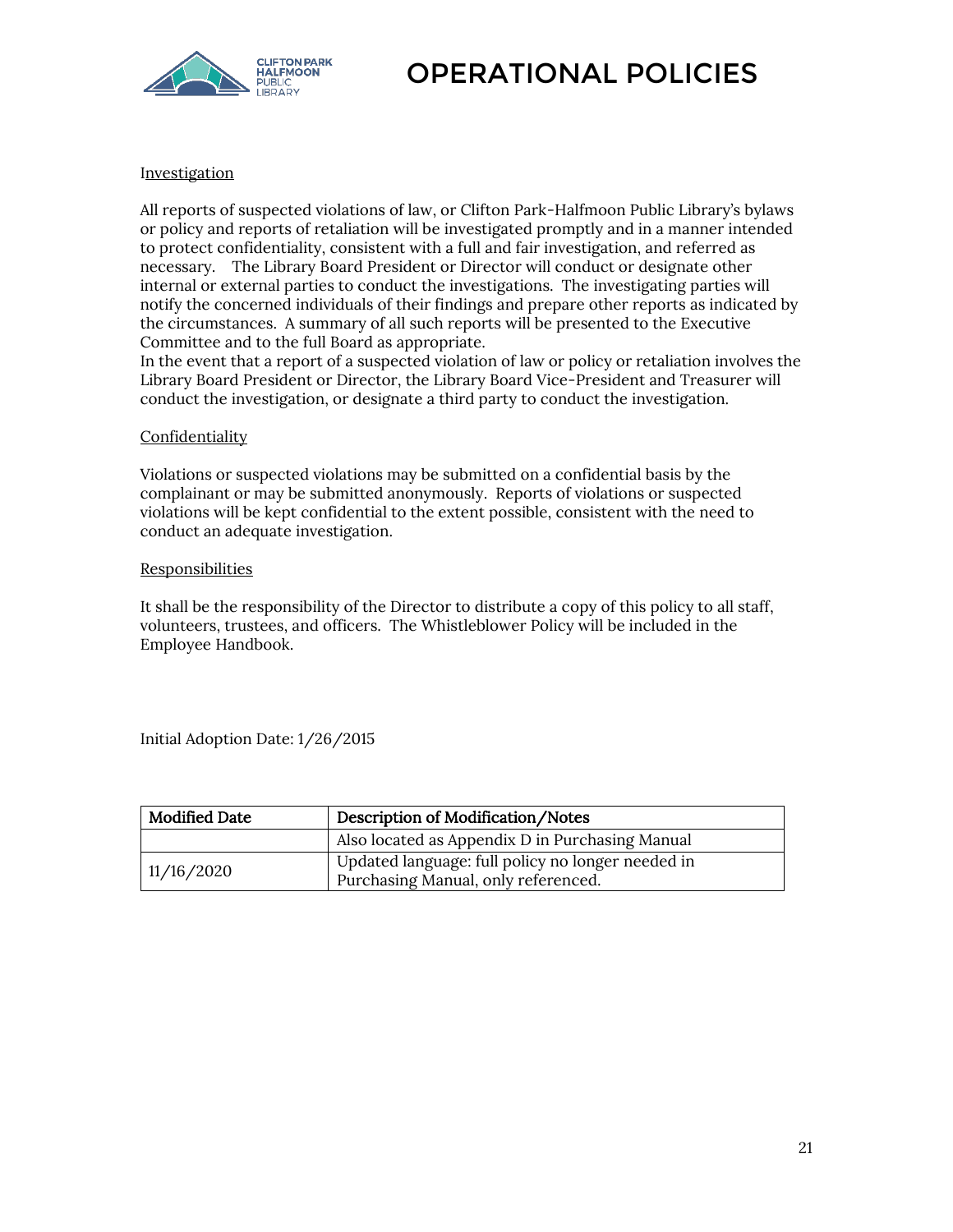

## **PUBLIC**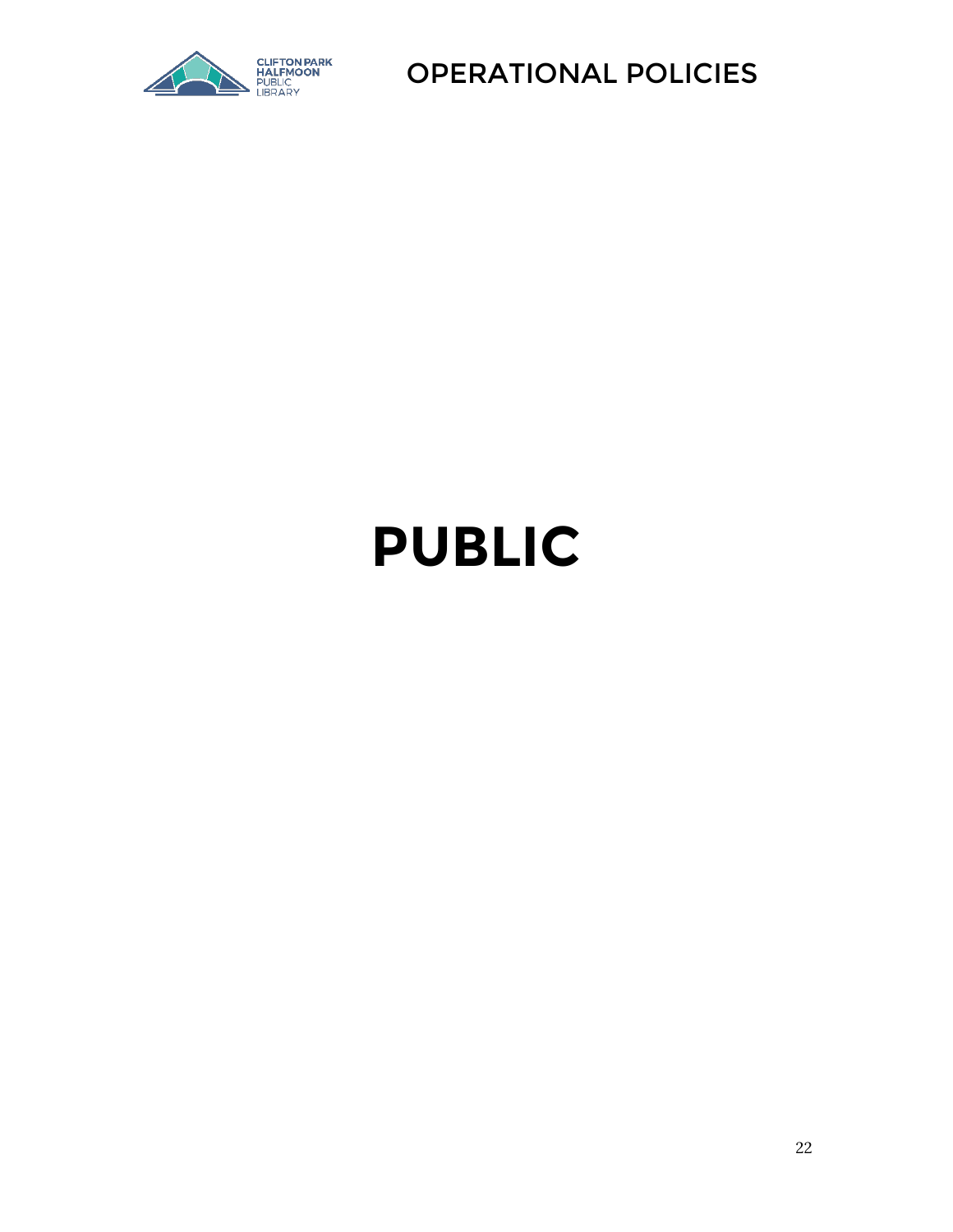

#### <span id="page-22-0"></span>POLICY 3.1 RULES OF CONDUCT FOR LIBRARY USERS

Need for this Policy:

A policy is needed to promote and maintain a library atmosphere in which patron behavior is non-intrusive to others and materials are protected.

Policy:

No person shall engage in disruptive behavior; make unreasonable noise; use abusive or obscene language; physically or sexually harass others; obstruct pedestrian traffic; loiter; steal or damage Library property; gamble; litter; or create a hazardous or physically offensive condition.

All conversation shall be kept as low as possible and of minimum duration.

Parents/guardians are responsible for the actions of their children. However, if the children's actions are disruptive, or if children are left unattended, particularly at closing times, it is the Library's policy to discuss the issue with the parent(s)/guardians(s).

Light snacks and non-alcoholic beverages in spill-proof containers are permitted in the Library with the following exceptions; Food and drink is not permitted in the Local History Room or in the public computer area at any time.

Unless authorized by the Library for specific events, alcohol use is not allowed anywhere on Library property, including in the parking lot, on the grounds, in the building and in the Reading Garden.

Patrons must be properly attired when in the building. Shirts and shoes must be worn in the building. Patrons whose bodily hygiene is offensive so as to constitute a nuisance to other patrons may be asked to leave the building.

Smoking, tobacco use or related activities, including vaping or use of smokeless products, is not allowed anywhere on Library property, including in the parking lot, on the grounds, in the building, and in the Reading Garden.

All patrons are expected to observe the rights of other Library users and staff.

No animals are allowed in the Library, except for service animals or those used in Library programs.

Patrons shall not be intrusive, nor harass or annoy others by staring at another person with the intent to annoy that person, or by following another person about the building with the intent to annoy that person.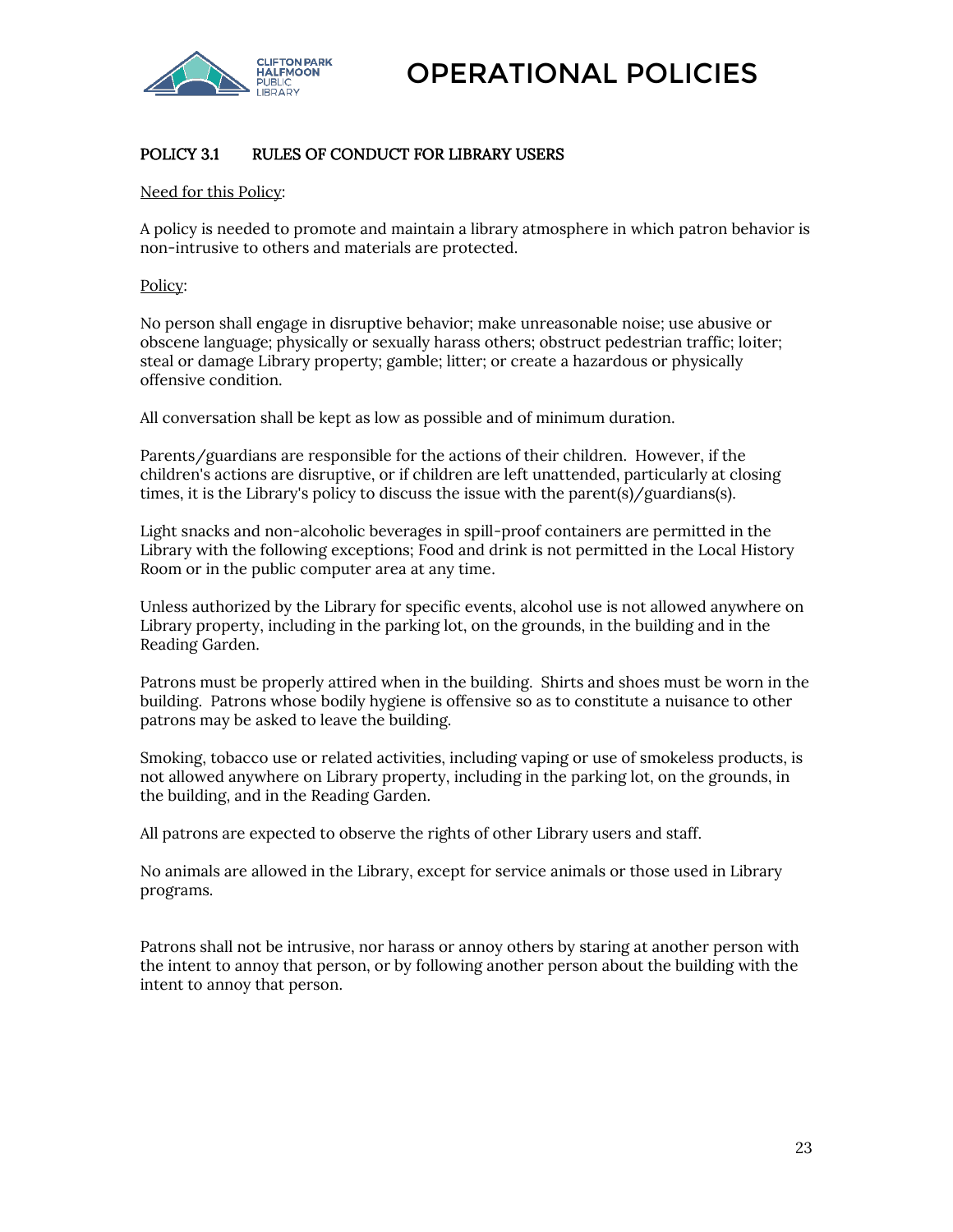

#### Responsibilities:

It shall be the duty of the Director, or whomever is designated to act in his/ her capacity to see that the rules are carried out. Any person who fails to observe the above Rules of Conduct will be asked to comply or leave.

Initial Adoption Date: 3/13/1985

| <b>Modified Date</b> | <b>Description of Modification</b>                                                                                                                     |
|----------------------|--------------------------------------------------------------------------------------------------------------------------------------------------------|
|                      |                                                                                                                                                        |
| 5/6/1997             |                                                                                                                                                        |
| 4/23/2001            |                                                                                                                                                        |
| 9/19/2005            |                                                                                                                                                        |
| 7/16/2007            | Added Reading Garden to no smoking areas                                                                                                               |
| 10/20/2008           | Added no smoking within 50 yards of front entrance                                                                                                     |
| 10/15/2012           | Entire library property smoke free                                                                                                                     |
| 4/20/2015            | Allowed beverages in covered cups                                                                                                                      |
| 12/18/2017           | Allow snacks; updated service animal wording                                                                                                           |
| 4/16/2018            | Added vaping and smokeless tobacco to prohibited<br>activities                                                                                         |
| 10/20/18             | Prohibited alcohol consumption on property, unless<br>authorized by Library; added guardian to statement that<br>parents are responsible for children. |
| 11/16/2020           | Removed reference to surveys etc., and selling as covered<br>in policies 3.14 and 3.9                                                                  |
| 06/20/2022           | Removed restriction of hot beverages in Children's Library.                                                                                            |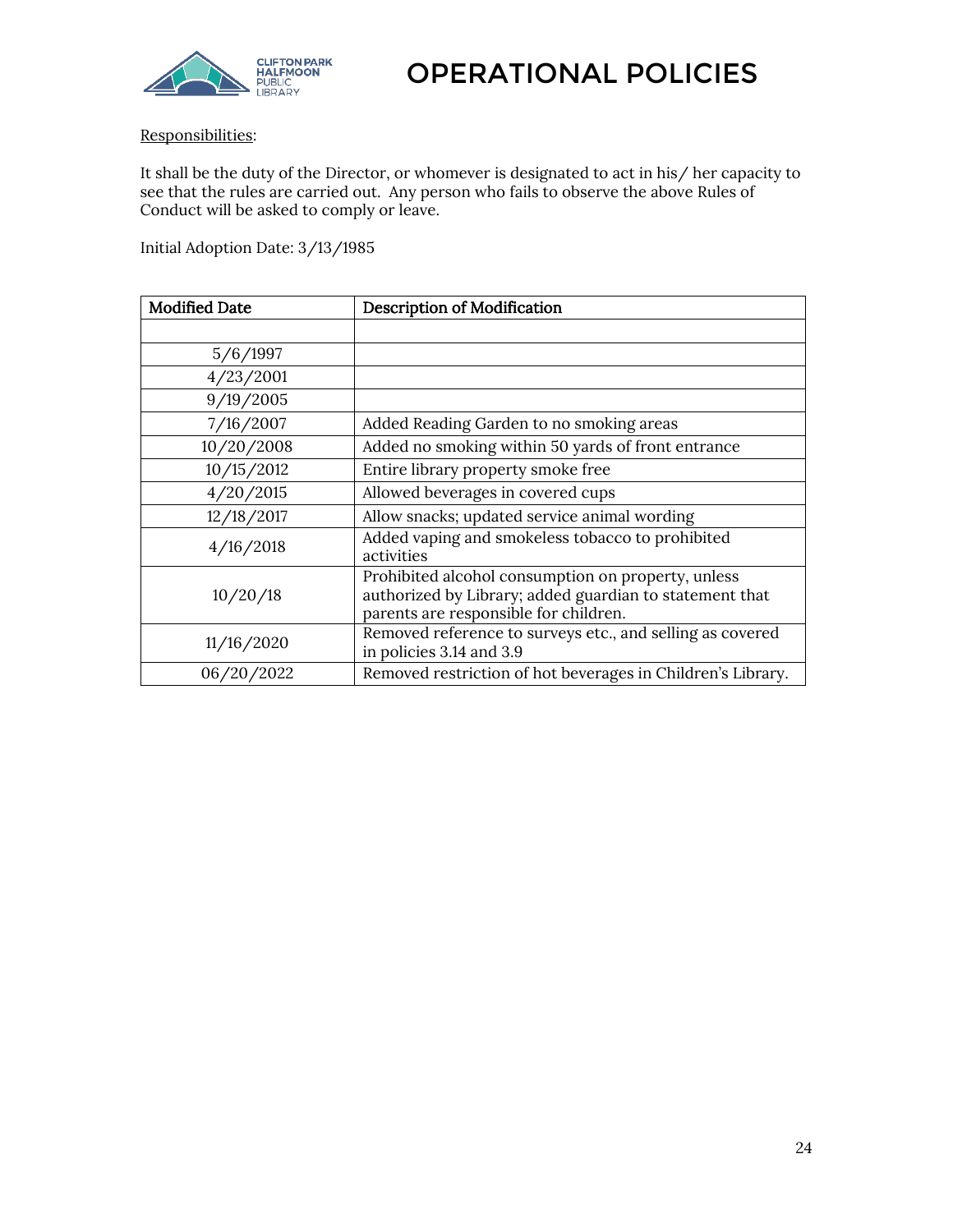

#### <span id="page-24-0"></span>POLICY 3.2 ISSUANCE OF LIBRARY CARDS

#### Need for this policy:

A formal policy is necessary so that cards are issued only to persons entitled to them.

#### Policy:

- A. A CPH RESIDENT library card may be issued to a person who:
	- 1. Is a resident of the library tax district, who presents acceptable proof of identity and address; and
	- 2. Is an individual 15 years of age or older OR a child 14 years of age or younger who has a signed library card application from his/her parent or legal guardian: and
	- 3. Has no outstanding financial or property obligation to the Library.
- B. A REGULAR library card may be issued to a person who:
	- 1. Is a resident within the Southern Adirondack Library System, or the Mohawk Valley Library System, who presents acceptable proof of identity and address; and
	- 2. Is an individual 15 years of age or older OR a child 14 years of age or younger who has a signed library card application from his/her parent or legal guardian: and
	- 3. Has no outstanding financial or property obligation to the Library.
- C. An OUTSIDE MVLS/SALS library card may be issued to a person who:
	- 1. Resides in the Upper Hudson Library System service area who presents acceptable proof of identity and address; and
	- 2. Is an individual 15 years of age or older OR a child 14 years of age or younger who has a signed library card application from his/her parent or legal guardian; and
	- 3. Has no outstanding financial or property obligation to the Library.
- D. A TEMPORARY library card may be issued to a person who:
	- 1. Resides outside of the SALS, MVLS or Upper Hudson service areas, and who presents acceptable proof of identity and address.
	- 2. Is an individual 15 years of age or older OR a child 14 years of age or younger who has a signed library card application from his/her parent or legal guardian: and
	- 3. Has no outstanding financial or property obligation to the Library.
	- 4. Falls under categoris A through C but has yet to provide acceptable proof of address and identity.

The borrowing privileges associated with each category of library card are the responsibility of the Director and details shall be published on the library website.

#### Responsibility:

Enforcement of the policy is the responsibility of the Director.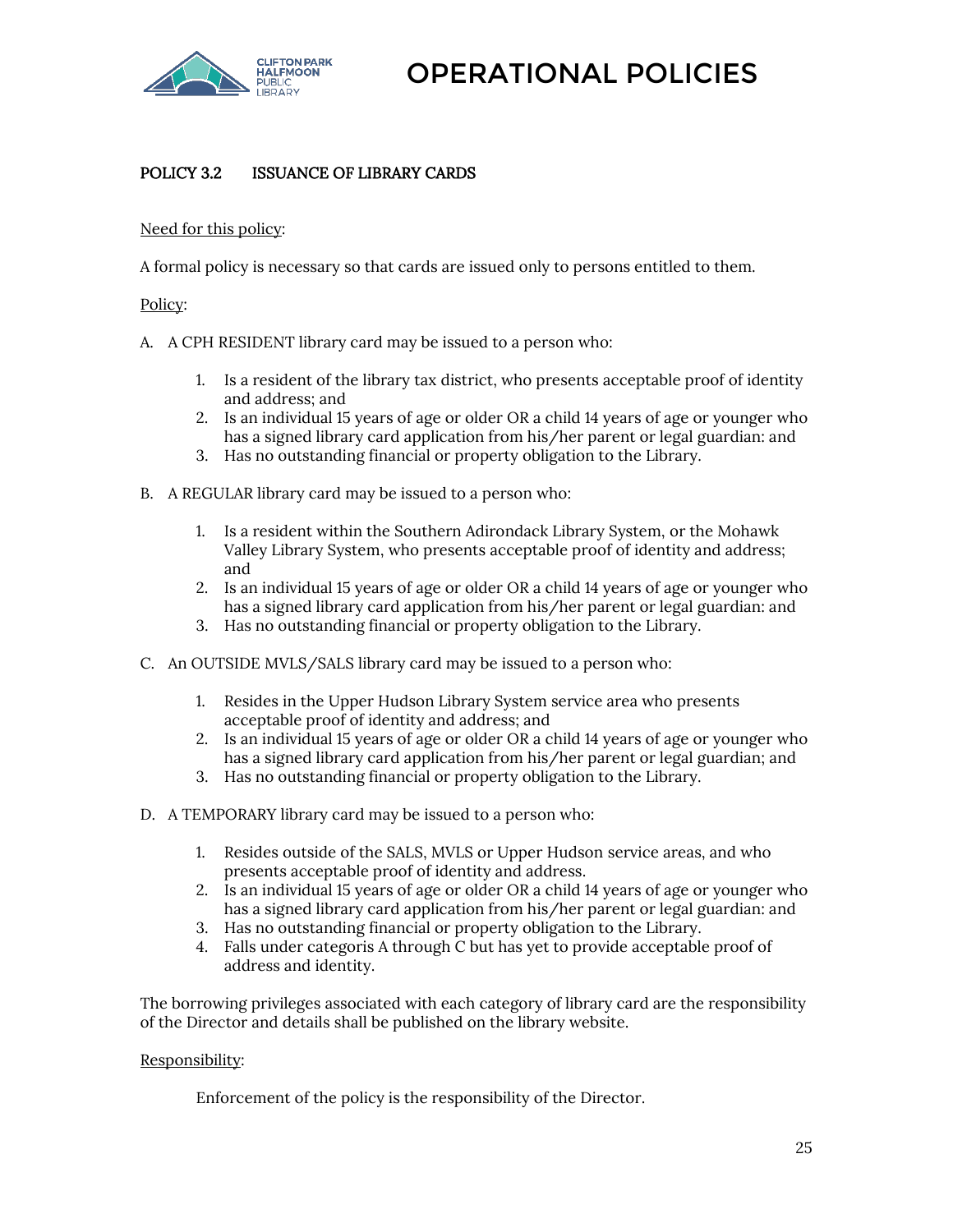

Initial Adoption Date: 5/8/1986

<span id="page-25-0"></span>

| <b>Modified Date</b> | <b>Description of Modification</b>                                                                                           |
|----------------------|------------------------------------------------------------------------------------------------------------------------------|
| 6/11/1999            |                                                                                                                              |
| 9/19/2005            |                                                                                                                              |
| 6/20/2016            | Updated to reflect current practice                                                                                          |
| 10/20/2018           | Changed wording from grades to ages; changed age to 15<br>when parent signature not required on library card<br>application. |
| 3/21/2022            | Added the outside MVLS/SALS category.                                                                                        |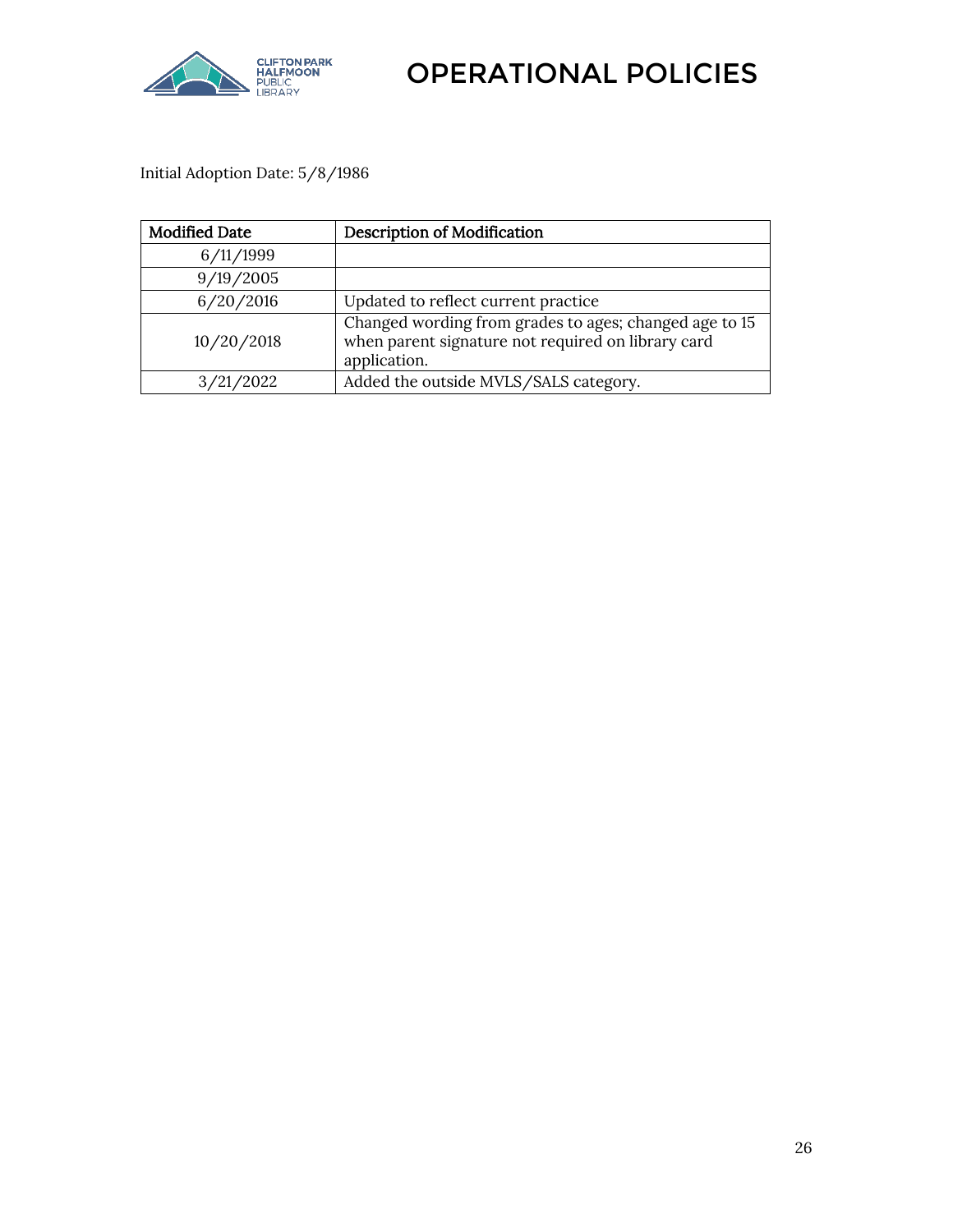

#### POLICY 3.3 LIBRARY SERVICE TO NON-RESIDENTS

#### Need for This Policy:

To advise non-district residents of certain restrictions that may apply to their borrowing of materials and use of services. Non-district residents include REGULAR, TEMPORARY, and OUTSIDE MVLS/SALS card holders.

#### Policy:

Non-district residents have the following restrictions:

- Not permitted to borrow museum passes
- Not permitted to place holds on new materials
- May be denied borrowing of electronic content

In addition, temporary residents are restricted to borrowing a total of two (2) physical items.

The Director or designee shall publish on the website the categories of materials that are restricted. At the discretion of the Director, residents of the District will be given priority registration for selected programs which require attendance to be limited.

#### Responsibilities:

It shall be the responsibility of the Director to ensure compliance with this Policy and to maintain and display an up-to-date list of restricted materials for patrons.

Initial Adoption Date: 1/10/1997

| <b>Modified Date</b> | <b>Description of Modification</b>                                                                      |
|----------------------|---------------------------------------------------------------------------------------------------------|
|                      |                                                                                                         |
| 9/19/2005            |                                                                                                         |
| 6/20/2016            | Definition of non-district residents: updated<br>communication method for list of restricted materials. |
| 3/21/2022            | <b>Updated restrictions</b>                                                                             |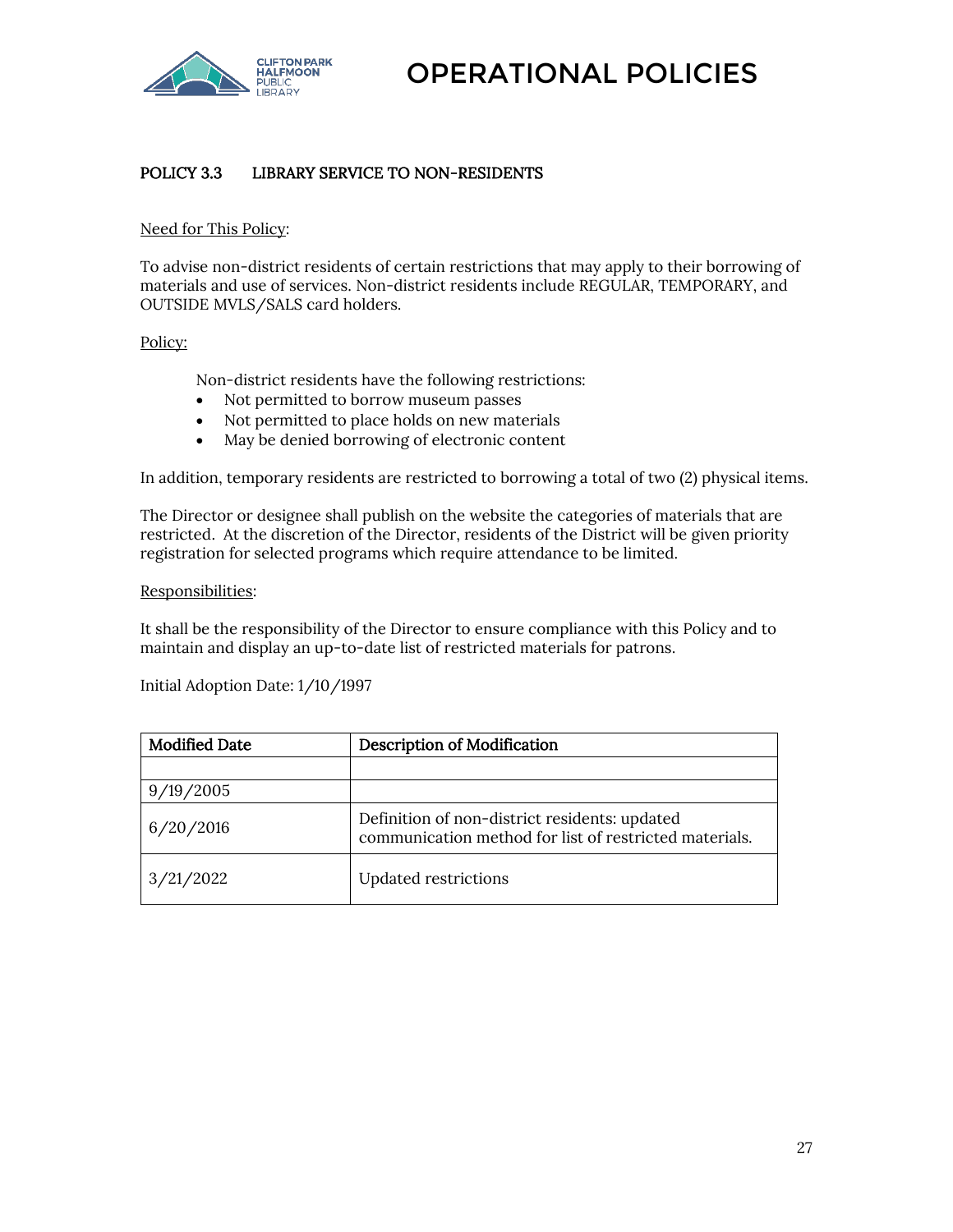

#### <span id="page-27-0"></span>POLICY 3.4 HOURS OPEN AND HOLIDAY SCHEDULE

#### Need for this Policy:

A formal policy of library hours and observed holidays is required for the benefit of patrons and staff.

#### Policy:

A. Hours

The Library will be open to the public during the following times:

| Monday - Thursday | $9:00 AM - 9:00 PM$                  |
|-------------------|--------------------------------------|
| Friday            | $9:00$ AM - 6:00 PM                  |
| Saturday          | $9:00$ AM - 5:00 PM                  |
| Sunday            | $12:00 \text{ PM} - 5:00 \text{ PM}$ |

#### B. Holidays

The Library will be closed on the following holidays:

New Year's Day Martin Luther King Jr. Day President's Day Easter Memorial Day Juneteenth Independence Day Labor Day Columbus Day / Indigenous Peoples Day Veteran's Day Thanksgiving Day Christmas Eve Day Christmas Day

When Christmas Day and New Year's Day fall on Sunday, the Library will close on the following Monday.

The Library will close on Thanksgiving Eve and New Year's Eve at 5:00 PM.

#### Responsibilities:

It is the responsibility of the Director to recommend to the Board any revision of hours, days open, or holidays. It is the responsibility of the Board to enact revisions in the interest of the public it serves.

Initial Adoption Date: 3/13/1985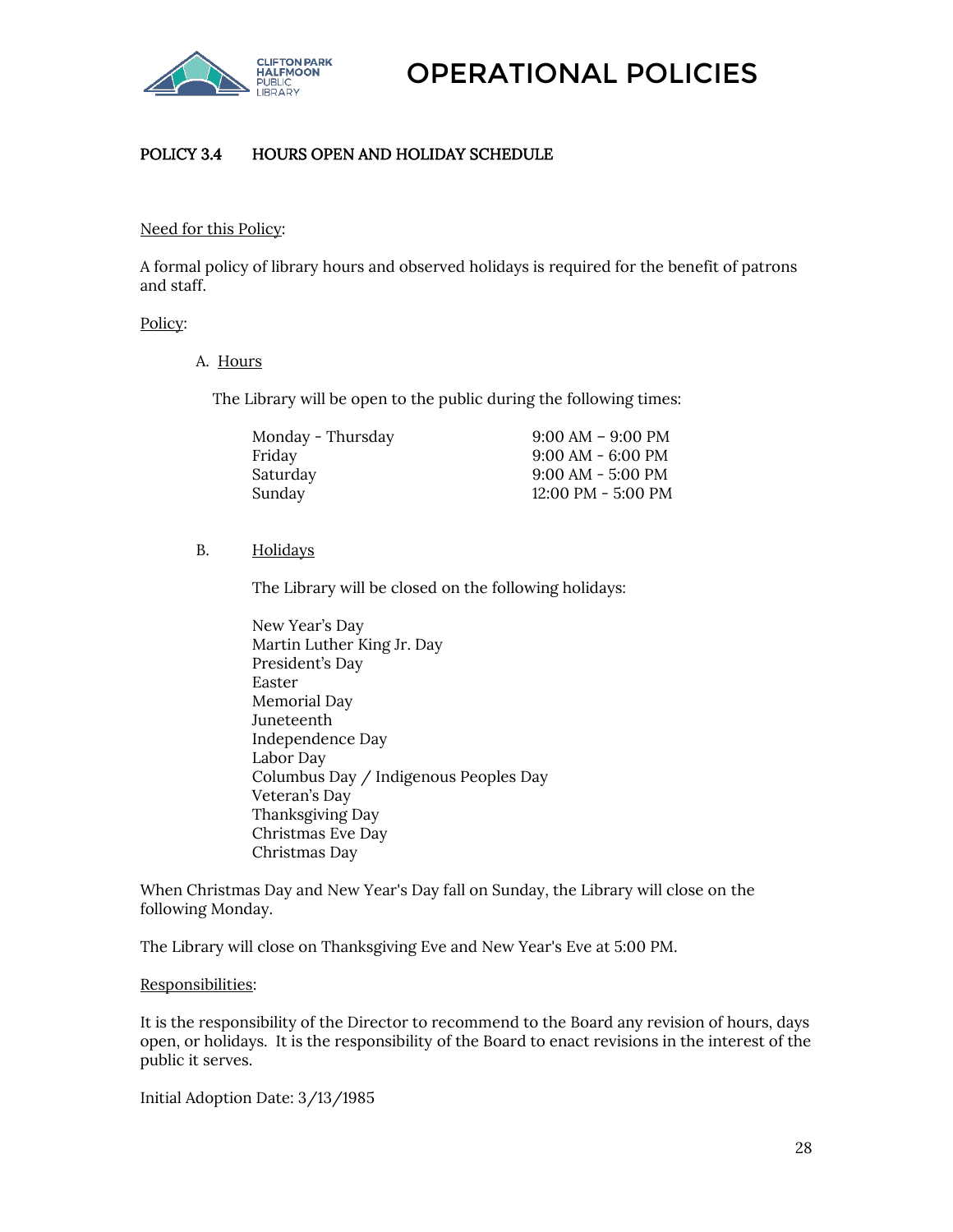

| <b>Modified Date</b> | Description of Modification                                                                                                       |
|----------------------|-----------------------------------------------------------------------------------------------------------------------------------|
| 11/15/1986           |                                                                                                                                   |
| 1/5/1987             |                                                                                                                                   |
| 5/2/1991             |                                                                                                                                   |
| 12/14/1992           |                                                                                                                                   |
| 9/19/2005            |                                                                                                                                   |
| 7/16/2007            |                                                                                                                                   |
| 10/20/2008           | Updated hours to include 8:30 am-9 pm Monday through<br>Thursday and Friday mornings from 9 am-10 am effective<br>January 1, 2009 |
| 6/20/2016            | Revised formatting                                                                                                                |
| 11/15/2021           | Added MLK, Juneteenth and Columbus Day/Indigenous<br>Peoples Day as closed days                                                   |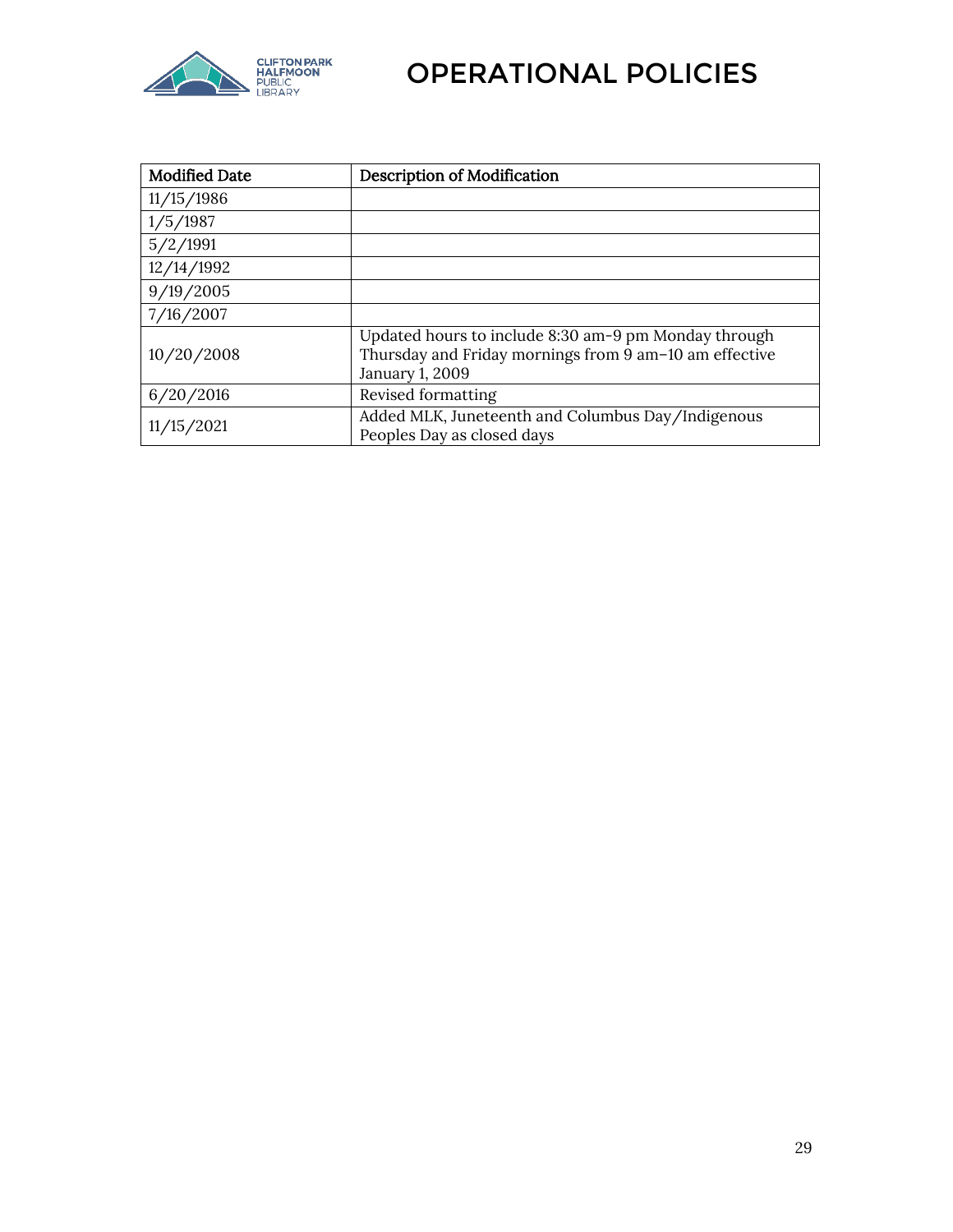

#### <span id="page-29-0"></span>POLICY 3.5 USE OF FACILITIES AND MATERIALS

#### Need for this Policy:

A policy is necessary to define the use of the Library's facilities, materials and services.

Policy:

Any visitor to the Library may use materials on site. Appointments may be required to access special collections.

A person or representative of an organization who requests to display materials which are of an educational, cultural, or civic nature may be given permission by the Director to use a specific place for a specified time if time and space are available. Requests for display space for commercial, religious, partisan or political purposes will be denied.

Requests by patrons or visitors to use materials, equipment, or space intended for exclusive use by Library personnel (including staff, volunteers, Friends of the Library) in the performance of their library duties will be denied.

A person or representative of an organization requesting to use the program room (s), when not otherwise scheduled for Library purposes, may do so by following the rules outlined in Policy 3.6.

Initial Adoption Date: 3/13/85

| <b>Modified Date</b> | <b>Description of Modification</b>                    |
|----------------------|-------------------------------------------------------|
|                      |                                                       |
| 4/7/1999             |                                                       |
| 9/19/2005            |                                                       |
| 6/20/2016            | Changed Community room to program room                |
| 3/21/2022            | Added information about access to special collecitons |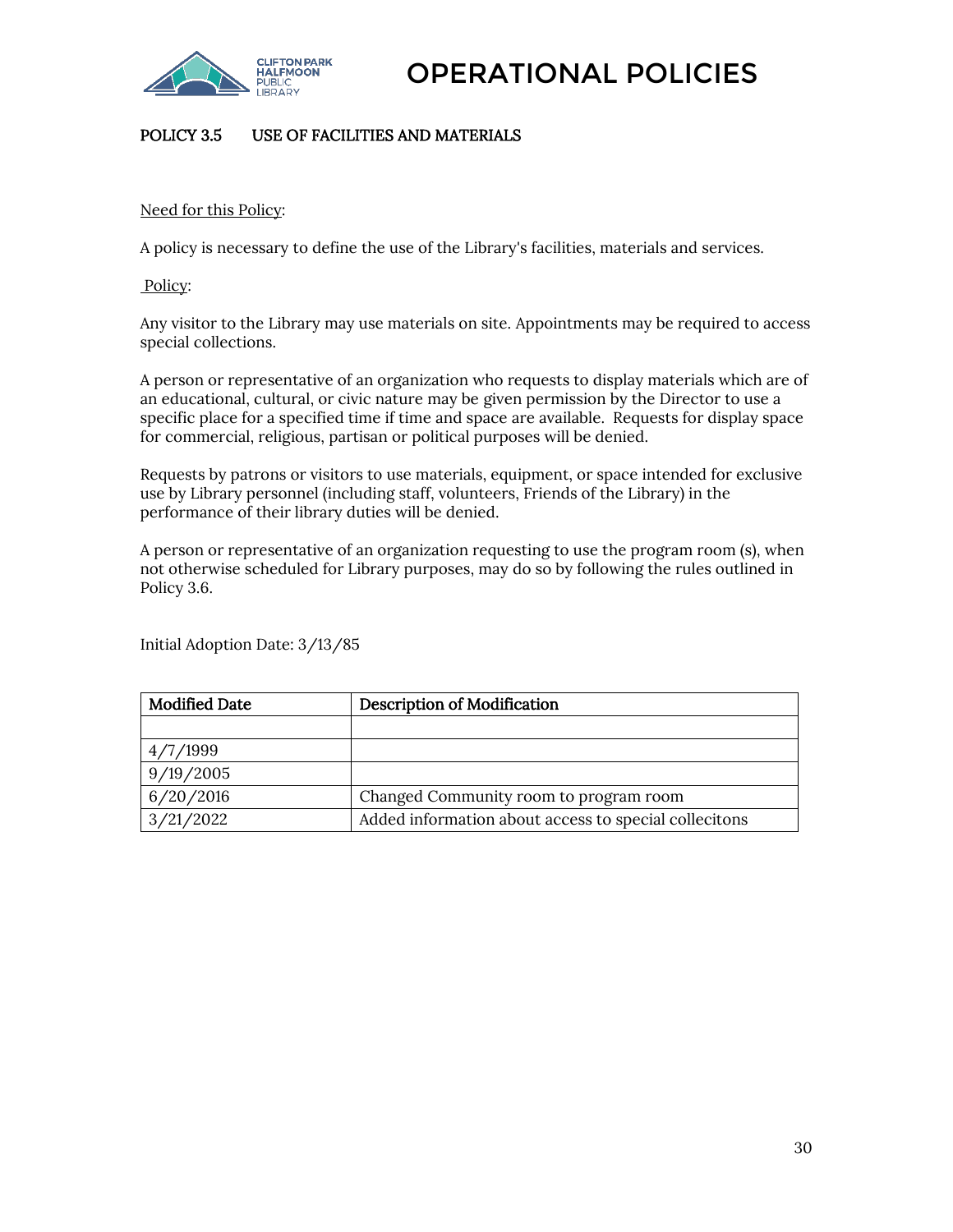

#### <span id="page-30-0"></span>POLICY 3.6 USE OF PROGRAM ROOMS BY THE PUBLIC

#### Need for this Policy:

A policy is required to establish the terms and conditions for public use of the Library's Program Rooms.

#### Policy:

The Program Rooms of the Library, when not otherwise scheduled for Library programs or purposes, are available under the following general conditions:

- 1. Program Rooms will only be available for use during the hours the Library is open to the public.
- 2. The individual reserving and assuming responsibility for the room must be:
	- a. at least 18 years of age
	- b. a resident of the Clifton Park-Halfmoon Library District
	- c. A Clifton Park-Halfmoon library card holder in good standing
	- d. Present at the meeting/event for which the room has been reserved
- 3. Rooms may be reserved by any individual or group up to twelve (12) times per year.
- 4. Rooms may be reserved for programs of educational value and discussion of current public issues. Rooms are not available for private social functions such as weddings, birthday or anniversary parties, or for individual use. Programs must be free and open to the public.
- 5. Rooms may also be reserved for programs and meetings of a non-commercial nature and must be open to the public. Programs/meetings may not be used to directly solicit business or collect contact information from program attendees to market any product or services.
- 6. When not otherwise scheduled, Program Rooms C, D and the two first floor study rooms are available for use during regular library hours on a walk-in basis by library card holders in good standing, subject to procedures and time limits established by the director.
- 7. A Reservation form must be completed and submitted via the Library's website when requesting a room reservation.
- 8. No charge shall be made for admission to any program or meeting. However, groups that normally collect dues/membership fees may use the Program Rooms so long as their meeting on Library premises are open to the public at no charge. Fundraising is not allowed.
- 9. If Library equipment (such as projectors or audio- visual units) is requested, arrangements with library staff must be made at least 72 hours in advance.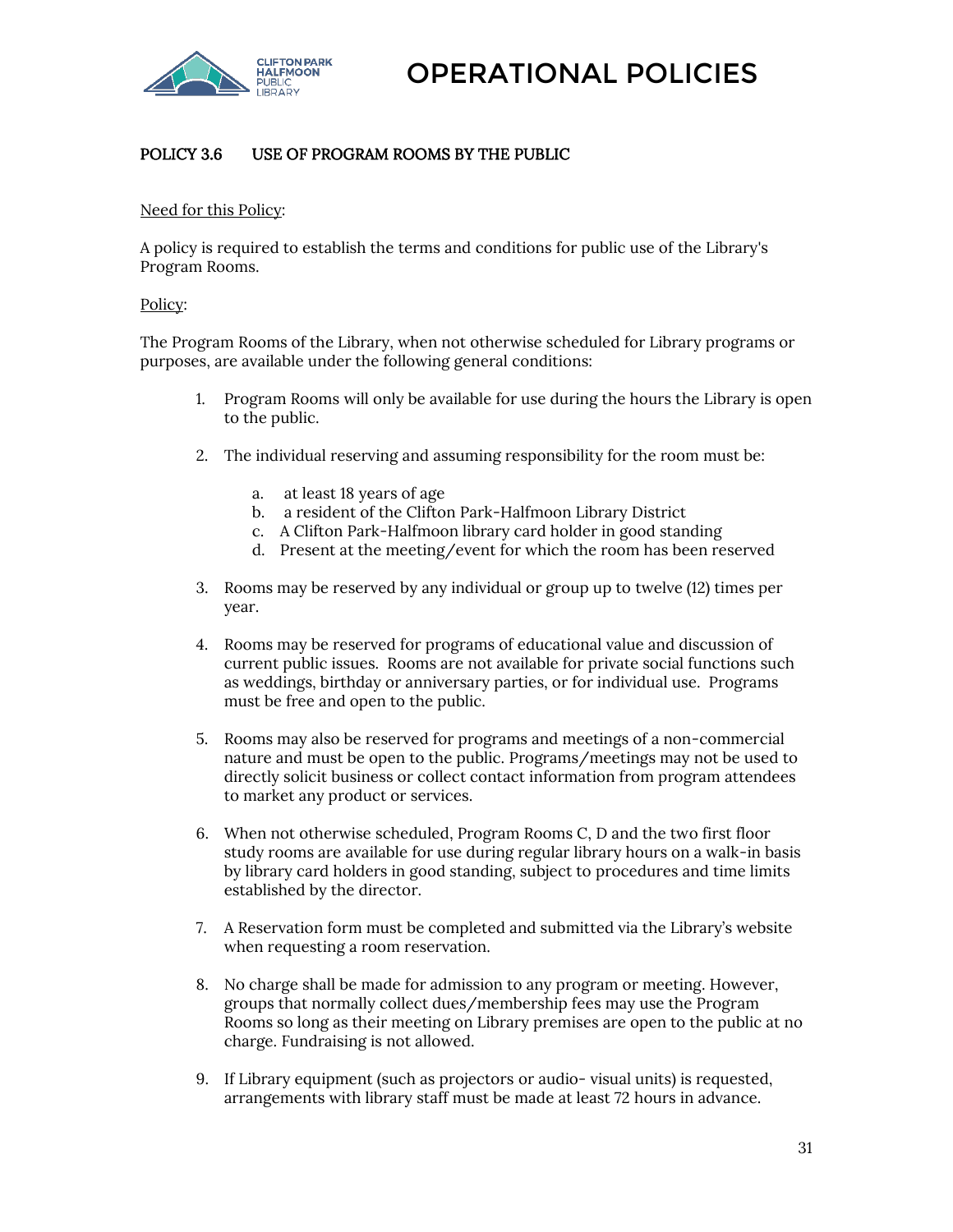

- 10. The reserving party is responsible for leaving the room in the same condition as it was when they arrived. Light refreshments may, with prior approval be permitted in designated rooms. No alcoholic beverages may be served. The reserving party will be charged a \$75 fee if extraordinary housekeeping service is necessary.
- 11. The Library charter states that the Library shall not participate in, or intervene (including publishing or distributing statements) in any political campaign on behalf of any candidate for public office. Thus Program Rooms may not be used for these purposes.
- 12. Permission to use a Room does not constitute endorsement by the Library. Programs / Meetings are not sponsored or promoted by the Library.
- 13. There shall be no distribution of literature on library property either inside or outside, other than to program participants in the program room. All literature is subject to library approval.
- 14. An organization may not have the name, address, or phone number of the Clifton Park-Halfmoon Public Library serve as the address of record for an organization.
- 15. Programs / meetings may not disrupt the use of the Library by others. Persons attending the program / meeting are subject to all Library rules and regulations.
- 16. Groups must secure public performance rights to screen films in library meeting rooms and provide the Library with proof of same. The Library is not responsible for securing these rights, nor is it liable for a group's violation of this regulation.

#### Room Reservation

- A. The Library reserves the right to cancel meeting room reservations in the event of a conflict with a library sponsored program. In such cases, every reasonable effort will be made, in a timely manner, to notify the person (s) having made the reservation of the cancellation of their reservation and every reasonable effort will be made to arrange alternate space for the displaced program.
- B. Reservation requests for program rooms may be submitted 10 weeks in advance of the proposed reservation date and must be submitted at least 72 hours in advance of the proposed reservation date and time.

Room reservations as provided for in this policy will be reviewed annually and adjustments made to this policy as deemed necessary by the Board of Trustees to allow for the maximal, fair use of meeting spaces.

#### Responsibilities:

Abuse of this Room Policy may preclude further room reservations. It is the responsibility of the Director to interpret and apply this Policy.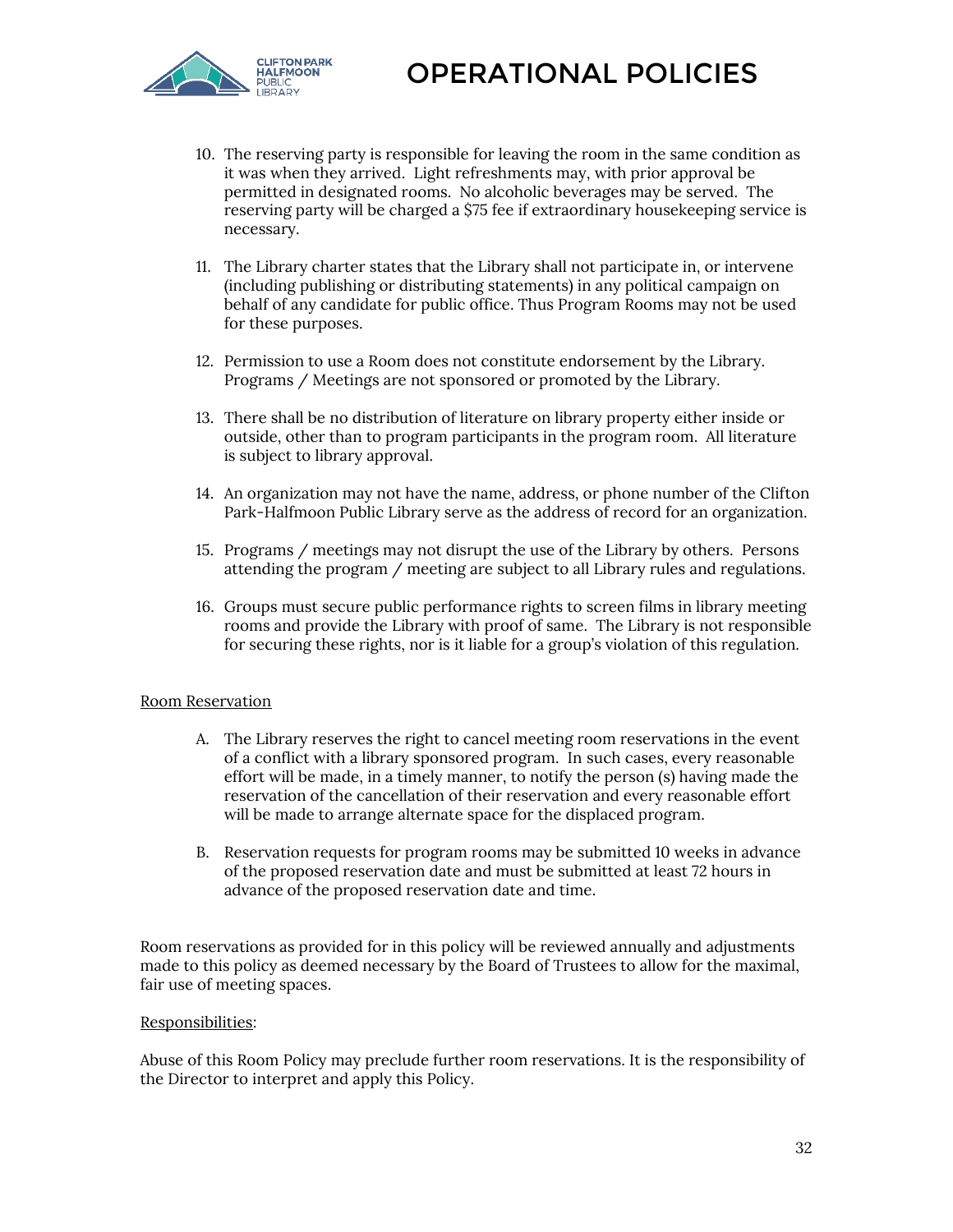

Initial Adoption Date: 3/28/1990

| <b>Modified Date</b>  | <b>Description of Modification</b>                      |
|-----------------------|---------------------------------------------------------|
|                       |                                                         |
| 5/23/1994; 9/19/2005; |                                                         |
| 4/6/2007;             |                                                         |
| 7/16/2007; 1/28/2008  |                                                         |
| 2/23/2009             | Increased number of times per year groups allowed to    |
|                       | book rooms                                              |
| 4/11/2011             | Revised wording regarding reservation form and timing   |
|                       | of requests                                             |
| 2/27/2017             | Room C&D and study rooms available on walk in basis for |
|                       | library card holders in good standing                   |
| 5/14/2018             | Changed booking age to 18; Removed \$25 AV fee;         |
|                       | Implemented \$75 cleaning fee; Reordered policy for     |
|                       | clarity.                                                |
| 6/20/2022             | Revised the number of time rooms can be booked by a     |
|                       | group or individual to twelve times per year.           |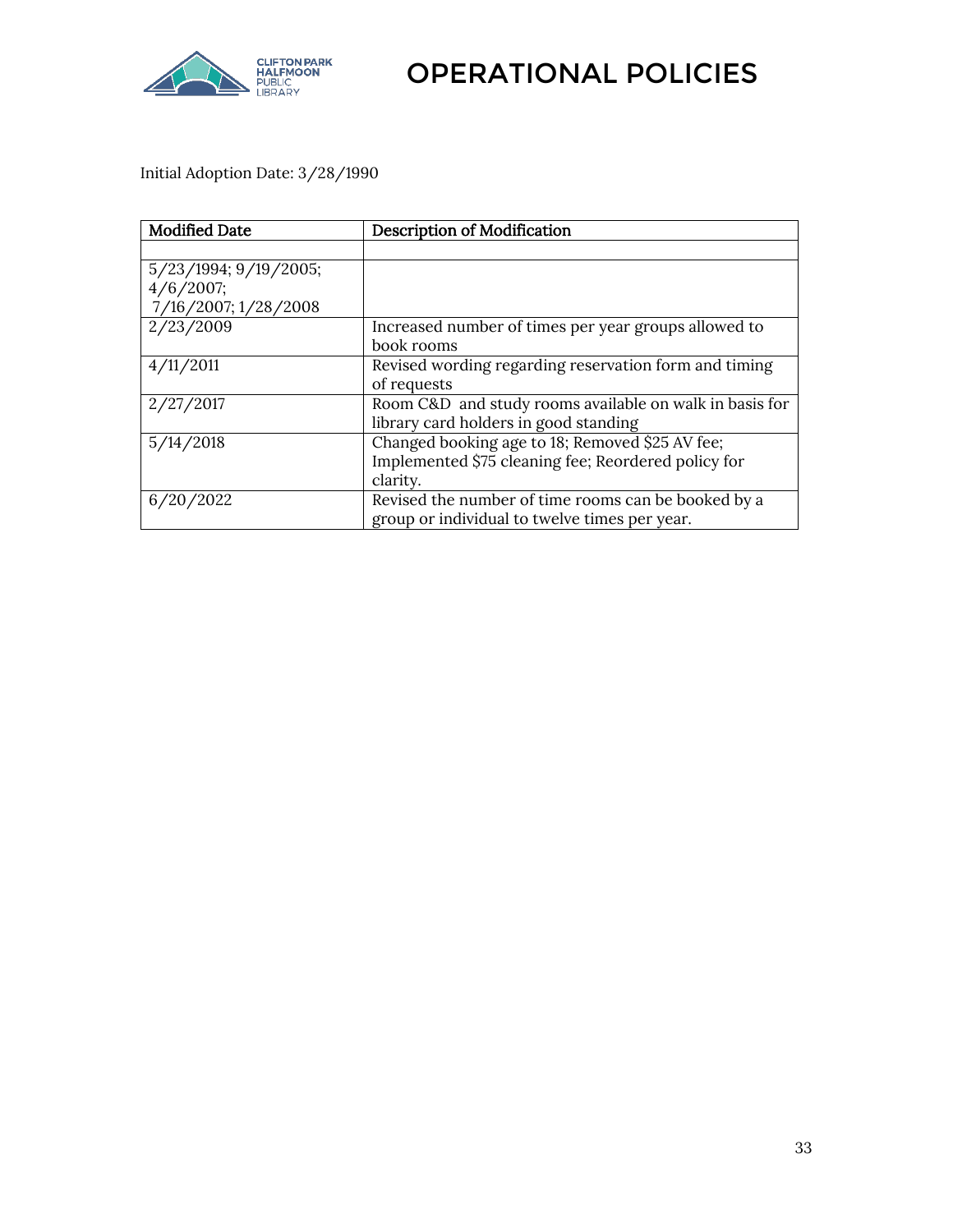

#### <span id="page-33-0"></span>POLICY 3.7 USE OF THE LIBRARY BY TUTORS

#### Need for this Policy:

The Library premises are available for patron use to meet their needs in accessing information and for use of library materials and equipment. As part of its educational mission, the Library permits tutoring on the premises in accordance with this policy.

A policy is required in order to maintain an atmosphere in which all patrons may use the Library without being disturbed by those engaged in teaching activities.

#### Policy:

Tutor groups will be limited to a maximum of 2 students per tutor per session. The use of the Library space is not to be used as a classroom or office for tutors to work from, but as a safe and quiet workspace for students to receive instruction.

Students and tutors may work in the Library so long as Policy 3.1 (Rules of Conduct for Library Users) is upheld.

Students must be under their tutor's supervision at all times.

#### Responsibilities:

It is the responsibility of the Director to issue detailed procedures for the use of the Library by volunteer tutors and to ensure adherence to this policy.

Initial Adoption Date: 2/15/2001

| <b>Modified Date</b>  | <b>Description of Modification</b>                |
|-----------------------|---------------------------------------------------|
| 09/19/2005            |                                                   |
| $\frac{07}{17}$ /2006 |                                                   |
| 02/23/2009            | Modified to remove the restriction on paid tutors |
| 02/26/2018            | Modified to remove suggestion to use study rooms  |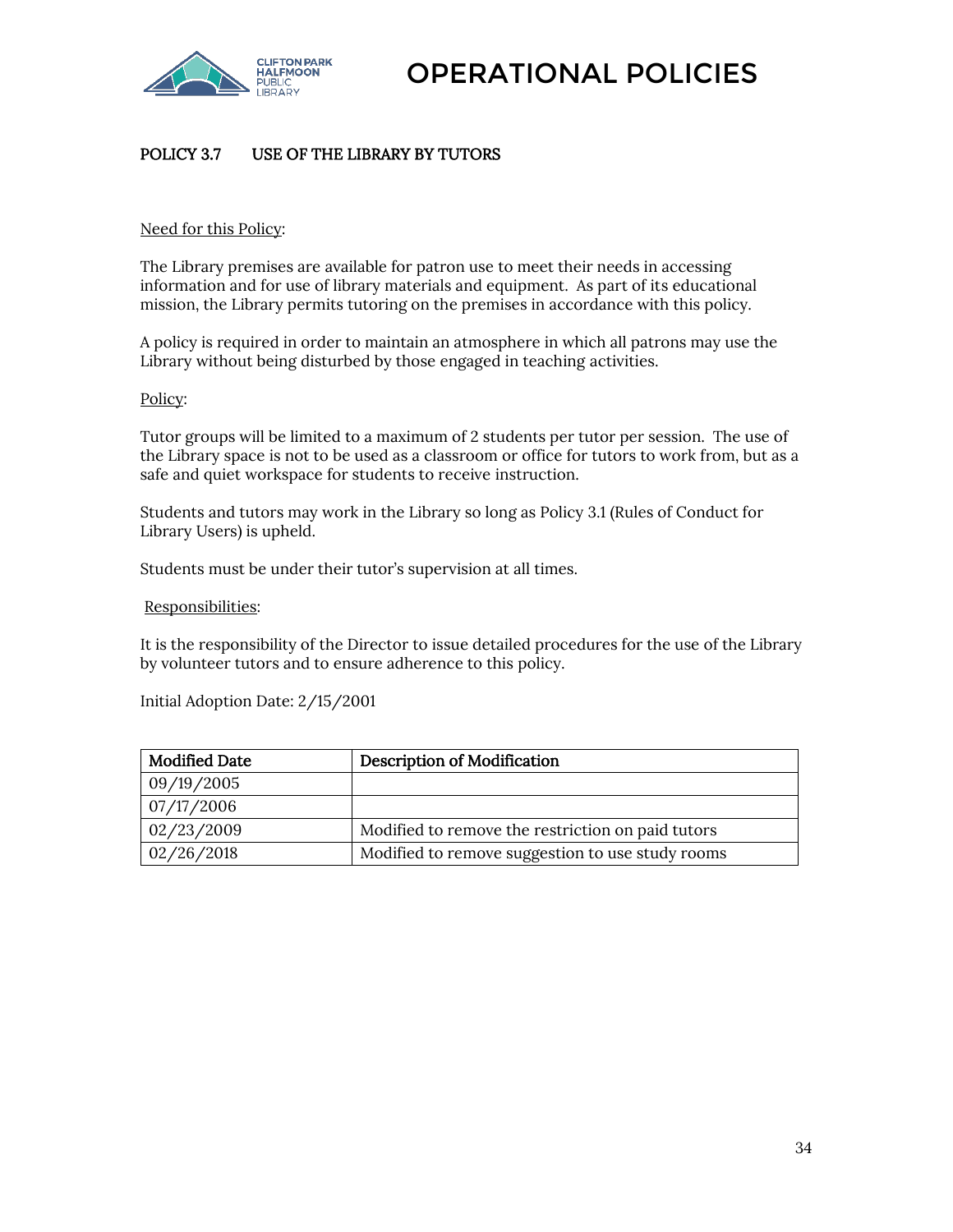

#### <span id="page-34-0"></span>POLICY 3.8 UNATTENDED CHILDREN

Need for this Policy:

Children are welcome at the Library. However, a policy to deal with unattended children is needed.

Policy:

Children ten (10) years of age or younger must be accompanied while at the Library by a parent or caregiver. The parent or caregiver must be in the immediate vicinity of (and in visual contact with) the child. While children of this age groups are in attendance at a supervised library program, parents must remain in the library and are expected to pick up their child at the end of the program.

Children between eleven (11) and fourteen (14) shall not be left unattended in the Library for more than three hours and must be picked up or leave the premises by normal closing hours.

#### Responsibilities:

Children are the responsibility of their parents or caregivers. The Library takes no responsibility for the safety or welfare of children left unattended at the Library in violation of this policy.

If a child is left at the Library in violation of this policy, the Library will call the parent or caregiver to pick up the child. If a parent or caregiver cannot be reached, and/or cannot pick up the child within 30 minutes of such call, local authorities will be called and apprised of the situation.

Under no circumstances will Library staff arrange for or transport the child off the Library premises.

Initial Adoption Date: 10/15/1988

<span id="page-34-1"></span>

| <b>Modified Date</b> | <b>Description of Modification</b>                                                                                  |
|----------------------|---------------------------------------------------------------------------------------------------------------------|
| 12/1/1998            |                                                                                                                     |
| 9/19/2005            |                                                                                                                     |
| 9/19/2016            | Changed minimum age of unattended children to 10 years<br>and younger; updated language to reflect current practice |
| 12/13/2021           | Reviewed; no changes.                                                                                               |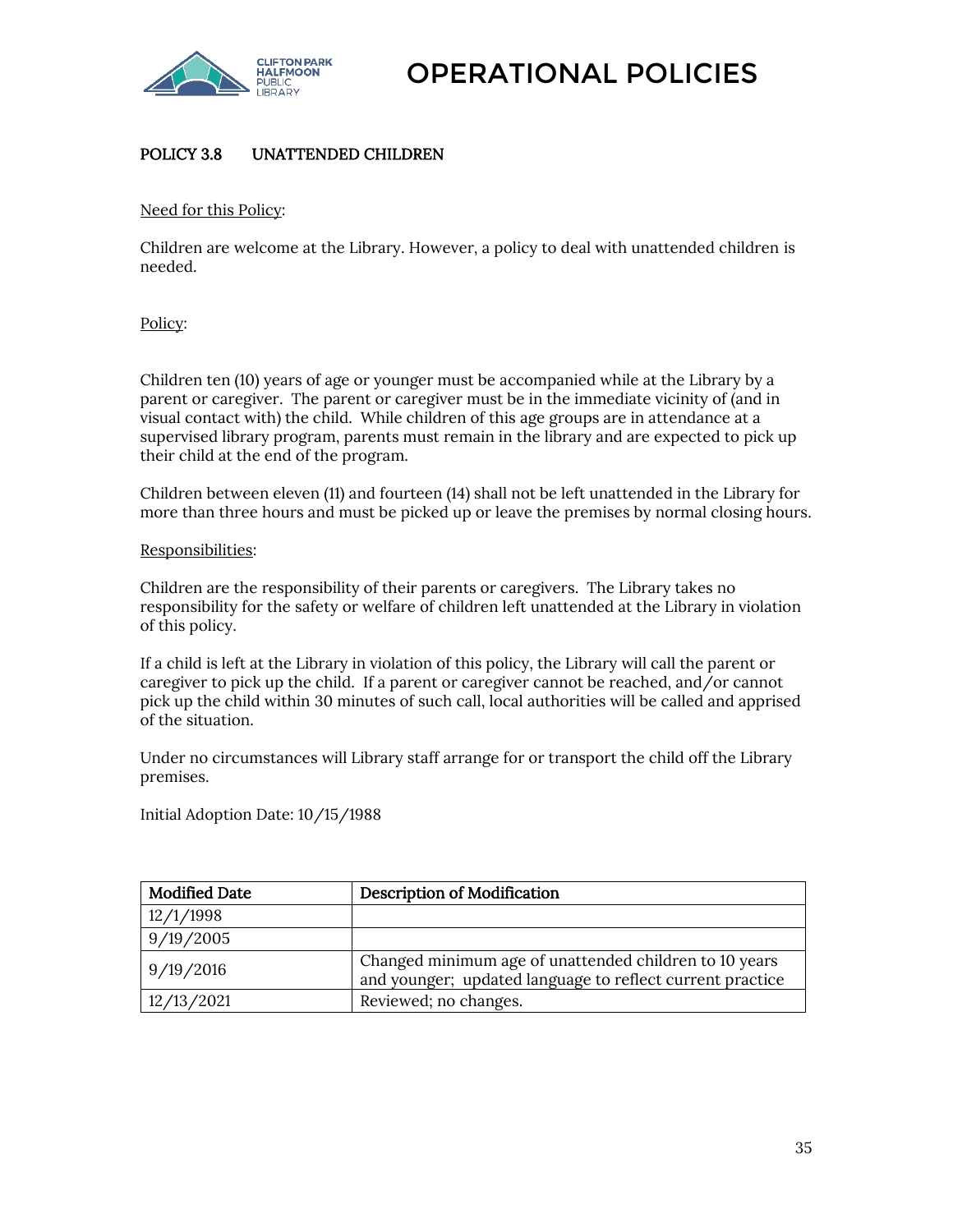

#### POLICY 3.9 REMOVED - SALES AND FUNDRAISING AT THE LIBRARY

Policy removed as covered in Policy 3.14 Solicitation Policy

| <b>Modified Date</b> | <b>Description of Modification</b>                                                |
|----------------------|-----------------------------------------------------------------------------------|
| 6/10/1999            |                                                                                   |
| 9/19/05              |                                                                                   |
| 12/14/09             | Added clause #2 allowing Board to occasionally allow on-site<br>sales/fundraising |
| 4/24/17              | Remove clause #2                                                                  |
| 12/14/2020           | Policy removed                                                                    |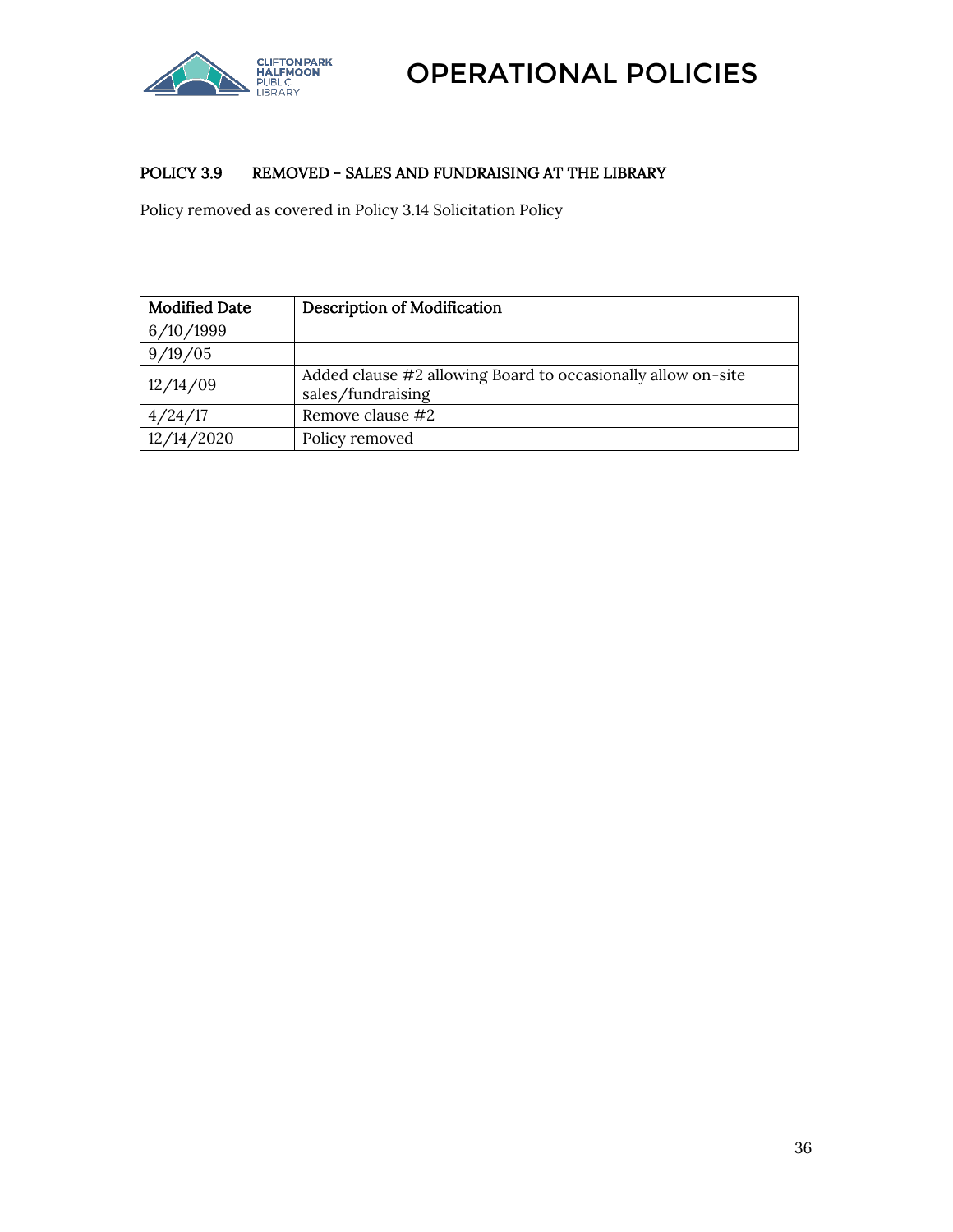

# POLICY 3.10 APPROPRIATE USE OF THE CHILDREN'S LIBRARY

### Need for this Policy:

In an effort to ensure the safety of children and maintain an atmosphere of constructive library use, the following policy regarding appropriate use of the Children's Library is required.

### Policy:

- 1. The materials, services and equipment in the Clifton Park-Halfmoon Public Library Children's Library are intended for the use of children, their parents and caregivers, and others needing children's materials and services for some specific purpose.
- 2. Appropriate use of the Children's room includes:
	- a. Use by children from birth to age fourteen (14).
	- b. Use by a parent or caregiver while attending a child or selecting materials for a child.
	- c. Use by a teacher, day care provider, researcher, etc. in developing curricula or other resources related to children's literature or materials.
	- d. Use by a patron over age 14 when materials suitable to the patron's particular needs are not available in the other areas of the Library.
	- e. Tour groups, visiting librarians, library volunteers, teachers, city officials, trades people, or others visiting the Children's area for business-related purposes.
- 1. All other patrons must use the other areas of the library.

### Responsibilities:

It is the responsibility of the Director and his/her staff to enforce this policy.

Initial Adoption Date: 4/21/2008

| <b>Modified Date</b> | <b>Description of Modification</b>                                                          |
|----------------------|---------------------------------------------------------------------------------------------|
| 09/19/2016           | Removed unnecessary language; revised name to<br>Children's Library (from Children's Room); |
| 12/13/2021           | Added selecting material for child to section 2b.                                           |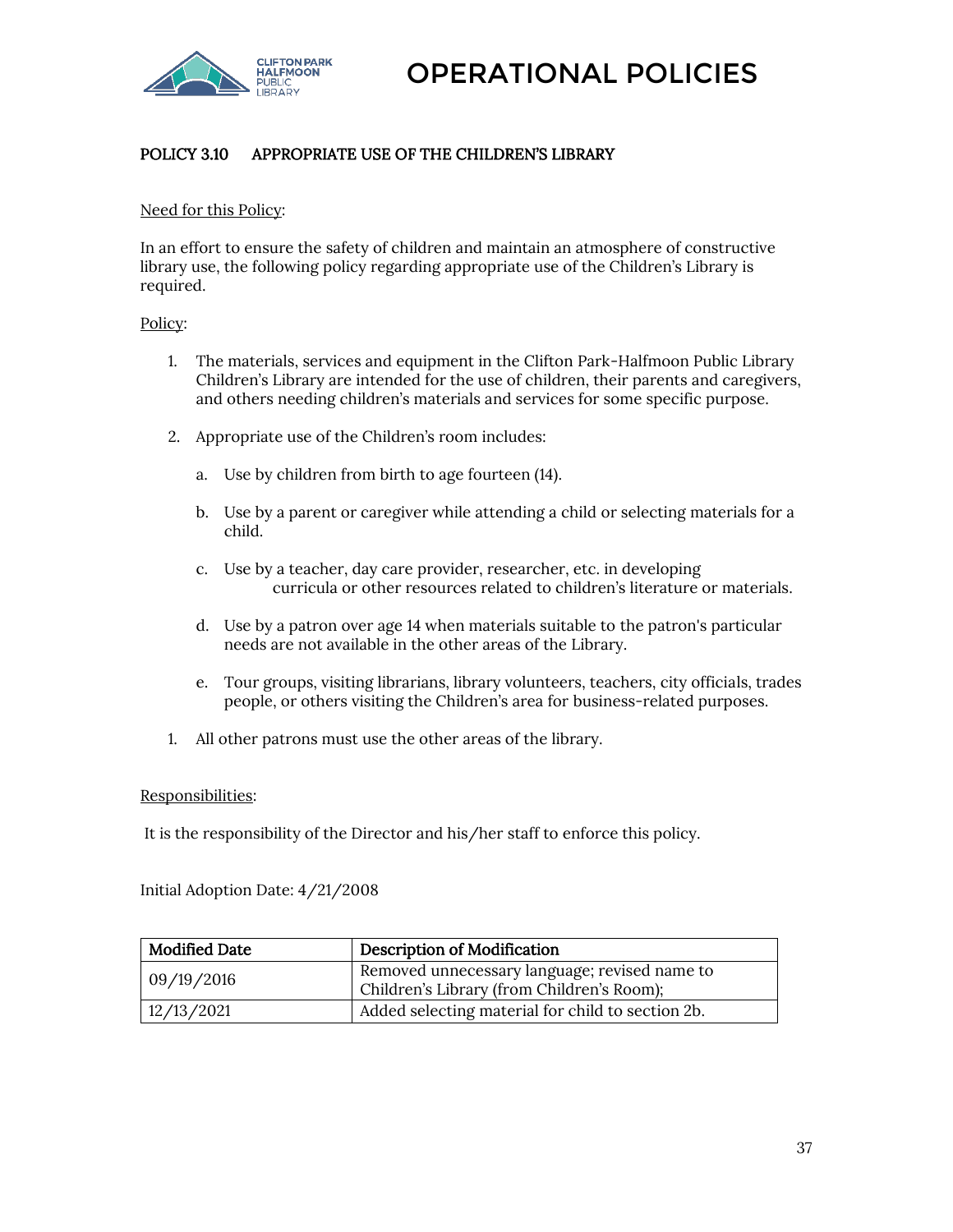

# POLICY 3.11 PRIVACY AND CONFIDENTIALITY

Need for this Policy:

So that all involved may have a clear understanding of the extent and limitations of the Library's protection of the privacy and confidentiality of its patrons.

### Policy:

- 1. The Library collects only that personally identifiable information about patrons which is necessary to ensure the proper operation of the Library and otherwise required for accessing Library resources or participating in Library functions, including, but limited to, the use of its website.
- 2. Notwithstanding the foregoing principle, patrons should not have the expectation of complete privacy and confidentiality. Library employees working within the scope of their duties will have access to personal information.
- 3. When a patrons visits the Library's website, non-personal information (such as cookies, IP Address) may be required for the running of online applications, however this data has no element by which specific individuals may be identified to or by third parties.
- 4. The Library will not sell, lease, or otherwise distribute or disclose a patron's email address, postal address, phone number, borrower records, or other personal information to outside parties unless required by law.
- 5. Some Library website pages contain links to external sites not maintained by the Library. The Library cannot be responsible for a patron's privacy when the patron discloses information to outside websites. Visitors to those websites are advised to check the privacy statements of each site to learn how the website will use such information.
- 6. To use Clifton Park-Halfmoon Public Library databases remotely (from outside the Library), users are asked for their Clifton Park-Halfmoon Public Library card number to ensure that only authorized users have access. Database vendors do not have access to any user records or information.
- 7. Photos and videos which may appear on the Library's websites are gathered from public programs, events, and Library spaces. To insure the privacy of individuals, including children, images will not be identified using full names or personal identifying information without written approval from the photographed subject, parent, or legal guardian.
- 8. If the Library's information gathering practices change, the Library will notify patrons of the change by posting the information on the Library's website.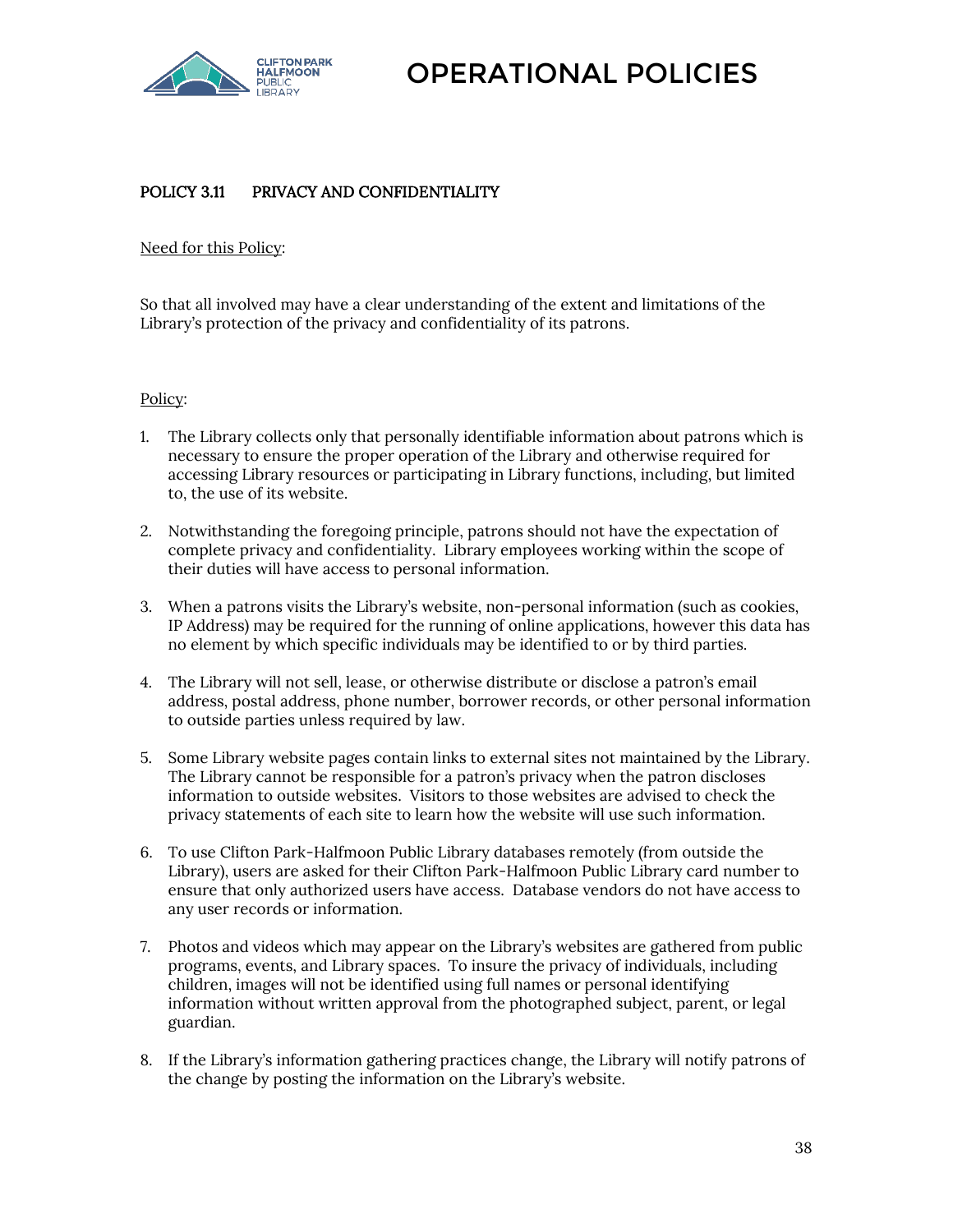

9. Any concerns about how patron information is used should be directed to the Director or Assistant Director of Technology.

Responsibilities:

It is the responsibility of the Director and his/her staff to enforce this policy.

Initial Adoption Date: 1/24/2011

| <b>Modified Date</b> | Description of Modification                                                                                                                           |
|----------------------|-------------------------------------------------------------------------------------------------------------------------------------------------------|
| 4/16/2018            | Deleted statement about using patron information in ways<br>not disclosed in policy; updated how patrons will be notified<br>of changes to the policy |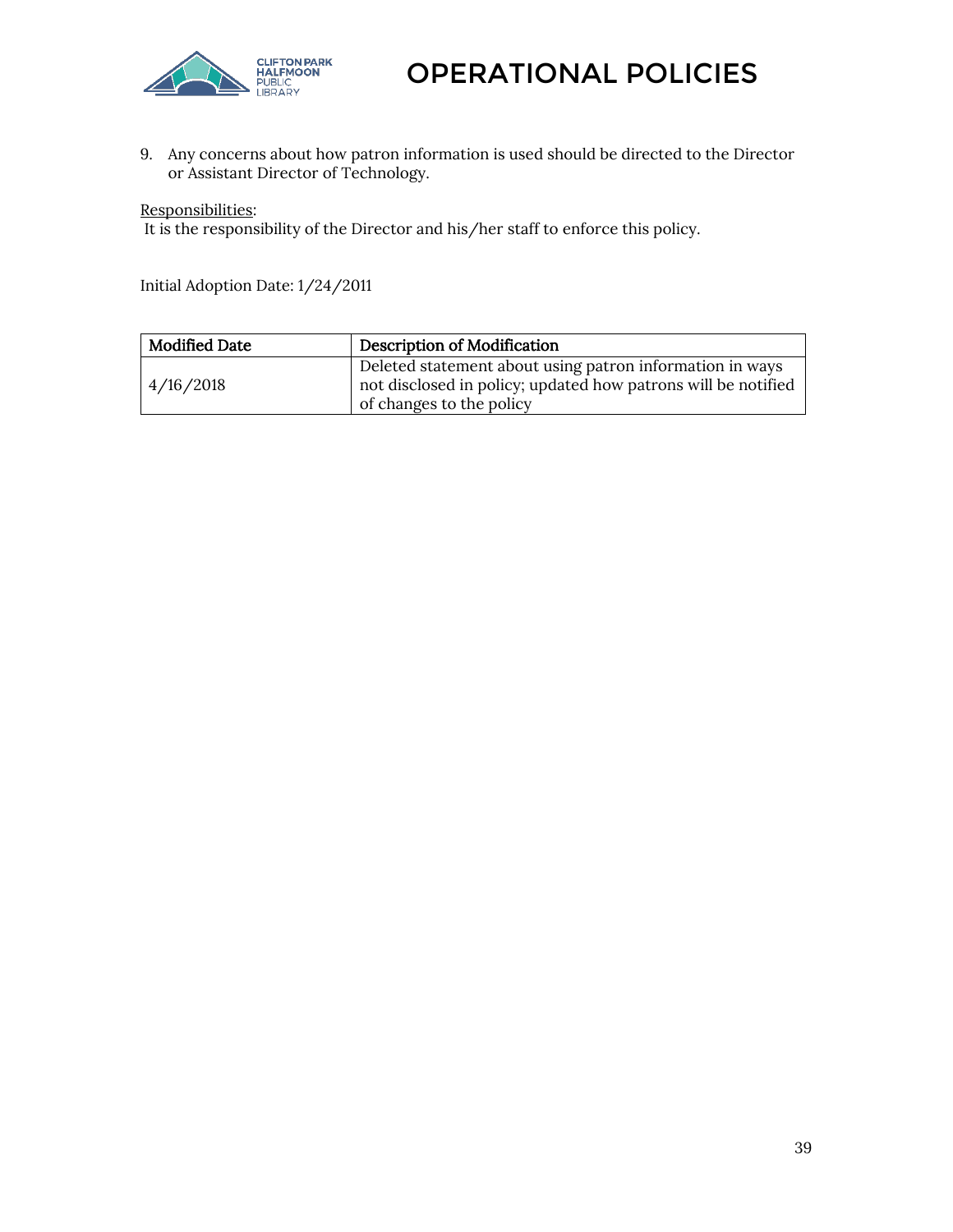

### POLICY 3.12 SUSPENSION POLICY

### Need for this Policy

In order to maintain a comfortable and safe environment for all patrons and library staff, the Board of Trustees has approved Policy #3.1, the Rules of Conduct for Library Users. This Suspension Policy describes actions that may be taken when patrons violate those Rules of Conduct. Suspension of library privileges may result in removal from and denial of access to the Clifton Park–Halfmoon Public Library facility and services for a designated period of time. The Library reserves the right at all times to immediately discharge a patron who is dangerous or in any way threatening to other patrons, library staff, or library property.

### Policy

When a patron has violated the Rules of Conduct the Library Director or designee will address the situation as follows:

### Warnings

- 1. Provide the patron with a copy of the Rules of Conduct for Library Users and explain to the patron how the behavior is violating the Policy and the importance of abiding by the Rules of Conduct. The patron will be advised that he/she may be asked to leave the library facility if unable to comply with the Rules of Conduct.
- 2. Complete an Incident Report form to document the warning and submit it to the Library Director's office.

### Suspensions

- 1. When a patron continues to violate the Rules of Conduct for Library Users, the Library Director or designee will review previous incident reports, and then instruct the patron to leave the library facility for the day.
- 2. Suspensions for longer than one day may be issued if a patron violates the Rules of Conduct, at the discretion of the Library Director or designee.
- 3. Depending on the severity of the incident, a patron may be suspended for a maximum of 52 weeks.
- 4. If a decision is made to suspend a patron for more than the remainder of the day, the Library Director or designee will complete a "Notice of Library Suspension" letter, and provide a copy to the patron. If the patron is a minor (under the age of 18), the Library will attempt to notify the minor's parent or guardian, and provide the parent or guardian with a copy of the letter.
- 5. An Incident Report documenting the suspension will also be completed by the Library Director or designee and placed on file in the Library Director's office.
- 6. Any patron who is suspended for longer than one day is entitled to an appeal.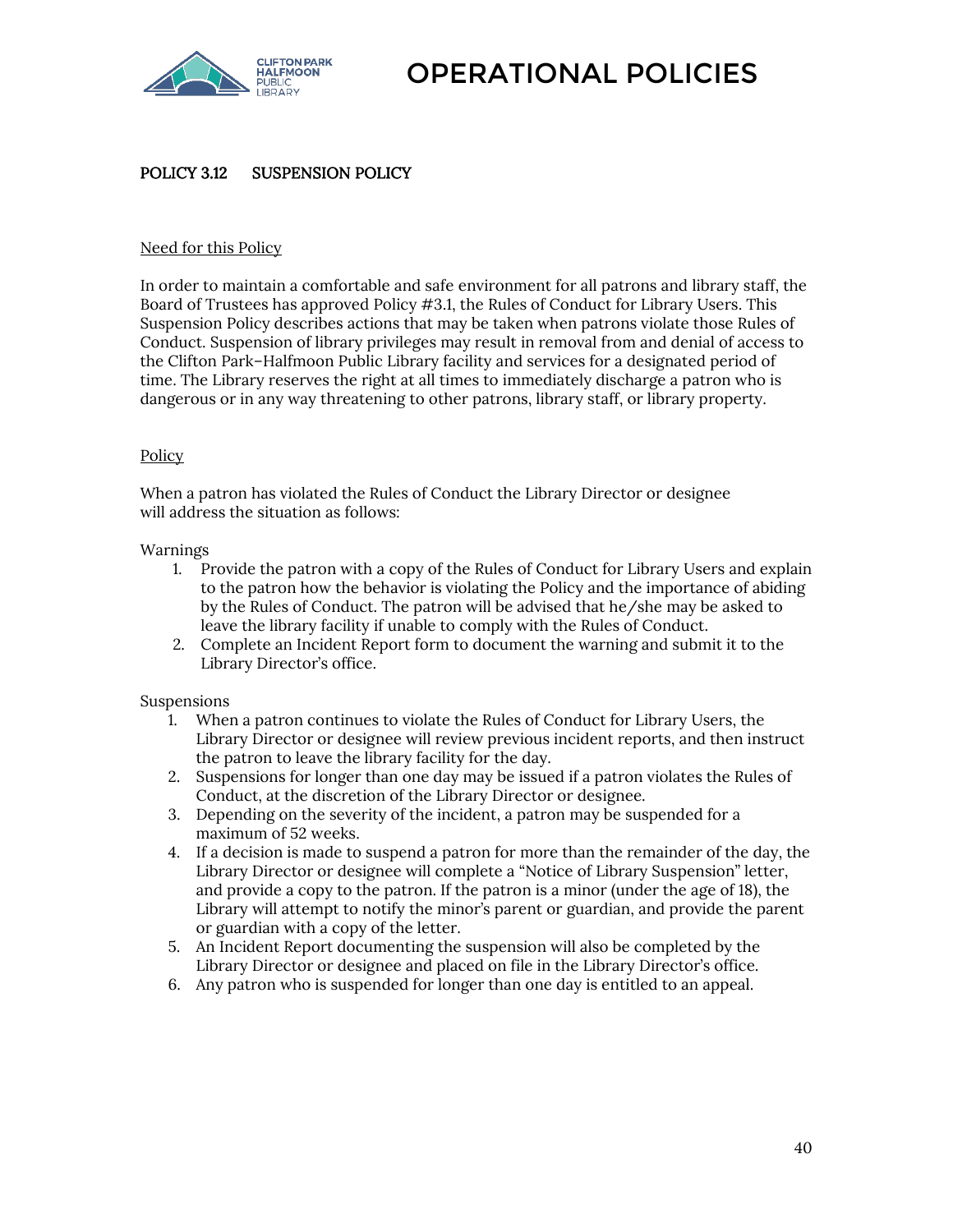

Appeals

- 1. A one-day suspension cannot be appealed.
- 2. Patrons suspended for more than one day may contact the Library Director in writing within five days of the suspension. The Library Director or designee will review the patron's appeal, as well as Incident Reports and related documentation. The patron may also request an appointment with the Library Director or designee to discuss the suspension.
- 3. The suspension period may be terminated or shortened, or remain in place at the discretion of the Library Director or designee who will then inform the patron of the decision in writing.
- 4. The patron may appeal the decision of the Library Director or designee to the Library Board of Trustees via a written notice of appeal within ten days after the receipt of that decision. The notice of appeal must be sent to both the Library Director and the Library Board President, care of: Clifton Park–Halfmoon Public Library, 475 Moe Road, Clifton Park, NY 12065.
- 5. The Library Board of Trustees will review the appeal at its next regularly scheduled meeting. The patron will be provided with notice of the meeting date, and may appear in person. If the patron is a minor (under the age of 18), a parent or guardian must accompany the minor to the meeting.
- 6. The patron will be notified by letter of the decision of the Library Board of Trustees after they have reviewed the appeal. The suspension will remain in effect until this decision is made.
- 7. Any patron appealing a decision to the Library Board of Trustees shall be aware that the meetings of the Board of Trustees are, by law, open to the public. The Board's discussion and consideration of an appeal, including the underlying facts and any statements made by the appealing patron shall, generally, be done in a public forum. Consequently a patron should not have an expectation of privacy with regard to his or her appeal.

Responsibilities:

It is the responsibility of the Library Director or his/her designee to enforce this policy.

Initial Adoption Date: 11/18/2013

| Modified Date | <b>Description of Modification</b> |
|---------------|------------------------------------|
| 2/25/2019     | Minor wording changes              |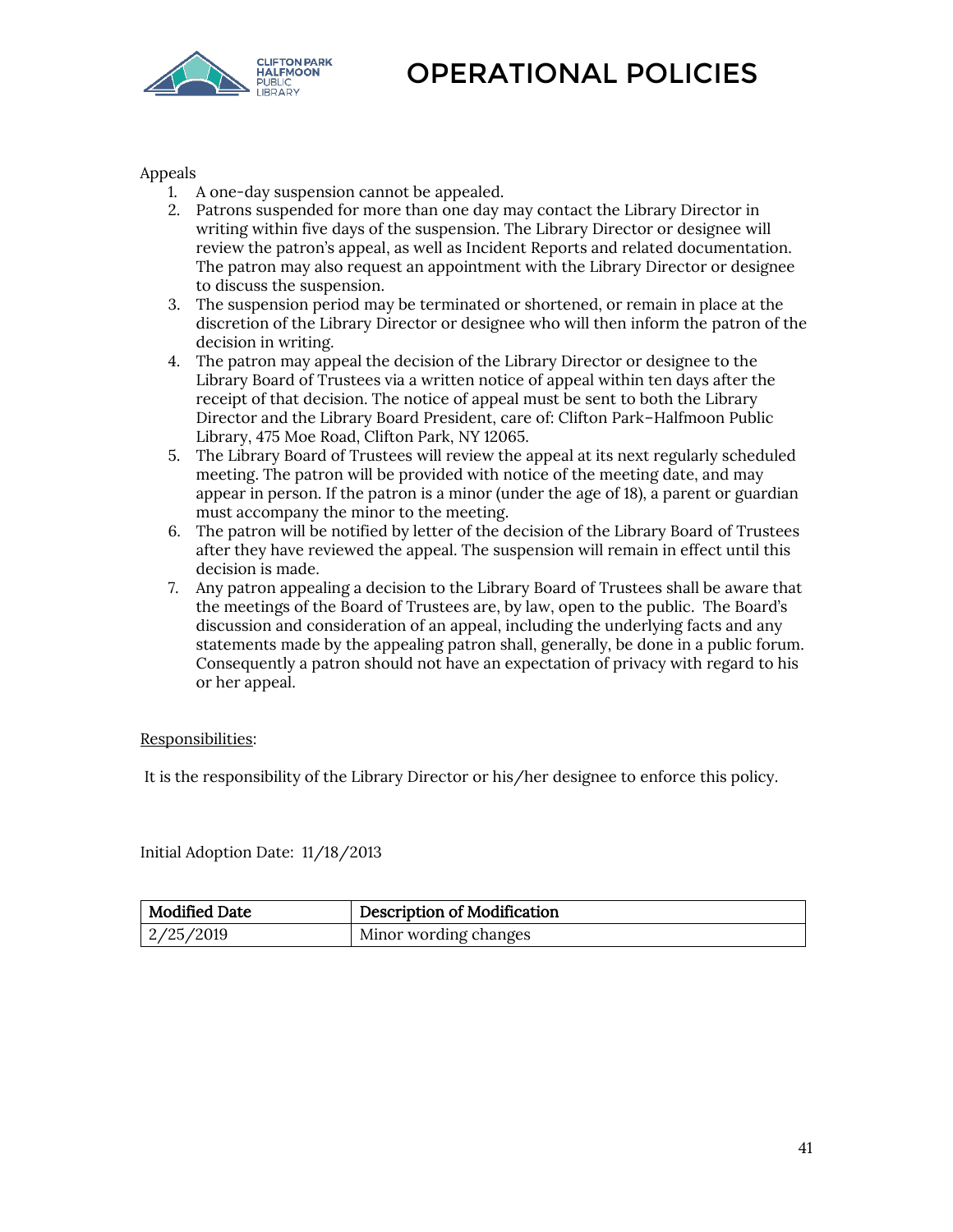

## POLICY 3.13 Automated External Defibrillator Policy

### Need for this Policy

The Clifton Park-Halfmoon Public Library provides an Automated External Defibrillator (AED) to make early defibrillation accessible to patrons, staff and other persons who experience sudden cardiac arrest. The Purpose of this policy is to provide information and guidelines regarding the use of the AED.

### Location

The AED is located in the lobby area near the Welcome Desk

### Medical Control

A licensed physician will be designated as the Emergency Health Care Provider for the AED program.

### On-Site Coordinator

The On-Site AED Coordinator is the Assistant Director for Public Service. The On-Site AED Coordinator is responsible for establishing a procedure to assure that the AED is maintained in a state of readiness and that monitoring is documented.

### Training

The Library will have adequate staff members trained and certified in CPR and AED use present during regular business hours. The On-Site Coordinator is responsible for overseeing a training program to properly train and certify designated staff members in the use of the AED. The On-Site Coordinator will maintain a list of all trained personnel authorized to use the AED. Authorized individuals will have current certification in adult and child CPR and AED use from the American Heart Association, the American Red Cross or another nationally recognized training organization. The Library will provide all required certification training for designated employees.

#### Maintaining Readiness

The AED will be maintained in accordance with manufacture's specifications, including daily, monthly and annual inspections. Documentation of the AED maintenance will be kept and posted adjacent to the AED unit.

#### Quick reference Cards:

Quick Reference Cards will be kept posted next to the AED cabinet and will include the following information:

- 1. Procedures for the use of the AED
- 2. Steps to follow after using the AED
- 3. AED maintenance documentation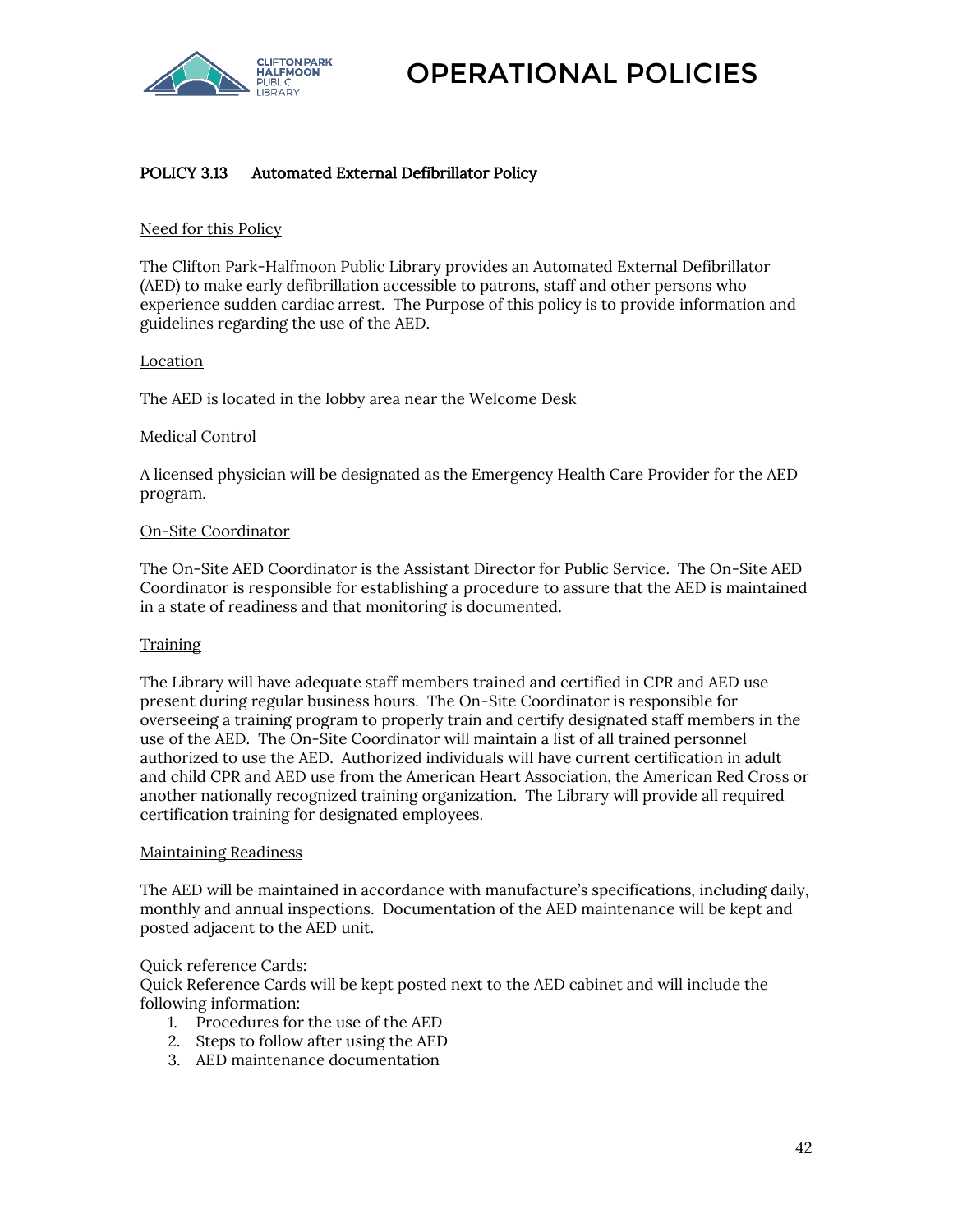

### **Reporting**

If the Library's AED is used, the AED Post Incident Report must be completed and the computerized log downloaded from the AED as soon as possible. Copies of the report will be distributed within 24 hours to the Emergency Health Care Provider and the Library Director.

### **Responsibility**

It is the responsibility of the Library Director and his/her staff to enforce this policy.

Initial Adoption Date: 6/17/2013

| <b>Modified Date</b> | Description of Modification |
|----------------------|-----------------------------|
| 2/25/2019            | Minor wording changes       |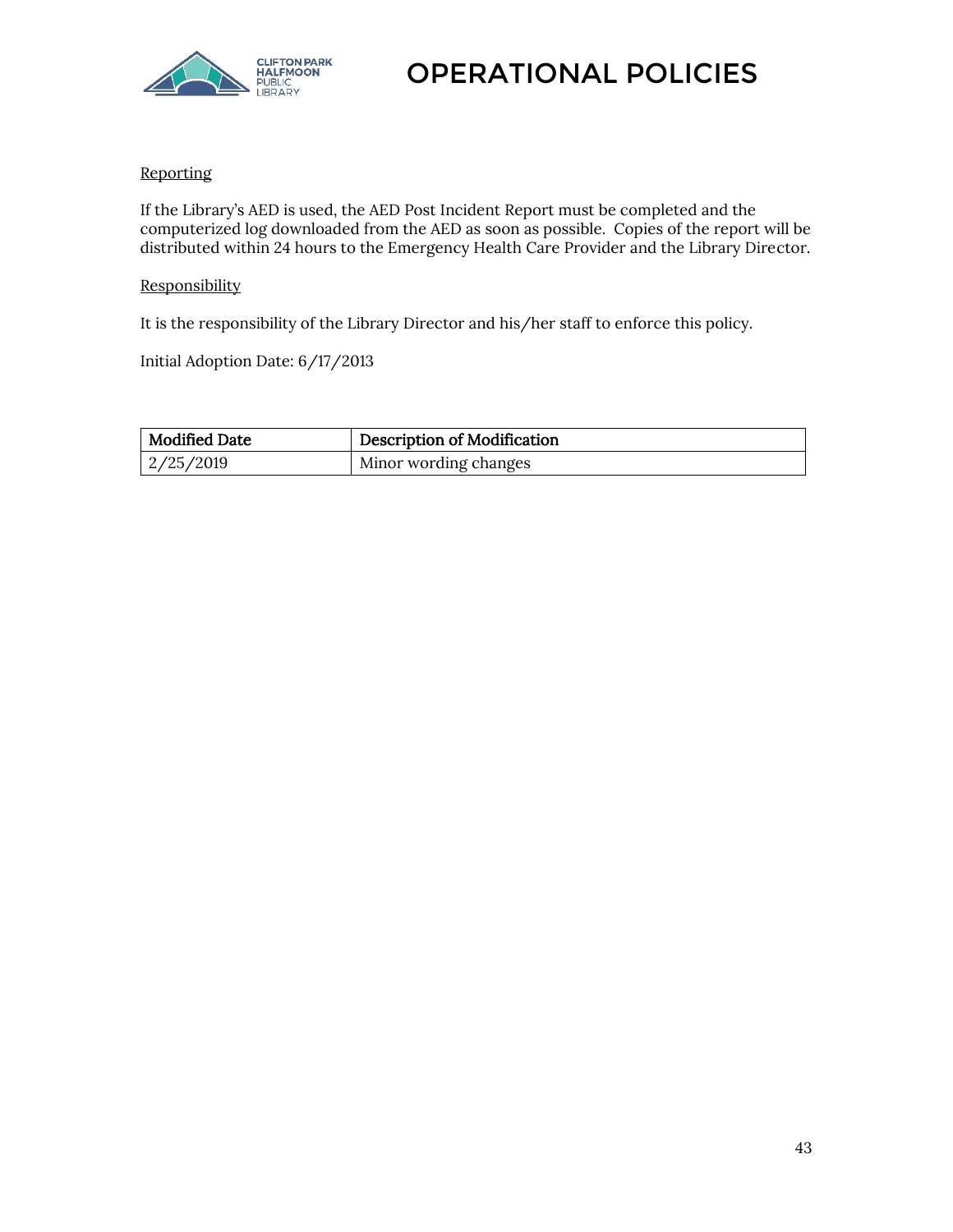

# POLICY 3.14 SOLICITATION, SALES, AND FUNDRAISING POLICY

### **Policy**

The Clifton Park Halfmoon Public Library has a responsibility to its patrons to provide unfettered access to its building, programs, and resources. While respecting and abiding by the rights guaranteed under the First Amendment to the United States Constitution, it has the authority to make reasonable rules that are universally applicable regarding the allowed use of the library building and property, including restrictions on conduct involving solicitation. Solicitation Activities refer to any person-to-person encounter or communication for the purposes of obtaining contributions and donations, collecting signatures, conducting informational demonstrations, or distributing educational or promotional materials. The following rules and regulations must be followed:

- 1. Any person wishing to engage in Solicitation Activities must first inform the person at the library's Ask Desk of his or her desire and intent. Each individual will be asked to provide their name and address and a copy of the leaflet or petition they plan to circulate, and will be provided a copy of this policy.
- 2. Persons permitted to engage in Solicitation Activities may stand on library property, but there will be no Solicitation Activity within the building, under the overhang at the library's main entrance, or within 50 feet of any entrance door.
- 3. Aggressive solicitation is not allowed. Sidewalks cannot be blocked. Persons engaging in Solicitation Activities shall not block, hinder, interfere, or otherwise impede patrons or staff wishing to enter or exit the library building or use the exterior book returns, nor seek to intimidate, threaten, or harass patrons or staff. The Library reserves the right to terminate any Solicitation Activities that may interfere with the safe operation of the Library.
- 4. Leaving pamphlets or literature on vehicles in the parking lot is not allowed.
- 5. No Solicitation Activities are permitted for the purposes of selling items, merchandise, tickets, or other commercial or fundraising activities. This includes individuals, for-profit, and not-for-profit organizations. The only exception is for those activities authorized by the Director for fundraising activities involving the Friends of the Library.

Nothing in this policy shall be construed as preventing the sale of publications, artwork, or recordings by writers, artists or performers who have been engaged by the library for a presentation or performance.

The Library Director, or his/her designee, shall have the right to make the final determination as to whether an intended Solicitation Activity is permitted under this policy.

Persons who fail to comply with any of the above policies or procedures will be asked to leave the library premises and may be barred from the right to engage in Solicitation Activities in the future.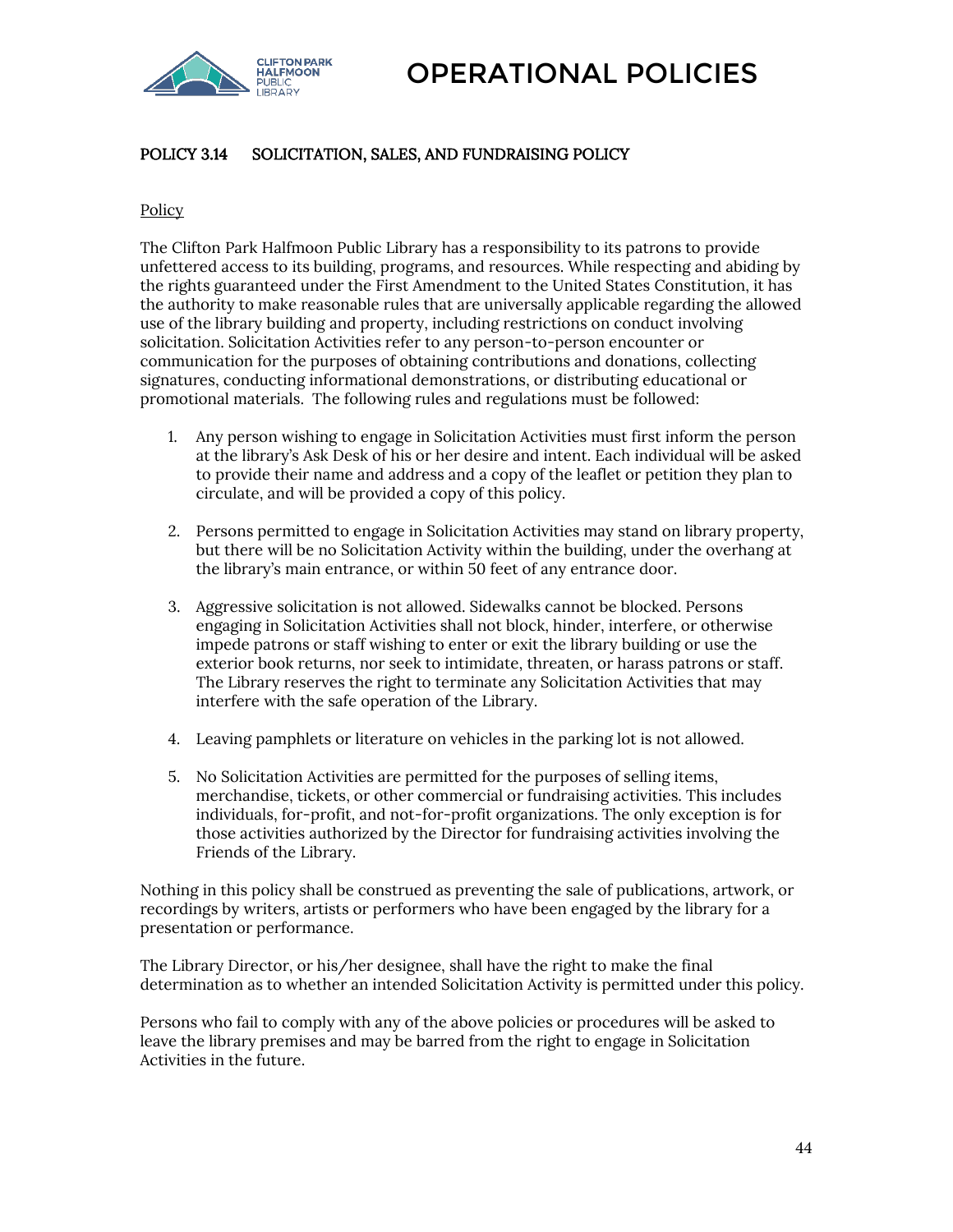



The library will not assume responsibility for any harm or injury as a result of Solicitation Activities.

The presence of persons performing any form of Solicitation Activity on library property does not constitute the library's endorsement, support, or opposition of the subject matter, or the endorsement, support or opposition of the policies, beliefs, or affiliations of any person or group engaging in Solicitation Activities.

Initial Adoption Date: 4/18/2016

| Modified Date | Description of Modification                           |
|---------------|-------------------------------------------------------|
| 12/14/2020    | Changed policy title; removed reference to Policy 3.9 |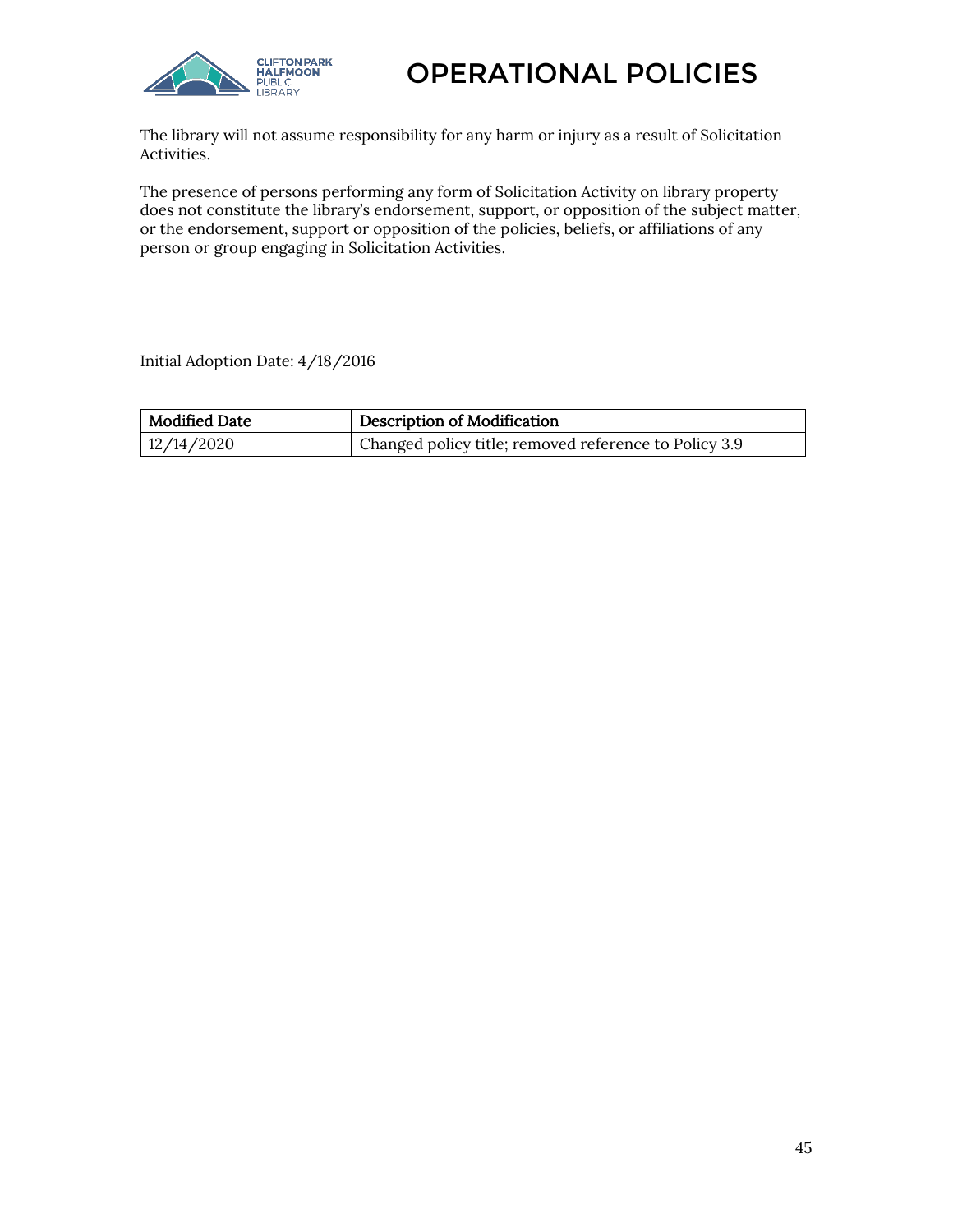

## POLICY 3.15 FILMING POLICY

### Need for this Policy:

The Clifton Park-Halfmoon Public Library (Library) recognizes the First Amendment right to film in public settings. This Policy is needed to ensure that filming and photography is consistent with the Library's Mission Statement and other Policies and does not interfere with the provision of Library services.

### Policy:

Staff and patrons cannot be filmed or photographed without permission. Note that any persons filming or photographing on Library premises have sole responsibility for gaining all necessary releases and permissions from persons who are filmed or photographed. The Library undertakes no responsibility for obtaining these releases.

Library staff may terminate any photo or film session that appears to compromise public safety, security, patron privacy or does not meet the standards of this policy. This includes harassment of other patrons.

The Library allows for photographers and reporters from news agencies to work on stories or projects that directly involve the Library and its programs. Media requests for interviews, quotes or photographs from CPH staff must be approved in advance by the Library Director.

More specifically, the Library permits photography and filming of its premises and activities when the use of the photographs and films involve the Library directly, i.e. books, articles, or videos about the Library, the Library's position in Saratoga County as a tourist or learning destination, or as part of a piece used to describe our community's environs.

The Library does not permit news media to use its facilities for stories or projects that do not relate to the Library; however, research photography and filming of the Library's materials and resources are permitted within certain limitations (see below).

The Library does not allow the use of its facilities as interview venues for stories unrelated to the Library, and access to Library patrons is not permitted for opinion polls or candid interviews within its facilities.

#### Research Photography and Filming:

The Library permits research photography and filming of its materials and resources within certain limitations. Researchers and journalists are responsible for obtaining their own permissions when photographing copyrighted material in the Library. Additional permissions must be obtained from the Library Administration to photograph or film materials or items in special collections because of complex copyright issues in these areas. Because of these issues, permission to reproduce materials from special collections may in some cases be denied or involve a fee.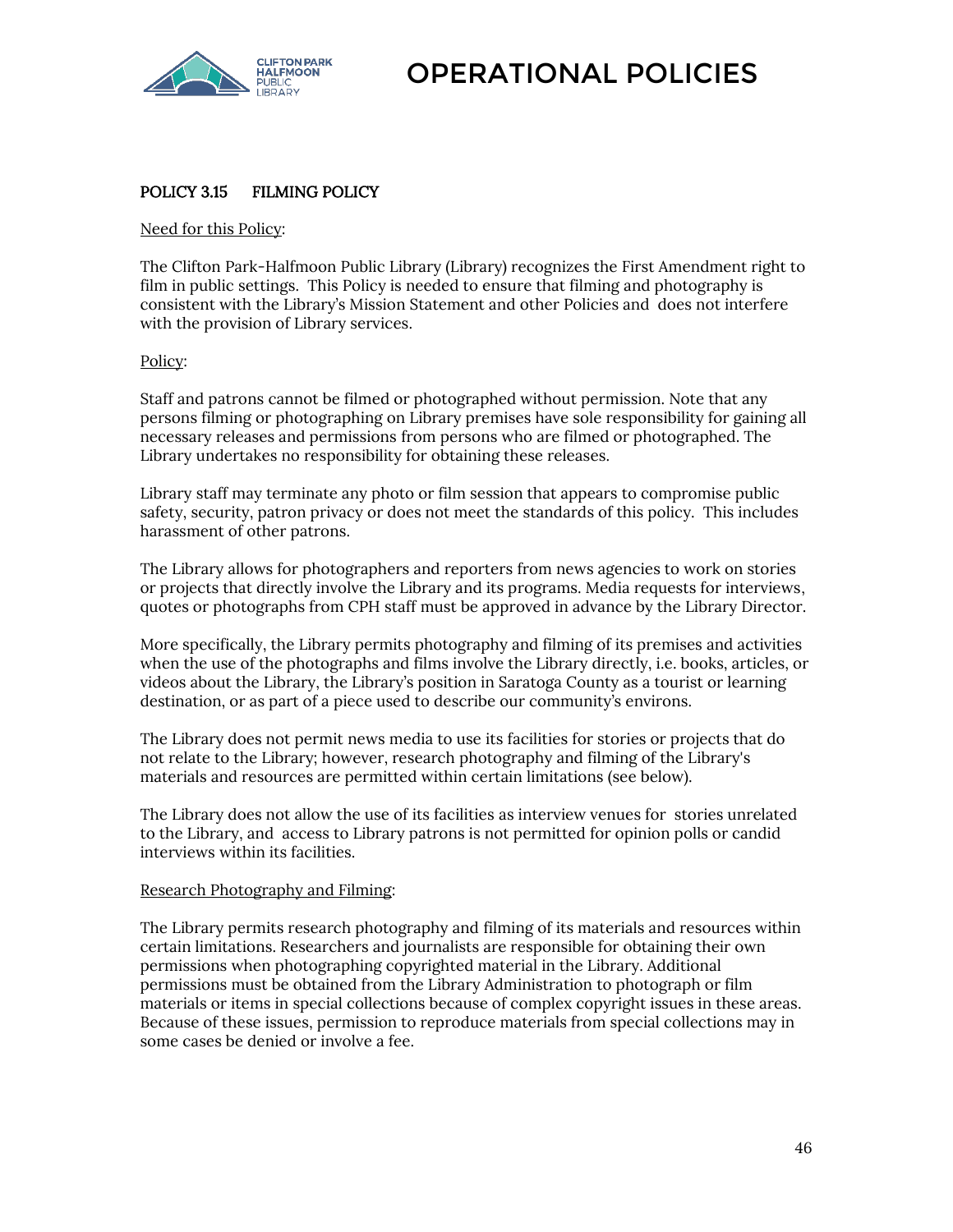

### Casual Amateur Photography and Filing:

Casual amateur photography and filming of short segments is only permitted within the general guidelines set forth above and does not require authorization. The use of additional equipment such as lighting is not permitted. Such photography or filming should not include any other unrelated persons. Please note that library furnishings cannot be rearranged to accommodate the photographer's wishes.

### Group Use of Program Rooms:

Groups arranging meetings in the Library Program Rooms may arrange for photographers and news media during the event. Photography for such events is restricted to the space reserved by the group and may not take place in other areas of the Library. The group reserving the room is responsible for obtaining any necessary permission to film participants, presenters or attendees.

### Commercial Photography or Filming:

The Library does not permit commercial photography or filming on or in its facility. This includes, but is not limited to, using Library building, grounds or interiors as a stage set for portraiture, model photography, and product photography. This includes photography or filming used to advertise goods or services unrelated to the Library for commercial sale or promotion.

### Partisan Political Purposes:

Consistent with the Room Use Policy, filming that will be used to promote a particular political position or candidate is not allowed.

Approved: 11/16/20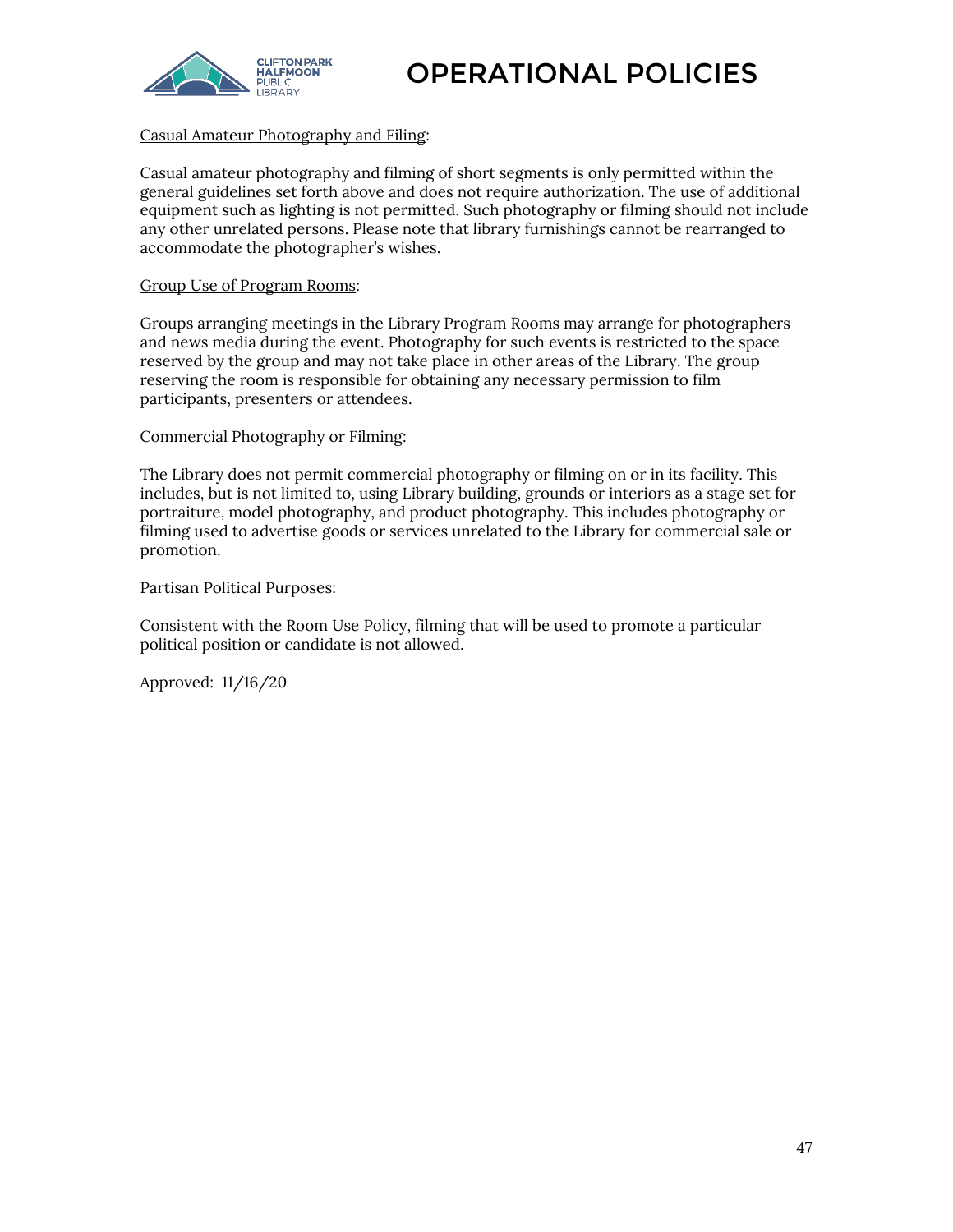

# POLICY 3.16 PROGRAMMING POLICY

### Need for this Policy:

A policy is necessary to define "program" as that term is used by the Library, to set the parameters for programming by the Library, and to specifically address virtual programming.

### Definition:

A "program" is a planned interaction between library staff or an outside presenter and the program participants (patrons) for the purpose of supporting the library's mission to inform, enrich, and entertain the community and promoting library materials, facilities, or services. Programming includes but is not limited to such activities as story times, craft and STEM programs, computer and tech classes, summer library programs for children, speakers, author events, book discussion groups, monthly clubs, etc. Programs will be provided in a number of different settings or platforms including, but not limited to, physically in the library, off-site, and virtual. Virtual programs may be streamed, recorded, or live.

#### Policy:

Selection of library program topics, speakers, courses, classes, and resource materials is made by library staff on the basis of the interests and needs of library users and the community. Library programming does not exclude topics, books, speakers, media and other resources because they might be controversial. The library does not conduct programming that is purely commercial or religious in nature.

#### Virtual Programming:

The Library makes no warranties and/or representations concerning live virtual programs. A patron's decision to participate in the programs is an express consent by the patron to waive any and all claims against the Library which may result from participation, and releases and discharges the Clifton Park-Halfmoon Library from any and all liabilities.

#### Responsibility:

The responsibility for implementing this Policy lies with the Library Director. The program budget is recommended by the Library Director and approved by the Board of Trustees annually.

Approved: 11/16/20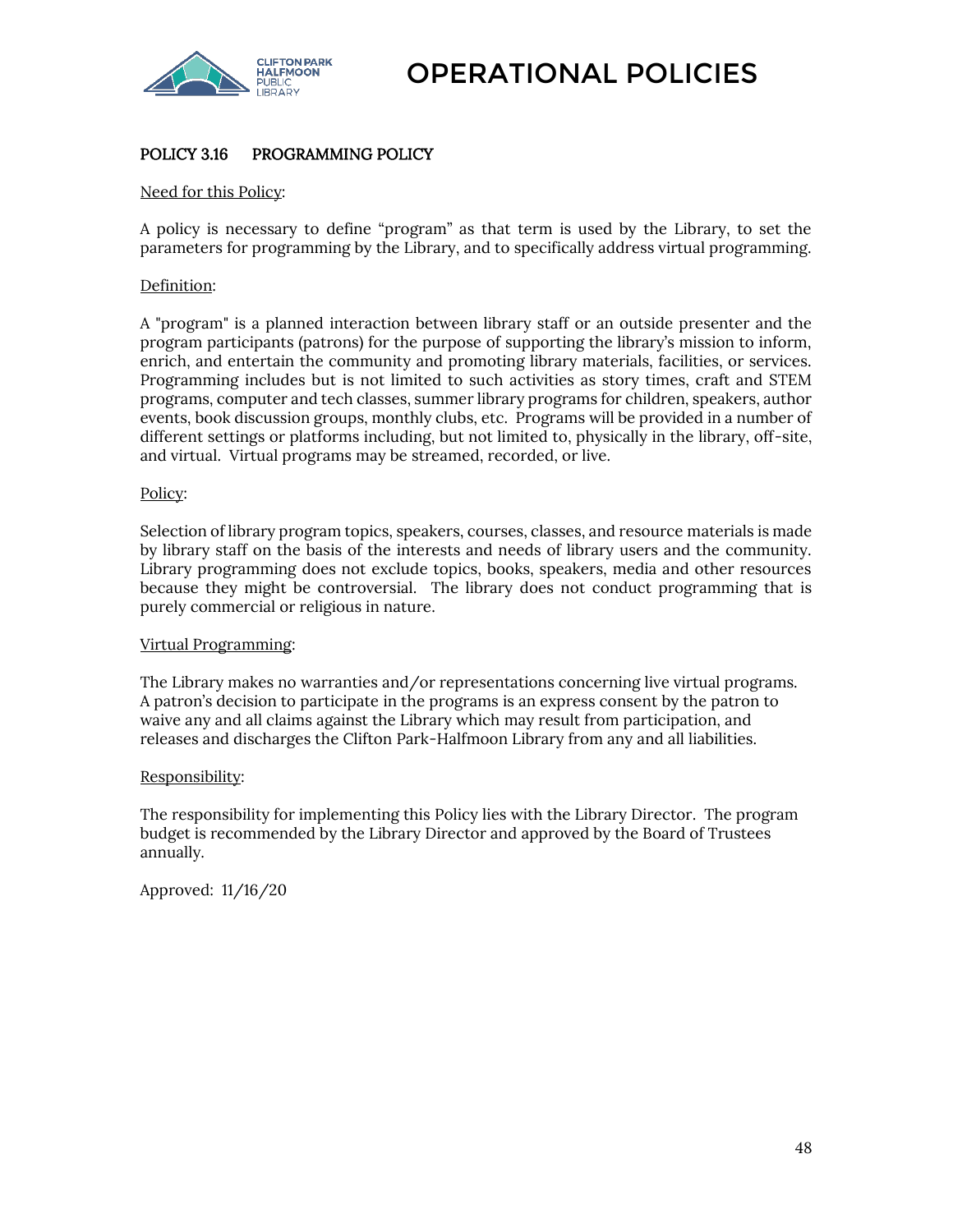

# POLICY 3.17 Prevention of Abuse and Molestation Policy

### Need for this Policy

The Clifton Park-Halfmoon Public Library does not permit or condone actual or threatened acts of physical or mental abuse, sexual abuse, sexual molestation or sexual misconduct to occur in the Library or at any activity sponsored by the Library.

Sexual abuse takes the form of inappropriate sexual contact or interaction for the gratification of the abuser. Sexual abuse includes sexual assault, exploitation, molestation or injury. It does not include sexual harassment, which is another form of behavior prohibited by the Clifton Park-Halfmoon Public Library.

All employees, volunteers, and trustees are subject to this policy, and prior to commencement of employment or other service, must review this policy and sign where indicated below, acknowledging review, understanding and receipt of this policy. We have adopted mandatory procedures that employees, volunteers, and trustees must follow when they learn of or witness sexual abuse or molestation.

### Background Checks

All new employees of the Library are subject to a background check that includes multi-state criminal records, sex offender registry, and identity/residence verification. All records, forms and reports will be maintained in the employee's personnel file.

Any Library volunteer whose duties will include working with patrons will receive an appropriate background check that is satisfactory to the Library before beginning their volunteer work.

### Reporting Procedure

If an employee or volunteer believes that there has been any suspicious behavior regarding the safety of a patron, the incident should be reported to the Director or the President of the Board of Trustees (President) immediately.

- If the victim is an adult, the abuse will be reported to Saratoga County Office of Adult and Family Services 518-884-4159.
- If the victim is a child, the abuse will be reported to the parent or guardian and the New York State Office of Child and Family Services' Child Abuse Hotline 1-800-342- 3720, and to the Saratoga County Children's Protective Services Department 518- 884-4151.

The Director or President shall notify the Board of Trustees of the allegations. In consultation with the Board of Trustees, the Director or President may notify the Library's insurance carrier and seek advice in immediate handling of the matter. Legal advice and counsel regarding the handling of the matter shall be obtained immediately.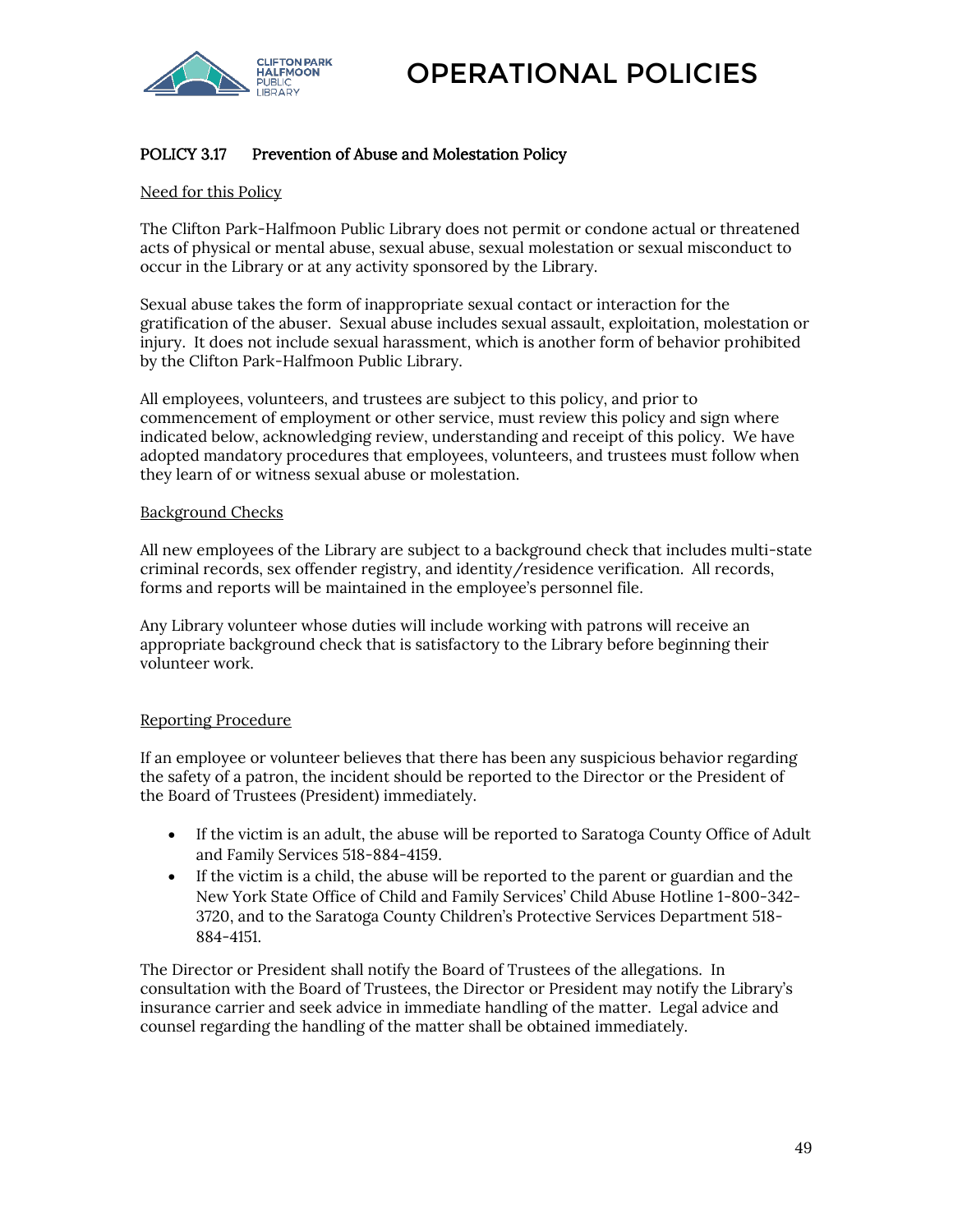

The Director or President will communicate to appropriate employees the existence of the incident, steps being taken in response, and who should speak to the press, general public, and other agencies, etc. The official spokesperson for the Library in any of these matters will be the Director or President.

### Investigation and Follow-up

All employees or volunteers after witnessing an incident should complete the Library's Incident Report Form for immediate review by the Director or President.

The form should include:

- Name and title of reporter
- Name and address of individuals involved
- Description of incident/activity/misconduct
- How misconduct was discovered
- Where and when misconduct took place
- Names of witnesses
- Names of collaborating persons
- Description of physical injury any medical response

The Library will endeavor to keep the identities of any alleged victim(s) and any alleged violator(s) confidential.

Employees must document all efforts in the handling of any incident.

All allegations will be taken seriously and Library employees will take appropriate action in accordance with the laws of the State of New York, insurance policy requirements, and based upon advice of legal counsel.

### Retaliation Prohibited

The Library prohibits any retaliation against anyone, including any employee, volunteer, trustee or other individual, who in good faith reports sexual abuse, alleges that it is being committed or participates in the investigation. Intentionally false or malicious accusations of abuse are prohibited.

Anyone who improperly retaliates against someone who has made a good faith allegation of sexual abuse, or intentionally provides false information to that effect, will be subject to discipline, up to and including termination.

### Education and Training

Regular training will occur regarding the prevention of abuse and molestation. The training will outline these procedures to prevent abuse or molestation, the handling of complaints, necessary disciplinary action, and applicable federal, state and local requirements. The training will cover the "red flags" that can suggest someone is being abused. All attendees will be required to sign off that they attended and completed the training.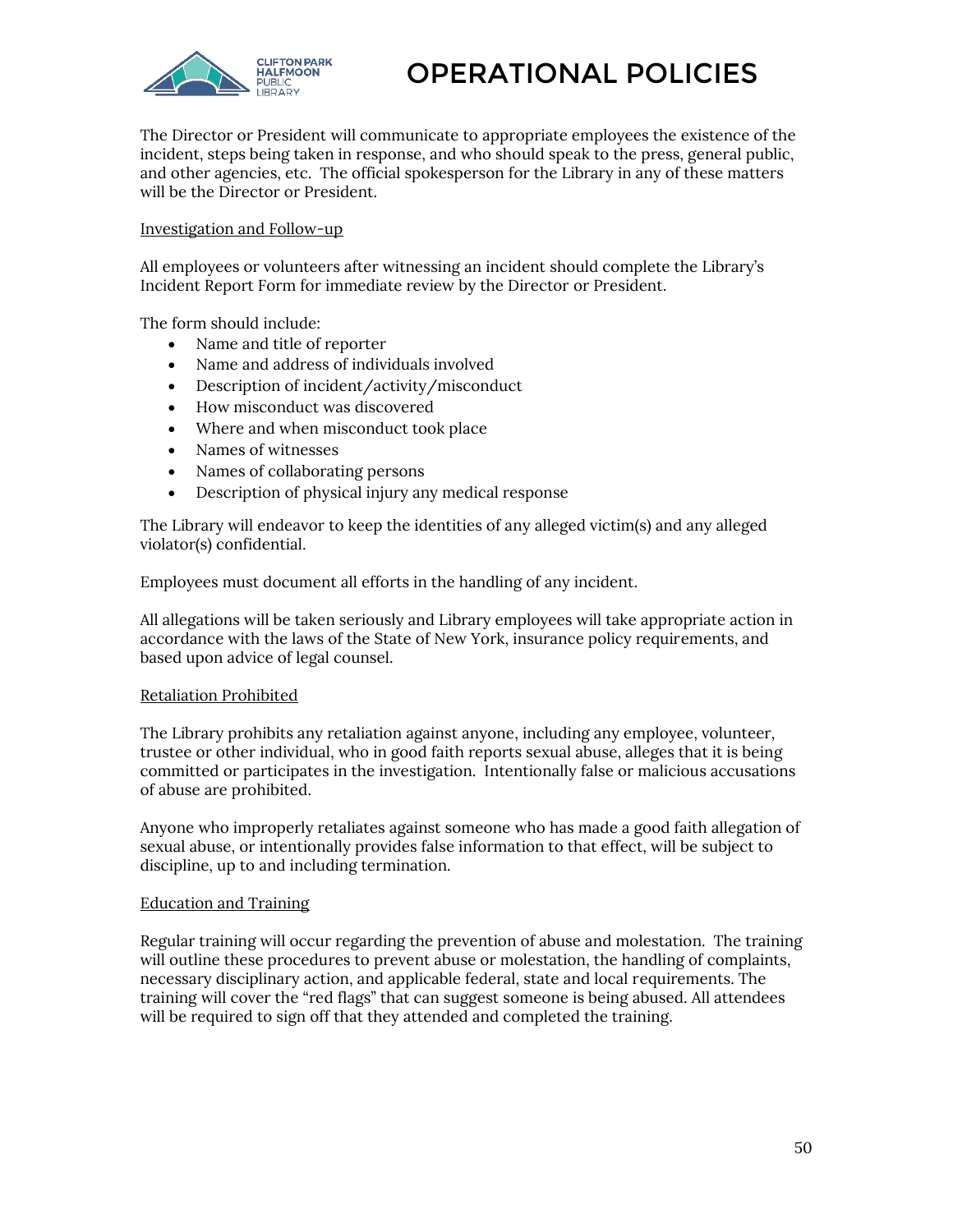

**Responsibilities** 

It is the responsibility of the Director and President to ensure adherence to this policy I have reviewed and understand the Prevention of Abuse and Molestation Policy and understand my responsibilities for reporting suspected abuse.

Signed: \_\_\_\_\_\_\_\_\_\_\_\_\_\_\_\_\_\_\_\_\_\_\_\_\_\_\_\_\_\_\_\_\_ Date: \_\_\_\_\_\_\_\_\_\_\_

Initial Adoption Date: 5/24/2021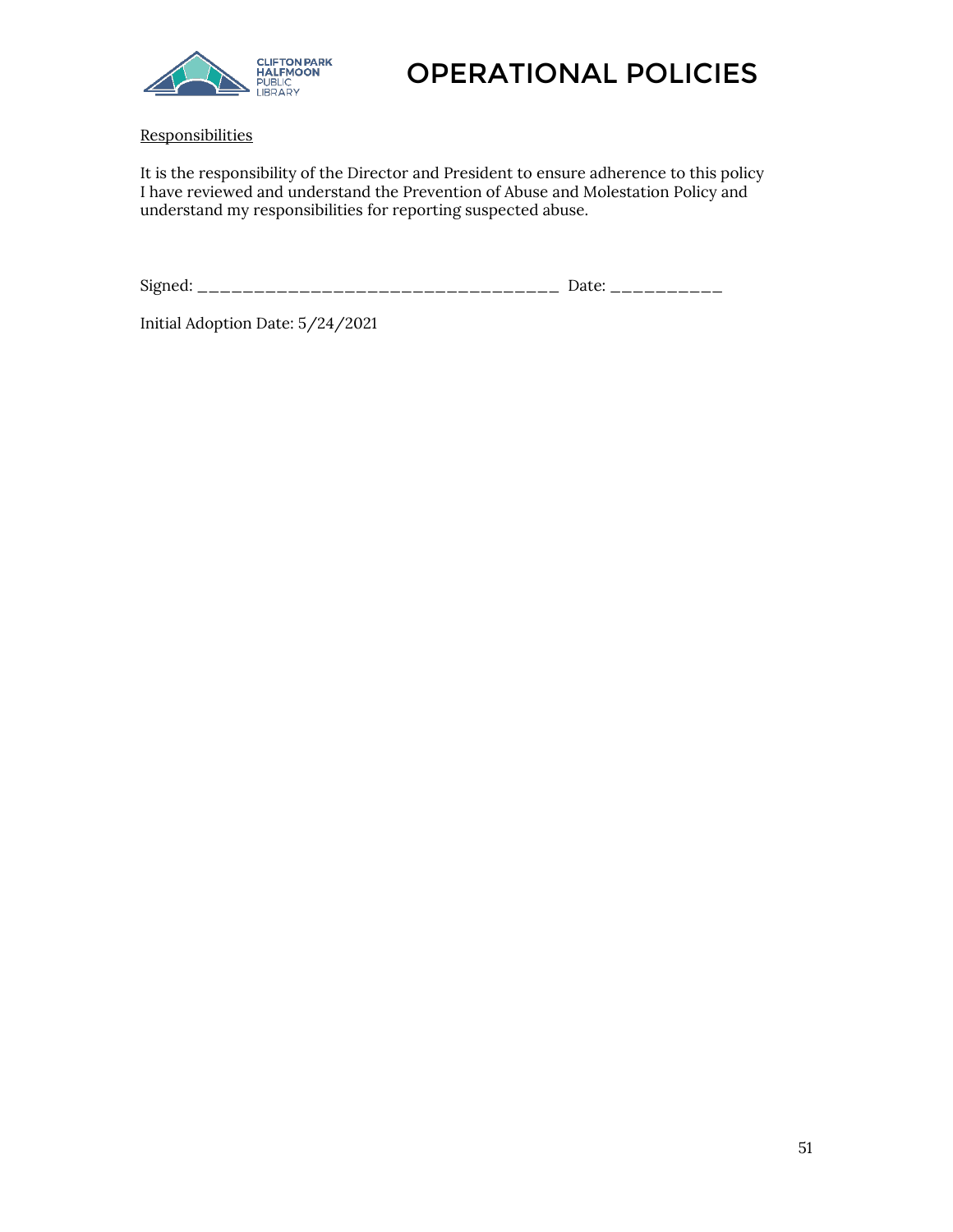

# **MATERIALS**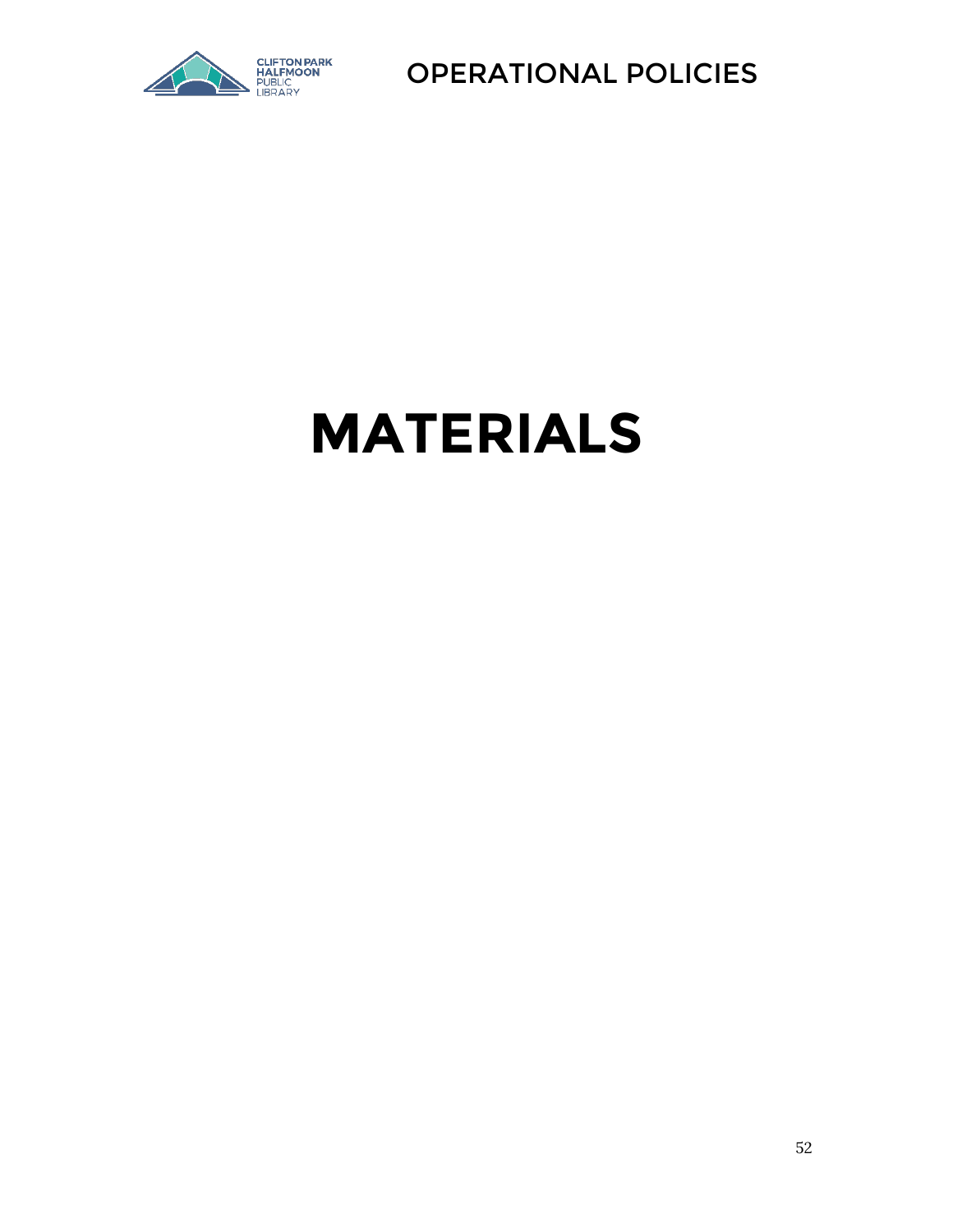

# POLICY 4.1 KEY AND BUILDING ACCESS

### Need for this Policy:

To ensure the security of the library building and contents, a key and proximity card control policy is required.

### Policy:

All keys and proximity cards are the property of the Clifton Park-Halfmoon Public Library.

Distribution of keys to the external staff entrance and circulation entrance doors is limited to:

- A. Library Board President
- B. Library Director
- C. Building Facility Manager

Proximity cards and keys to internal doors are distributed to staff and service personnel on an as needed basis.

A list of key and proximity card holders is maintained and updated annually or whenever personnel assignments of key holders are changed.

### Responsibility:

The Director or designee is responsible for issuing keys and proximity cards to authorized personnel and for maintaining a list of key and card holders.

Initial Adoption Date: 1/22/1985

| <b>Modified Date</b> | <b>Description of Modification</b>                                                                                                                                  |
|----------------------|---------------------------------------------------------------------------------------------------------------------------------------------------------------------|
| 5/22/1986            |                                                                                                                                                                     |
| 4/7/1999             |                                                                                                                                                                     |
| 9/19/2005            |                                                                                                                                                                     |
| 11/21/2016           | Updated wording under Need for Policy; eliminated Treasurer<br>and Chair of Buildings & Grounds Committee as key holders;<br>added in details about proximity cards |
| 25/2022              | Reviewed; no changes                                                                                                                                                |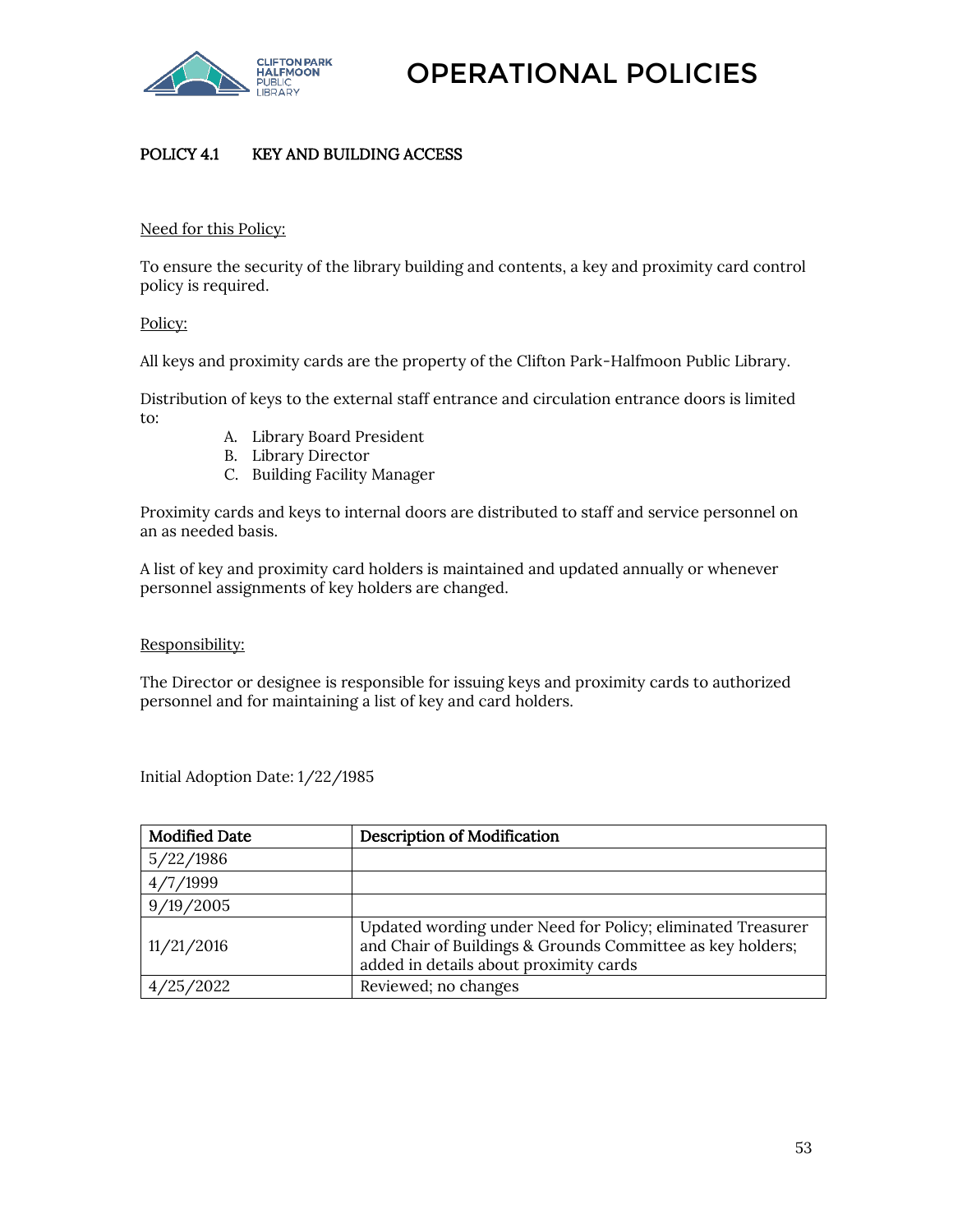

# POLICY 4.2 MATERIALS SELECTION POLICY

### Need for this Policy:

The Collection Development and Materials Selection Policy is necessary to provide a framework for the growth and development of collections in support of the Library's mission to provide the space and resources for patrons to be educated, entertained and enriched. The policy is needed to guide staff and inform the public about the principles on which selection is based.

### Policy:

The Library's goal is to provide the community with materials that reflect a wide range of views, expressions, opinions and interests. The Library provides free access to materials in a variety of formats to all patrons. Library patrons make their own choices as to what they will use based on individual interests and concerns. Responsibility for a child's use of library materials lies with his or her parent or guardian.

The Library Board endorses and declares that it will adhere to the principles of intellectual freedom adopted by the American Library Association. Library Bill of Rights Freedom to Read Freedom to View Interpretations of the Library Bill of Rights

### Scope of the Collection

The scope of the collection refers to the range and type of materials selected including the formats offered and the level of difficulty. The scope is as broad as possible to allow for free expression and free access to ideas. The Library's collections will focus on the general patron rather than the researcher. Materials of local significance or value may be digitized to expand access. The collection is not archival. No extraordinary efforts are made to retain or preserve last copies or out of print titles.

### Objectives of Selection

Selection may be defined as the decision that must be made to add materials to the collection or to retain materials already in the collection. The primary objectives are:

- To maintain a well-balanced and broad collection of materials for information, reference and research. Emphasis will not be placed on scholarly works, but on materials which will be considered accessible to the general public.
- To provide materials which support educational, cultural and civic activities in the community.
- To collect materials of contemporary significance as well as permanent value.
- To provide materials for recreation and enlightenment.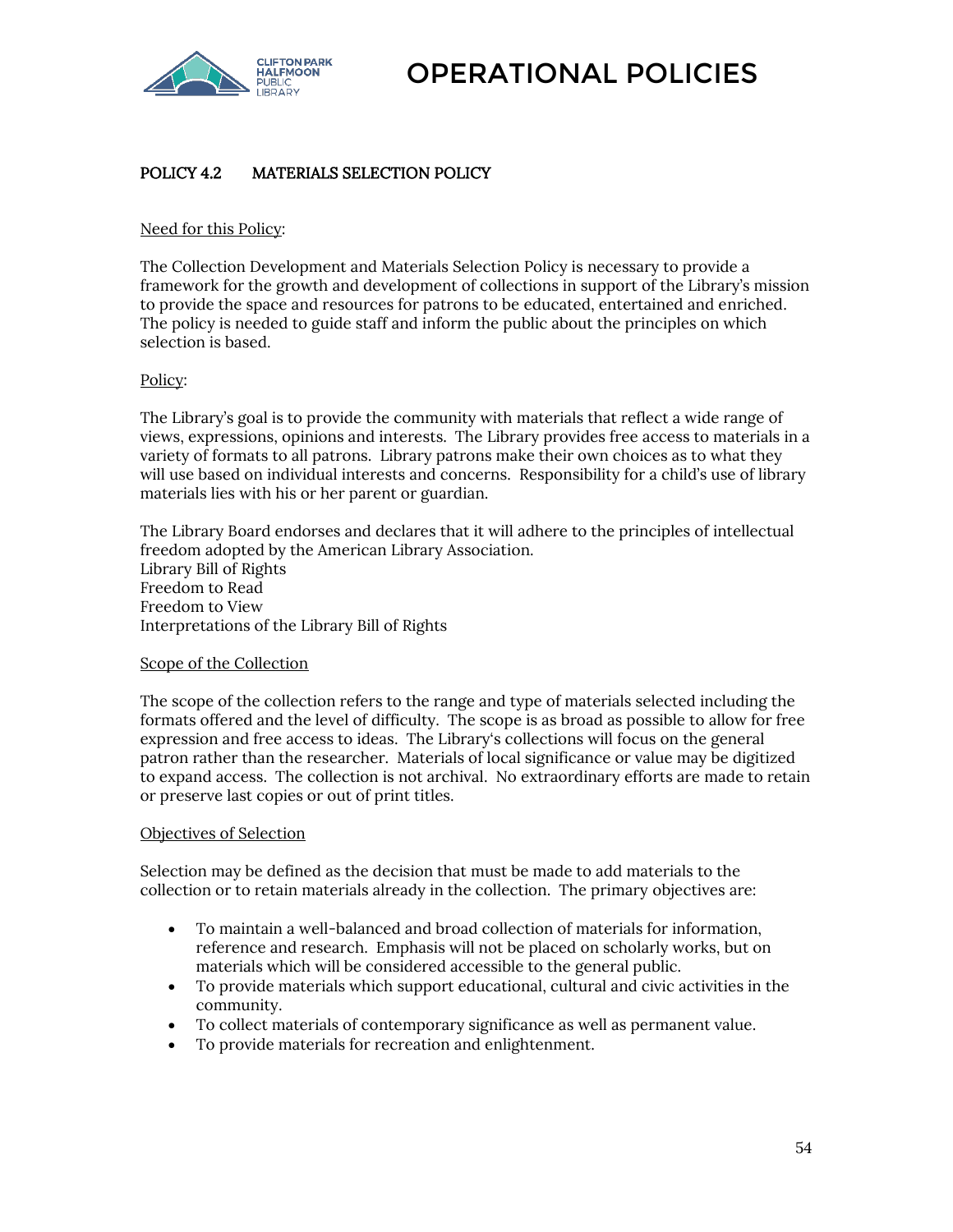

### Criteria for Selection

Resources are evaluated as a whole and not on the basis of a particular section or sections. A resource will not be excluded from the library's collection because it presents an aspect of life realistically or because of frankness of expression.

While a single standard cannot be applied, potential resources are judged by appropriate criteria. In some instances, these criteria include artistic or literary merit, scholarship or the value of the resource to the informational needs of the community. The Library's decision to acquire material does not constitute endorsement of the material's content.

General criteria for selecting library materials are listed below. An item need not meet all the criteria in order to be acceptable.

- Relevance to community needs
- Public demand, interest or need
- Contemporary significance, popular interest or permanent value
- Attention of critics and reviewers
- Prominence, authority and/or competence of author, creator or publisher
- Timeliness of material
- Relationship to present collections
- Statement of challenging, original or alternative point of view
- Accessibility for multiple users of electronic formats
- Availability and accessibility of the same resources in other Southern Adirondack Library System member libraries or through interlibrary loan.

### Responsibility for Selection

Authority and responsibility for the selection of library resources is delegated to the Library Director by the Board of Trustees. At the discretion of the Library Director, staff who are qualified by reason of education, training and experience are given the responsibility to select resources within the framework of this policy.

### Budget

The materials budget is recommended by the Library Director and approved by the Board of Trustees annually.

### Suggestions for Additions to the Collection

Patron suggestions are always considered for addition to the collection. Suggested materials are subject to the above selection criteria.

### Collection Maintenance, Replacement and Weeding.

The process of removing items from the collection is an integral part of collection development. Materials that are worn, obsolete, unused, old editions or unnecessarily duplicated are removed in order to maintain the collection's usefulness, currency, relevance and condition. The Library Director and designated staff members are responsible for collection maintenance and for the disposition of withdrawn resources. Withdrawn items may be offered to the Friends of the Library for fundraising purposes, offered to other libraries or non-profit organizations, recycled or discarded.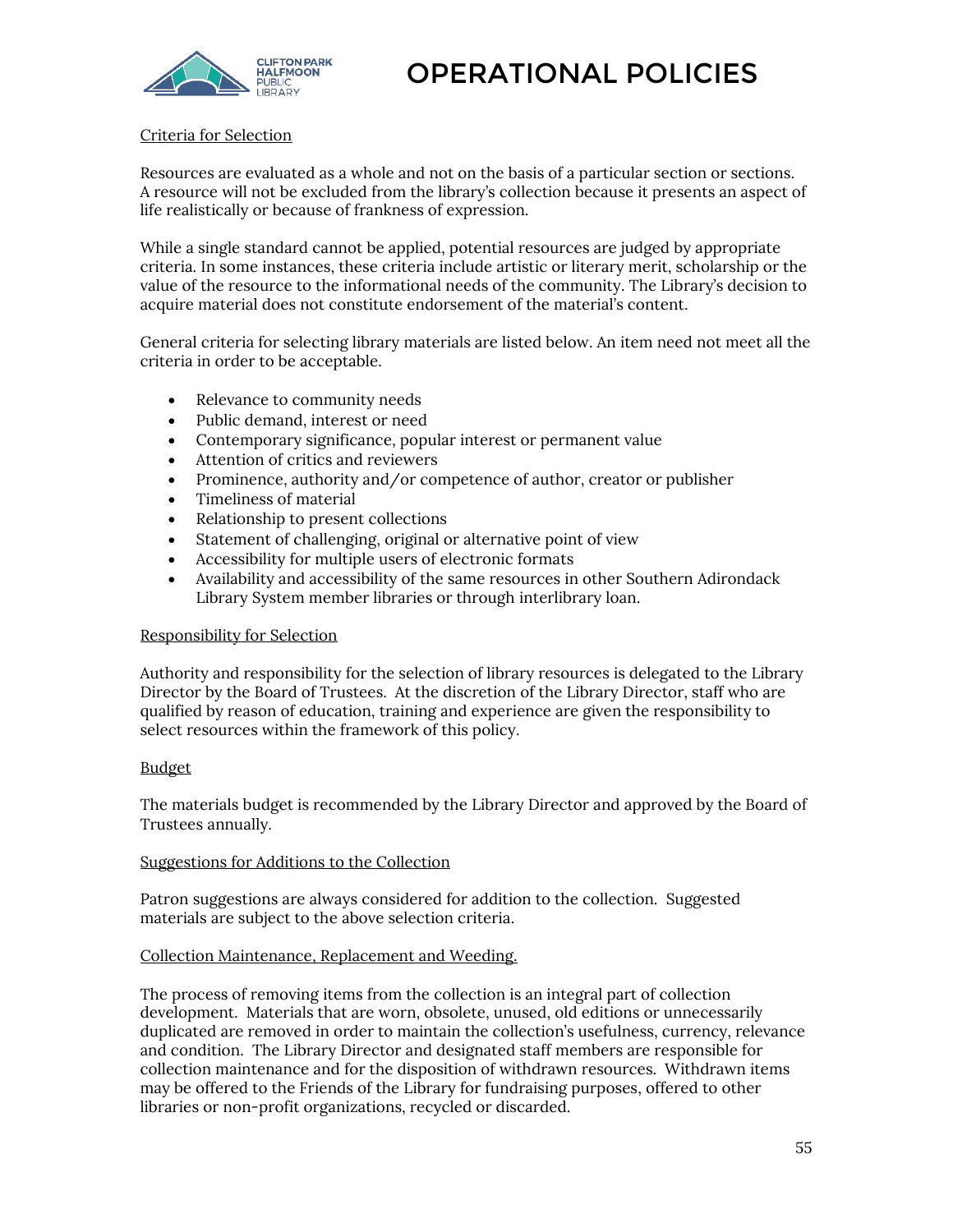

## **Gifts**

Gifts of books and other resources are accepted with the understanding that they may be used or disposed of at the Library's discretion. Gift materials are subject to the same selection criteria as purchased materials.

When a cash gift is given to the Library for the purchase of memorial books or other tributes, the selection will be made by the Library Director or designated staff with consideration given to the donor's wishes.

### Requests for Reconsideration of Materials

Patrons requesting that resources be withdrawn must complete the Request for Reconsideration of Library Materials form and submit it to the Library Director. Once a decision has been made regarding the retention or removal of the material, the Library Director will notify the patron of the results of the reconsideration. If the patron indicates dissatisfaction with the resolution, he/she may appeal to the Library Board.

### Responsibility:

It is the responsibility of the Director to maintain adequate procedures to implement this policy.

Initial Adoption Date: 3/13/1985

| <b>Modified Date</b> | <b>Description of Modification</b>                                                                                                                                                                                                                                                 |
|----------------------|------------------------------------------------------------------------------------------------------------------------------------------------------------------------------------------------------------------------------------------------------------------------------------|
| 2/15/1993            |                                                                                                                                                                                                                                                                                    |
| 4/7/1999             |                                                                                                                                                                                                                                                                                    |
| 9/19/2005            |                                                                                                                                                                                                                                                                                    |
| 12/18/2017           | Expanded the policy to include details on scope,<br>objectives, criteria, responsibility, budget,<br>recommendations, collection maintenance, gifts, and<br>request for reconsideration; removed Library Bill of Rights<br>documents as attachments and referenced them in policy. |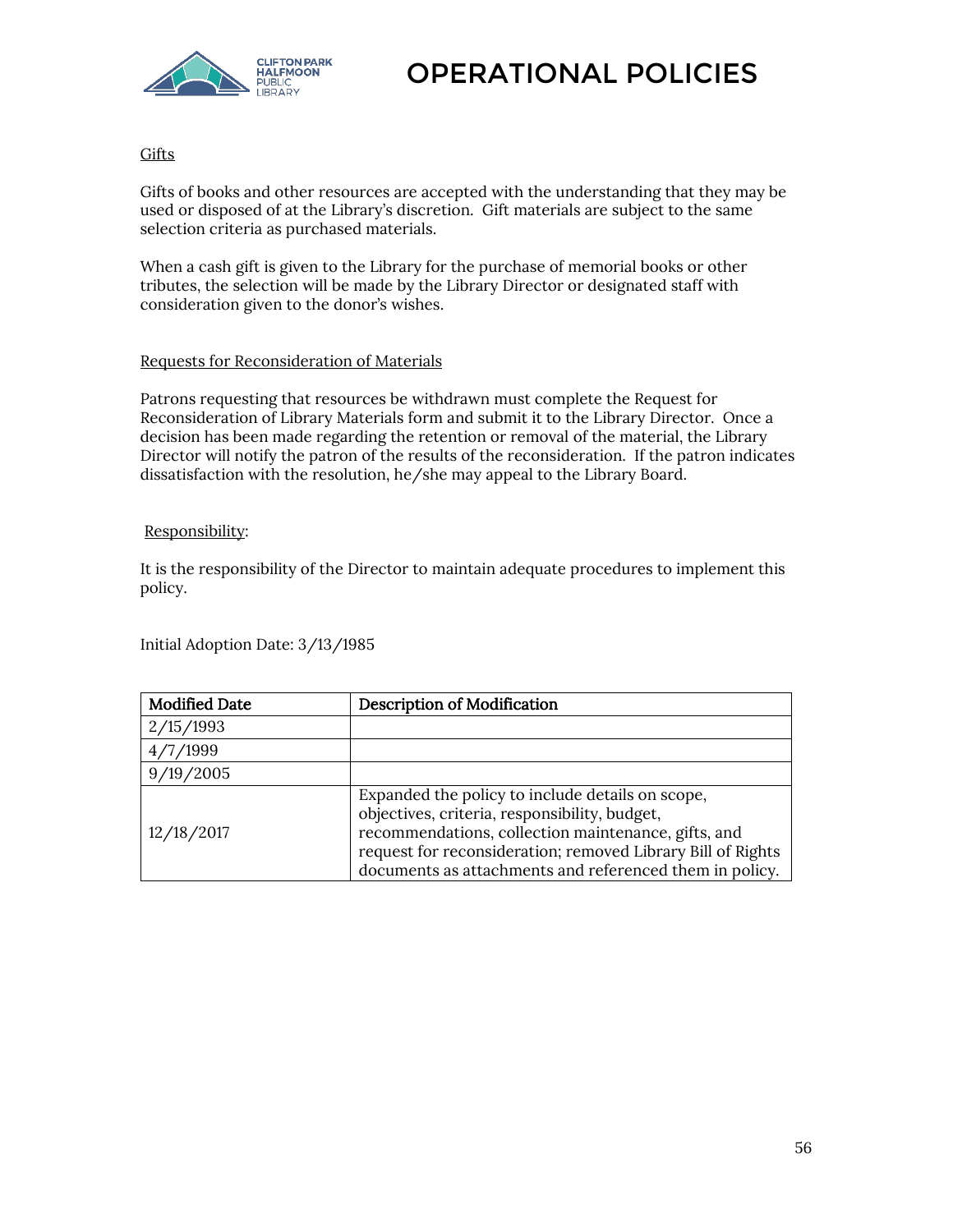

# POLICY 4.3 CIRCULATION OF MATERIALS

### Need for this Policy:

The Library needs a single policy to formalize the loan periods and amounts of Library material which may circulate.

### Policy:

3 Day Loan Period

- Museum Passes
- Movie Express

7 Day Loan Period

- Magazines
- Newer movies
- Children's Holiday books
- Test prep books
- Finch robots
- **•** Activities
- Video games
- Book Express books

14 Day Loan Period

- New and popular adult books
- Early literacy kits
- Older movies, television shows, etc.

28 Day Loan Period

 All other materials in the general collection including audiobooks, music, educational movies, Large Type books, Children's books, and software.

Reference books and materials do not circulate.

Materials, except those noted below, may be renewed twice if no other patron has a hold on them.

- $\bullet$  1 renewal Video games
- No renewal Book and Movie express, Activities, Finch robots, Museum passes

Accounts are limited to 99 items checked out at any given time, except intesm noted below:

- 3 item loan limit Video games
- 2 item loan limit Early literacy kits, Activities (board games, flashcards, etc.)
- 1 item loan limit Finch Robots, Museum Passes

The Director may impose temporary changes to the loan period and to the amount of material borrowed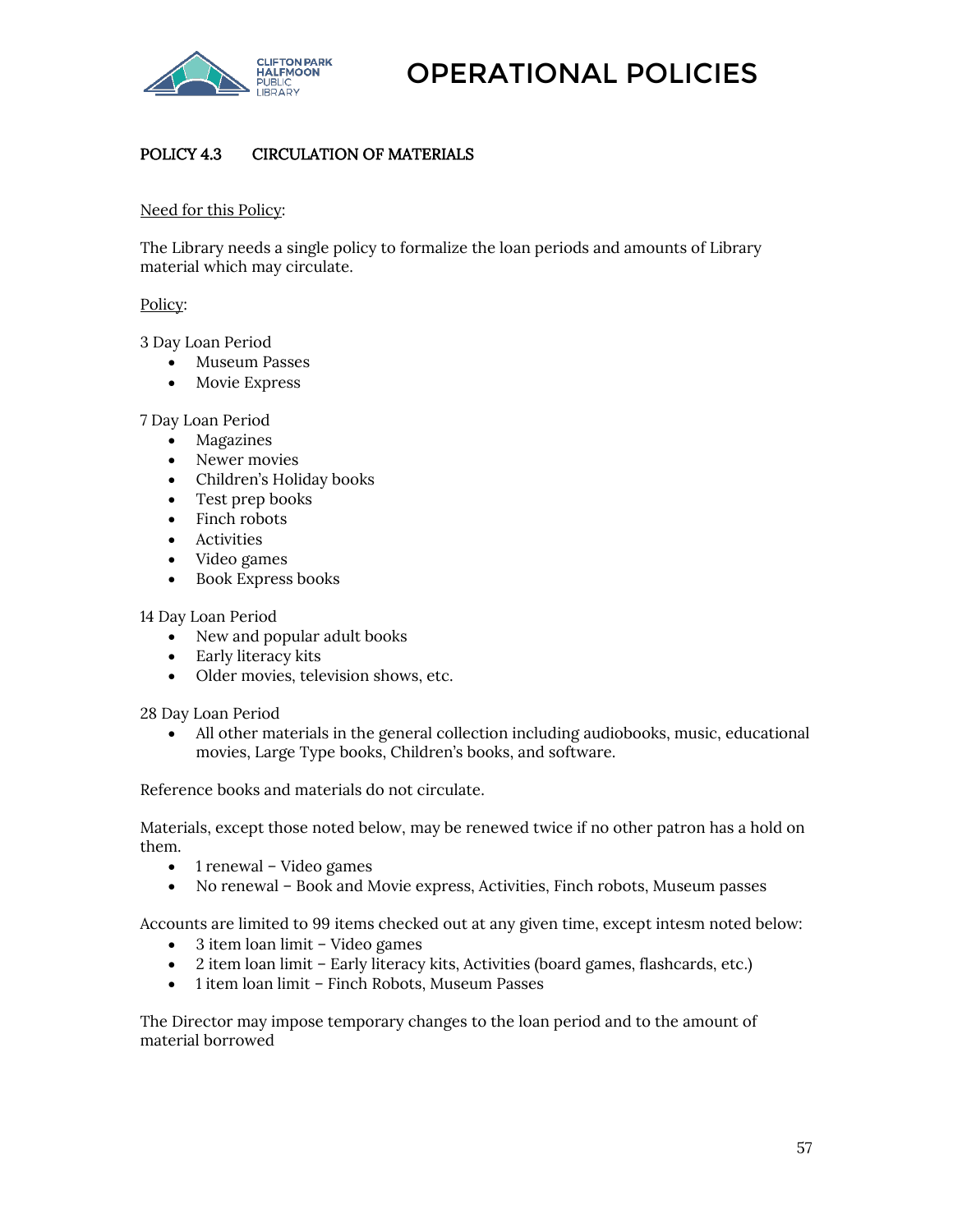

### Responsibilities:

It is the responsibility of the Director to make recommendations to the Board for changes to this policy.

Initial Adoption Date: 1/22/1985

| <b>Modified Date</b> | <b>Description of Modification</b>                                       |
|----------------------|--------------------------------------------------------------------------|
| 5/22/1986            |                                                                          |
| 12/17/1986           |                                                                          |
| 6/11/1999            |                                                                          |
| 9/19/2005            |                                                                          |
| 11/21/2016           | Updated list of 7 day loan items and 14 day loan items                   |
| 11/16/2020           | Updated items under each loan period; reversed order of<br>loan periods. |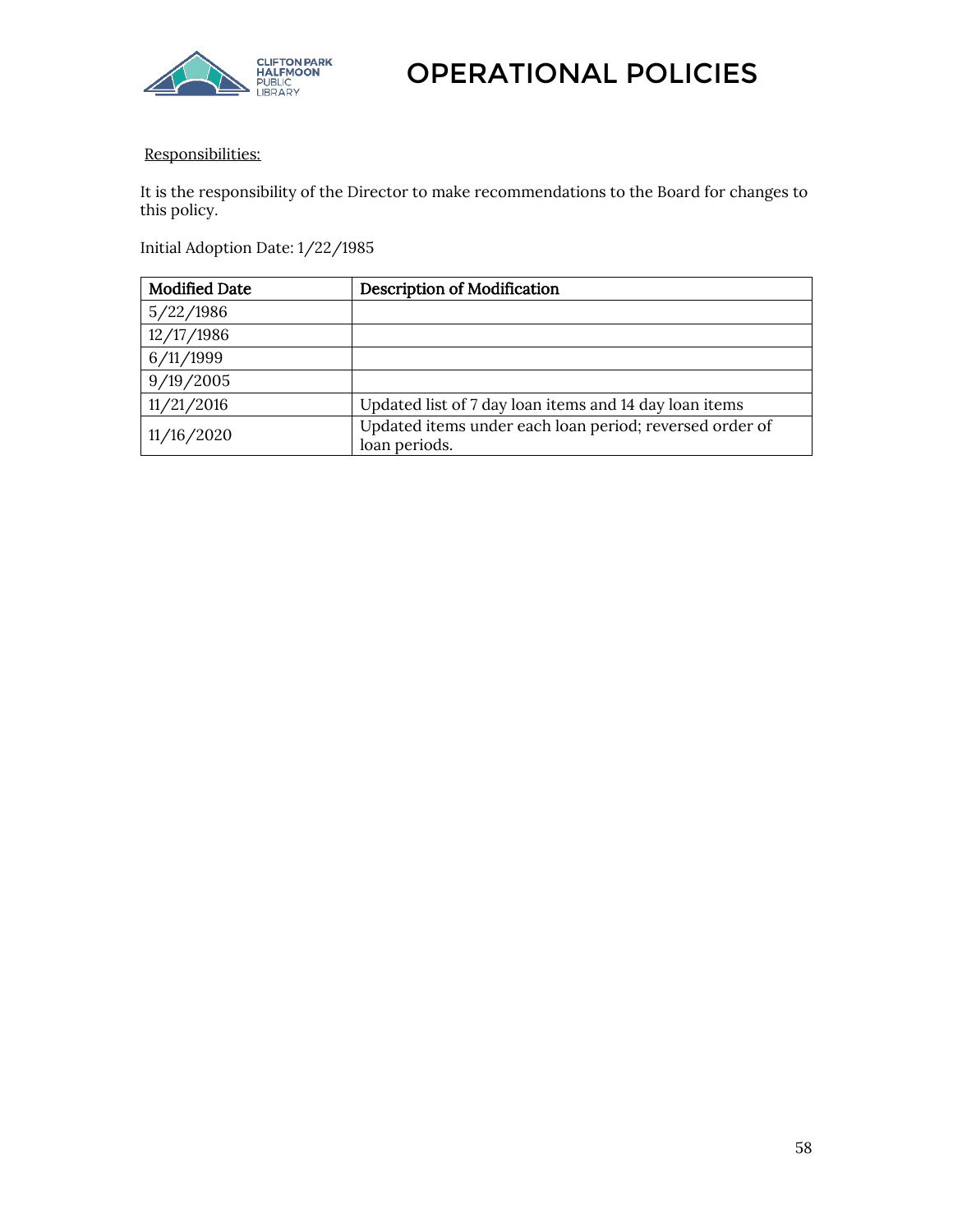

## POLICY 4.4 LIBRARY CHARGES AND FEES

Need for this Policy:

This policy provides guidance for Library staff in the levying of fines and fees.

Policy:

Library materials are loaned free of charge, however fines and fees are charged to encourage patrons to return items by the due date and in good condition so that they can be used by others.

Fines

- 1. \$5.00 per day for museum passes.
- 2. \$1.00 per day for Book Express, Movie Express, Activities, Early Literacy Kits, Video Games, Computer Software, Finch Robots, Hotspots, and any other "specialty materials" as determined by the director.
- 3. \$0.25 per day for New & Popular Books (including New & Popular Larte Type Books), New Movies, New Audiobooks.
- 4. \$0.10 per day for all other materials.

Fees

- 1. If an item is lost or damaged to the extent that it is unusable, a fee is assessed according to the price indicated in the Library's records.
- 2. Patrons who return items paid for as lost are given a refund within 6 months of payment less a \$5.00 administration fee per item.

The Library shall have available to the public a current statement of fines and fees. A patron with \$20 or more in unpaid fines and fees on their library account is blocked from using the card until the amount owed is lower than \$20.

Billing notices are sent to patrons when items are 50 days overdue.

For accounts with more than \$30 in unreturned materials, the Library may forward the account to its Collection Agency. If the account is referred to the Collection Agency, the patron must pay a \$10 service fee in addition to the amount owed on the account.

Exemptions from Fines

The following groups are exempt from fines:

- 1. Current and retired staff members
- 2. Former Library Board members
- 3. Current Friends of the Library Board members
- 4. Patrons receiving outreach/homebound services

Senior citizens may be exempt from fines upon request.

Fines may be reduced or waived by authorized staff if the situation warrants.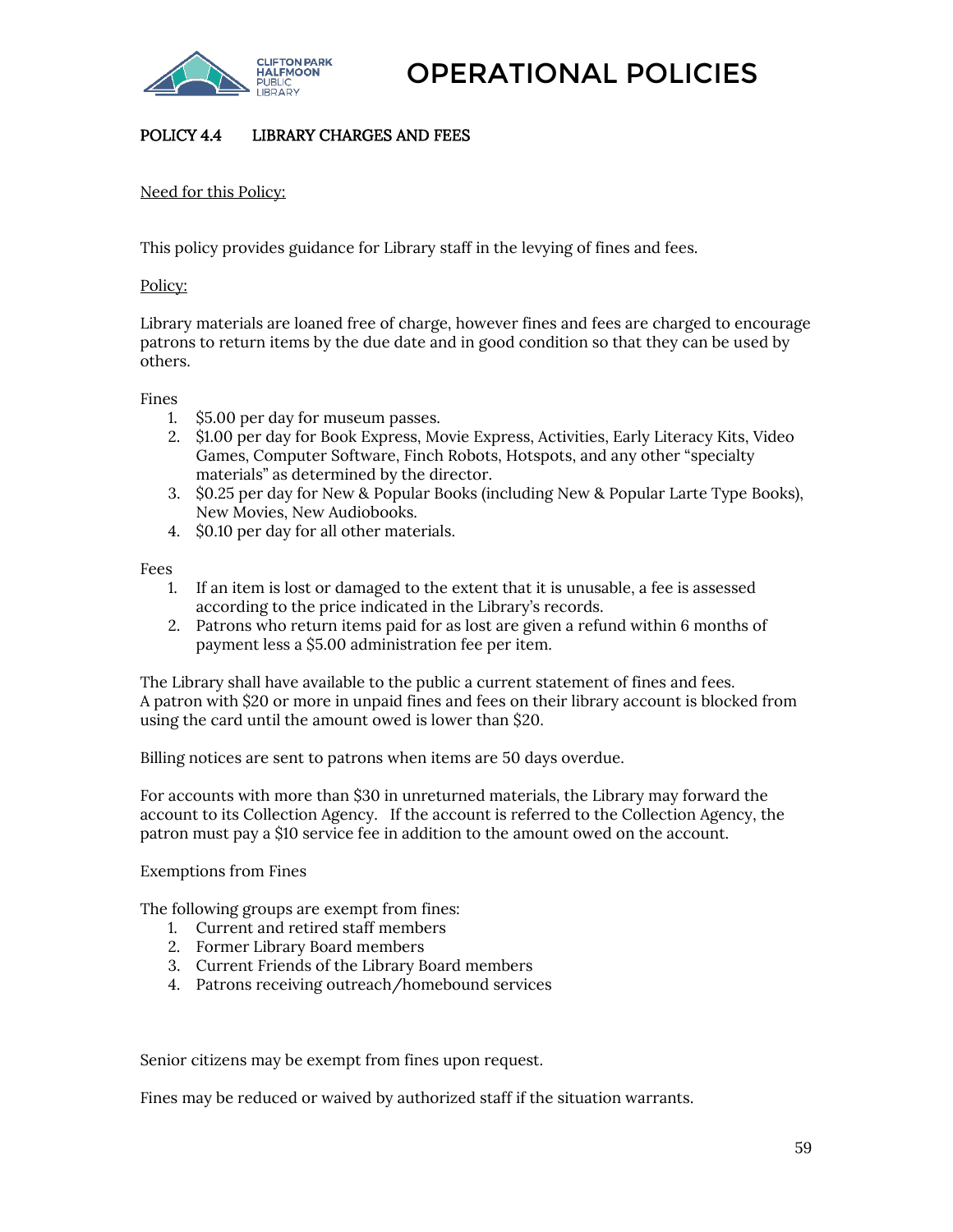

# Responsibilities:

The responsibility for establishing fees, charges, and determining procedures is delegated by the Board to the Director with the understanding that the Director will inform the Board prior to implementation of significant changes.

Initial Adoption Date: 1/22/1985

| <b>Modified Date</b> | <b>Description of Modification</b>                                                                    |
|----------------------|-------------------------------------------------------------------------------------------------------|
| 5/22/1986            |                                                                                                       |
| 12/17/1986           |                                                                                                       |
| 4/7/1999             |                                                                                                       |
| 9/19/2005            |                                                                                                       |
| 11/21/2016           | Removed reference to fee for reserving materials; updated<br>wording; included fines and fee schedule |
| 2/27/2017            | Defined fine exempt groups                                                                            |
| 11/15/2021           | Modified fee structure to match current practice                                                      |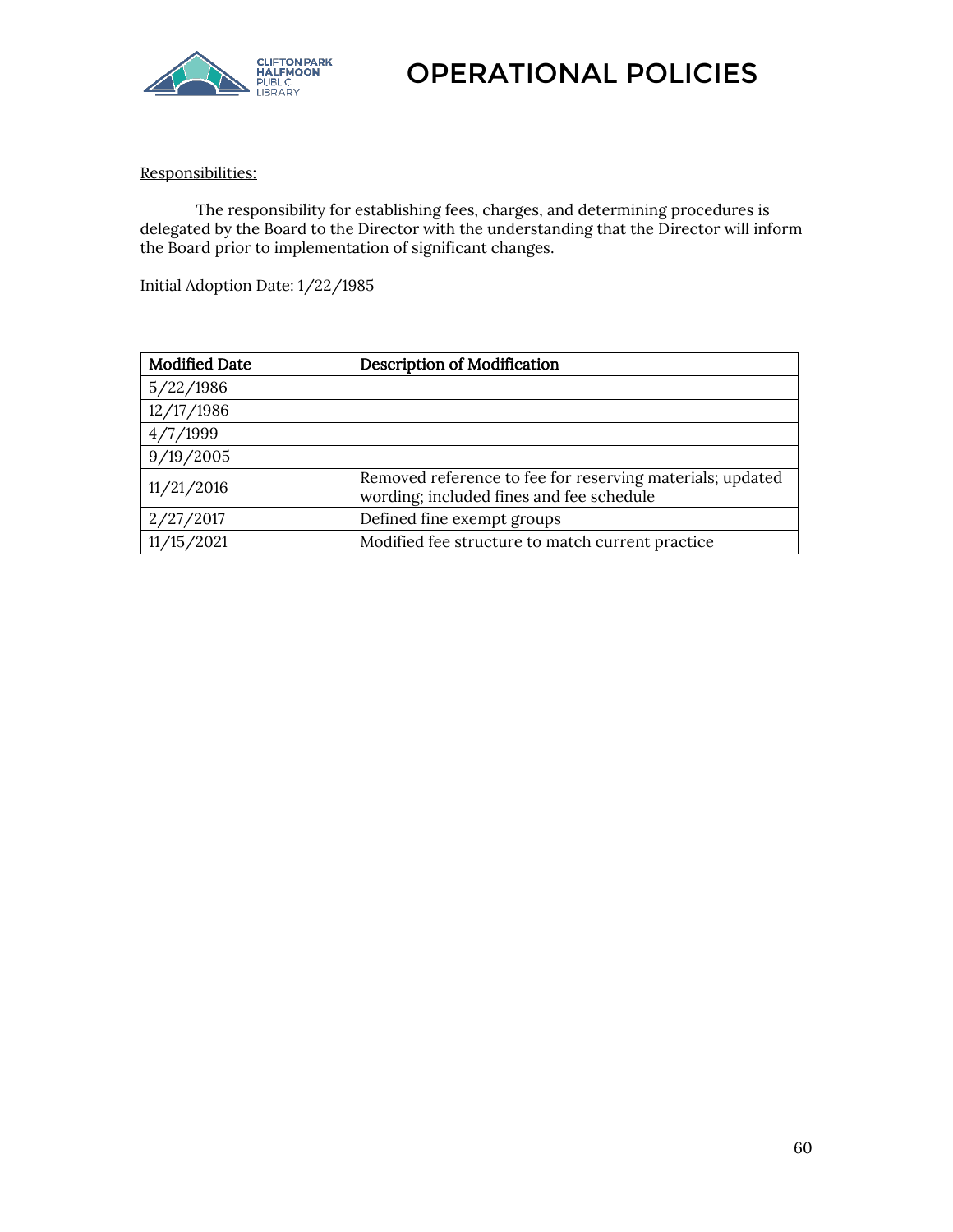

# POLICY 4.5 COMPUTER AND INTERNET USE

### Need for this Policy:

A policy is needed to ensure appropriate use of public computer and Internet resources.

The mission of the Library is to provide educational, informational and recreational resources to patrons of all ages, cultural, and economic backgrounds. The Library is committed to protecting intellectual freedom, promoting lifelong learning and providing materials and resources that accomplish these objectives. As part of its mission to meet the needs of the community, the Library provides computers which allow public access to a variety of electronic resources including the library catalog, databases, software and the Internet.

### Policy:

To promote equitable access to computer and Internet resources, the Library utilizes software to manage computer reservations, time limits and printing. This system requires patrons to enter a valid library card number or visitor's pass number to access a computer. Clifton Park-Halfmoon Library tax district residents who wish to access Library computers on a regular basis are requested to obtain a library card. Visitors may obtain a daily visitor's pass.

In order to ensure the use of computer and Internet resources is consistent with the mission of the library, computer stations will be located where they can be monitored for assistance and security.

All prospective users of Library computer and Internet resources must read and agree to abide by the Computer and Internet Use Policy.

The Library upholds and affirms the right of each individual to have access to constitutionally protected materials. Thus adults and children 15 years of age and older are responsible for proper use of Library computers and the Internet. Persons under the age of 15 may have full access to the Internet if they obtain written permission from a parent or legal guardian.

The Library may impose reasonable restrictions and conditions on the use of technology available to patrons.

The Library may charge for some services such as printing.

The Library reserves the right to change computer hardware or software offered to the public at any time.

Library computer and Internet resources may be used only for lawful purposes. Examples of unacceptable purposes include but are not limited to: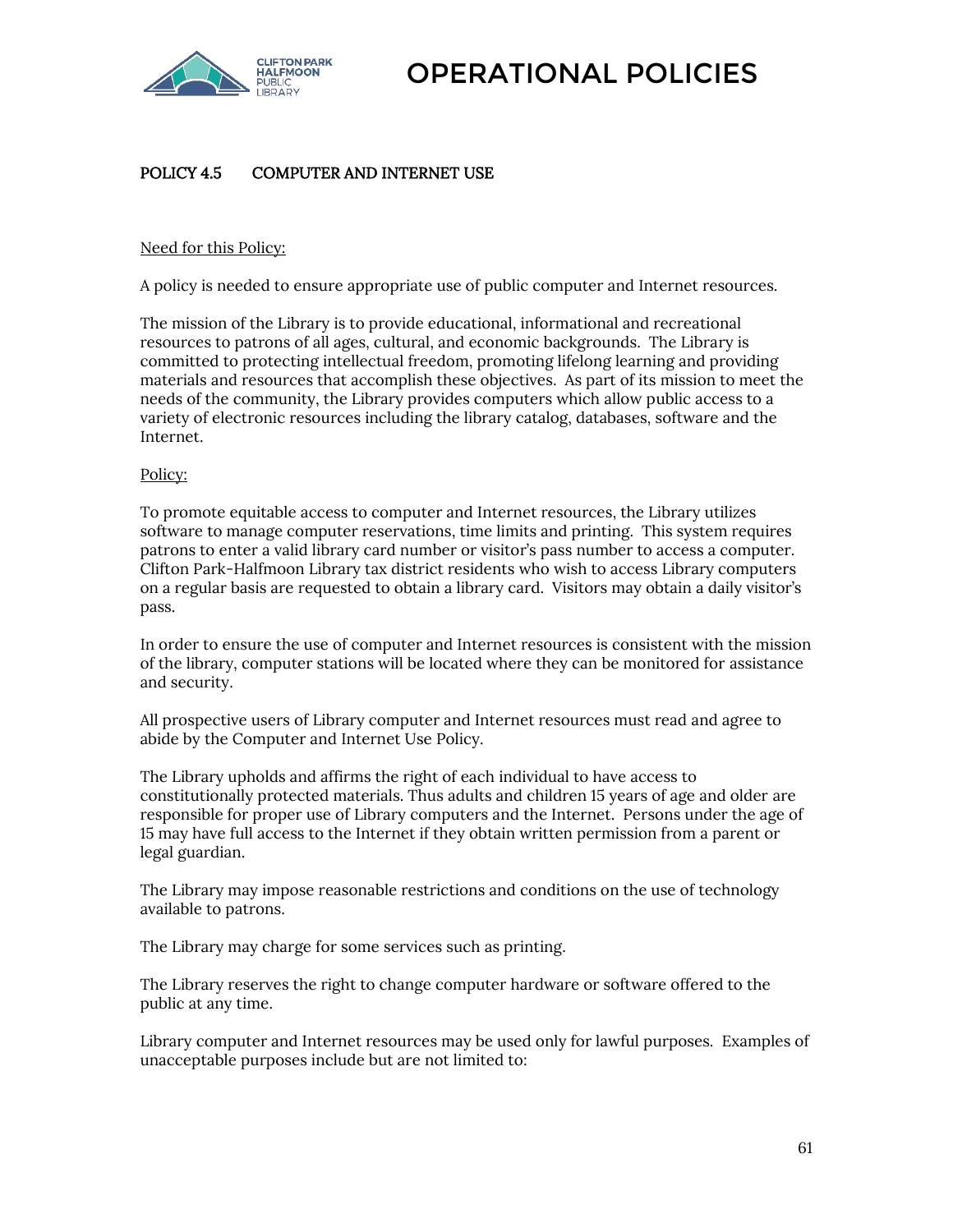

- Attempting to alter or damage computer or network equipment, software configurations, or files belonging to the Library, other users or external networks
- Attempting unauthorized entry to the Library's computers or network or external networks
- Violation of copyright or communications laws
- Violation of software license agreements
- Transmission of speech not protected by the First Amendment, such as libel and obscenity

The Library strives to balance the rights of patrons to access different information resources with the rights of patrons and staff members to work in a public environment free from harassing sounds and visuals. Patrons are asked to remain sensitive to the fact that they are working in a public environment shared by people of all ages, with a variety of information interests and needs. In order to ensure an efficient, productive computing environment, the Library insists on the practice of cooperative computing. This includes:

- Respecting the privacy of other users
- Not using computer accounts, access codes, or network identification codes assigned to others

Viewing material of a generally inappropriate or offensive nature, including sexually explicit materials, is not allowed. Any patron viewing content inappropriate for a public building will be asked to leave for the day. If the misuse continues the patron will be banned from using the Internet at the Library.

### Responsibility:

It is the responsibility of the Director and his/her staff to enforce this policy.

Initial Adoption Date: 9/19/97

| <b>Modified Date</b> | <b>Description of Modification</b>                                               |
|----------------------|----------------------------------------------------------------------------------|
| 9/20/2004            |                                                                                  |
| 9/19/2005            |                                                                                  |
| 8/20/2007            |                                                                                  |
| 5/14/2012            |                                                                                  |
| 10/20/2018           | Lowered age from 18 to 15 when parental permission for<br>Internet not required. |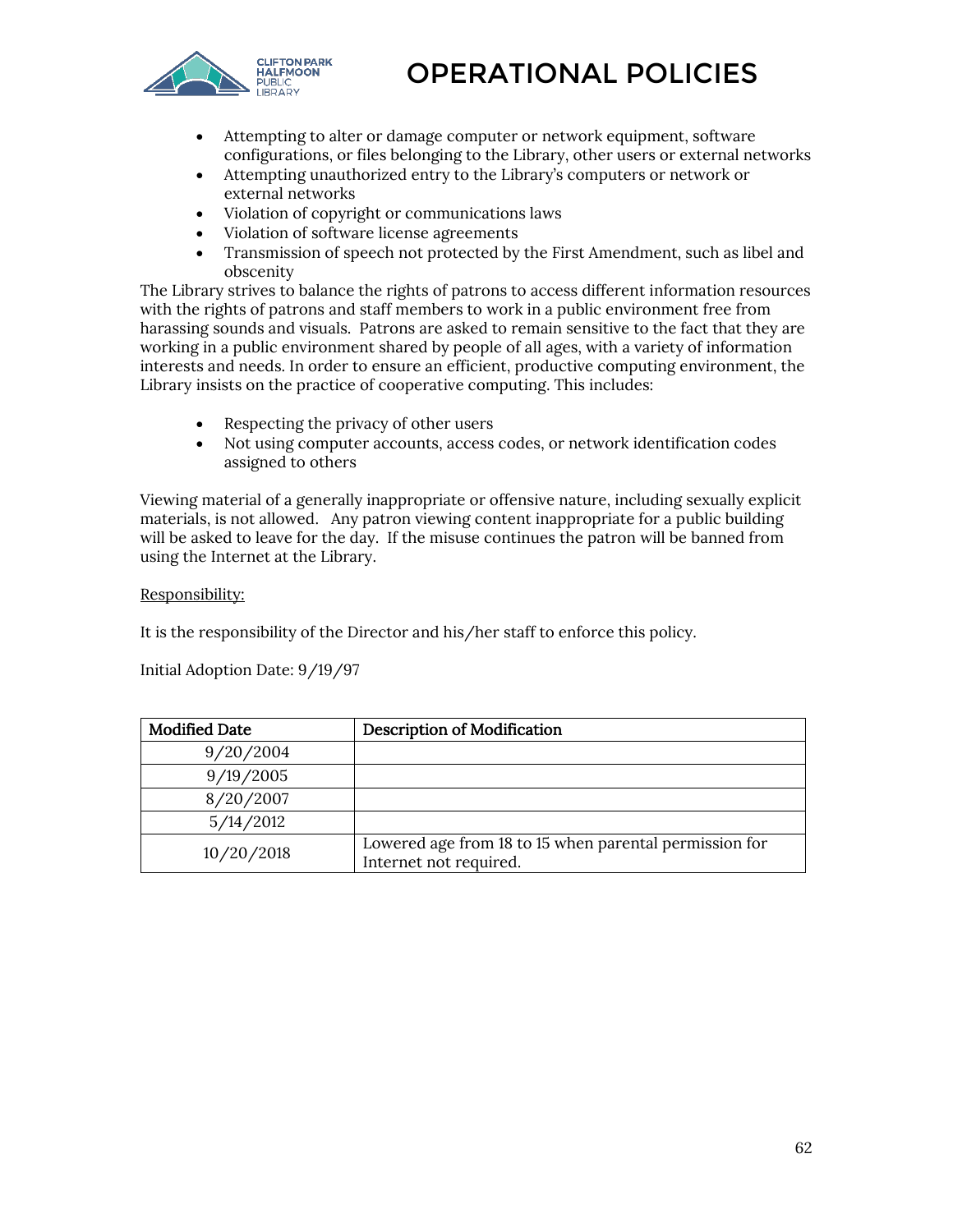

# POLICY 4.6 WIRELESS INTERNET USE

### Need for this Policy:

A policy is needed to ensure patrons' understanding of the Library's wireless Internet resources.

### Policy:

Free wireless Internet access is available at the Library. Patrons who use electronic devices with wireless capabilities may be able to access a wireless connection from inside or around the perimeter of the Library. The Library's Computer and Internet Use Policy #4.5 applies to wireless access.

The Library's wireless network is not secure. Information sent from or to a device can be captured by anyone else with a wireless device and the appropriate software, within three hundred feet.

Library staff is not able to provide technical assistance and no guarantee can be provided that you will be able to make a wireless connection. The Library assumes no responsibility for the safety of patron's equipment and/or configurations, security, or data files resulting from connection to the Library's network.

### Responsibilities:

It is the responsibility of the Director and his/her staff to enforce this policy.

Initial Adoption Date: 5/14/12

| <b>Modified Date</b> | <b>Description of Modification</b> |
|----------------------|------------------------------------|
| 10/20/2018           | Reviewed; no changes               |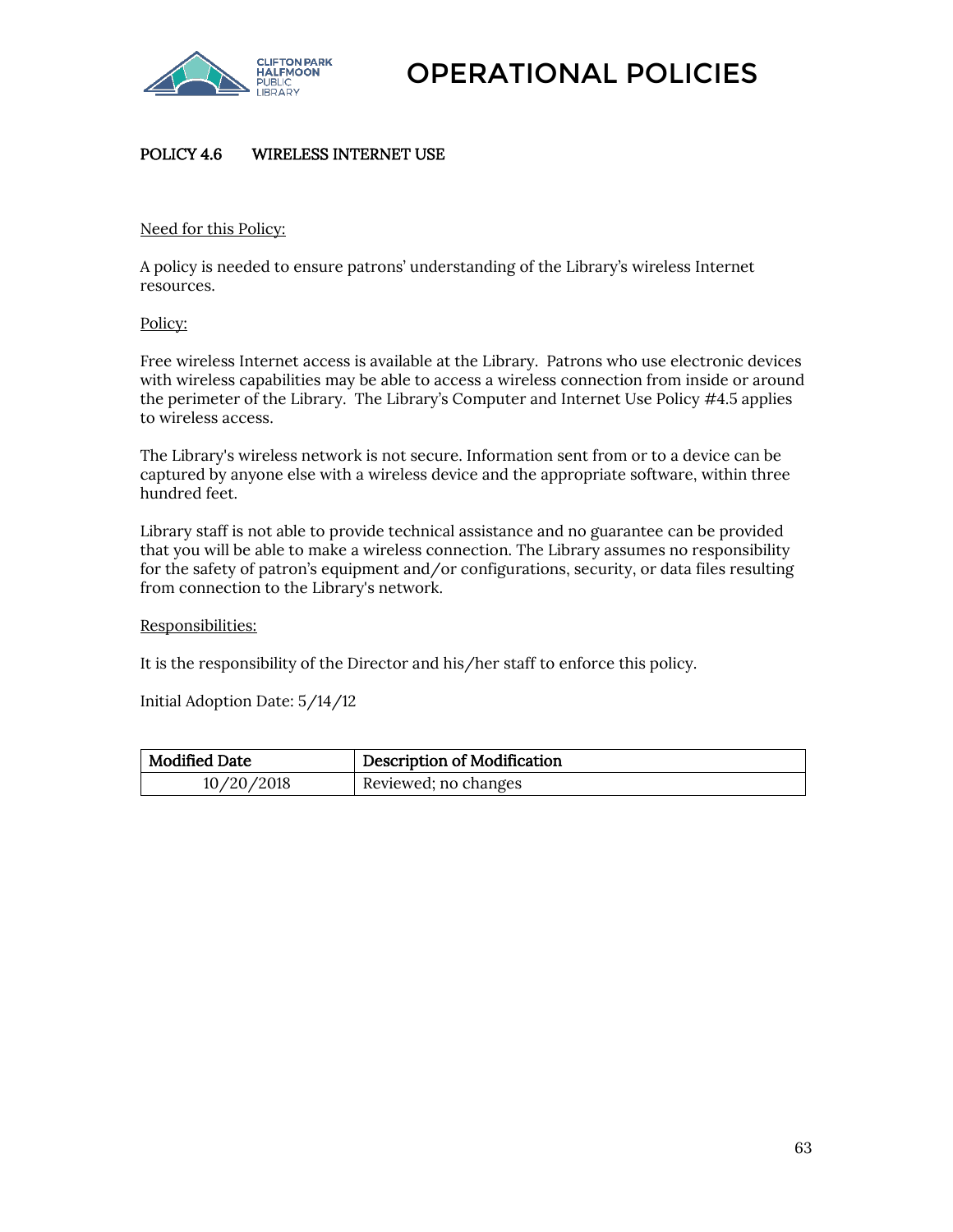

# POLICY 4.7 TECHNOLOGY DEVICE LENDING POLICY

Need for this Policy:

A policy is needed to manage the loan of technology devices such as laptops, iPads, hotspots, Chromebooks, and other electronic devices for patron use.

Policy:

Technology device equipment such as laptops, tablets, hotspots, and other technology devices can be loaned to library patrons age 15 years and older whose Library account is in good standing.

Patrons can check out devices at a Service Desk using their library card, and by doing so, the borrower agrees to abide by the Library's Computer and Internet Use Policy and the Library's Code of Conduct. By borrowing a device using a valid library card, the patron agrees to the following:

- They will not alter or install any software or hardware settings or configurations on the device, nor damage software, hardware or network services accessible through the device.
- They will not hold the Library responsible for any damage or loss of data or media due to any cause while using the device.
- They understand that the wireless network is public and that they should take appropriate caution with personal information while using library computer devices.
- Any use of the device for illegal purposes, unauthorized copying of copyrightprotected materials in any format, or transmission of threatening, harassing, defamatory or obscene material is strictly prohibited.

Public computer devices will be loaned out at the sole discretion of the Library and will be available on a first come-first served basis and cannot be reserved in advance.

When assisting patrons with computer device checkout, Library staff will inform borrowers of the maximum replacement cost for devices and provide instruction on how to use the device. Lost or damaged material fees for computer devices will be based on a reasonable assessment of the cost of replacement or repair of the equipment. The borrower will be responsible for any loss or damage and will be liable for an amount up to the full replacement cost if the equipment is damaged or stolen. Once a device is checked out to a patron, it becomes the responsibility of that patron.

| <b>Modified Date</b> | <b>Description of Modification</b>                    |
|----------------------|-------------------------------------------------------|
| 09/21/2015           | Device agnostic; eliminated residency requirement; no |
|                      | forms; changed title from Laptop Lending to Computer  |
|                      | Device Lending                                        |
| 5/24/2021            | Updated to include lending of hotspots and            |
|                      | Chromebooks for home use.                             |

Initial Adoption Date: 7/19/2010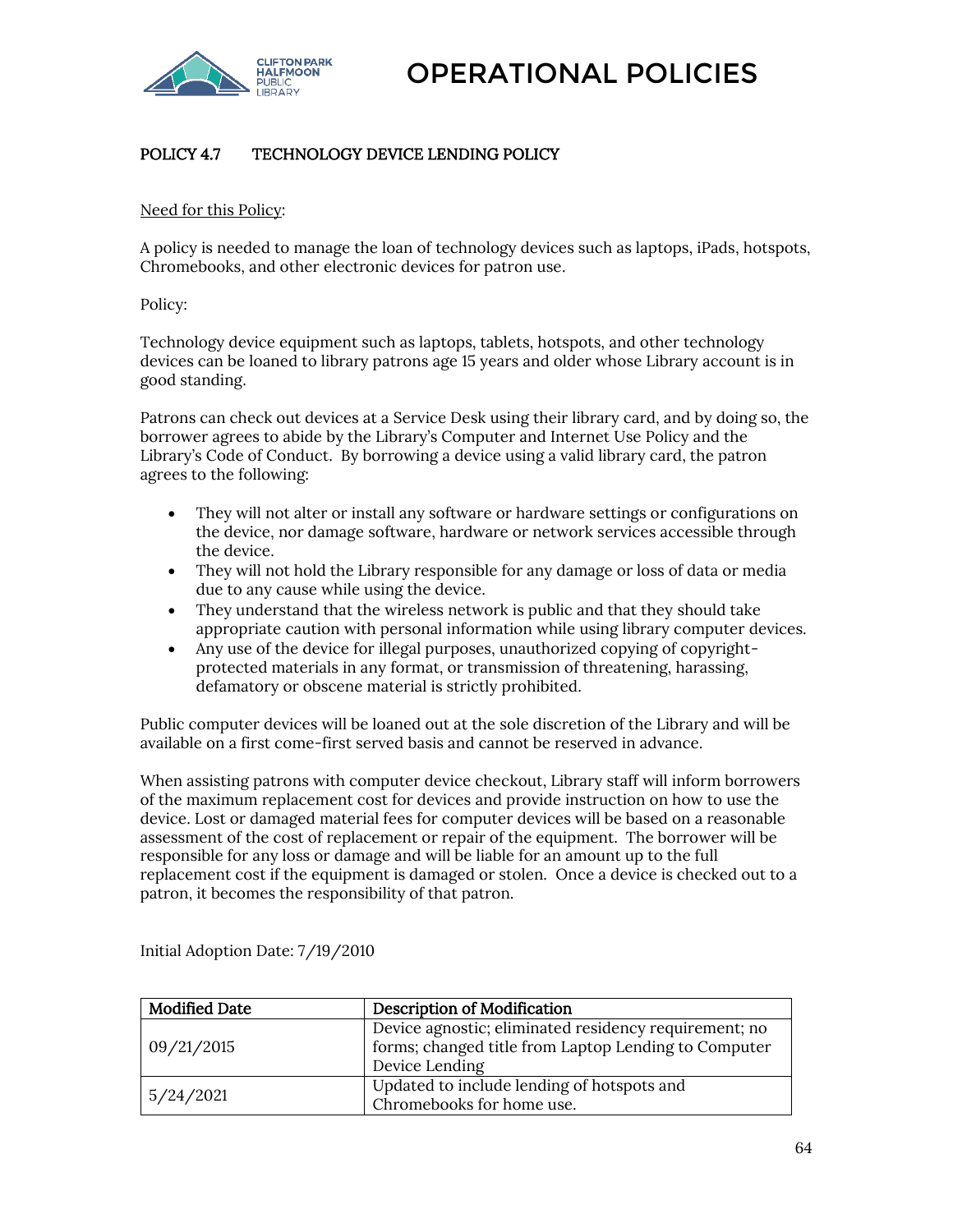

## POLICY 4.8 SOCIAL MEDIA

Need for this Policy

The Library uses social media as an important enhancement to communication and information exchange between staff, Library patrons and the community.

Social media is defined as, but not limited to, Facebook and Instagram.

This policy governs the use of the Library's social media accounts, publication of comments and staff responses.

### Use of Library's Accounts

The Library social media offerings may include information regarding Library programs, services, collections, news and events as well as useful and entertaining information.

Positive interaction with community members will be promoted on the Library's social media accounts to foster an atmosphere of education and learning. The Library may repost and/or like content from community partners. The act of liking or following another page does not imply endorsement by the Library.

### Publication of Comments

The Library invites comments, posts and messages, while recognizing and respecting differences of opinion and upholding the standards delineated in the Rules of Conduct for Library Users.

Comments expressed on the Library's social media accounts do not reflect the views or positions of the Library, its Trustees, or its employees.

The Library reserves the right to monitor content on the Library's social media sites and to remove any comments or postings that contain the following type of negative content:

- Commercial promotions or spam
- Duplicate posts from the same person
- Threatening language or personal attacks
- Private, personal information published without consent
- Obscene or libelous content
- Copyright infringement/plagiarized material
- Political advocacy
- Off-topic and/or disruptive posts
- Posts that violate laws or Library policies

If an individual repeatedly provides content that meets the above criteria, the Library may block them from posting any further information to the Library's social media sites, but only after said person has received one warning that they are violating Library policy. Any social media user who has been banned or had a message/content deleted may appeal this decision, in writing or email, to the Library Director.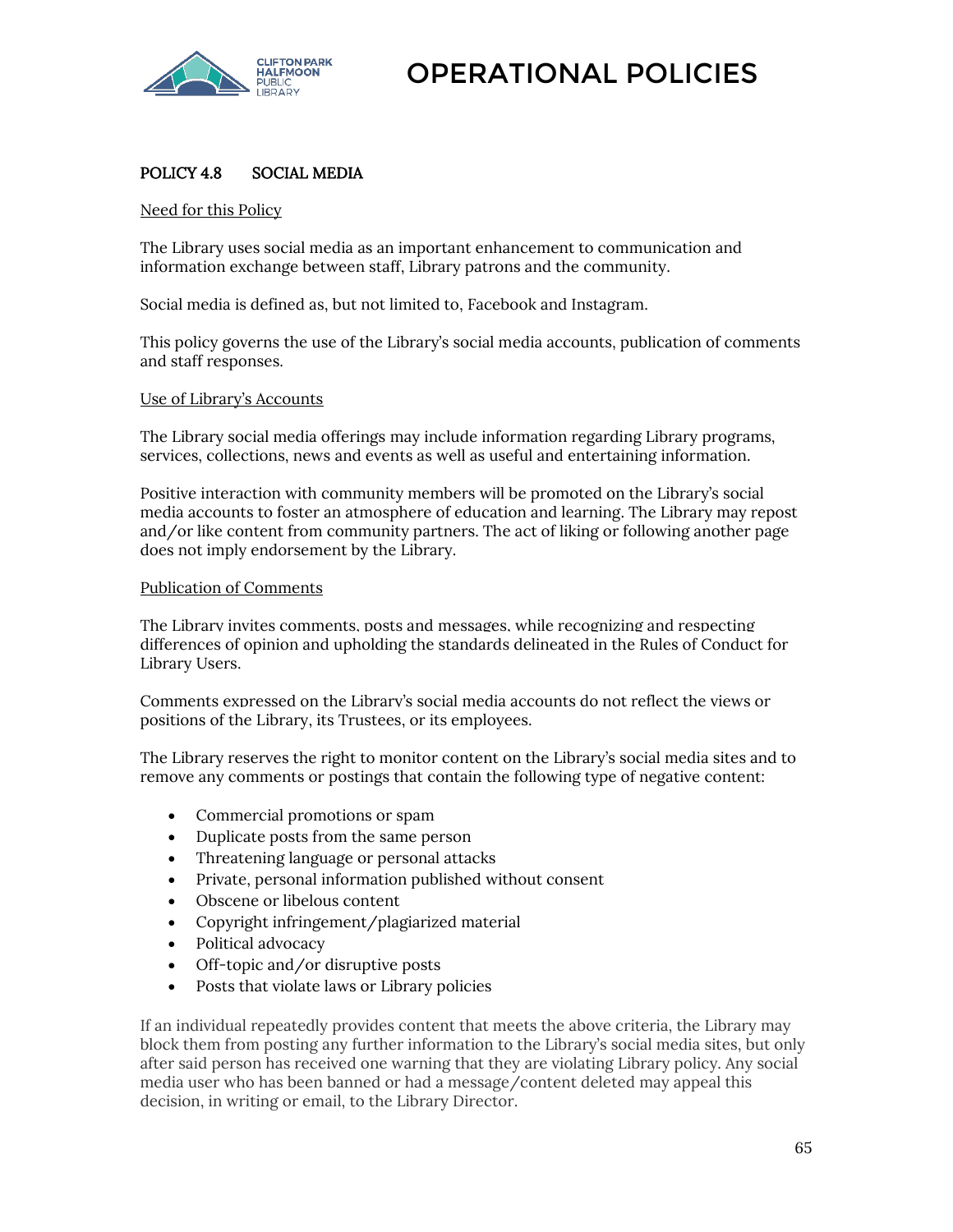

## Responsibilities:

Social media content is the responsibility of the Web & Digital Content Coordinator.

It is the responsibility of the Director to interpret and apply this policy.

Initial Adoption Date: 3/15/2021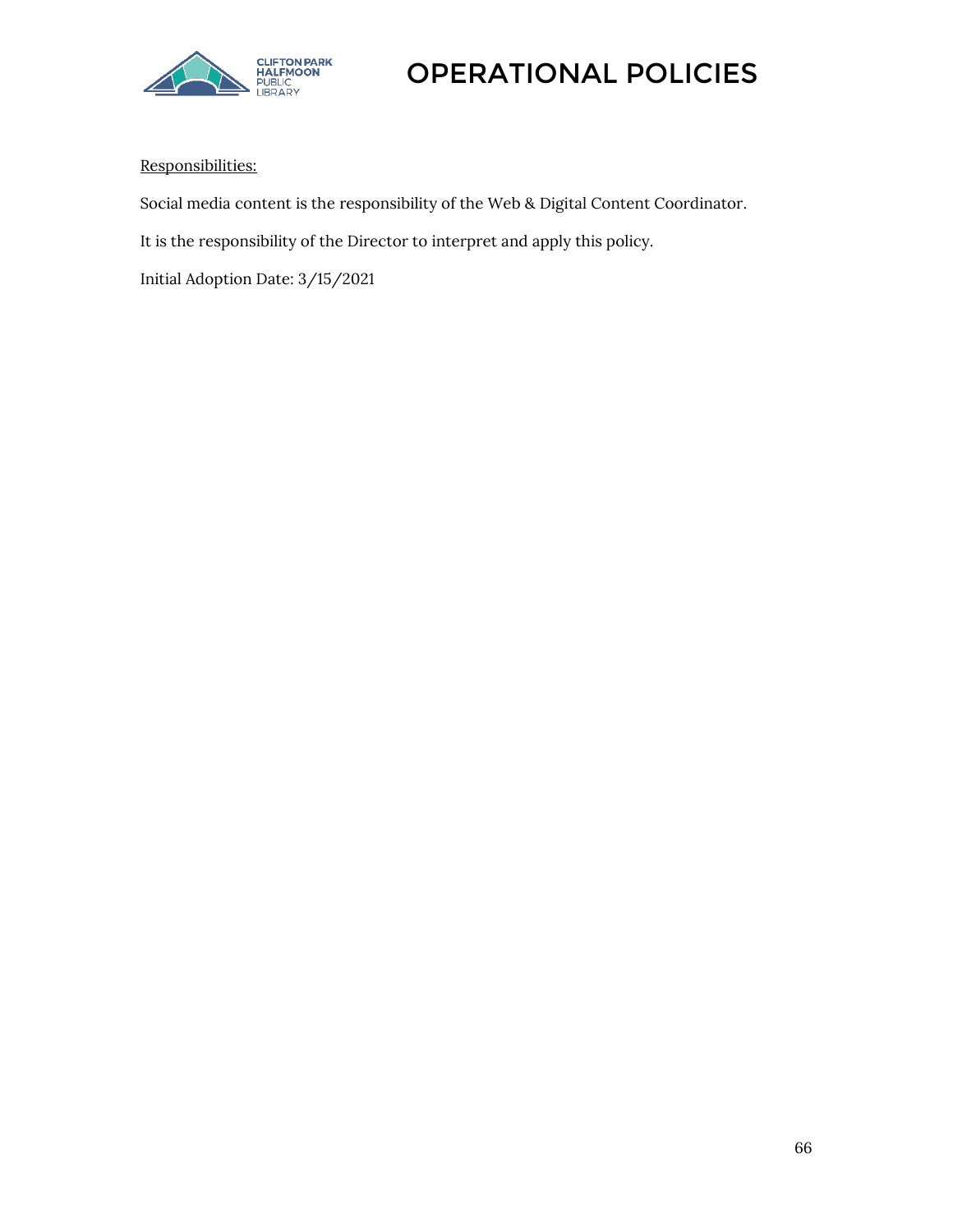

# **TRUSTEES**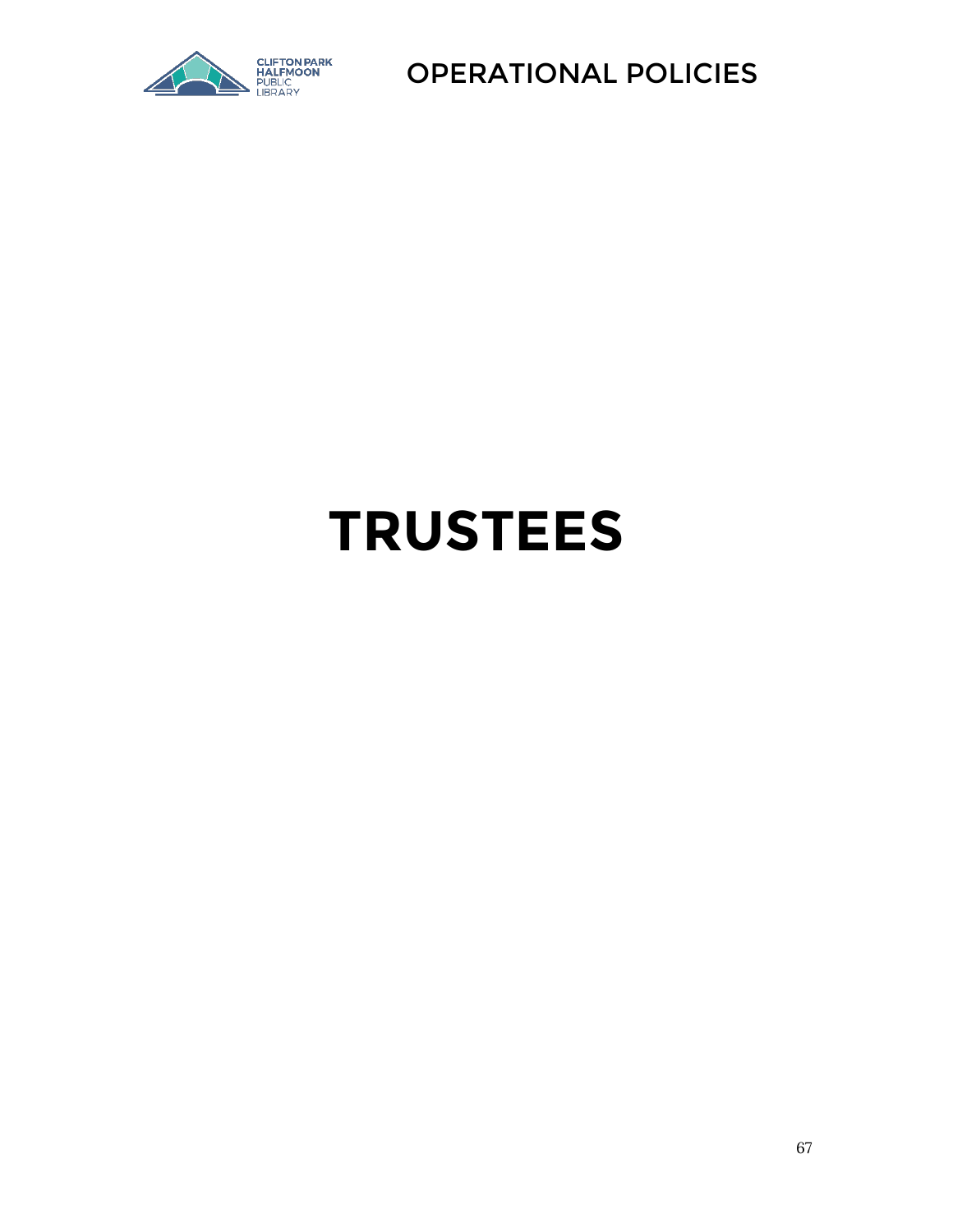

### POLICY 5.1 ROLE OF THE BOARD OF TRUSTEES: DUTIES AND RESPONSIBILITIES

### Need for this Policy:

This Policy sets forth the basic duties and responsibilities of the Board of Trustees.

Policy:

It is the responsibility of the Board to ensure that the Library is well managed, in a manner consistent with the law and with the policies that have been established. The Board will:

- Create and develop the mission of the library;
- Regularly plan and evaluate the library's mission and strategic vision based on community needs;
- Select, hire and regularly evaluate a qualified library director;
- Secure adequate funding for the library;
- Exercise fiduciary responsibility for the use of public and private funds;
- Adopt policies and rules regarding library governance and use;
- Maintain a facility that meets the library's and community's needs;
- Promote the library in the local community and in society in general;
- Conduct the business of the library in an open and ethical manner in compliance with all applicable laws and regulations and with respect for the institution, staff and public.
- Receive annual sexual harassment prevention training

### Responsibilities:

It is the responsibility of the Board of Trustees to understand and implement this policy.

Initial Adoption Date: 5/1/1986

| <b>Modified Date</b> | <b>Description of Modification</b>                                                                                                              |
|----------------------|-------------------------------------------------------------------------------------------------------------------------------------------------|
| 6/11/1999            |                                                                                                                                                 |
| 9/19/2005            |                                                                                                                                                 |
| 12/19/2016           | Created a broader set of board duties; changed the<br>responsibility to Board of Trustees; changed title from<br>"powers" to "responsibilities" |
| /16 /19              | Added sexual harassment prevention training                                                                                                     |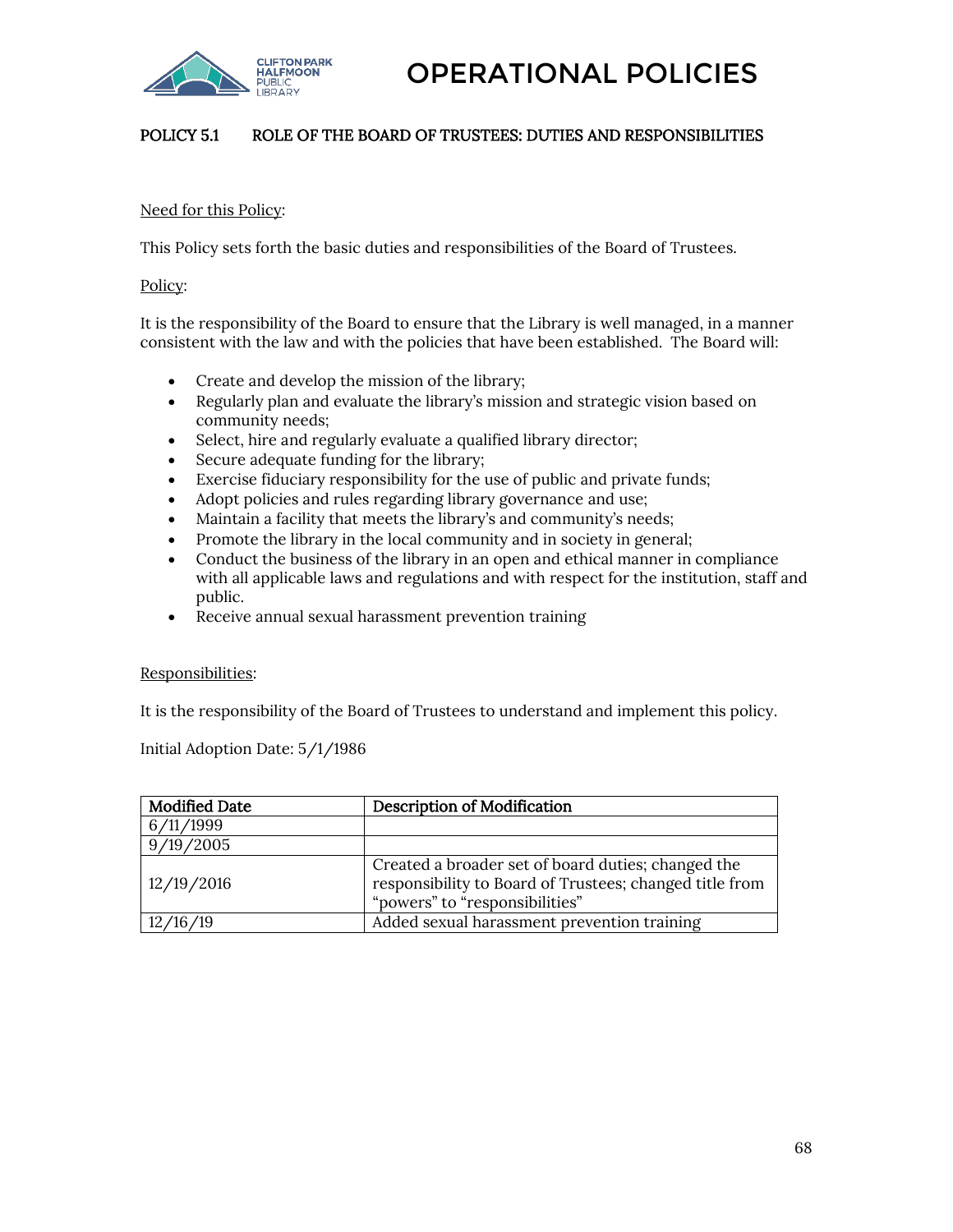

# POLICY 5.2 COMMITTEES OF THE BOARD OF TRUSTEES

### Need for this Policy:

This policy is needed in order for the Board to operate effectively.

### Policy:

1. Standing committees are:

Building and Grounds Finance and Audit Legislative Long Range Planning Personnel Policy Public Relations

- 2. Matters brought to the Board that require investigation and consideration should be referred to committee for recommendation to the full Board.
- 3. Each Board member shall be assigned to two or more standing committees.
- 4. Additionally, there shall be an Executive Committee composed of the President, the Vice-president and the Treasurer.
- 5. The purpose of the Executive Committee is to exercise general leadership activities in the intervals between Board meetings.
- 6. The Executive Committee or a majority thereof will meet at least once each calendar month so that its members are aware of what challenges they face and be able to step into the breach in and when needed.
- 7. The Executive Committee or a majority thereof shall meet with the Library Director at least once each calendar month. This requirement may be combined with the monthly meeting specified in 6, above.

Initial Adoption Date: 3/17/1990

| <b>Modified Date</b> | <b>Description of Modification</b>                            |
|----------------------|---------------------------------------------------------------|
| 6/16/2003            |                                                               |
| 9/19/2005            |                                                               |
| 8/17/2009            | Added Executive Committee and responsibilities                |
| 3/21/2011            | Added Long Range Planning Committee to standing<br>committees |
| 6/15/2015            | Changed Finance Committee to Finance and Audit                |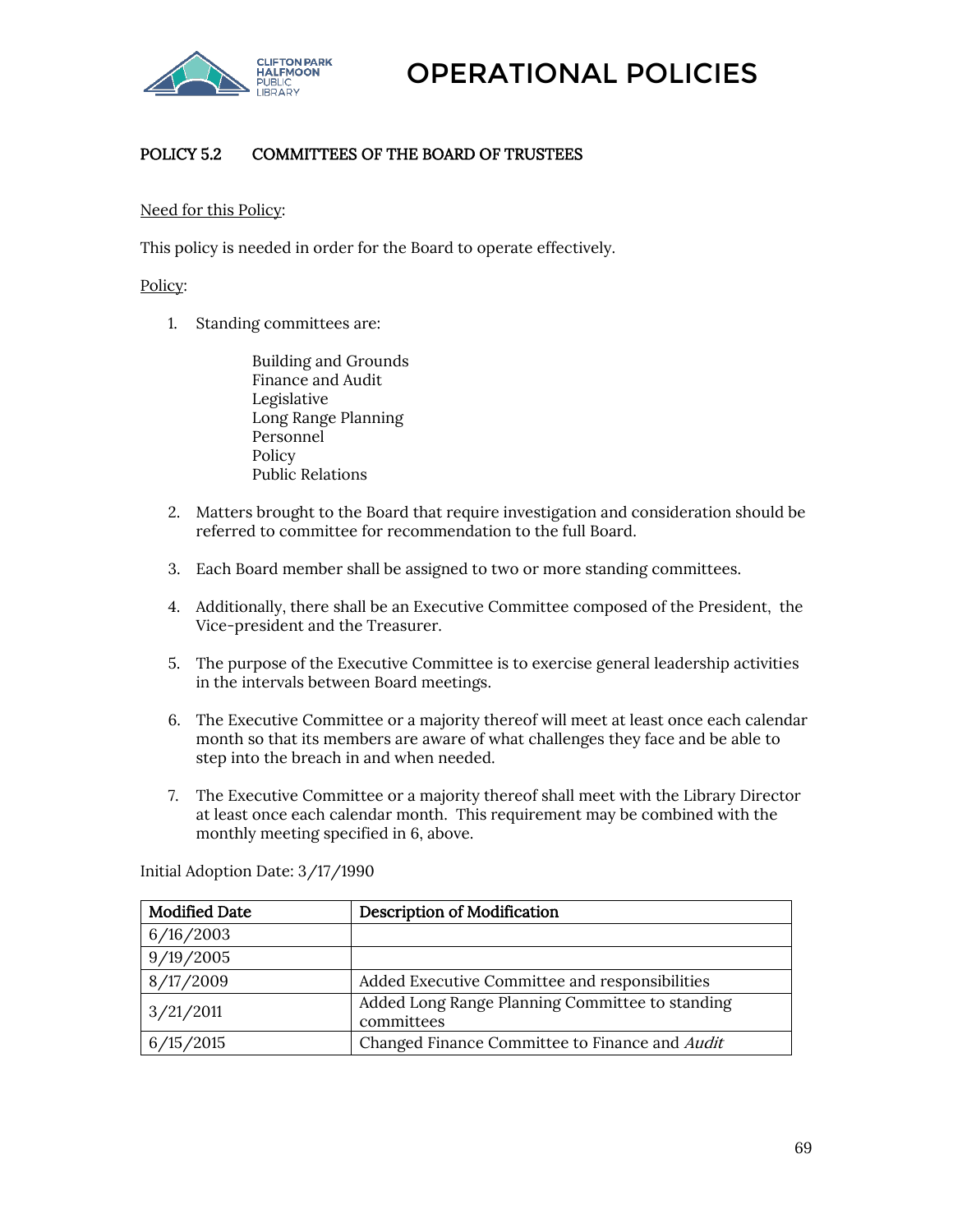

# POLICY 5.3 STANDING COMMITTEE FUNCTIONS AND RESPONSIBILITES

### Need for this Policy:

A policy is required to define areas and limitations of responsibilities of each standing committee.

### Policy:

The standing committee of the Board of Trustees and their functions and responsibilities are as follows:

- A. Policy Committee
	- 1. Prepare and revise library policy for submission to the Board for approval.
	- 2. Prepare initial responses for the Board to those questions not covered by existing policy.
	- 3. Adjust the library calendar of holidays and library hours in accord with Policy 5.4.
	- 4. Review all policies annually to determine if any need to be updated.
- B. Personnel Committee
	- 1. Recommend salary structure for all staff, after reviewing input from the Director.
	- 2. Review and approve organizational structure and job descriptions prepared by the Director.
	- 3. Advise the Director on staffing issues and staff problems, when requested by the Director or the Board.
	- 4. Evaluate the Director's performance and prepare a written report. The Chairman and President of the Board will meet with the Director for a formal discussion of evaluation.
	- 5. Recommend resolution of, or answers to questions concerning employee relations matters: sick leave, vacation, compensatory time, benefits, etc.
	- 6. Evaluate and recommend to the Board candidates for vacant positions on the Board.
- C. Public Relations Committee
	- 1. Develop an on-going plan for establishing positive public relations.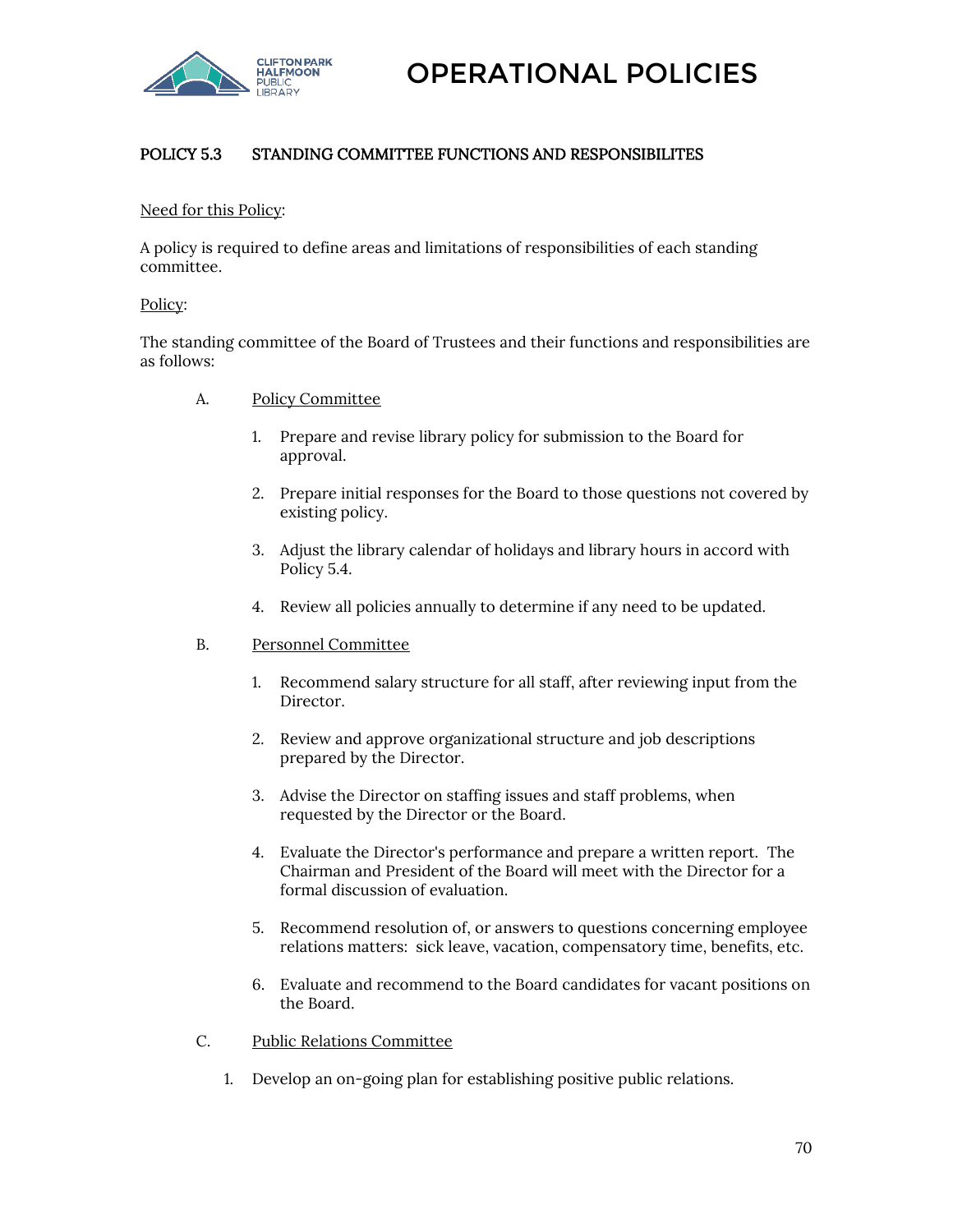

- 2. Develop proposals for any issue related to Board communications with the public.
- 3. Develop and implement Board approved plans for any board-approved public relations program.
- D. Building and Grounds Committee
	- 1. Ensure that the buildings and grounds are maintained in good condition with maintenance and repairs accomplished in a timely fashion.
	- 2. Ensure the development of landscaping plans.
	- 3. Review recommendations from the Director for capital equipment and furnishings.
	- 4. Project future facility needs of the Library.
	- 5. Develop plans and be responsible for alterations of and additions to the buildings and grounds.
- E. Finance and Audit Committee
	- 1. Receive and evaluate budget recommendations from standing committees and the Director.
	- 2. Formulate a proposed budget in accordance with Policy 7.1.
	- 3. Oversee implementation of the budget.
	- 4. Project long-range financial needs.
	- 5. Oversee financial management, including investments.
	- 6. Review the approved budget mid-year and recommend adjustments as necessary.
	- 7. Oversee the annual audit of the Library's financial statements.
- F. Legislative Committee
	- 1. Define legislative needs and goals and recommend them to the Board.
	- 2. Inform Board of legislation pertinent to libraries.
	- 3. Represent the Library in legislative hearings and issues at all levels.
	- 4. Conduct direct discussions with legislative leadership and staff educating them to the needs of the Library.
	- 5. Establish on-going contact and relationship with appropriate mentors of the executive and legislative departments.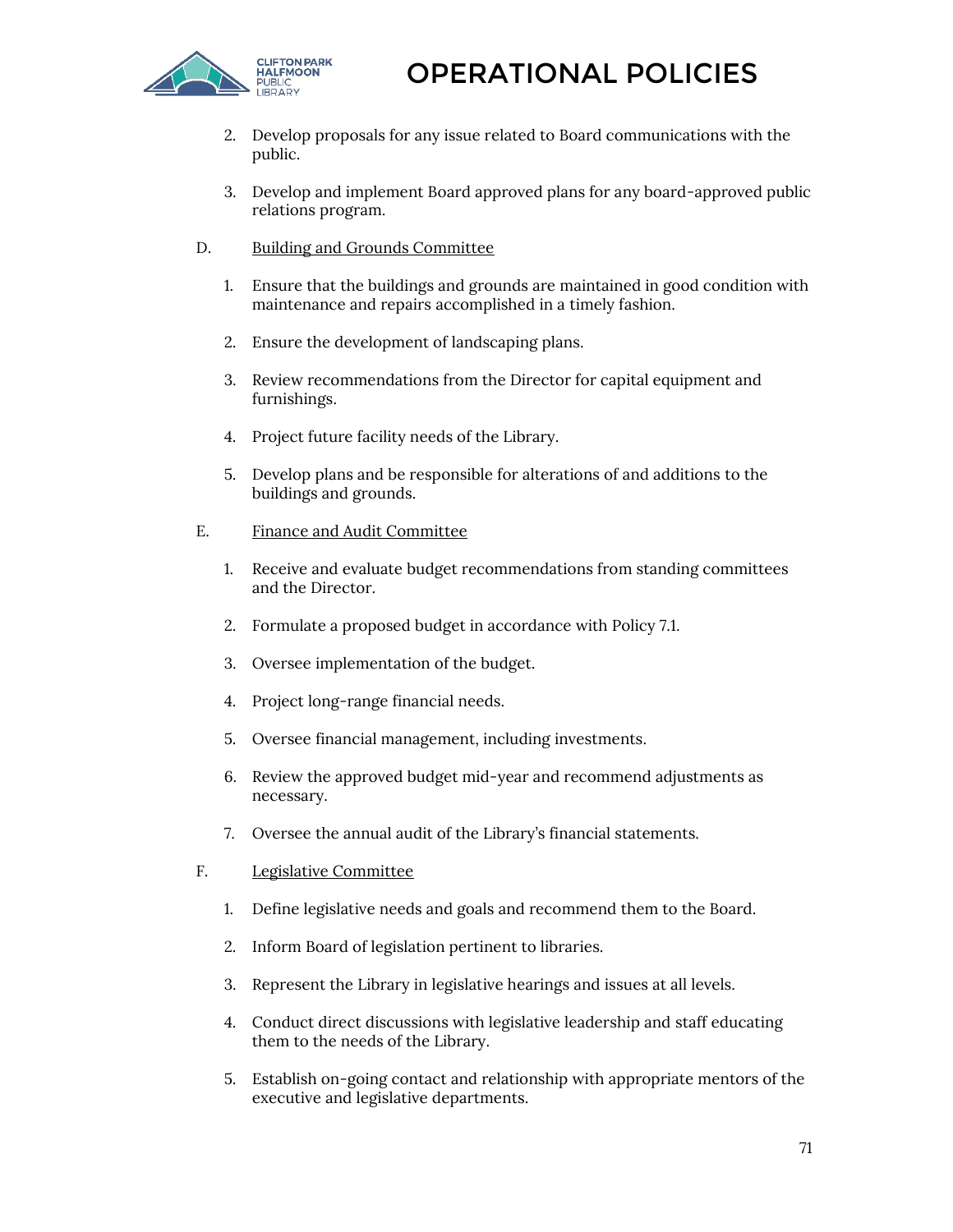

- 6. Encourage legislative/lobbying activity by the Friends and other groups who share our goals.
- 7. Work with the public Relations Committee to educate the community on the impact of legislative action, or lack of it, at the local level.

### G. Long Range Planning Committee

- 1. Identify long term changes and growth patterns in the Library District's service area, as a precursor to implementing Item 2, below.
- 2. Identify needs and desires of the Library District's population that could be met through Library services.
- 3. Identify potential limitations to implementing changes (i.e. finance, physical capacity, etc.).
- 4. Make recommendations to the Board as to what new services or activities should be pursued, and what changes to existing services should be made.
- 5. Provide guidance and assistance to the Board in implementing these changes.
- 6. Identify contingencies that could have severe consequences for the Library and make recommendations to the Board regarding how to plan and prepare for them.

### Responsibility:

It is the responsibility of each standing committee chairperson to ensure that committees perform the stated functions.

Initial Adoption Date: 3/17/1990

| <b>Modified Date</b> | <b>Description of Modification</b>                                           |
|----------------------|------------------------------------------------------------------------------|
| 6/16/2003            |                                                                              |
| 9/19/2005            |                                                                              |
| 3/21/2011            | Added Long Range Planning Committee to standing<br>committees                |
| 6/15/2015            | Changed Finance Committee to Finance and Audit and<br>added responsibilities |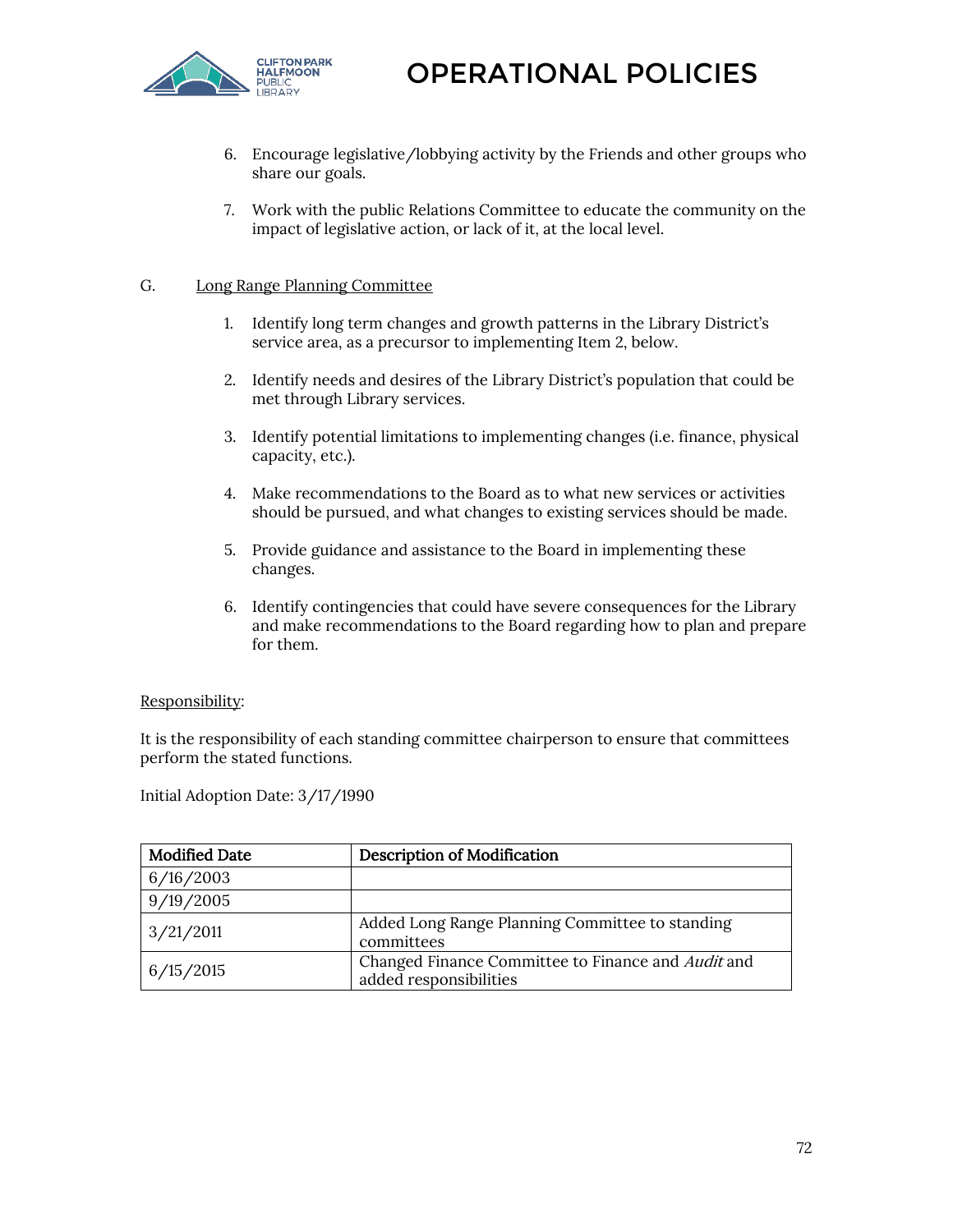

# POLICY 5.4 CALENDAR FOR BOARD OF TRUSTEES

#### Need for this Policy:

A calendar of regularly scheduled Board and Committee activities shall be prepared, reviewed annually, and affixed hereto.

#### Policy:

An ongoing calendar shall be maintained by the Policy Committee, structured as follows:

| DATE/ITEM                                                                                                                                                                                                          | <b>RESPONSIBILITY</b>                                                      |
|--------------------------------------------------------------------------------------------------------------------------------------------------------------------------------------------------------------------|----------------------------------------------------------------------------|
| <b>JANUARY</b>                                                                                                                                                                                                     |                                                                            |
| Submit committee preferences                                                                                                                                                                                       | Board                                                                      |
| Organizational Meeting                                                                                                                                                                                             |                                                                            |
| Elect new officers to the Board                                                                                                                                                                                    | Board                                                                      |
| Administer Oath of Office to Trustees                                                                                                                                                                              | Counsel                                                                    |
| Appoint Counsel, Clerk, and Board Secretary                                                                                                                                                                        | Board                                                                      |
| Set date for the Annual Budget Vote and Trustee Election                                                                                                                                                           | Board                                                                      |
| Review and approve Board Calendar                                                                                                                                                                                  | Board                                                                      |
| Sign Conflicts of Interest statements                                                                                                                                                                              | Board, Director and Admin. Staff                                           |
| Assign monthly claims review responsibilities                                                                                                                                                                      | Board                                                                      |
| Assign monthly FOL Board Meeting attendance                                                                                                                                                                        | Board                                                                      |
| Designation of depositories                                                                                                                                                                                        | Board                                                                      |
| Resolution to allow electronic transfers                                                                                                                                                                           | Board                                                                      |
| Resolution to change authorized users on Fidelity account                                                                                                                                                          | Board                                                                      |
| Approve Board meeting schedule                                                                                                                                                                                     | <b>Board</b>                                                               |
| Trustee Training and Education (as necessary)                                                                                                                                                                      | Board                                                                      |
| Make Board committee assignments                                                                                                                                                                                   | President                                                                  |
| Send letter to Saratoga County Board of Elections requesting support for Annual Budget<br>Vote and Trustee Election<br>Set committee goals<br>Update Library operations calendar<br>Prepare NY State Annual Report | President<br><b>Committee Chairpersons</b><br>Policy Committee<br>Director |
| <b>FEBRUARY</b>                                                                                                                                                                                                    |                                                                            |
| Approve investment plan for tax levies revenues                                                                                                                                                                    | Director & Finance Chair                                                   |
| Approve the NY State Annual Report                                                                                                                                                                                 | Board                                                                      |
| Review annual financial audit report                                                                                                                                                                               | Board                                                                      |
| FEBRUARY/MARCH<br>Attend Library Advocacy Day                                                                                                                                                                      | Legislative Committee                                                      |
| <b>APRIL</b>                                                                                                                                                                                                       |                                                                            |
| Make recommendations for budget<br>by May 1 to Finance Committee                                                                                                                                                   | All Standing Committees &<br>Director                                      |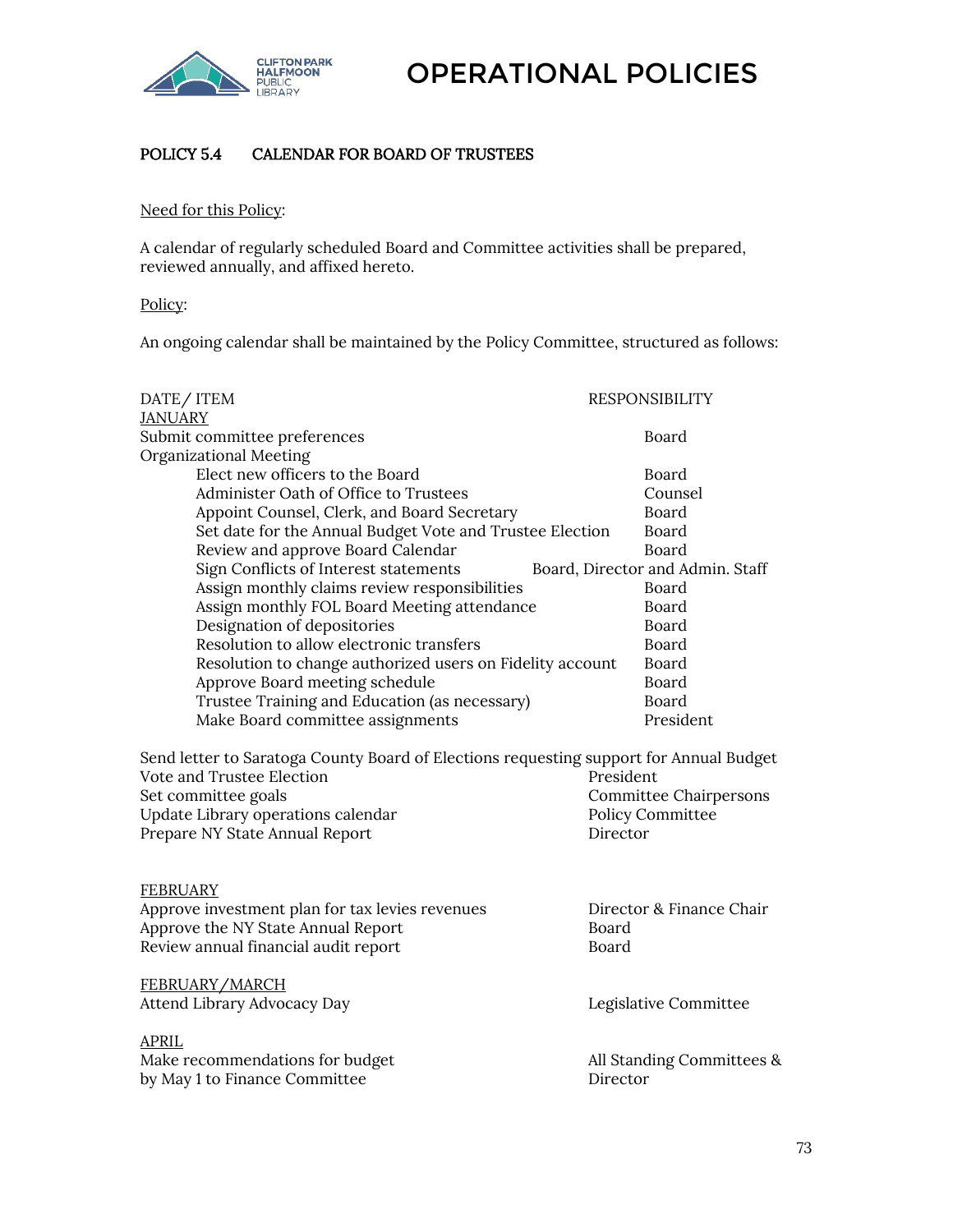

| <b>MAY</b><br>Attend annual SALS dinner meeting (optional)<br>Develop next year's budget                                                                                                                                          | Board<br>Finance Committee & Director                                                   |
|-----------------------------------------------------------------------------------------------------------------------------------------------------------------------------------------------------------------------------------|-----------------------------------------------------------------------------------------|
| <b>JUNE</b><br>Conduct mid-year evaluation of Director<br>Approve budget for next year<br>Recruit candidates for Board                                                                                                            | Personnel Chair & President<br>Board<br>Board                                           |
| <b>JULY</b><br>Review & make adjustments as required to current budget<br>Appoint election coordinator<br>Announce date for election<br>after Labor Day                                                                           | Finance Committee & Director<br>Director<br>President                                   |
| <b>AUGUST</b><br>Accept completed petitions for Trustee candidates<br>Hold joint meeting with FOL Board<br>Prepare communication plan to encourage voting                                                                         | Director<br>Board<br><b>Public Relations Committee</b>                                  |
| <b>SEPTEMBER</b><br>Complete plans for vote by District residents on election<br>of Trustees and budget referendum                                                                                                                | President                                                                               |
| <b>OCTOBER</b><br>Present draft Board meeting schedule for next year<br>Annual Board Retreat                                                                                                                                      | Director<br>Board                                                                       |
| <b>NOVEMBER</b><br>Set Board goals for next year<br>Complete Board self-evaluation<br>Appoint Ad Hoc Nominating Committee to recommend<br>Officers of the Board for next year<br>Policy Committee reviews Annual Calendar         | Board<br>Board<br>President<br>Policy Committee                                         |
| <b>DECEMBER</b><br>Present slate of Officers<br>Accept floor nominations for Officers of the Board<br>Conduct year-end evaluation of Director<br>Prepare annual committee summaries and suggest next year's<br>goals / activities | Nominating Committee<br>Board<br>Personnel Chair & President<br><b>Committee Chairs</b> |
|                                                                                                                                                                                                                                   |                                                                                         |

Responsibilities:

The Policy Committee will review calendar annually and transmit suggested calendar to the Board in January of each year. The Board President is responsible for monitoring the timely completion of the stated tasks.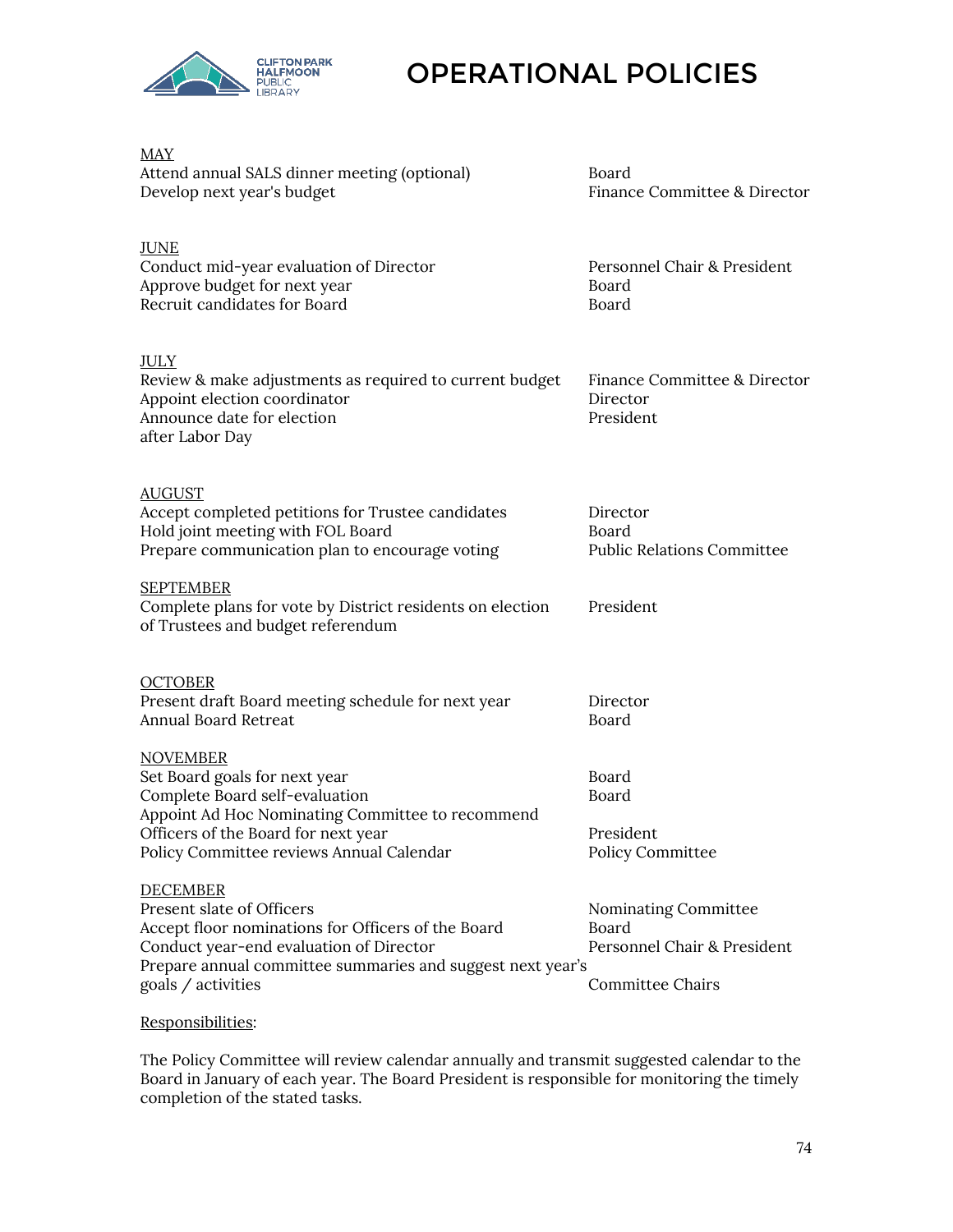

Initial Adoption Date: 3/28/1990

| <b>Modified Date</b> | <b>Description of Modification</b>                                                                 |
|----------------------|----------------------------------------------------------------------------------------------------|
| 1/4/1994             |                                                                                                    |
| 5/4/2001             |                                                                                                    |
| 9/19/2005            |                                                                                                    |
| 4/18/2008            |                                                                                                    |
| 12/16/2016           |                                                                                                    |
| 12/18/2017           | Reviewed, no changes                                                                               |
| 12/17/2018           | Added send letter to BOE; revised the date of election<br>announcement; added Annual Board Retreat |
| 12/16/2019           | Added audit; minor revisions                                                                       |
| 2022                 | Minor revisions                                                                                    |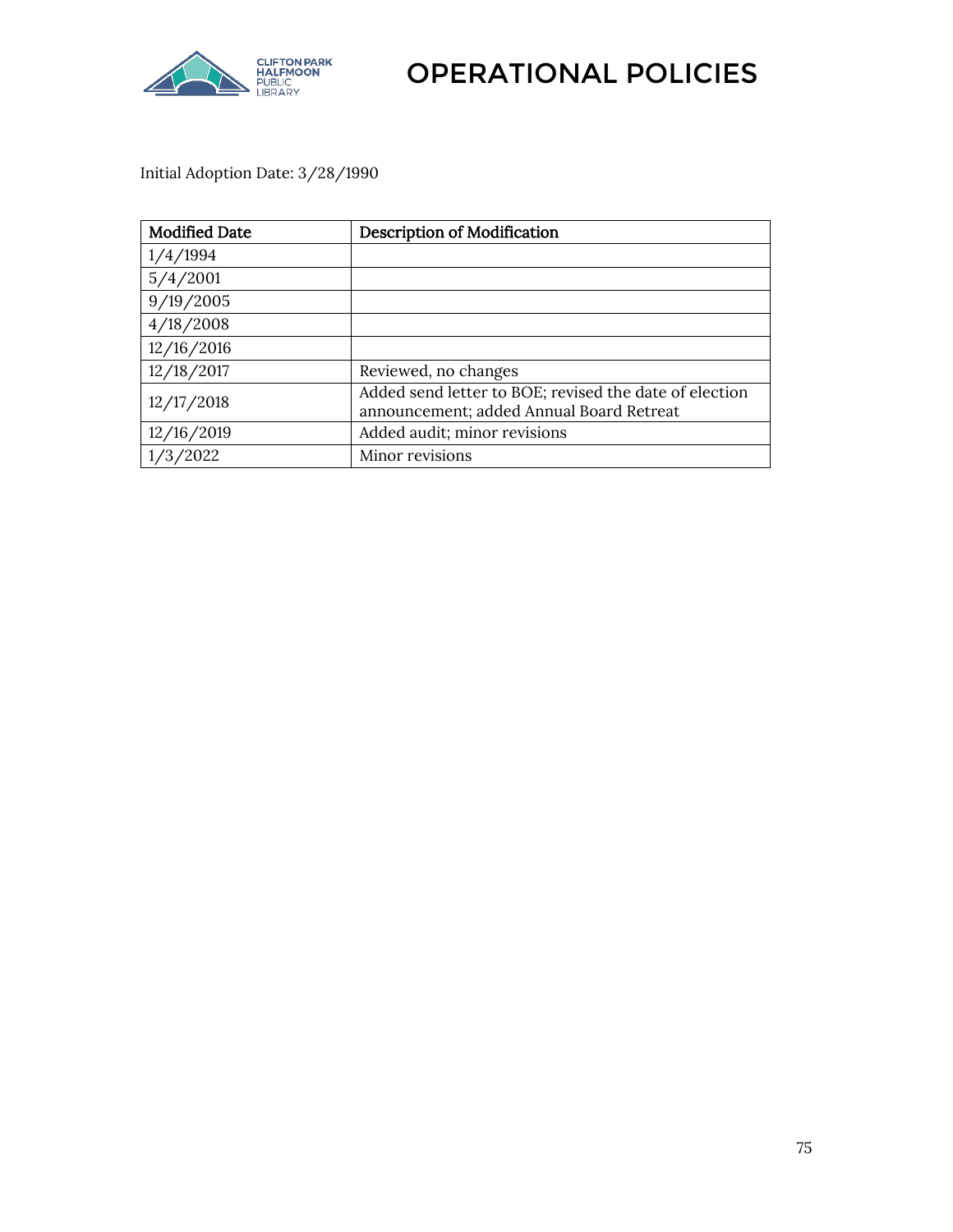

## POLICY 5.5 CRITERIA FOR HOLDING EXECUTIVE SESSIONS BY THE BOARD OF **TRUSTEES**

Need for this Policy:

The Board requires means of consistently determining the need for meeting in executive session.

Policy:

It is the policy of the Board that its regularly scheduled meetings shall be open to the general public.

As an exception to this general rule, the Board may meet in executive session for the reasons referenced in New York State Public Officers Law.

The Board may request the presence of staff or other appropriate resource persons at specific executive sessions.

Responsibilities:

The Board President is responsible for determining that business be conducted in executive session. The determination is subject to the agenda approval process which begins each meeting.

Initial Adoption Date: 3/18/1985

| <b>Modified Date</b> | <b>Description of Modification</b> |
|----------------------|------------------------------------|
| 9/19/05              |                                    |
| 12/19/16             | Reviewed; no changes               |
| 11/15/2021           | Reviewed; no changes               |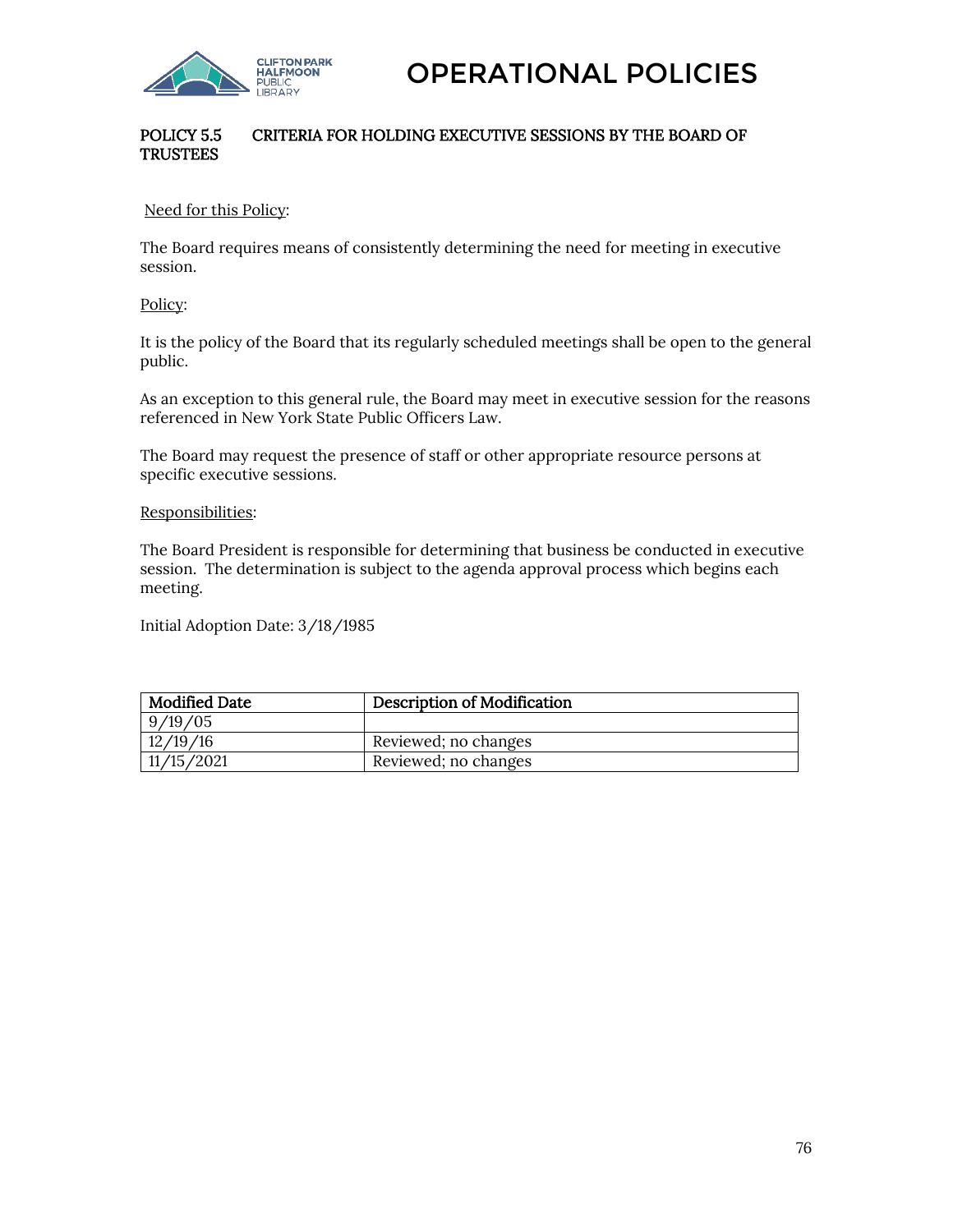

## POLICY 5.6 THE INTERIM APPOINTMENT OF A TRUSTEE IN EVENT OF VACANCY ON THE BOARD OF TRUSTEES

#### Need for this Policy:

A policy is necessary to assure that the Board operates at its full complement of members when a vacancy occurs during a trustee's term of office

#### Policy:

- A. The Personnel Committee is responsible for soliciting, interviewing and recommending a candidate to the Board to fill a Trustee vacancy in a timely manner.
- B. The Board shall appoint a qualified person as interim trustee until the electorate votes to fill the position.
- C. The appointment to fill the vacancy shall be through December 31 following the next regularly scheduled election.

#### Responsibilities:

The Board is responsible for appointing a candidate to fill the vacancy.

Initial Adoption Date: 6/16/1986

| <b>Modified Date</b> | <b>Description of Modification</b>                                                               |
|----------------------|--------------------------------------------------------------------------------------------------|
| 4/13/1992            |                                                                                                  |
| 6/10/1999            |                                                                                                  |
| 9/19/2005            |                                                                                                  |
| 12/19/2016           | Changed title to remove "election and"; re-ordered the<br>wording and removed redundant wording. |
| 11/15/2021           | Reviewed; no changes                                                                             |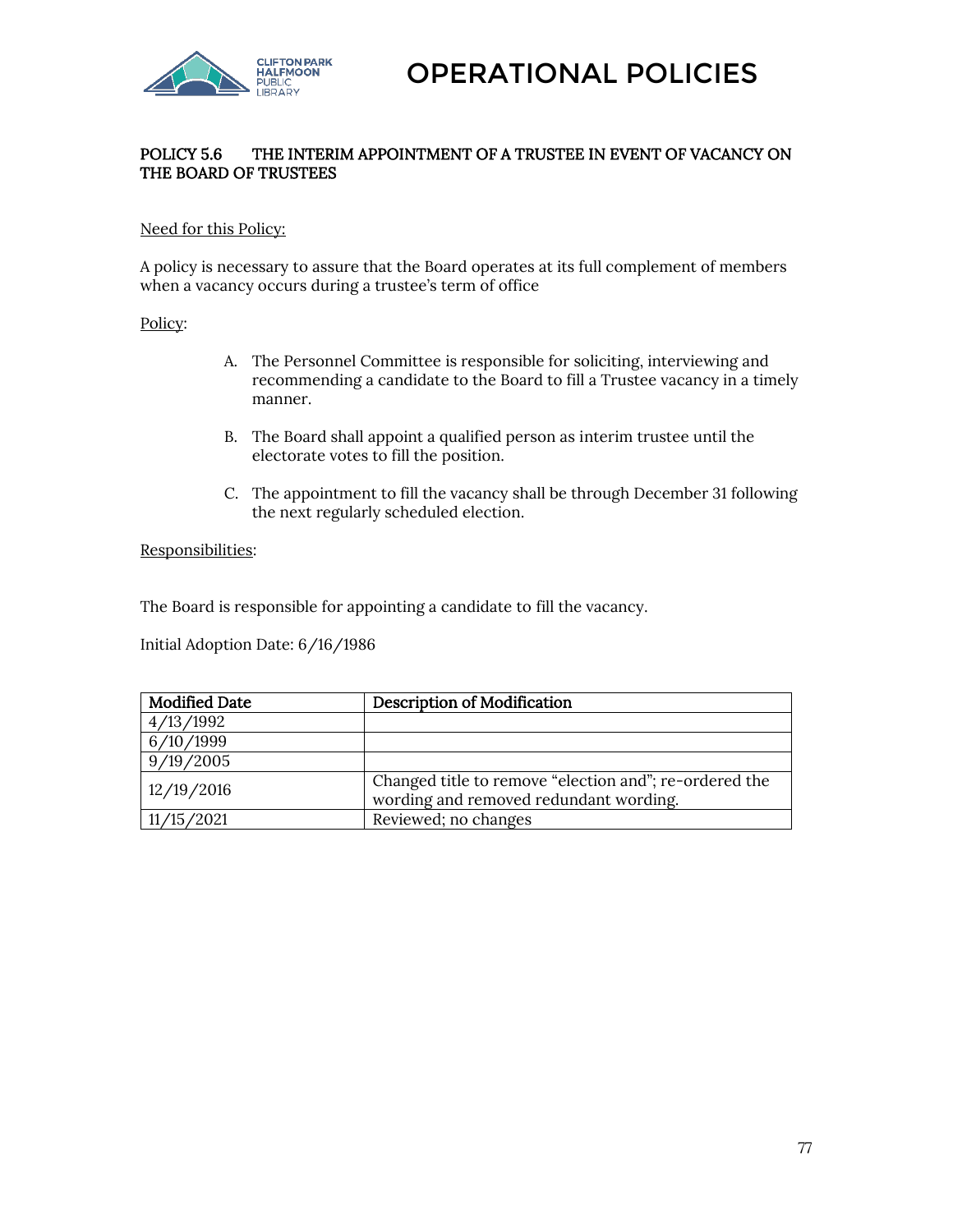

# POLICY 5.7 INDEMNIFICATION OF TRUSTEES AND EMPLOYEES

#### Need for this Policy:

A policy statement is needed to clarify the indemnification of trustees and employees of the Library.

#### Policy:

The Library will, to the extent permitted by the Not-For-Profit Corporation Law, and the Public Officers' Law, indemnify any Library trustee or employee who is made a party to any action or proceeding by reason of acting as trustee or employee of the Library, against judgments, fines, amounts paid in settlement and reasonable expenses, including attorney fees.

#### Responsibilities:

The Board President is responsible for implementing this policy.

Initial Adoption Date: 10/29/1997

| Modified Date | <b>Description of Modification</b> |
|---------------|------------------------------------|
| 9/19/2005     |                                    |
| 12/19/2016    | Reviewed; no changes               |
| 11/15/2021    | Reviewed; no changes               |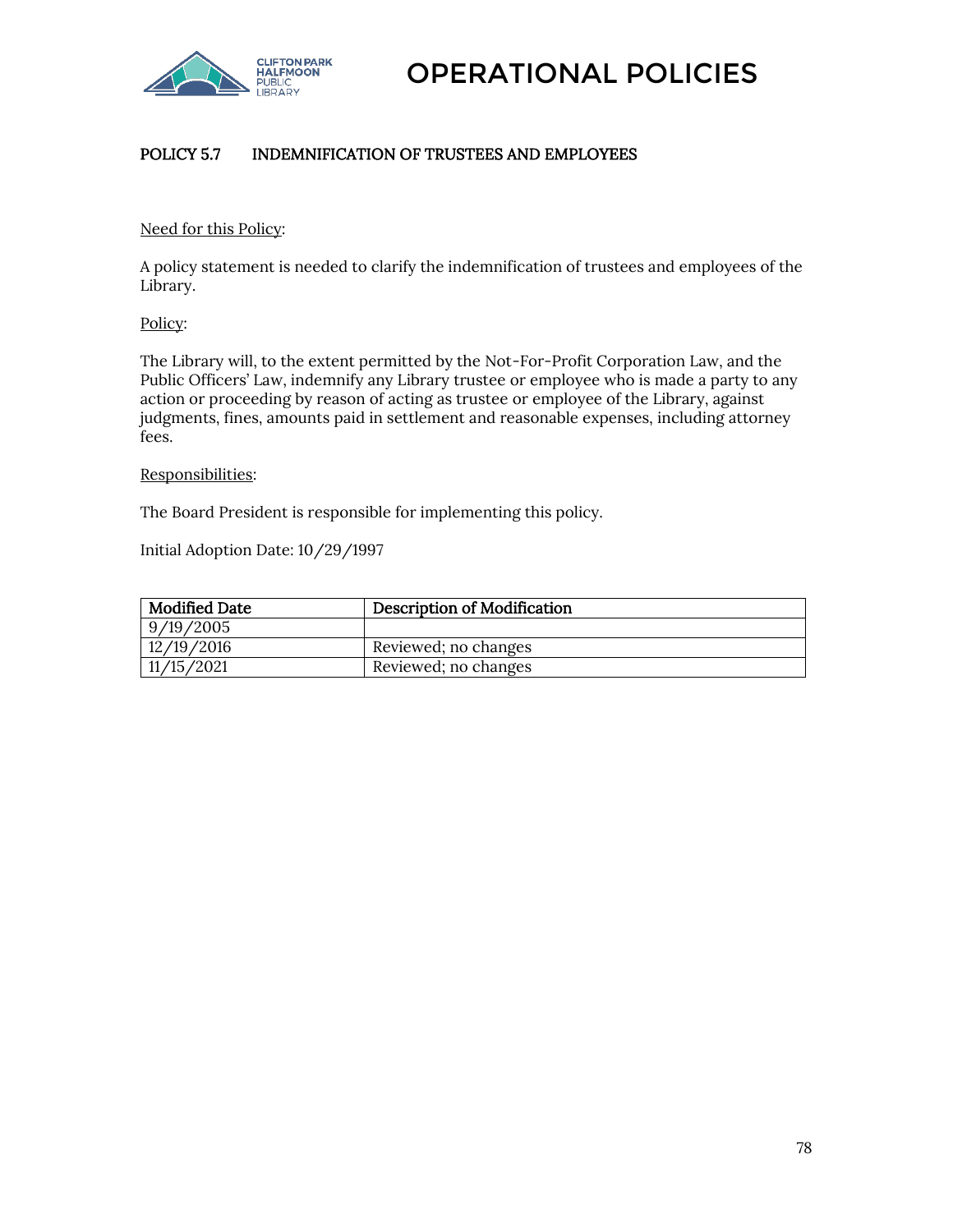

# **DIRECTOR**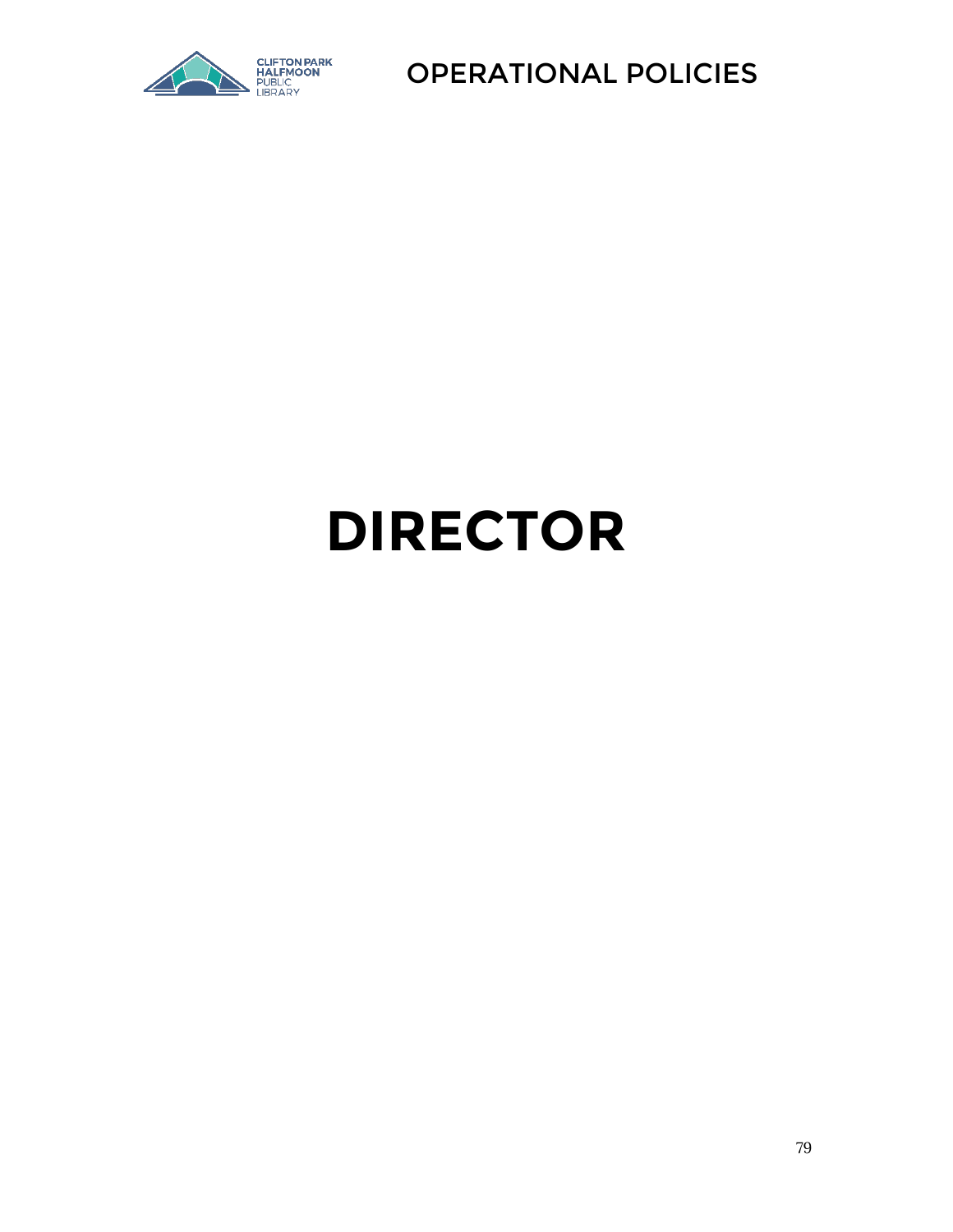

# POLICY 6.1 POWERS AND DUTIES OF LIBRARY DIRECTOR

#### Need for this policy:

This policy specifies the responsibilities of the Library Director in relationship to the Board of Trustees.

#### Policy:

The Director has the responsibility for all aspects of the library's operation in accordance with the mission and strategic vision of the library as determined by the Board of Trustees. These responsibilities include but are not limited to:

- Determining the annual priorities and goals of the Library in conjunction with the Board.
- Determining staffing needs, hiring, supervising, and appraising staff.
- Setting the overall programs and services of the Library.
- Proposing and monitoring annual budgets.
- Overseeing the care and maintenance of library facilities.
- Coordinating beneficial partnerships and associations with other libraries and library groups, community organizations, and schools.
- Providing the Board with necessary information, data and support for its activities.

#### Responsibilities:

The Director provides the professional expertise on Library matters and keeps the Trustees fully informed .

Initial Adoption Date: 5/1/1986

| Modified Date | <b>Description of Modification</b>   |
|---------------|--------------------------------------|
| 12/12/1994    |                                      |
| 9/19/2005     |                                      |
| 2/27/2017     | Expanded list of duties under policy |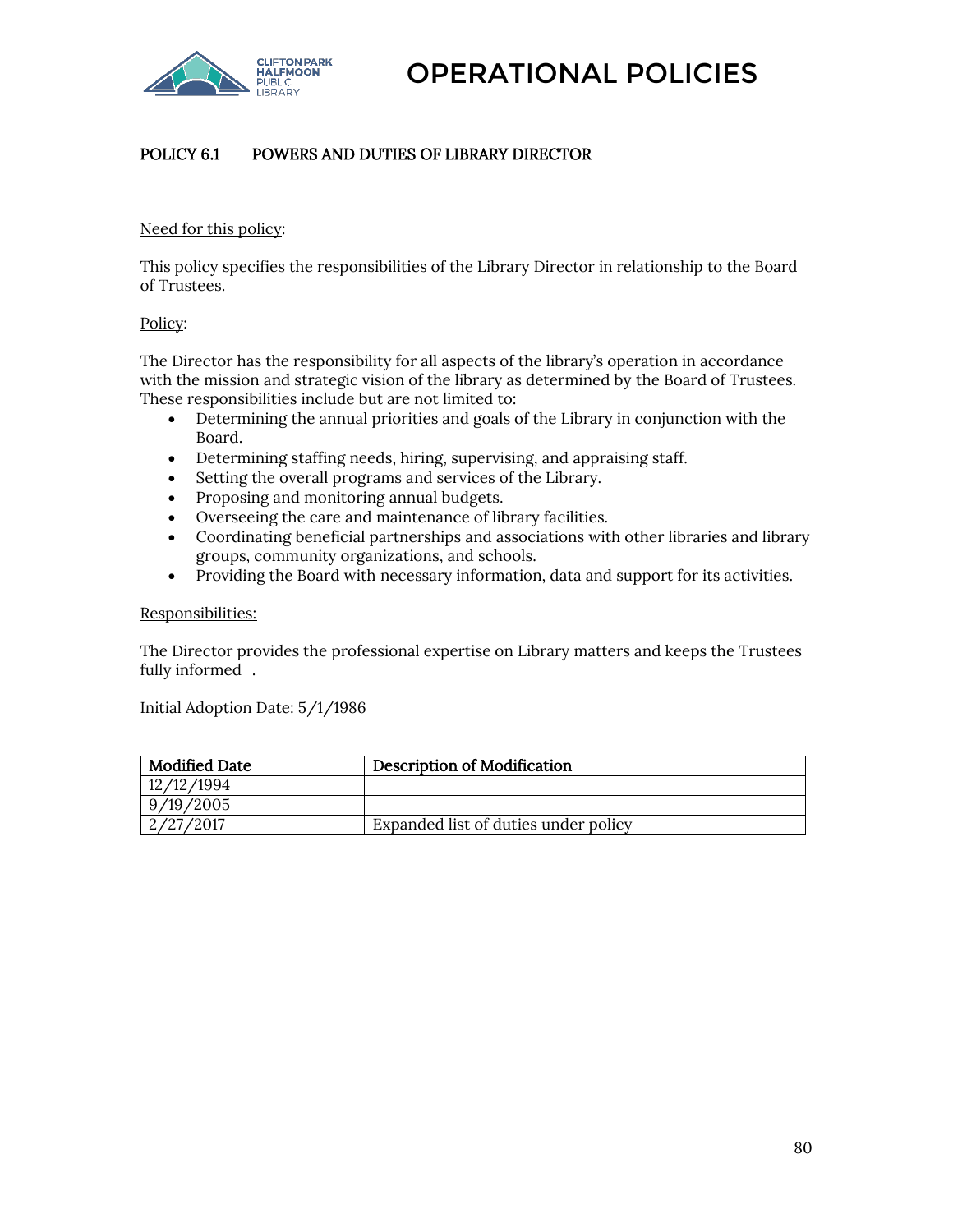

## POLICY 6.2 ANNUAL EVALUATION OF THE LIBRARY DIRECTOR AND DETERMINATION OF DIRECTOR'S COMPENSATION

#### Need for this Policy:

The evaluation of the Director provides an annual opportunity for the Board and Director to define the success of the previous year and to establish goals for the coming year. The evaluation will be considered in the determination of the Director's compensation.

#### Policy:

#### Evaluation:

The Personnel Committee will lead the Board's evaluation of the Performance of the Director.

An initial evaluation of a new Director will be conducted six months after start of employment. Thereafter, evaluations will be held, at a minimum, annually. In addition to providing an appraisal of past performance, the evaluation process should include goalsetting for the future evaluation period. The Director will participate in this goal-setting.

The Director will have an opportunity to place comments on the record with regard to the evaluation.

The Personnel committee will report the results of the evaluation to the Board.

Compensation:

Concurrent with preparation of the budget, the Personnel Committee in consultation with the Finance Committee will prepare a proposal for compensation of the Director for the forthcoming calendar year.

The proposal must be approved by the Board before the proposal is made to the Director.

The Personnel Committee Chairperson with the President of the Board will present the offer to the Director.

#### Responsibilities:

The Personnel Committee is responsible for leading the Board's evaluation of the Director and recommendation of the Director's compensation.

The Board is responsible for approving the proposal for compensation of the Director.

Initial Adoption Date: 3/13/1985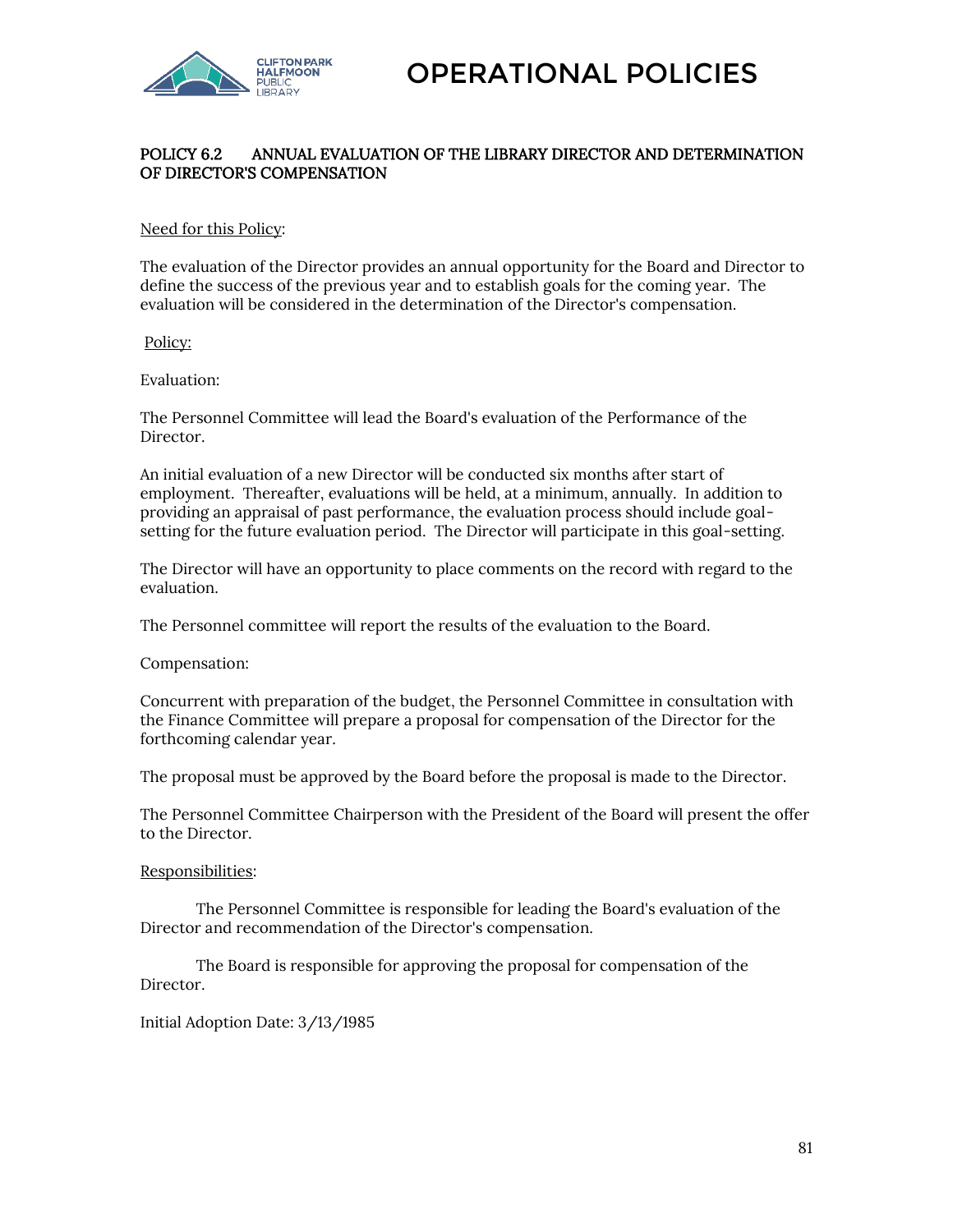

| <b>Modified Date</b> | <b>Description of Modification</b> |
|----------------------|------------------------------------|
| 12/24/1994           |                                    |
| 04/07/1999           |                                    |
| 09/19/2005           |                                    |
| 12/27/2017           | Policy reviewed; no changes        |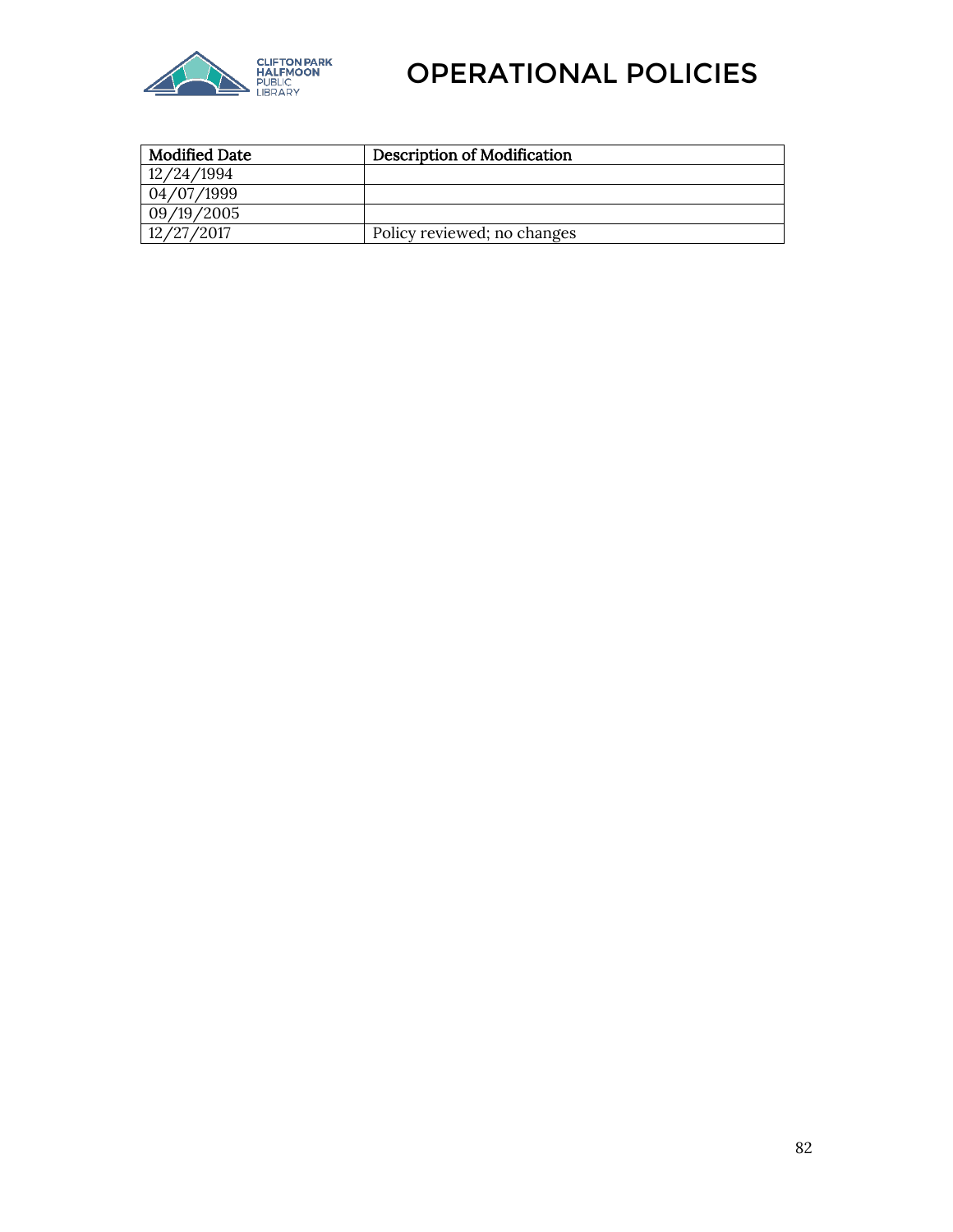

# **FISCAL**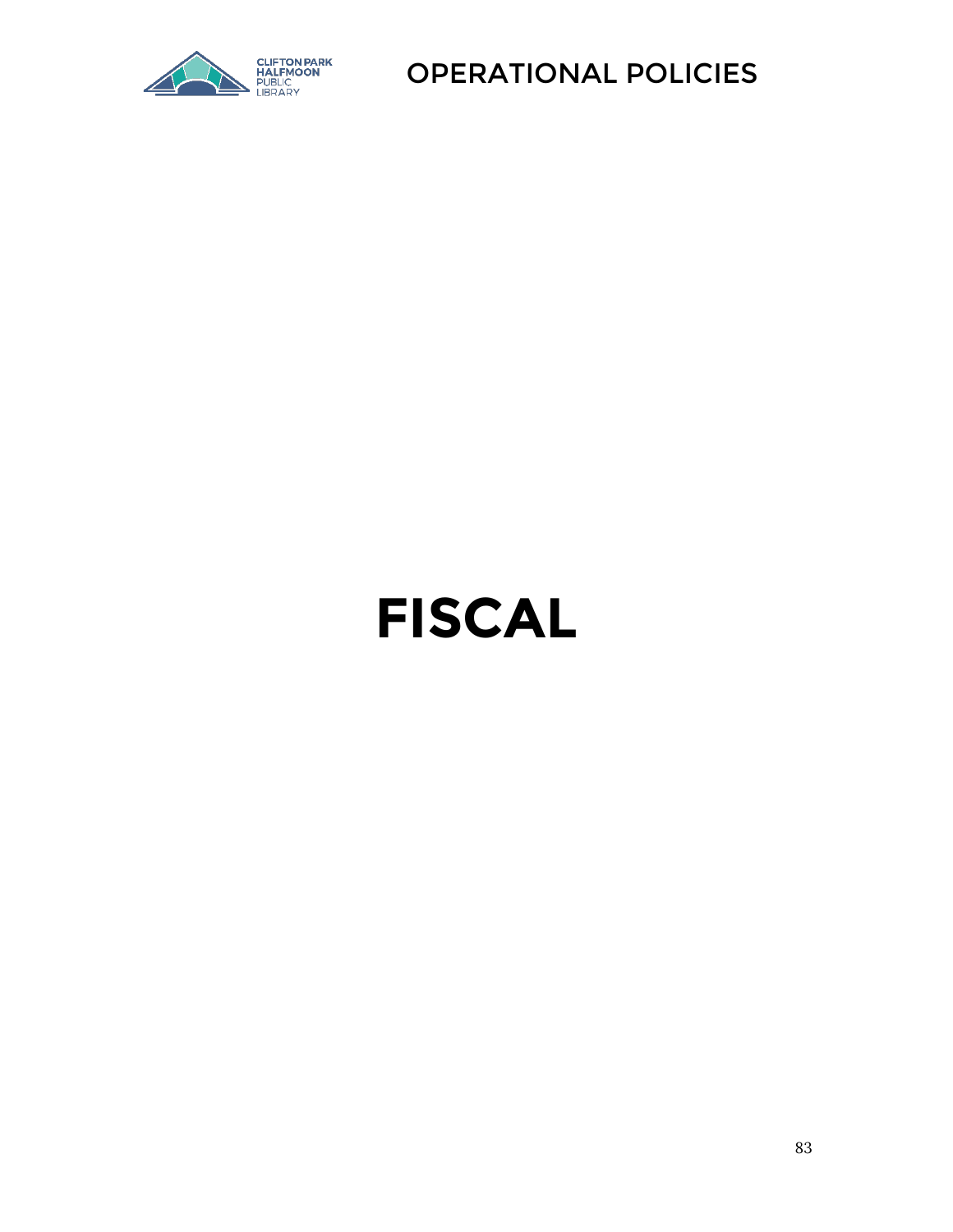

# POLICY 7.1 GENERALLY ACCEPTED ACCOUNTING PRINCIPLES

#### Need for this Policy:

A statement is needed to establish the accounting principles of the Library.

Policy:

The Library follows the Generally Accepted Accounting Principles GAAP), as applied to governmental units, and accounting guidelines set forth by the New York State Comptroller.

#### Responsibilities:

The Director, Business Manager, and the Treasurer, as well as the auditing firm chosen by the Board are responsible for ensuring the Library is following generally accepted accounting principles and complies with the guidelines set forth by the New York State Comptroller.

Initial Adoption Date: 9/19/2005

| <b>Modified Date</b> | Description of Modification                                                 |
|----------------------|-----------------------------------------------------------------------------|
| 11/20/17             | Removed reference to Financial Management Guide;<br>updated position titles |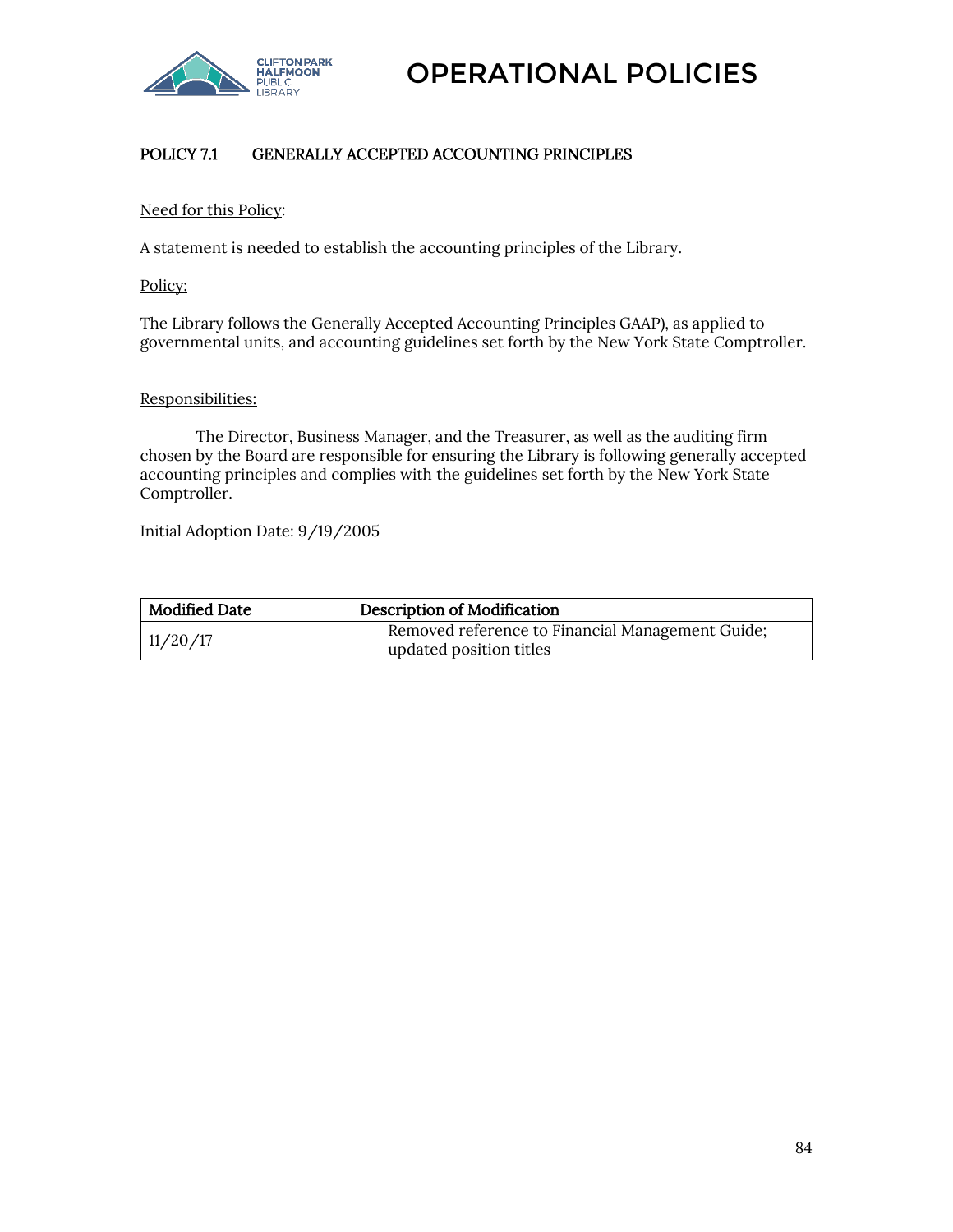

# POLICY 7.2 BUDGET DEVELOPMENT REVIEW and ADJUSTMENT

#### Need for this Policy:

Methods for budget development and review and adjustments are necessary to ensure the budget is prepared, reviewed and adjusted in a timely fashion and that the lines of responsibility are established.

#### Policy:

- 1. Budget Development
	- a. All standing committees shall meet by April in order to submit by May recommendations for next year's budget. The Director will combine them with the operational needs and submit a tentative budget to the Finance Committee for approval and/or modification. The Finance Committee will prepare a proposed budget that will be submitted to the Board by its June meeting for final approval and subsequent presentation for public vote.
	- b. Budget Development Responsibilities:
		- (1) The Director shall prepare the budget recommendations with input from all Board Committees.
		- (2) The Finance Committee, with the Treasurer of the Board as chairperson, is responsible for proposing all budgets to the Board.
		- (3) The Board is responsible for submitting the budget to the voters for approval.

#### 2. Budget Review and Adjustments

- a. The Finance Committee, working with the Director, shall review the current year's budget no later than in June, forecast the year-end performance, and make suggested adjustments for approval by the Board.
- b. Whenever there is a needed change in one or more budgetary line items of \$5000 or more, the Finance Committee, working with the Director, shall make suggested adjustments for approval by the Board.
- c. Budget Review and Adjustments Responsibilities
	- (1) The Director shall advise the chairperson of the Finance Committee whenever there is a needed change in one or more budgetary line items of \$5000 or more.
	- (2) The Finance Committee, with the Treasurer of the Board as chairperson, is responsible for proposing all budget adjustments to the Board.
	- (3) The Board is responsible for approving all adjustments to the budget.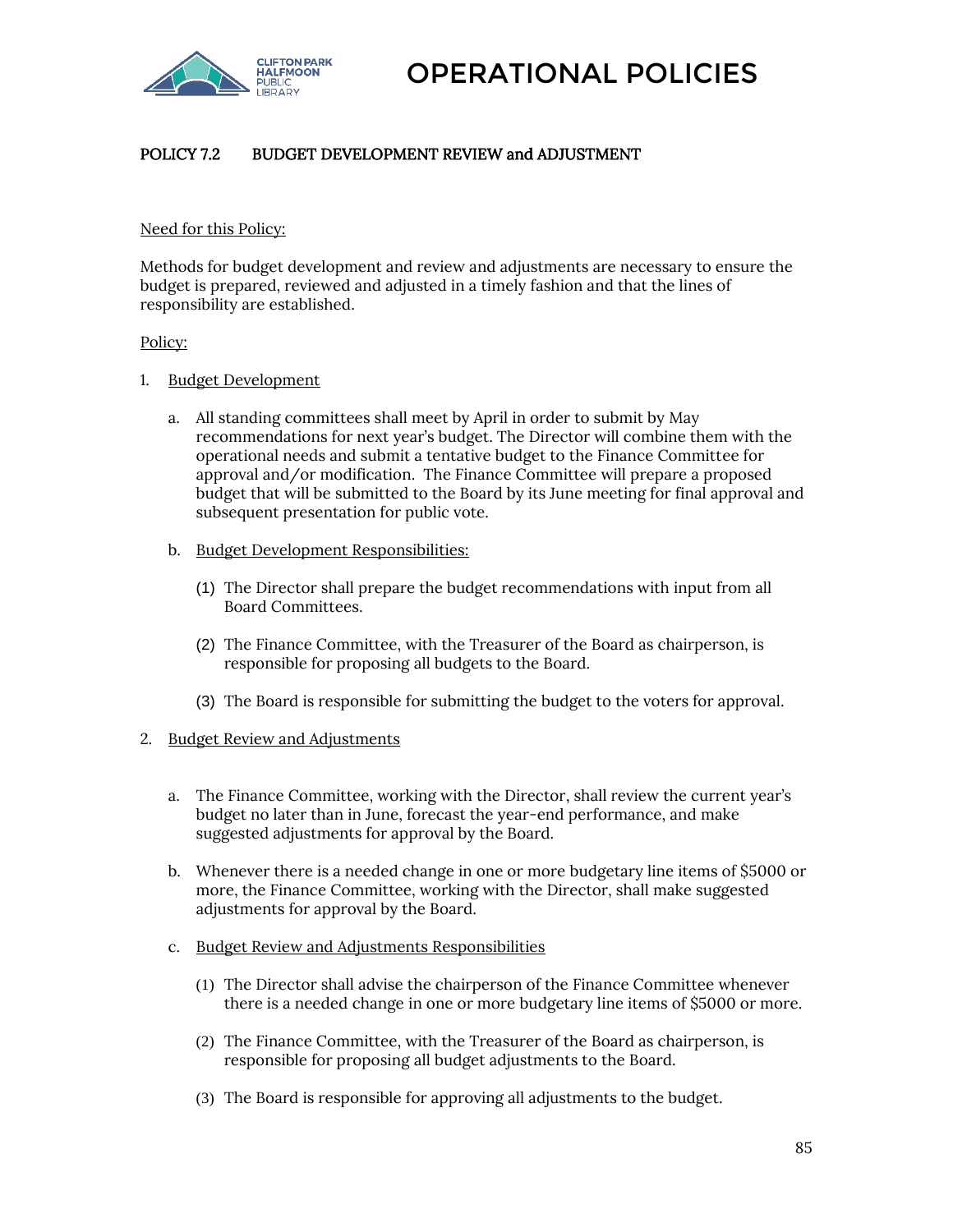

Initial Adoption Date: 3/13/85

| <b>Modified Date</b> | <b>Description of Modification</b>   |
|----------------------|--------------------------------------|
| 12/17/86             |                                      |
| 7/18/94              |                                      |
| 5/4/01               |                                      |
| 9/19/05              |                                      |
| 11/21/11             | Revised to add in budget adjustments |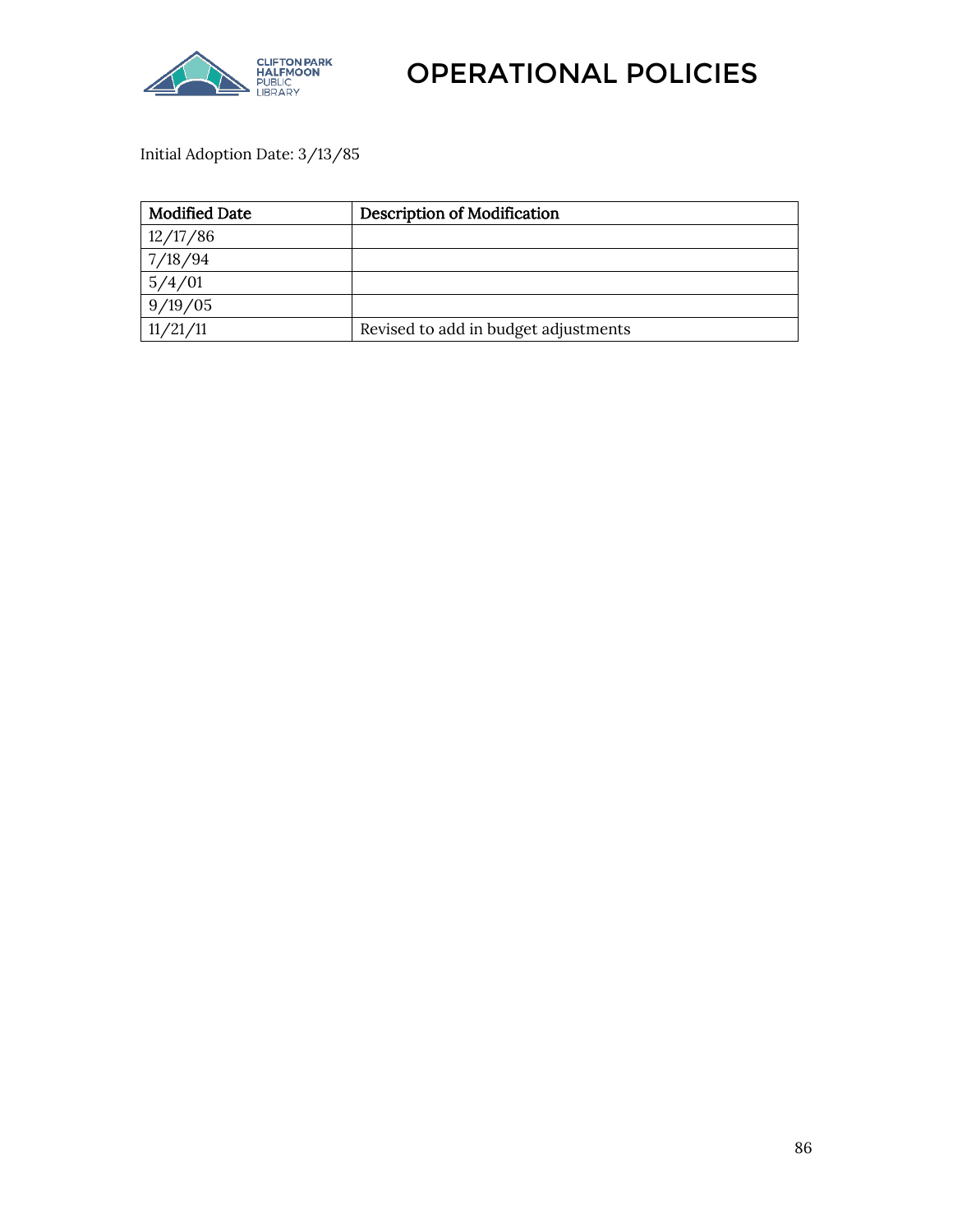

# POLICY 7.3 CHECK SIGNING PROCEDURES

#### Need for this Policy:

A policy is needed to achieve a more effective system of internal fiscal control and stipulate counter-signature requirements.

#### Policy:

Disbursement checks written for \$15,000 or more will require the signature of the President and Treasurer of the Board.

#### Responsibilities:

The President, Treasurer, and Business Manager will ensure that two signatures appear on all disbursement checks which are written for \$15,000 or more.

Initial Adoption Date: 9/19/2005

| <b>Modified Date</b> | Description of Modification |
|----------------------|-----------------------------|
| 11/20/2017           | Changed position title      |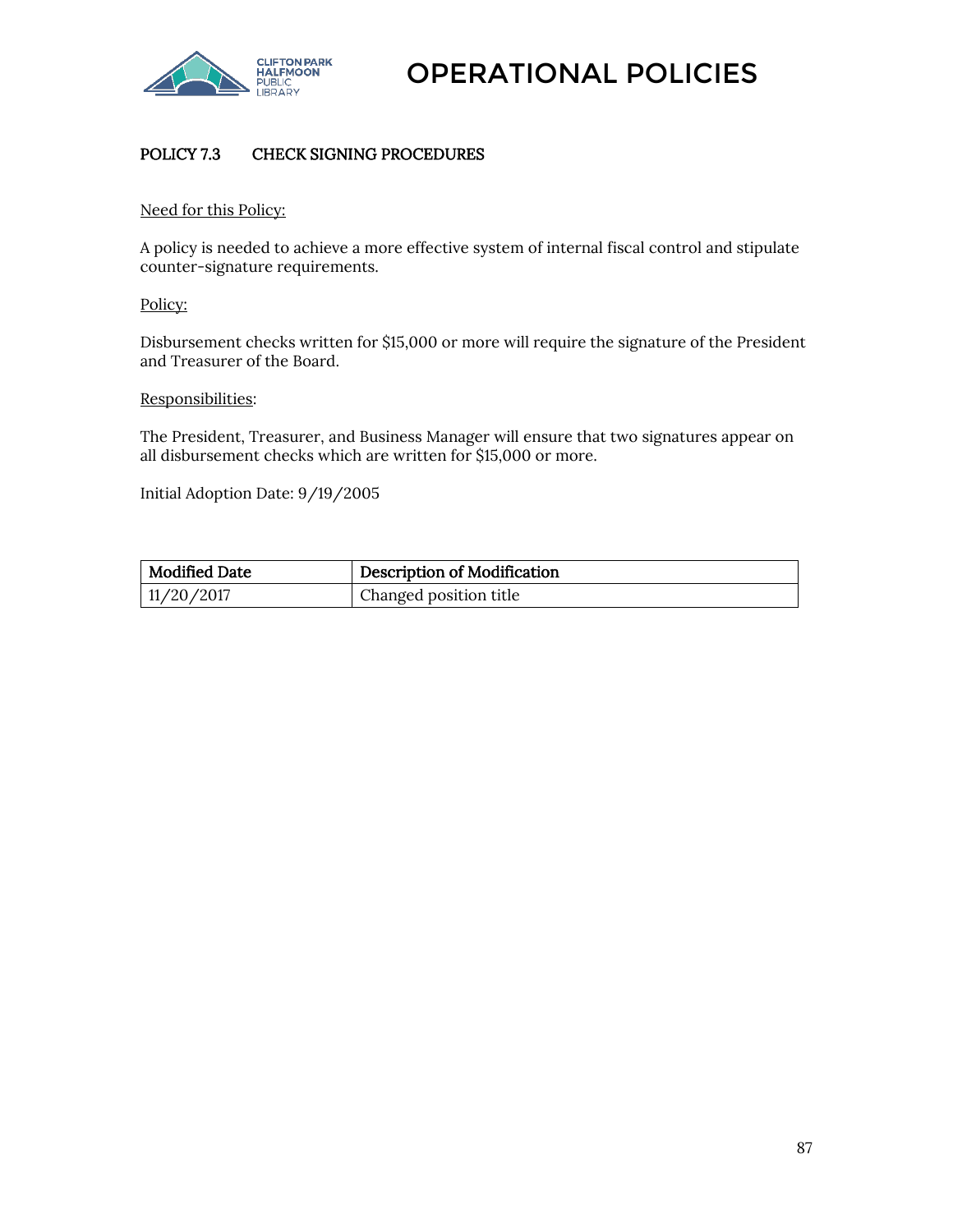

## POLICY 7.4 FINANCING TRAVEL AND DUES FOR STAFF AND TRUSTEES

#### Need for this Policy:

Guidance is required to provide appropriate payment for professionals, staff, and trustees who attend conferences for Continuing Education programs on the Library's behalf, and reimburse employees and volunteers for travel expenses incurred while on Library business. These guidelines are consistent with the Employee Handbook.

#### Policy:

Librarians pay for any memberships they choose to hold in any organization.

The Library, in its sole discretion, may reimburse part or all of the cost of meetings and conferences for staff members and trustees, including registration fees, travel, lodging and meals. Attendance at professional conferences or other continuing education activities by library staff must be pre-approved by the appropriate department head and the Library Director.

Expenses that generally will be reimbursed include the following:

- Mileage for use of personal vehicles, only when less expansive transportation is not available. Reimbursement is at the current maximum rate allowed by the IRS,, for the most direct route, plus tolls and parking.
- Standard accommodation costs for hotels, motels, or similar lodgings. Non-profit, government or group rates should be requested whenever possible.
- Meals at the rate of: breakfast  $-$  \$10; lunch  $-$  \$15; dinner  $-$  \$25. The \$50 maximum daily rate will apply to full days spent away from home. If a meal is included with conference registration, the reimbursement will not include that meal
- Airfare or train fare for travel in coach or economy class or the lowest available fare
- Car rental fees, for compact or economy. Authorization for reimbursement of a rental vehicle must be obtained prior to the start of travel.
- Shuttle or airport bus service fees; costs of public transportation for other ground travel.
- Tips and gratuities, not to exceed 20%

None of the following expenses will be reimbursed:

- Travel insurance
- Alcoholic beverages
- Laundry, valet or other room services such as pay per/for view movies
- Entertainment whether of library employees or others
- Other items not essential to the conduct of library business

Employees should submit a travel expense report to the Library Director and attach original copies of receipts and bills for all expenses.

Any exception to the maximum travel rates should be approved by the Library Director before the expense is incurred.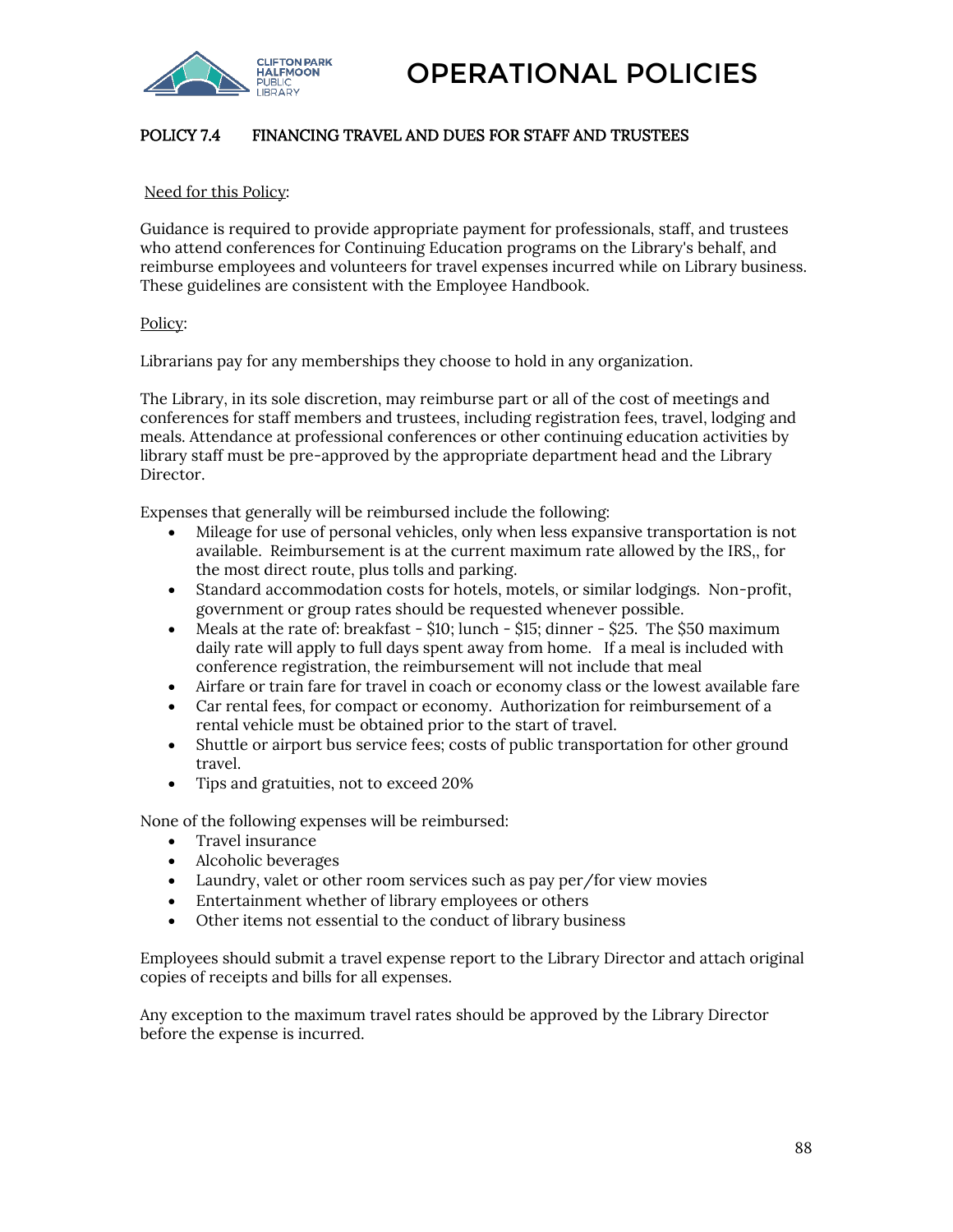

#### Responsibilities:

The Director shall determine which Continuing Education conferences would be most beneficial to the Library as well as which staff members may attend said conferences;

The Director will authorize reimbursement for travel expenses for Library business;

The Board will determine which Board members will attend meetings and conferences and what Board Member expenses will be authorized for reimbursement.

Initial Adoption Date: 3/13/85

| <b>Modified Date</b> | <b>Description of Modification</b>                                                             |
|----------------------|------------------------------------------------------------------------------------------------|
| 5/22/1986            |                                                                                                |
| 10/17/1994           |                                                                                                |
| 9/19/2005            |                                                                                                |
| 12/16/2019           | Added detail regarding approval process; listing of travel<br>expenses typically reimbursable. |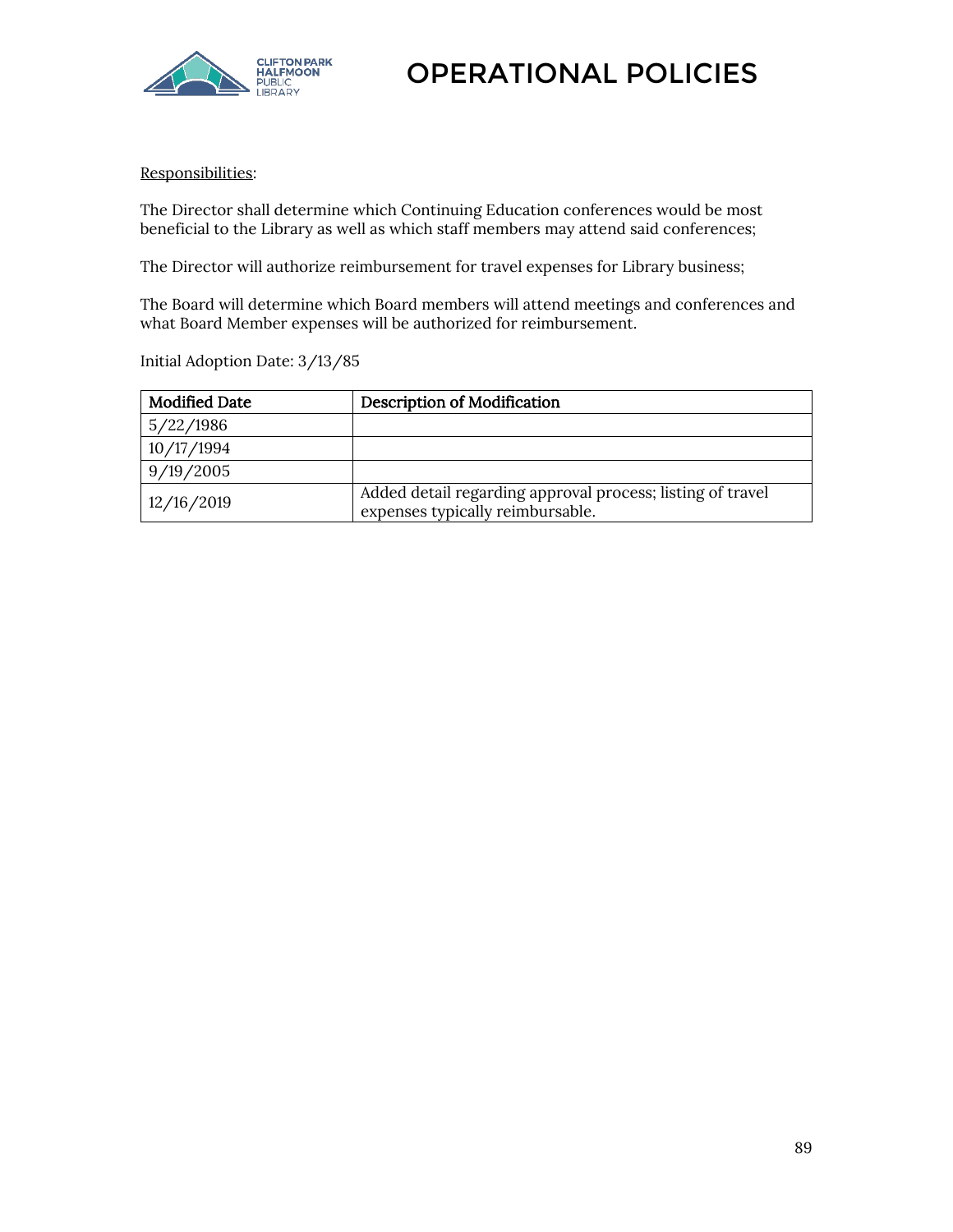

# POLICY 7.5 ANTIFRAUD PROGRAMS AND CONTROLS

#### Need for this policy:

AICPA Auditing Standards recommend that organizations should have antifraud programs and controls.

#### Policy:

- 1. Fraud is defined as a willful or deliberate act with the intention of obtaining an unauthorized benefit, such as money or property, by deception or other unethical means.
- 2. All fraudulent acts or related misconduct are included under this policy and include, but are not limited to, such activities as:
	- a. Embezzlement, theft, misappropriation or other financial irregularities
	- b. Forgery or alteration of documents (checks, time sheets, contractor agreements, purchase orders, other financial documents, electronic files, etc.)
	- c. Improprieties in the handling of reporting of financial transactions
	- d. Misappropriation of funds, securities, supplies, inventory or any other asset (such as furniture, fixtures, equipment, materials), including assets of the Library, our patrons, suppliers, or others with whom we have a business relationship
	- e. Authorizing or receiving payment for goods not received or services not performed
	- f. Authorizing or receiving payments for hours not worked or expenses not accrued and documented
	- g. Profiteering as a result of insider knowledge of Library activities
	- h. Involvement in any transaction, or having an interest in a party involved in a transaction with the Library, without the prior approval of the Director or the Board
- 3. Fraud and related misconduct will not be tolerated. Employees found to have participated in such conduct may be subject to disciplinary action, up to and including termination as well as possible criminal conviction. Trustees found to have participated in such conduct may be subject to removal from the Library Board as well as possible criminal conviction.
- 4. All employees, vendors, contractors, and other third parties are to report suspected instances of any such misconduct to any one of the following: The Library Director, the Board President, and the Board Attorney. Such reports may be made anonymously.
- 5. Any reprisal against any employee or other reporting individual because that individual, in good faith, reported a violation is strictly forbidden.
- 6. When fraud or related misconduct is reported, an appropriate investigation and all necessary action will be undertaken. All investigations of alleged wrongdoing will be conducted in accordance with applicable laws, and Library policies and procedures.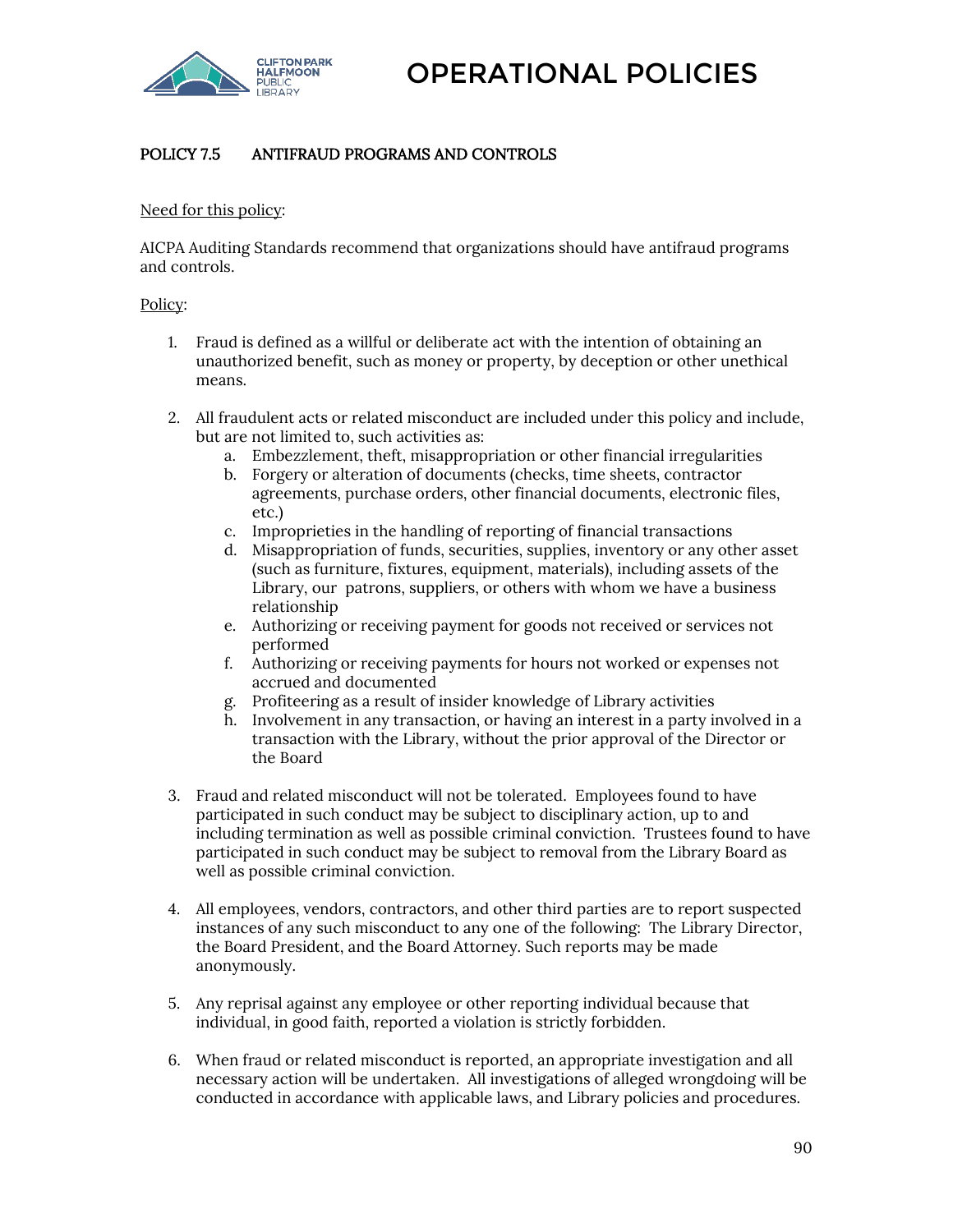

- a. All Trustees and employees necessary to the investigation will cooperate fully in the investigation.
- b. Trustees and employees should direct all inquiries from any individual who is believed to be involved in fraud or related misconduct, his or her representative, or his or her attorney, and all inquiries from the media to the Board's attorney.
- c. Neither the existence nor the results of investigations or other follow up activity will be disclosed or discussed with anyone other than the Trustees or those persons having a legitimate need to know in order to perform their duties and responsibilities effectively.
- d. The Board's attorney will be notified and involved in the investigation whenever appropriate.
- e. Once the investigation is completed, and the results of the investigation reported to the Board of Trustees, the Trustees and/or Library Director may take one or both of the following steps:
	- i. Consult with the Board's attorney relative to appropriate further action
	- ii. Take appropriate action and steps to minimize reoccurrence
- 7. If and when fraud and/or fiscal misconduct is identified, corrective and/or punitive measures may be taken by the Board after hearing the recommendation of the Board's Attorney.
- 8. All current vendors and suppliers are to be annually provided with a notice prohibiting gifts having a value of seventy-five dollars or more as stated in policy 2.4 to any of the Library's employees or Board members. Such notice shall include the name and phone number of the Library Director to be contacted if they have been solicited for gifts by any of the Library's employees or trustees.
- 9. The Director, Assistant Directors, and Business Officer shall each annually sign a statement attesting to the fact that they currently have no conflict of interest and that they will avoid potential conflicts of interest.
- 10. Prior to actual employment, background checks including limited credit checks shall be made on any new employees who will hold the title of Director, Assistant Director, or Business Officer, and others as appropriate to the position.

#### Responsibilities:

It shall be shall be the responsibility of the Director to ensure:

-The Antifraud policy is reviewed annually with employees.

-The distribution to all vendors and suppliers of the notice prohibiting gifts

Initial Adoption Date: 11/17/08

| <b>Modified Date</b> | <b>Description of Modification</b>                                                                             |
|----------------------|----------------------------------------------------------------------------------------------------------------|
| 06/20/2022           | Modified employees that require background checks with<br>limited credit check; changed the policy review from |
|                      | November to annually.                                                                                          |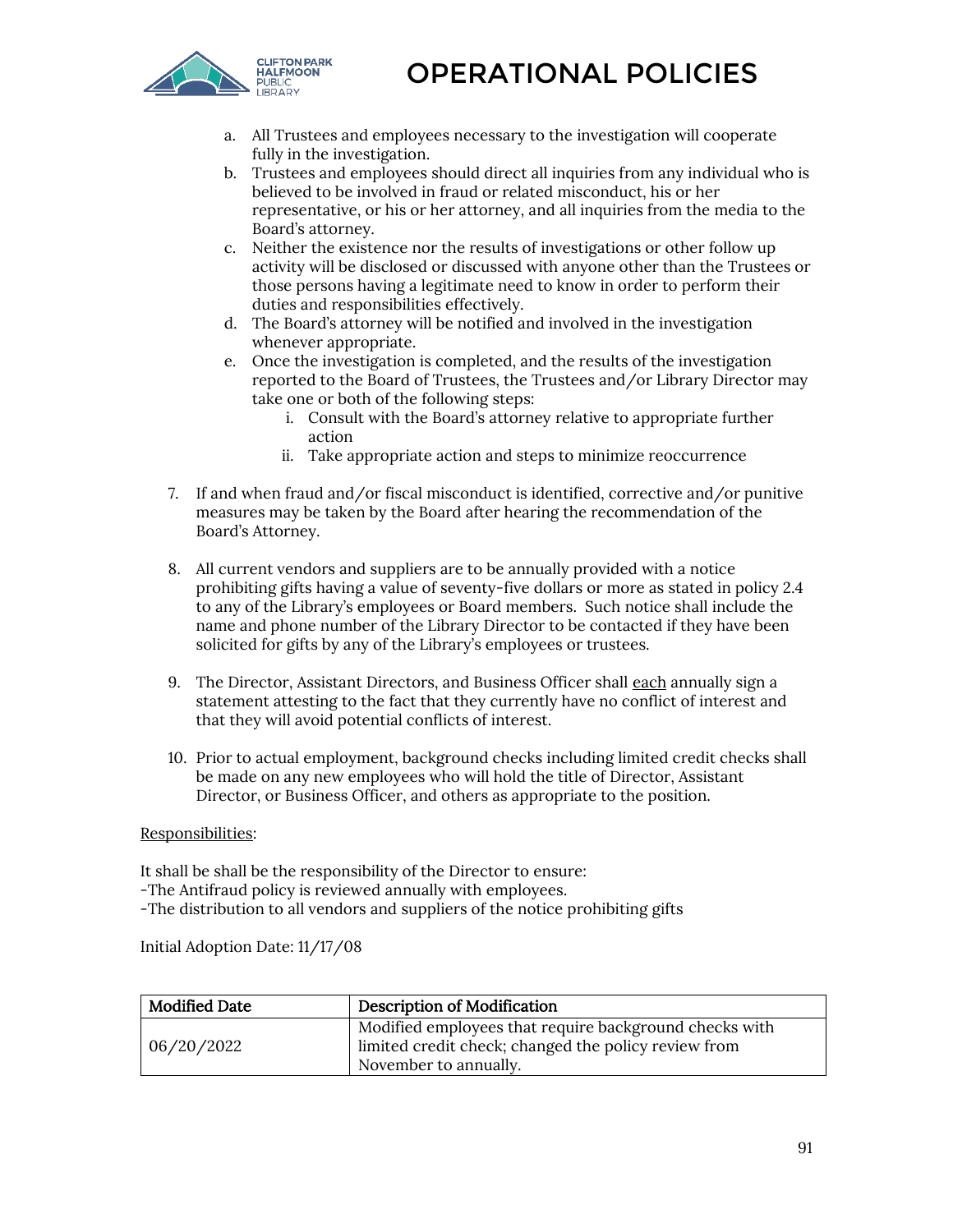

# POLICY 7.6 INVESTMENTS

#### Need for this policy:

This policy is needed to maximize the security of the Library's funds.

#### General:

- 1. The members of the Clifton Park-Halfmoon Public Library (CPHPL) Board of Trustees are the fiscal body of the Library. The members serve without compensation.
- 2. This document will govern the investment activities of the CPHPL. It is the policy of the Library to invest funds in a manner that will maximize the security of the principal while satisfying cash flow demands using approved methods that will provide the highest possible return. All investments will conform to applicable laws and regulations of New York State.

#### Policy:

- 1. The Primary Objectives of the Library's financial investments are, in priority order:
	- a. Preservation of Capital The preservation of capital is the foremost objective of the investment program. At no time should the safety of the portfolio's principal investments be impaired or jeopardized. All investments shall be undertaken in a manner that first seeks to preserve capital and secondly attempts to fulfill other investment objectives
	- b. Liquidity The Library's investment portfolio is to remain sufficiently liquid to enable the Library to meet those operating requirements that might be reasonably anticipated
	- c. Return on Investments (Yield) The Library's investments should generate the highest available return without sacrificing the first two objectives
	- d. Judgment and Care Investments shall be made, under circumstances then prevailing, in such a manner as persons of prudence, discretion, and intelligence might exercise in the management of their own affairs.
- 2. Delegation of Authority
	- a. Management responsibility for the Library's investment program is hereby delegated to the Treasurer, who is the Library's chief fiscal officer. The Treasurer shall be responsible for the implementation of the investment program and the establishment of investment procedures consistent with this policy
	- b. No person may engage in an investment transaction except as provided under the terms of this Policy and the procedures established by the Treasurer.
- 3. Prohibited Investments The fiscal officer may not purchase securities on margin or open a securities margin account for the investment of Library funds.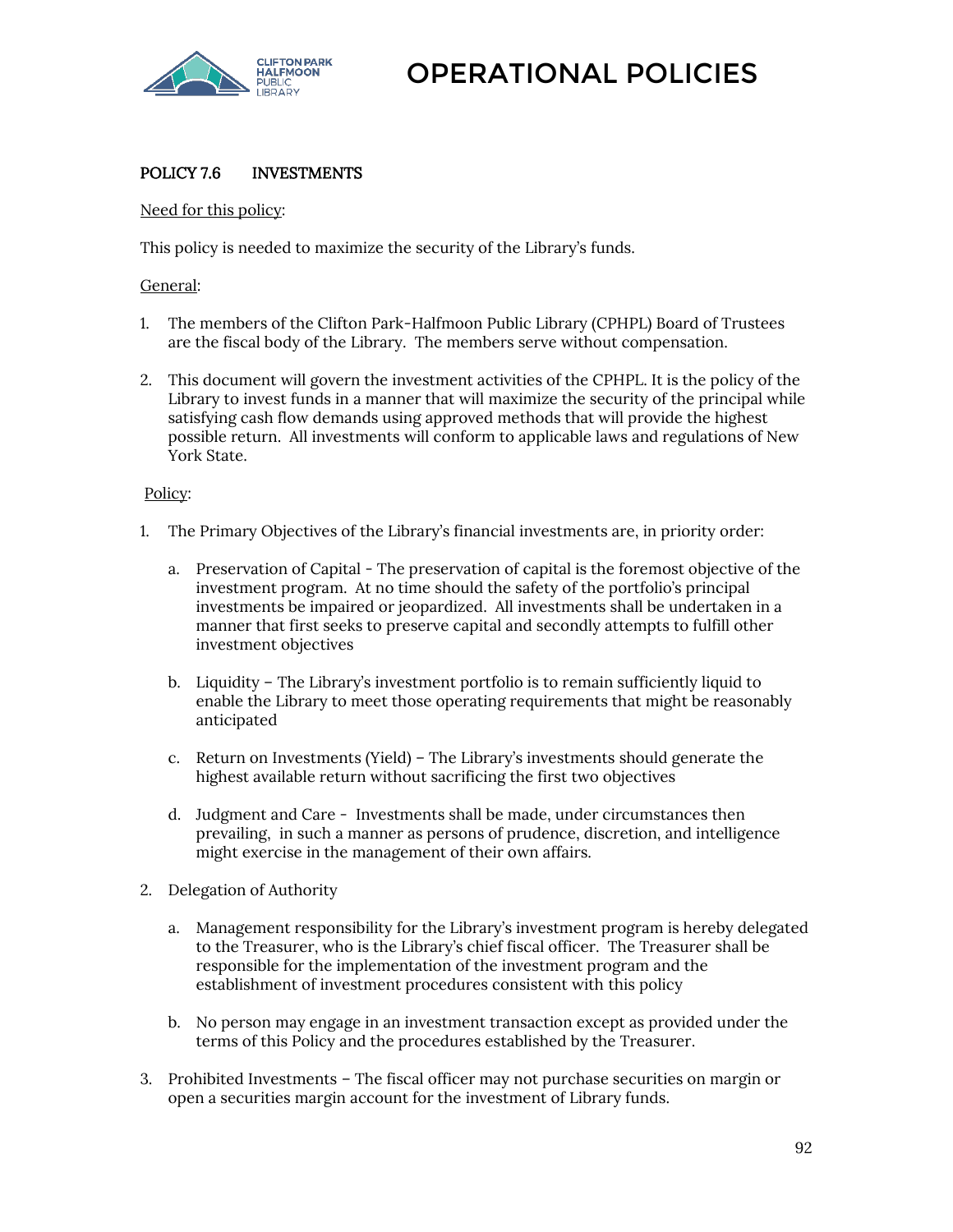

4. Internal control - The Treasurer is responsible for establishing and maintaining internal control to insure that the assets of the Library are protected from loss, theft, or misuse. The internal control structure shall be designed to provide reasonable assurance that these objectives are met.

The internal controls shall address the following points:

- a. Separation of transaction records from the accounting data
- b. Custodial safekeeping
- c. Written confirmation of telephone transactions for investments and wire transfers
- 5. Maturity of Investments No investment shall have a maturity date of more than two years from its date of purchase by the Library unless an investment is matched to a specific obligation of the Library.
- 6. Diversification of Investments
	- a. The Library shall diversify its investments to the best of its ability based on the type of funds invested and the cash flow needs of those funds. Diversification can be achieved by the type of investment, number of institutions, and length of maturity
	- b. The Treasurer will use the following guidelines in administering the Library's investment policy:
		- (1) The Library's total (100%) portfolio may be invested in securities guaranteed by the United States, or those securities for which the full faith of the United States is pledged for the payment of principal and interest
		- (2) The Library's total (100%) portfolio may be invested in certificates of deposit, savings, or deposit accounts that have been fully collateralized
- 7. Deposit Requirements The Library's Board of Trustees shall designate its public depositories. Any eligible financial institution that has offices within the State of New York may become a public depository of the funds of the Library.
- 8. Delegation of Authority
	- a. Management responsibility for the Library's investment program is delegated to the Treasurer who is considered the Library's chief financial officer. In the absence of the Treasurer, the Board President is authorized by the Board of Trustees to act in his/her stead
	- b. The Treasurer shall be responsible for the implementation of the investment program and the establishment of investment procedures consistent with this Policy. No person may engage in an investment transaction except as provided under the terms of this Policy and the procedures established by the Treasurer.
- 9. Electronic Transfer of Library Funds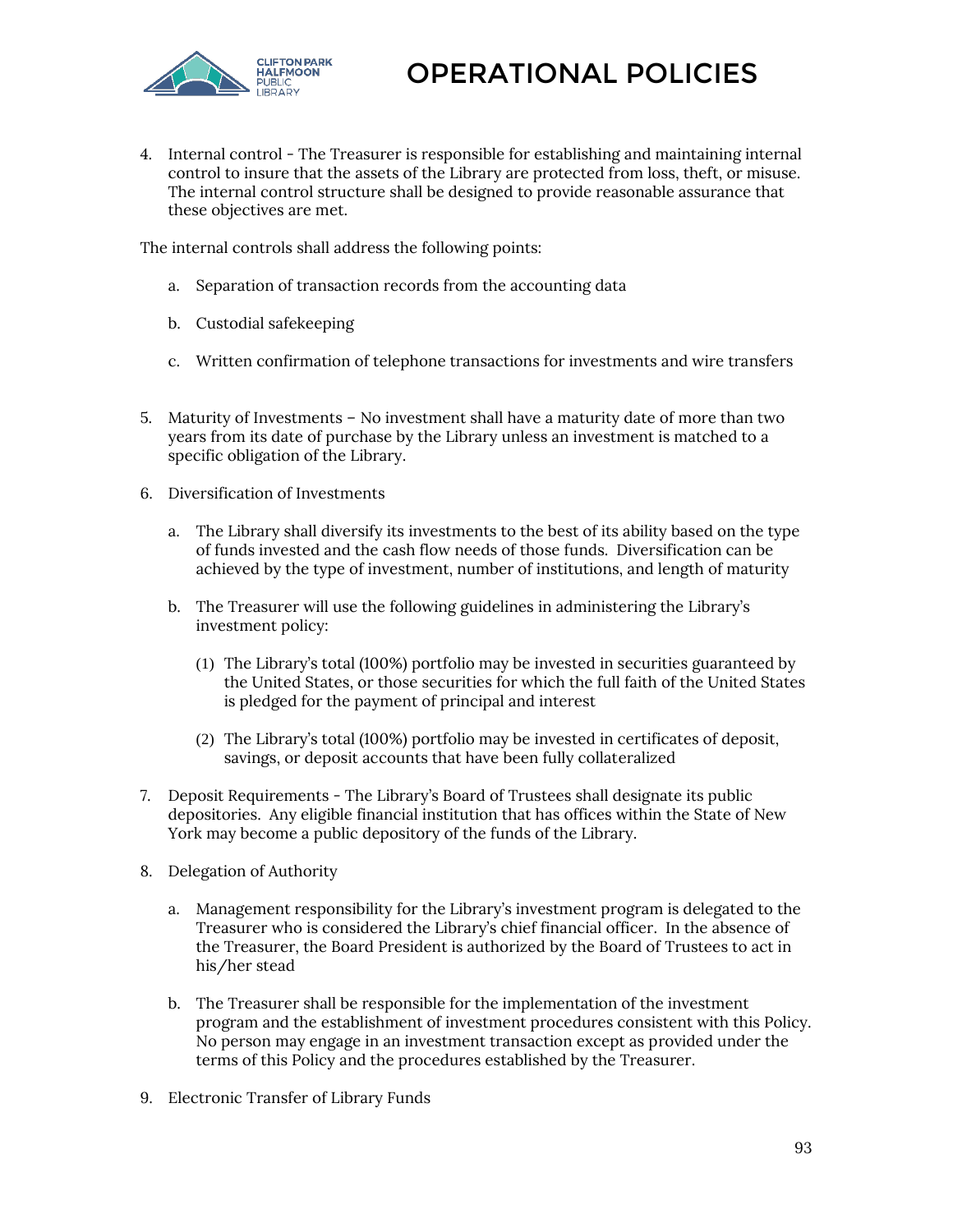

- a. The following type of transactions may be conducted by electronic transfer between financial institutions in order to expedite the transfer of funds as well as maximize interest earnings:
	- (1) All investment transfers for certificates of deposit and savings accounts authorized by the fiscal officer of the Library
	- (2) Payroll for Library employees
	- (3) To satisfy long-term bond or debt obligations when required by a depository trust company
- b. The fiscal officer will maintain appropriate documentation of the transactions so these may be audited as required by statute. The Treasurer's signature will be on the letter of authorization for transfers which will be forwarded to the bank.
- 10. Library Funds The CPHPL Board may establish funds for money and securities of the Library. All monies from whatever source derived will be receipted into funds established by the Library Board under authority of law. The authorized funds are as follows:
	- a. Library Operating Fund All money collected from tax levies, interest on investments of Library Operating Fund monies, fees, fines, rentals, and other revenues shall be deposited into the "Library Operating Fund", and must be budgeted and expended in the manner required by law
	- b. Petty Cash Fund This fund has been established for the purpose of paying small or emergency items of operating expense as designated by resolution of the Library Board
	- c. Gift Funds Money or Securities accepted and secured by the Library Board as a grant, gift, donation, endowment, bequest, or trust may be set aside in a separate fund or funds. Expenditures from such funds shall be in compliance with the Purchasing Policy.
- 11. Gifts of Stock
	- a. The fiscal officer may not purchase securities for the investment of Library Funds
	- b. When the Library receives gifts of stock certificates:
		- (1) When gift stock is transferred from the donor's broker to the Library's broker, the Library will automatically at transfer become the owner of record
		- (2) The fiscal officer will determine when the stock will be sold for cash.
- 12. Ethics and Conflicts of Interest Those involved in the investment process shall refrain from personal business activity that could conflict with the proper execution and management of the Library investment program, or that could impair their ability to make impartial decisions.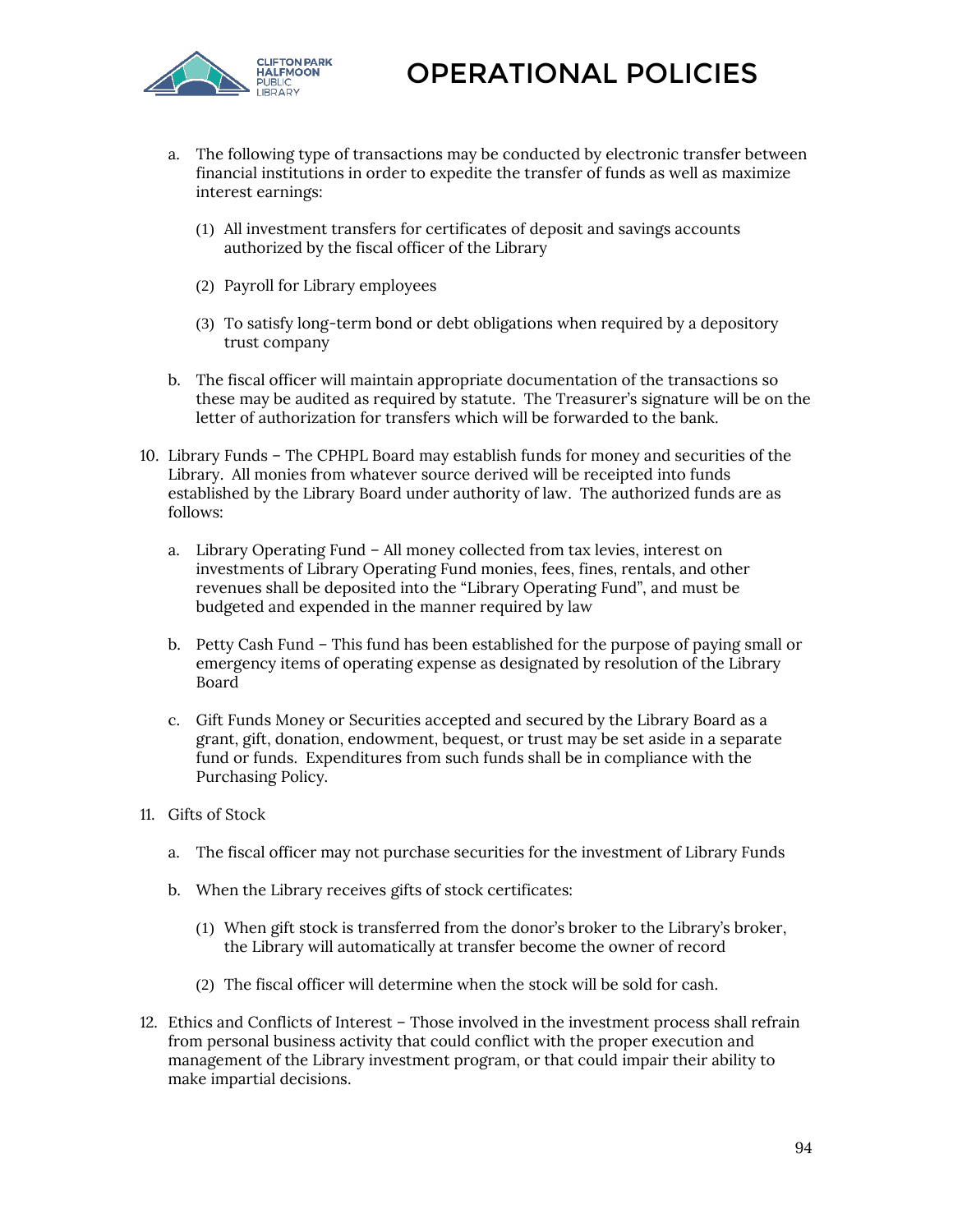



- 13. Liability When investments are made in accordance with this Policy, no Library Trustee with investment authority shall be held liable for a loss resulting from default or insolvency of a depository of Library funds.
- 14. Investment Advisors, Qualified Brokers and Dealers, and Financial Institutions All brokers, dealers, and other financial institutions that transact investment business with the CPHPL or give advice regarding its investments, must receive, read, and comprehend the Policy and agree to comply with it before providing any services or transacting any business with the Library. This is to be evidenced by a signed statement of receipt of the policy by those identified above.
- 15. Reporting The Treasurer shall provide the Board of Trustees with monthly reports which clearly provide the following information regarding the investment portfolio:
	- a. Types of investments
	- b. Depository institutions
	- c. Principal balances
	- d. Rates of return
	- e. Maturities

This report is in addition to other reports which are to include a reconciliation of bank balances to fund balances, a cash position report, and a report that compares estimated and actual receipts with expenditures for each fund.

- 16. Investment Policy Adoption
	- a. The Library's investment Policy shall be adopted by resolution of the Library's Board of Trustees
	- b. The Policy shall be reviewed no less than annually by the Finance Committee of the Board of Trustees and any modification made to it must be approved by the Board of Trustees of the CPHPL.

Adopted: 09/21/09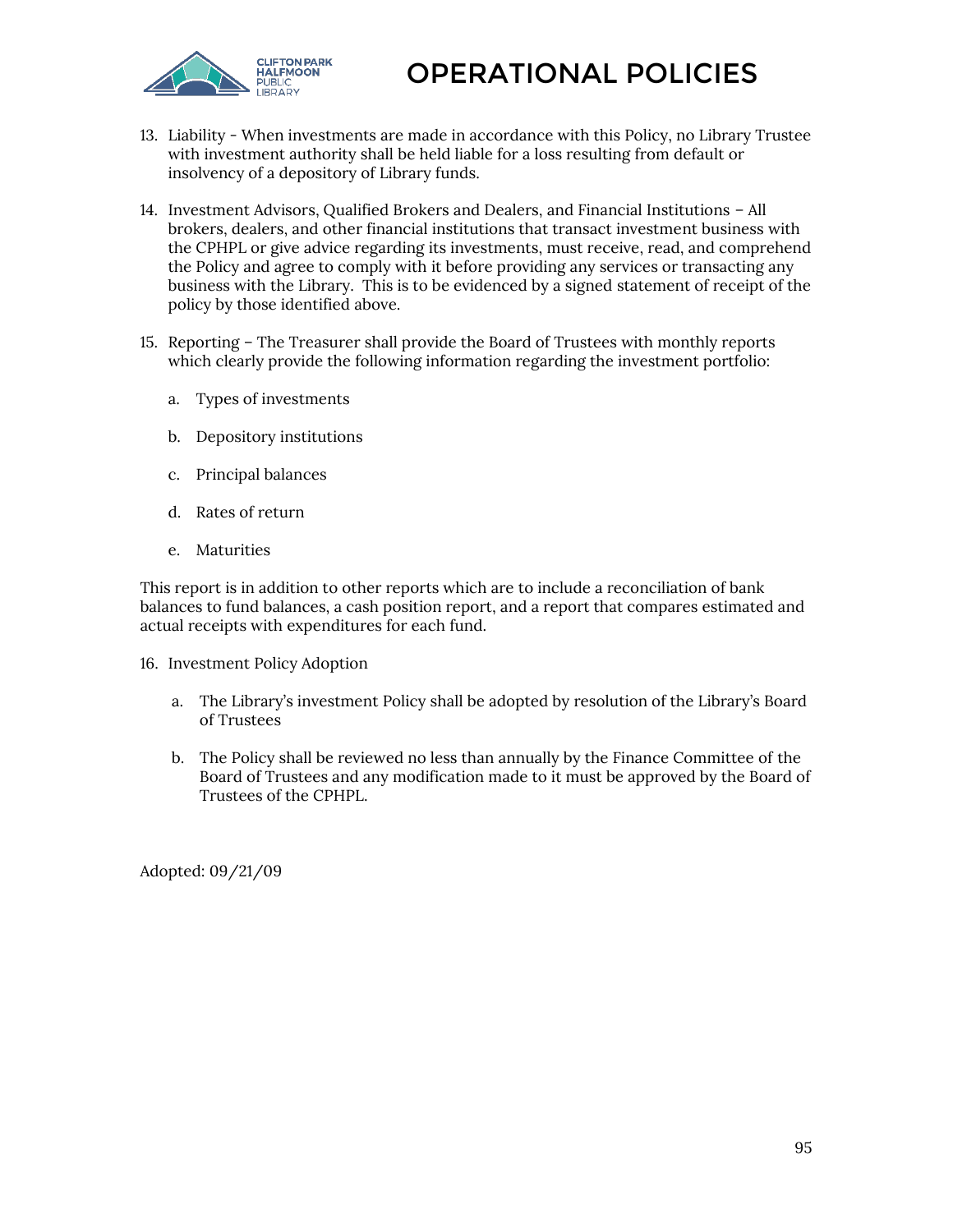

# POLICY 7.7 AUDIT

#### Need for This Policy:

To ensure external oversight of the management of the Library's fiscal procedures

Policy:

- 1. Each year the Library will have a full audit of its financial activities performed by a certified public accountant individual or firm authorized to do business in the State of New York. The annual audit will be overseen and reviewed by the Finance and Audit Committee of the Board of Trustees.
- 2. It shall be the practice of the Library to have such audit performed by the same auditing firm or individual for no more than five consecutive years. This practice will take effect with a new certified public accountant individual or firm auditing the financial activities of the year 2010.

Initial Adoption Date: 10/19/2009

| <b>Modified Date</b> | <b>Description of Modification</b>                                     |
|----------------------|------------------------------------------------------------------------|
| 6/15/2015            | Added specific not of Finance and Audit Committee<br>responsibilities. |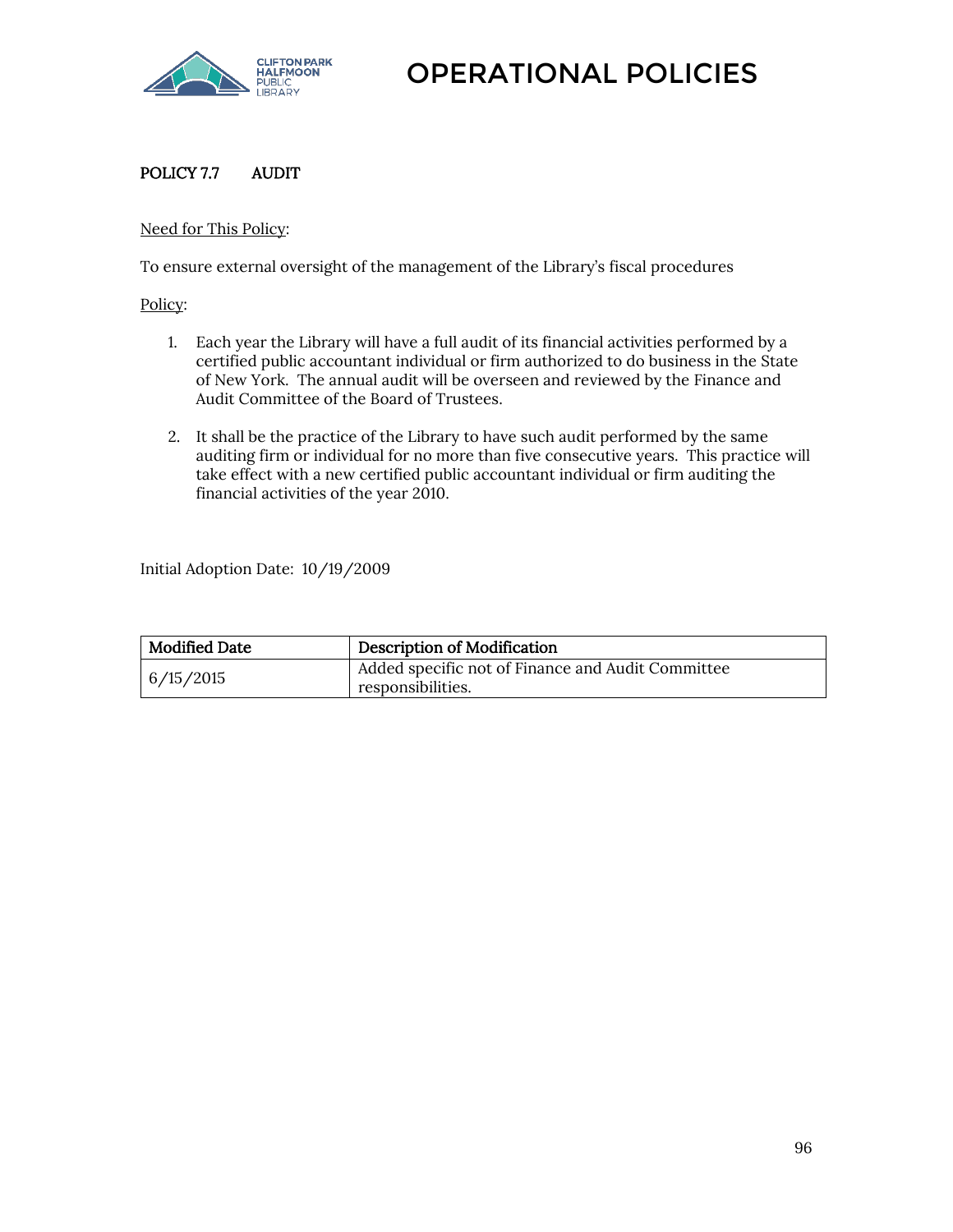

## POLICY 7.8 FIXED ASSETT CAPITALIZATION POLICY

#### Need for this policy:

This policy is required to establish a uniform capitalization policy that complies with federal and state financial reporting requirements.

#### Policy:

Fixed assets are items of tangible property, both real and personal, having an acquisition value of \$5,000 or more and an estimated useful life of two years or more.

#### Capitalization Defined

"Capital Expenditures" are defined as expenditures for the acquisition cost of capital assets (land, buildings, equipment), or expenditures to make improvements to existing capital assets that materially increase the asset's value or useful life. The acquisition cost of a capital asset includes all of the costs necessary to place the asset in service for its intended use. In general, this should include, but not necessarily be limited to, the net invoice price of the asset including the cost of any attachments, accessories, or auxiliary apparatus necessary to make it usable for the purpose for which it was acquired. Also included in the acquisition cost are freight, transit insurance and installation charges. Management should exercise good judgment and consistent treatment with regard to what costs should be included.

For donated assets, the fair market value at the date of the gift will be used as the acquisition cost.

All capitalized assets must be Library owned.

Repairs and maintenance which do not materially add to the useful life of the asset or increase the asset's value should be expensed, not capitalized.

#### Capital Asset Classifications

- 1. Land: All purchases or donations of Land will be capitalized regardless of value. The acquisition costs of Land should include the purchase price, closing costs, all costs incurred in preparing the Land for its intended use and improvements to the Land that have indefinite lives and are permanent in nature. Land is not depreciated.
- 2. Land Improvements: Improvements to Land with limited lives such as fencing and gates, driveways, paving, parking lots, yard lighting and landscaping should be recorded as Land improvements. Land improvements in excess of \$5,000 should be capitalized. Land Improvements should be recorded as a separate asset from Land.
- 3. Buildings: All structures used for operating purposes including all permanently attached fixtures, machinery, and other components that cannot be removed without damage, such as boilers, air conditioners, wiring, and lighting fixtures. If a building is acquired by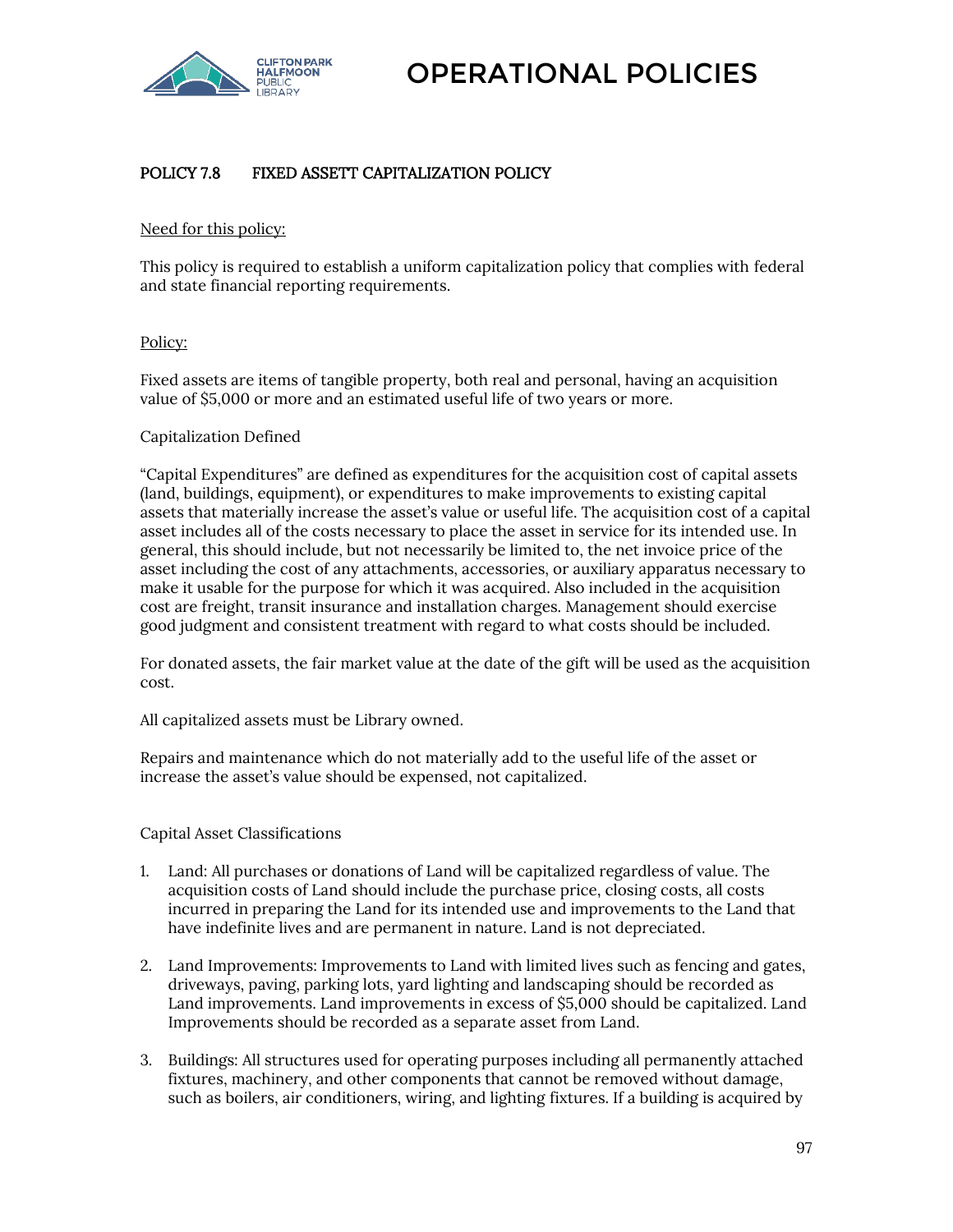

purchase, the capitalized cost should include the purchase price plus other expenses incurred at the time of acquisition. A purchase of both land and buildings requires that the cost be allocated between the assets. If a building is constructed, the capitalized cost should include, but not be limited to material, labor, building permit fees, title costs, architectural, engineering and legal fees.

- 4. Building Improvements: All alterations, renovations and repairs to existing structures in excess of \$5,000 that increase the value of the property, make it more useful, or increase its useful life. This includes additions, roof replacements, and replacement of central air conditioning or heating systems or other major renovations. Work to maintain the facility in its existing condition, such as painting or repairs, should be expensed.
- 5. Infrastructure: Long-lived capital assets that normally are stationary in nature and normally can be preserved for a significantly greater number of years than most capital assets.
- 6. Furniture and Equipment: Any moveable, nonexpendable personal property, not permanently affixed to a building, with a life expectancy of more than two years and an acquisition cost of \$5,000 or more per single unit. A single unit is defined as a piece of equipment/furniture that when assembled functions as a stand-alone unit. This includes capital equipment, capital furniture & fixtures, computers, and vehicles.
- 7. Library Books and Other Materials: The value of books, art collections, and library materials are considered to be inexhaustible collections and are therefore not capitalized.
- 8. Computer Equipment: Having a useful life of two years or more and an acquisition cost of \$5,000 per unit.
- 9. Construction in Progress: Construction in progress should be capitalized at the end of each fiscal year. Construction in progress is not depreciated. When the construction is complete and the asset placed into service, the construction in progress total is transferred to the respective asset account such as Building Improvement, and depreciation then begins in accordance with the guidelines below.

#### Depreciation Guidelines

All depreciable assets will be depreciated using the straight-line method, with half-year convention. The straight-line method allocates an equal amount of the net cost of the asset to each accounting period in the asset's useful life. All depreciable property will have a 0% salvage value. The following useful lives will be used for depreciation purposes:

Site improvements 15 years Building and structures 39 years Machinery and equipment 7 years Furnishings and Accessories 7 years Vehicles 7 years Computer equipment 3 years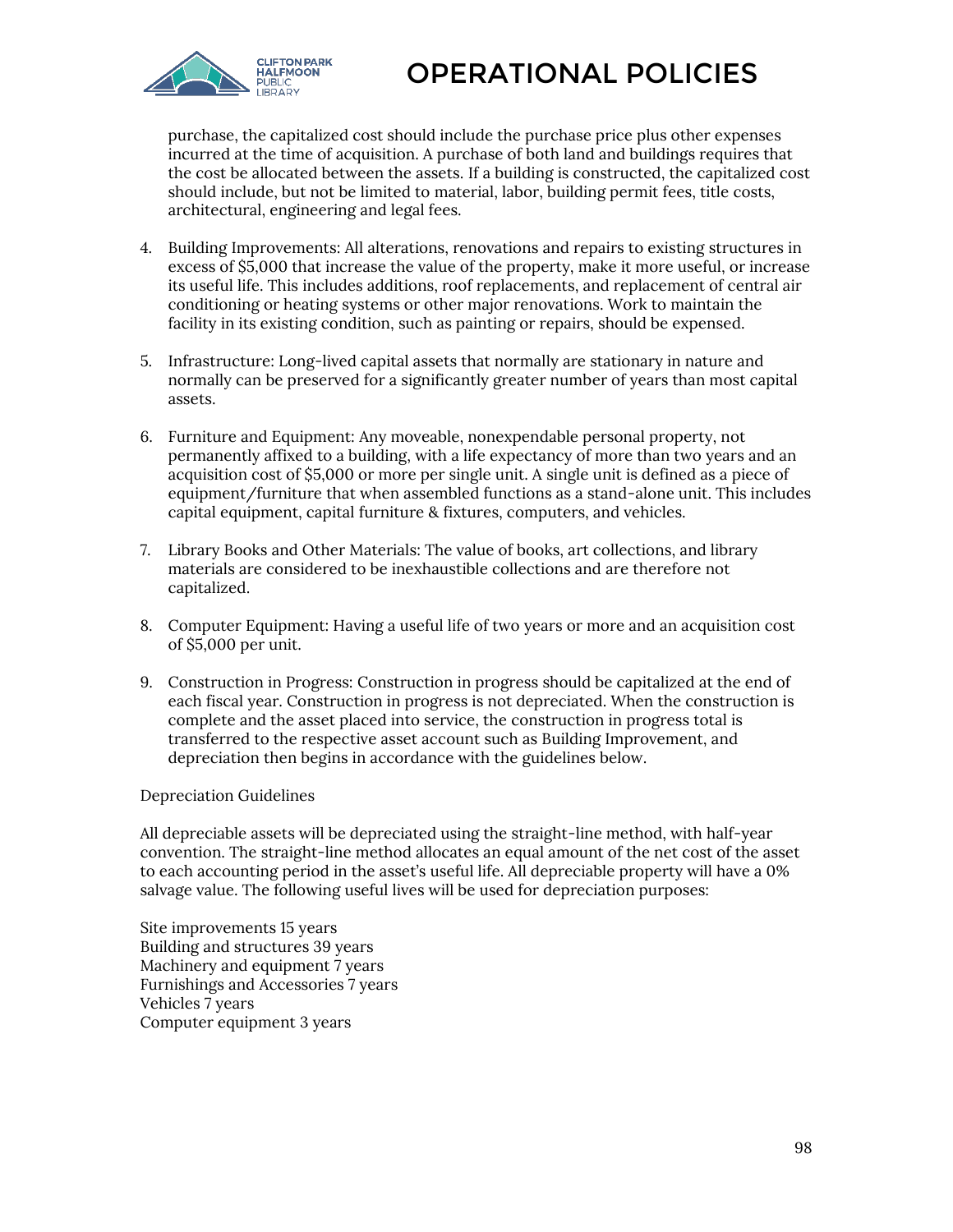

Physical Inventory

A physical inventory of capital assets must be taken and the results reconciled with the library's financial records at a minimum of once every two years.

At the close of the inventory process, adjusting journal entries will be done where applicable for assets which have been taken out of service, or otherwise disposed.

#### Disposition

Capital assets which are obsolete, worn out, or no longer meet the requirements of a department will be disposed of according to the Surplus Books, Furniture and Equipment Policy 7.10.

#### Responsibility:

It is the responsibility of the Director and his/her staff to enforce this policy.

Initial Adoption Date: 02/27/2012

| Modified Date | Description of Modification/Notes               |
|---------------|-------------------------------------------------|
|               | Also located as Appendix A in Purchasing Manual |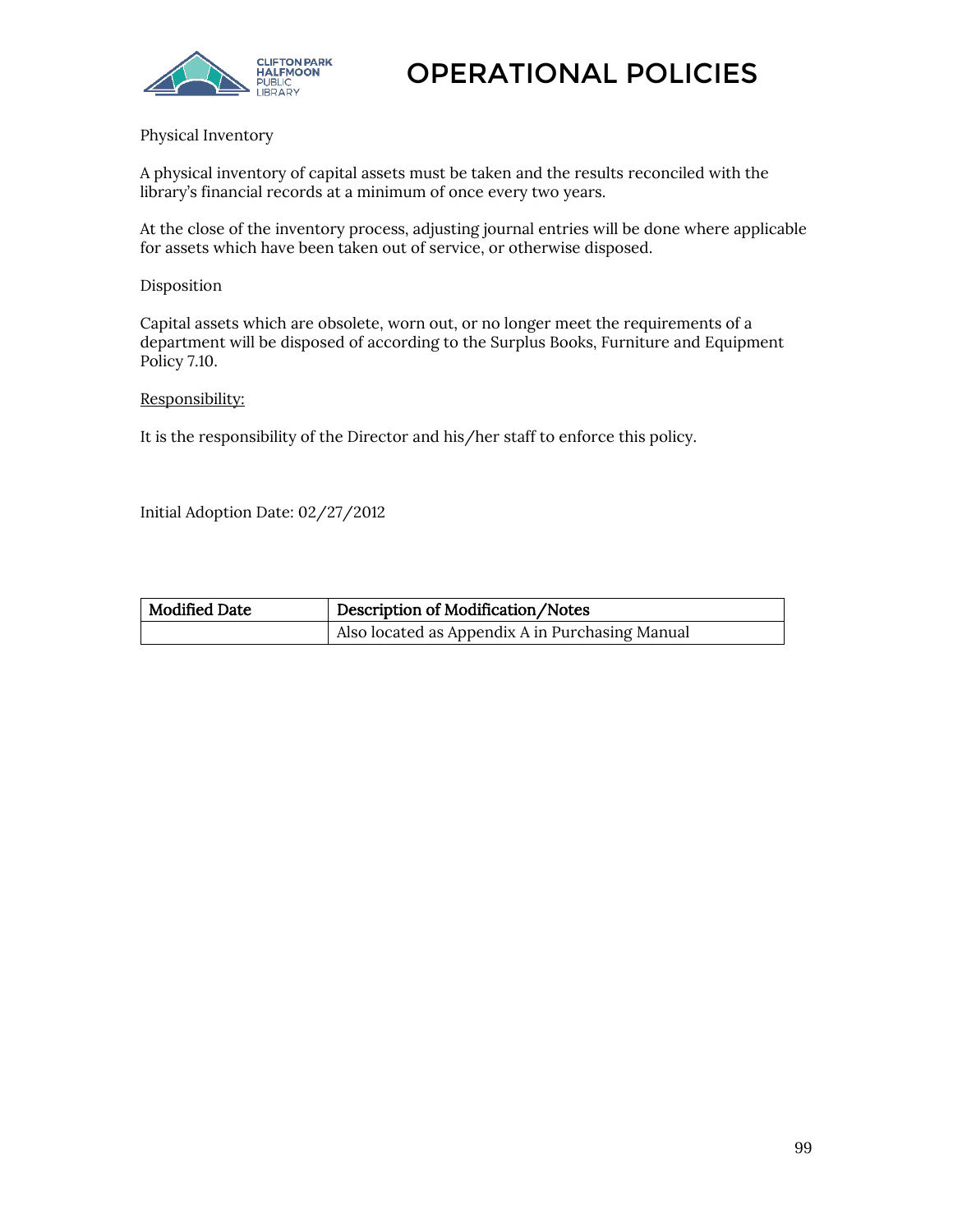



# POLICY 7.9 SURPLUS BOOKS, FURNITURE AND EQUIPMENT POLICY

Need for this policy:

A standard method of disposal is required for books, non-print materials, furniture and equipment no longer required by the Clifton Park-Halfmoon Public Library.

#### Policy:

When any such item is no longer functional or useful, it will be removed from inventory and disposed of as follows:

- 1. Surplus inventory items that may have unusual, historic or artistic value will be brought to the attention of the Board of Trustees for determination of value and disposition. Such determination may include the services of a professional appraiser or outside expert opinion.
- 2. Books and non-print materials other than equipment, furniture or fixtures no longer deemed appropriate for the collection may be donated to the Friends of the Clifton Park-Halfmoon Public Library.
- 3. Equipment, furniture or other fixtures no longer of use to the library may be donated to other libraries, schools or non-profit organizations.
- 4. Equipment may be sold to a technology recycling company if no libraries, schools or other non-profit organizations express an interest in accepting such as a donation.
- 5. If there are no non-profit organizations that will accept the donation, equipment may be processed by a technology equipment disposal firm.
- 6. The Director or Business Manager is authorized to accept trade-in allowances of any item of equipment, furniture or other fixtures being replaced or upgraded for which a trade-in allowance is offered.
- 7. In the event surplus equipment, furniture, or fixtures is/are deemed not to have unusual, historic or artistic value and is/are not disposed of through donations or sale as described above, staff members, Trustees, and their immediate family members may be permitted to acquire said materials with the approval of the Director.
- 8. Documentation of the method of disposal of items covered by this policy will be maintained for a period of five years.

#### Responsibility:

It is the responsibility of the Director and his/her staff to enforce this policy.

Initial Adoption Date: 02/27/12

| <b>Modified Date</b> | Description of Modification/Notes                                                                                                                 |
|----------------------|---------------------------------------------------------------------------------------------------------------------------------------------------|
|                      | Also located as Appendix B in Purchasing Manual                                                                                                   |
| 11/16/2020           | Wording change from will to may in item #2; removed<br>reference to at no cost in item #4; policy 7.9 now only<br>referenced in Purchasing Manual |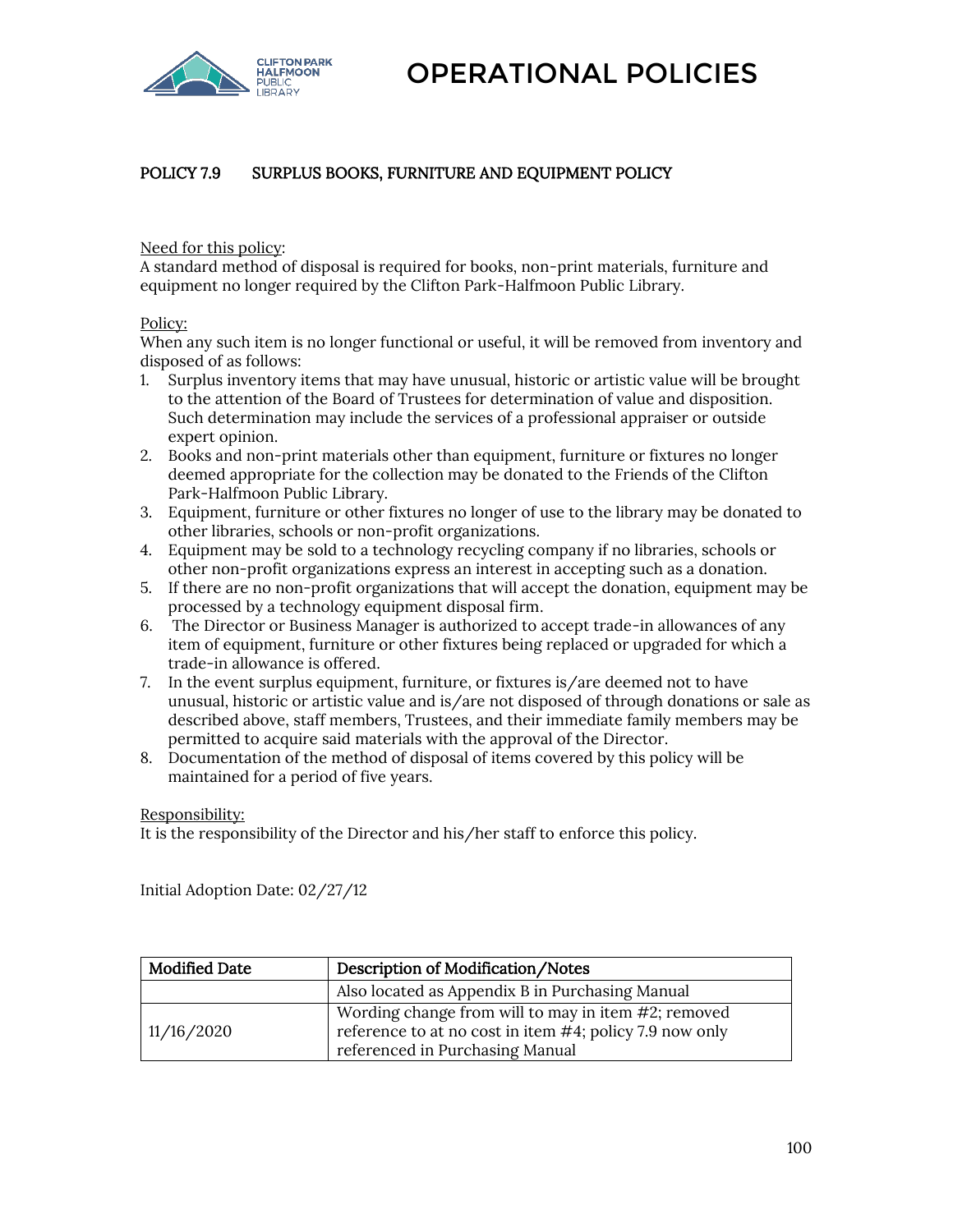

## POLICY 7.10 FUND BALANCE POLICY

#### Need for this Policy:

The Governmental Accounting Standards Board (GASB) adopted Statement Number 54 which changes the reporting requirements for fund balances on the balance sheets of Governmental Funds. Statement 54 requires the use of five new classifications: nonspendable, restricted, committed, assigned and unassigned.

#### Policy:

The Board of Trustees has the authority to set up a restricted or committed fund balance by a formal action of the Board. Amendments or modifications to the restricted / committed fund balance must be approved by formal action of the Board of Trustees. Restricted / committed fund balances do not lapse at year end. The formal action required to restrict or commit fund balances shall be by board resolution or majority vote.

The Board of Trustees has the authority to assign fund balances for a specific purpose.

For the purpose of fund balance classification, expenditures are to be spent from restricted fund balances first and then unrestricted. Expenditures incurred in the unrestricted fund balance shall be reduced first from the committed fund balance, then from the assigned fund balance and lastly, the unassigned fund balance.

Approved: 2/27/12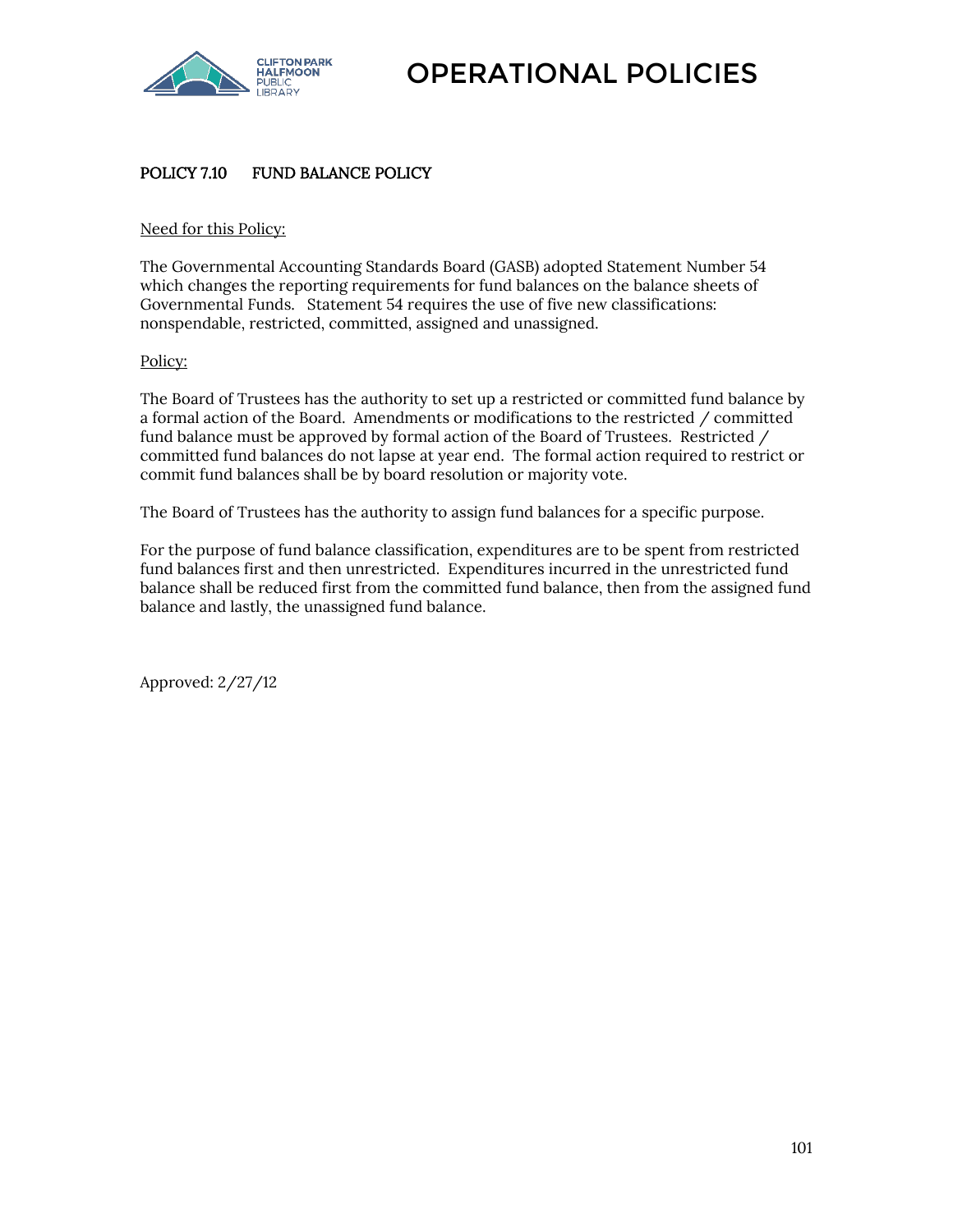

# **OTHER**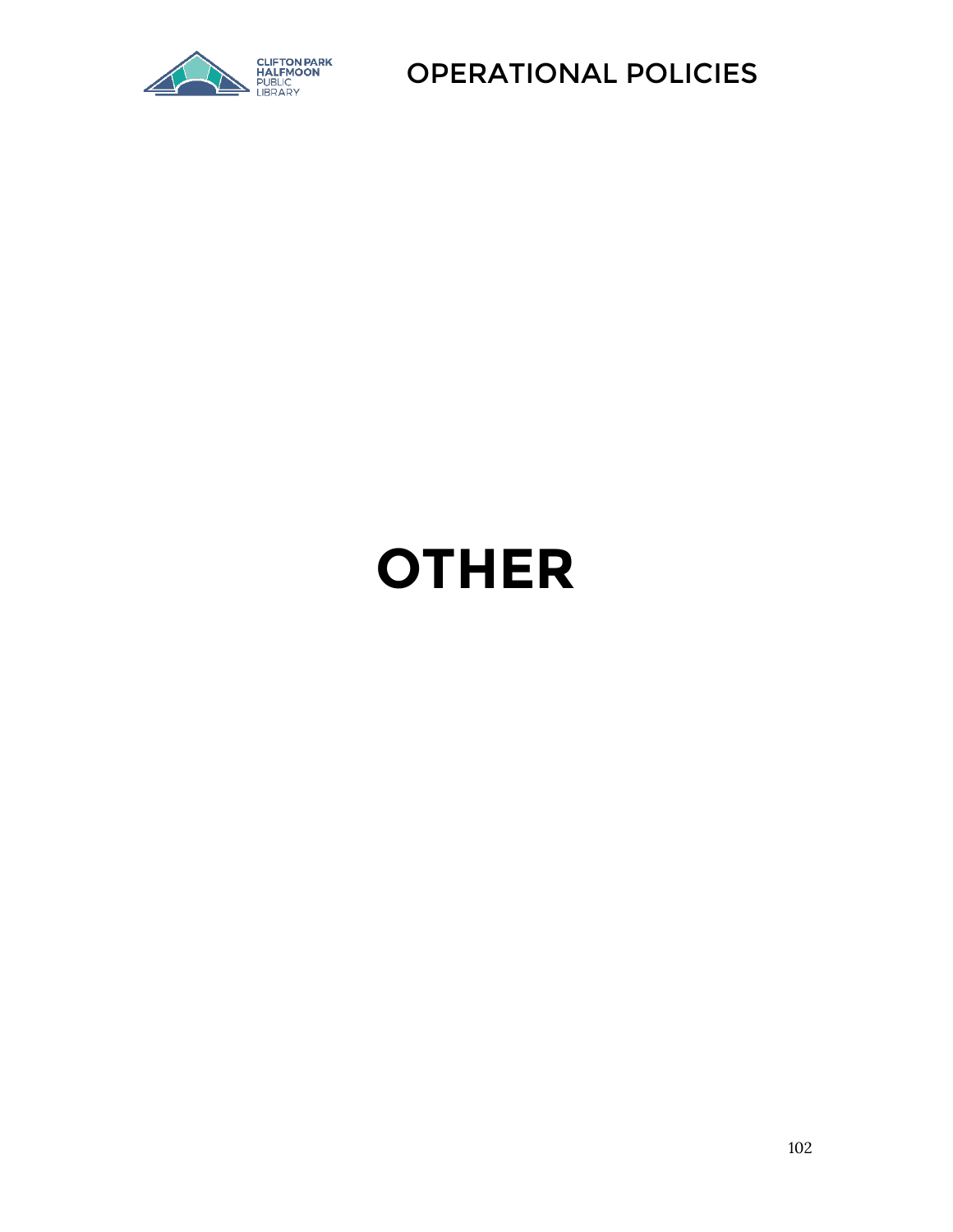

# POLICY 8.1 COOPERATION WITH OTHER LIBRARIES AND SCHOOLS

#### Need for this Policy:

A formal statement is useful to encourage cooperation among institutions, libraries and services to benefit the general public.

#### Policy:

The Library will cooperate with other libraries and organizations that provide resources and services for the people of the community. The Library should act as a point of entry into national and regional networks of libraries and information resources and play a strong coordinating and leadership role in responding to local needs.

#### Responsibility:

The Board should encourage cooperative and reciprocal efforts to share resources and services with other libraries and schools.

The Director is responsible for determining the feasibility of, and for implementing, cooperative proposals.

Initial Adoption Date: 3/15/1985.

| <b>Modified Date</b> | <b>Description of Modification</b> |
|----------------------|------------------------------------|
| 5/22/1986            |                                    |
| 9/19/2005            |                                    |
| 9/19/2016            | Reviewed; no changes               |